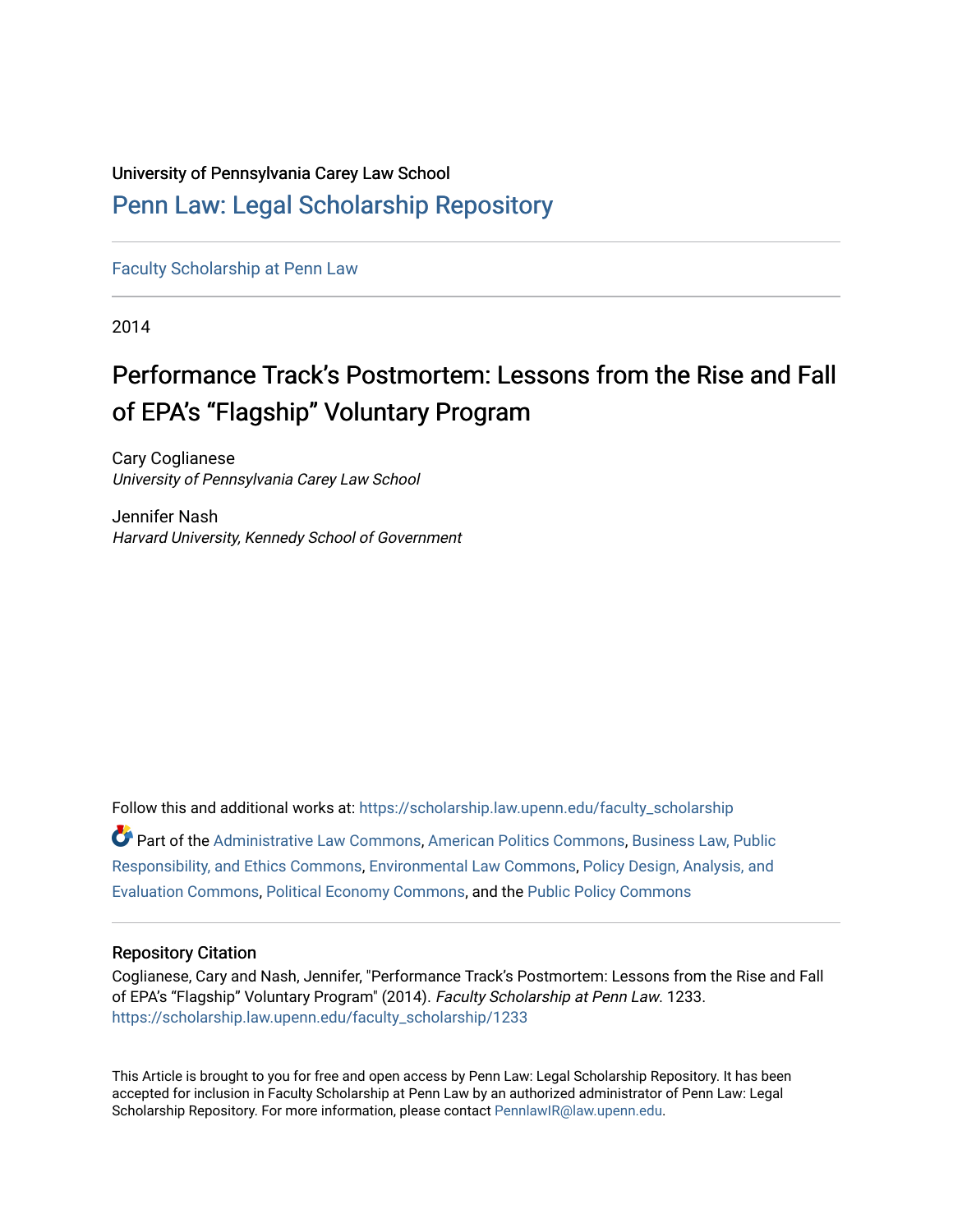# PERFORMANCE TRACK'S POSTMORTEM: LESSONS FROM THE RISE AND FALL OF EPA'S "FLAGSHIP" VOLUNTARY PROGRAM†

#### *Cary Coglianese*\* *and Jennifer Nash*\*\*

*For nearly a decade, the United States Environmental Protection Agency ("EPA") considered its National Environmental Performance Track to be its "flagship" voluntary program* — *even a model for transforming the conventional system of environmental regulation. Since Performance Track's founding during the Clinton Administration, EPA officials repeatedly claimed that the program's rewards attracted hundreds of the nation's "top" environmental performers and induced these businesses to make significant environmental gains beyond legal requirements. Although EPA eventually disbanded Performance Track early in the Obama Administration, the program has been subsequently emulated by a variety of state and federal regulatory authorities. To discern lessons useful for similar voluntary programs, we report here the findings from a multipronged, multi-year research effort assessing business participation in Performance Track. We find no evidence to support the sweeping assertions EPA made about the program's achievements. Facilities participating in Performance Track simply could not be shown to be top performers. Rather, what most distinguished these participants was a factor distinct from environmental quality, namely their propensity to engage in outreach with government and community groups. Furthermore, drawing on an extensive analysis of business participation in Performance Track and other EPA voluntary programs, we show how Performance Track faced inherent limitations in its ability to induce any dramatic environmental gains, making its model more of a poor substitute for the conventional regulatory system than a plausible means for the system's transformation.*

†EPA's Office of Policy, Economics, and Innovation partly supported the research underlying this Article through a cooperative agreement (Grant No. R-83056701). Support was also provided by Harvard University's John F. Kennedy School of Government and the University of Pennsylvania Law School. For research assistance, we thank James Gignac and Gopal Raman, as well as a team from Booz Allen Hamilton consisting of Elizabeth Kytle, Dana Minerva, Sarah Scudder, and Donald Trees. We appreciate the cooperation of Allison Barasz, Laurie Finne, Angela Helman, and Eric Ruder from Industrial Economics, Inc., and Lisa Grogan-McCulloch of EPA in responding to numerous requests for information. Lori Snyder Bennear, Stephen Quinlan, and Gopal Raman offered much helpful input at early stages, and Silvana Burgese, Anna Gavin, Nesha Patel, Tim von Dulm, and Damien Leri assisted in the later stages. Jordi Sabaté formatted our figures, and Matthew McCabe and the team of editors at the *Harvard Environmental Law Review* gave the entire manuscript a careful and much-appreciated review. We owe special thanks to Jonathan Borck, Jennifer Howard-Grenville, and Fei Yu, collaborators and co-authors on some of the research discussed in this article. Their collaborations formed the basis of a much larger report to EPA upon which portions of this article draw, available at http://perma.cc/L8EP-754M. We received many helpful comments on the earlier report, contributions acknowledged in the report and gratefully reaffirmed here. We also express gratitude for an additional round of helpful comments and conversations from James Conrad, E. Donald Elliott, Ira Feldman, Dan Fiorino, John Foster, David Guest, Angela Helman, Richard Kashmanian, Chuck Kent, Ira Leighton, Orly Lobel, Eric Ruder, John Walke, and Richard Wells, as well as participants in workshops at the Georgetown University Law Center, the University of Akron Law School, the University of Michigan Stephen M. Ross School of Business, the University of Minnesota Law School, the University of Pennsylvania's Initiative for Global Environmental Leadership, the University of Pennsylvania Law School, and the University of San Diego School of Law. Of course, we alone bear responsibility for our findings and interpretations.

\* Edward B. Shils Professor of Law and Professor of Political Science, University of Pennsylvania; Director, Penn Program on Regulation.

\*\* Executive Director, Regulatory Policy Program, and Associate Director, Mossavar-Rahmani Center for Business and Government, Harvard University, John F. Kennedy School of Government.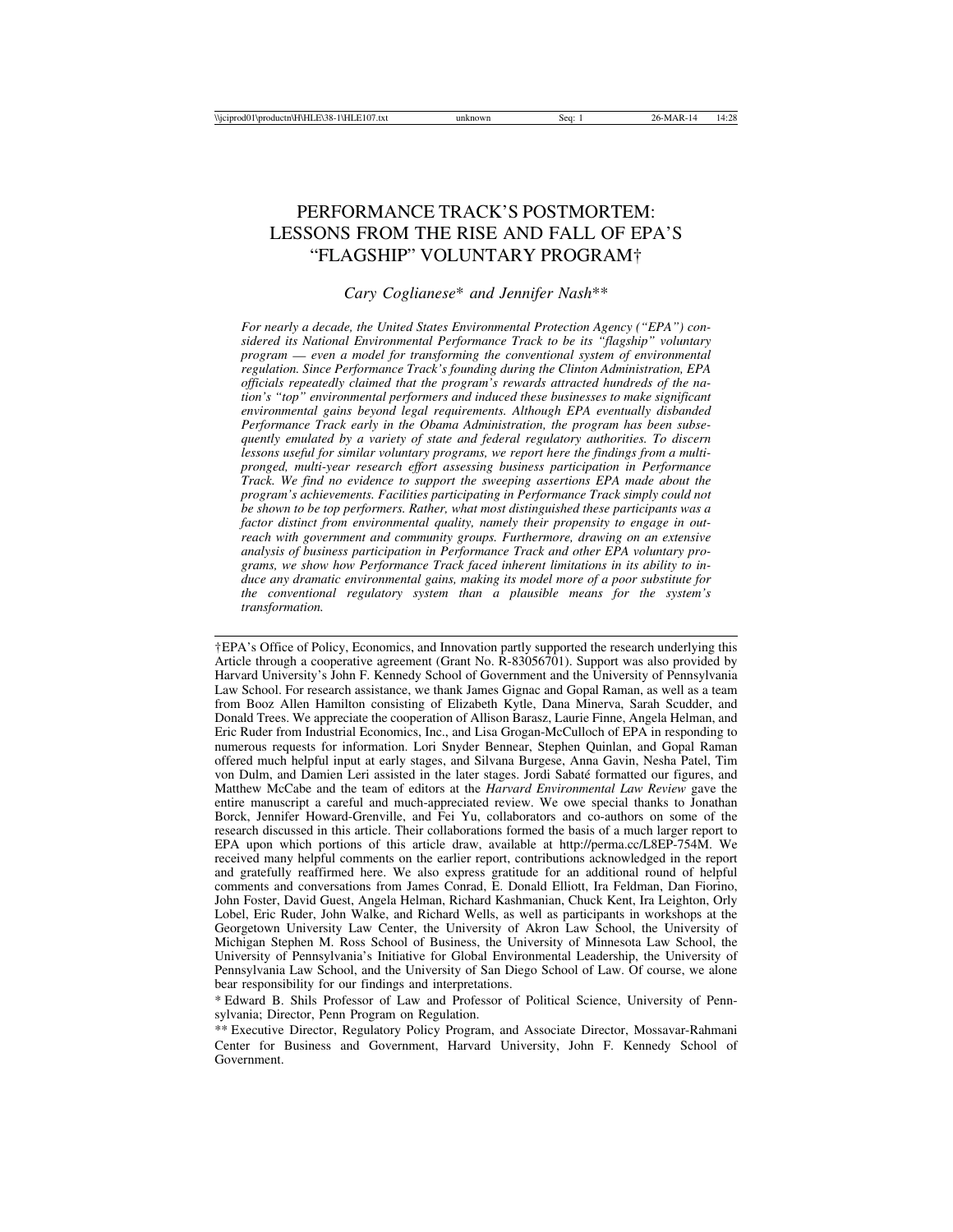|      |                                             |                                                               | 3  |
|------|---------------------------------------------|---------------------------------------------------------------|----|
| I.   | Performance Track's Rise and Demise         |                                                               | 12 |
|      | A.                                          | Performance Track's Predecessors                              | 15 |
|      | $B_{\cdot}$                                 | The Performance Track Vision                                  | 22 |
|      | $\mathcal{C}$ .                             |                                                               | 25 |
|      | D.                                          |                                                               | 28 |
|      | E.                                          |                                                               | 31 |
|      | F.                                          | Performance Track's Dissolution                               | 32 |
| H.   | What Was Performance Track Really Tracking? |                                                               | 35 |
|      | A.                                          |                                                               | 35 |
|      | <i>B</i> .                                  | Performance Track's Screening: How Well Did EPA Track?        | 39 |
|      | C.                                          | Leadership or Public Relations? Why Companies Joined          |    |
|      |                                             |                                                               | 49 |
|      |                                             | Case Studies: Performance Track Facilities vs.<br>$l_{\perp}$ |    |
|      |                                             |                                                               | 50 |
|      |                                             | Survey of Performance Track Members and<br>2.                 |    |
|      |                                             |                                                               | 56 |
|      | D.                                          |                                                               | 61 |
| III. |                                             |                                                               | 62 |
|      | A.                                          | Performance Track Membership                                  | 64 |
|      | <i>B</i> .                                  | Why Performance Track Membership Was Destined to              |    |
|      |                                             |                                                               | 69 |
|      |                                             | The Participation Paradox: The Inverse Relationship<br>I.     |    |
|      |                                             | Between Rewards and Participation                             | 70 |
|      |                                             | Design and Participation in 33/50 and Project XL<br>2.        | 71 |
|      |                                             | 3.<br>Evidence from Other EPA Voluntary Partnership           |    |
|      |                                             |                                                               | 73 |
|      |                                             | State "Performance Track" Programs<br>4.                      | 77 |
|      |                                             | .5.                                                           | 79 |
| IV.  |                                             | 81                                                            |    |
|      | A.                                          | Claims About Recognizing "Top Performers" Should Be           |    |
|      |                                             |                                                               | 81 |
|      | В.                                          | Voluntary Programs Attract "Extroverts"-Not Necessarily       |    |
|      |                                             |                                                               | 82 |
|      | C.                                          | Voluntary Partnership Programs Face Limits to Growth          | 83 |
|      |                                             |                                                               | 83 |
|      |                                             |                                                               |    |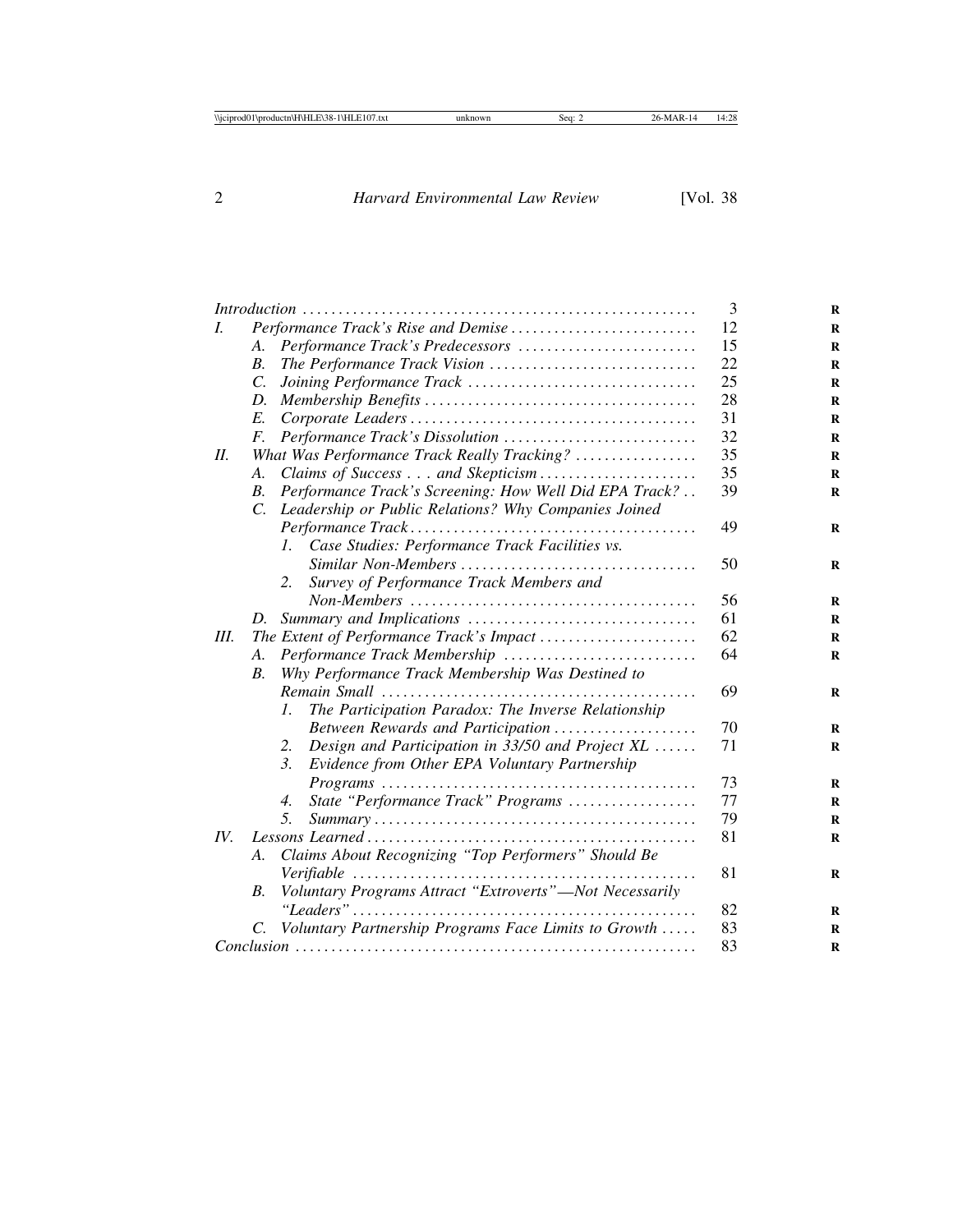#### **INTRODUCTION**

Following environmental law's dramatic launch in the 1970s, the adoption of new environmental legislation has ground to a virtual standstill for decades — a logjam predating, but most recently exemplified by, the failure to pass climate change legislation during President Obama's first term.1 In the absence of significant statutory change, much environmental policy innovation at the federal level has occurred through administrative action by EPA. Of the various innovations initiated by EPA over the last twenty years, the development of voluntary environmental programs has been among the most distinctive.<sup>2</sup>

By the mid-2000s, EPA had created more than sixty different voluntary programs.3 These programs range from well-known efforts such as Energy Star, which offers special product labels to manufacturers of consumer products that meet voluntary energy efficiency standards, to more obscure initiatives such as Burn Wise, which provides consumers with financial incentives to replace older, more polluting wood-burning stoves.4 EPA's voluntary programs vary in

<sup>4</sup> EPA has also initiated new programs and modified existing ones without always changing its online list. *Partnership Programs List*, EPA.GOV, http://perma.law.harvard.edu/0pMzeeTEQyq.

<sup>1</sup> *See* Cary Coglianese, *Social Movements, Law, and Society: The Institutionalization of the Environmental Movement*, 150 U. PA. L. REV. 85, 97–98 (2001) ("From the signing of NEPA in 1970 to the adoption of the Superfund law in 1980, the 1970s saw the enactment of what became, and still remains, virtually the entire environmental regulatory system in the United States."); *see generally* RICHARD J. LAZARUS, THE MAKING OF ENVIRONMENTAL LAW (2004); ENVIRONMENTAL POLICY: NEW DIRECTIONS FOR THE TWENTY-FIRST CENTURY (Norman J. Vig & Michael E. Kraft eds., 6th ed. 2006); DAVID SHOENBROD ET AL., BREAKING THE LOGJAM: ENVIRONMENTAL PROTEC-TION THAT WILL WORK (2010). For a discussion of the "watershed" failure to pass a cap-andtrade bill in 2009–2010, see THEDA SKOCPOL, NAMING THE PROBLEM: WHAT WILL IT TAKE TO COUNTER EXTREMISM AND ENGAGE AMERICANS IN THE FIGHT AGAINST GLOBAL WARMING (2013), *available at* http://perma.cc/A68Q-NP8D.<br><sup>2</sup> For a review of recent voluntary efforts in the United States as part of a next generation of

environmental policy, see generally Richard B. Stewart, *A New Generation of Environmental Regulation?*, 29 CAP. U. L. REV. 21 (2001). The development of voluntary programs has emerged as a global environmental innovation as well. *See generally* REALITY CHECK: THE NATURE AND PER-FORMANCE OF VOLUNTARY ENVIRONMENTAL PROGRAMS IN THE UNITED STATES, EUROPE, AND JAPAN (Richard D. Morgenstern & William A. Pizer eds., 2007); DANIEL J. FIORINO, THE NEW ENVIRONMENTAL REGULATION (2006); INDUSTRIAL TRANSFORMATION: ENVIRONMENTAL POLICY INNOVATION IN THE UNITED STATES AND EUROPE (Theo de Bruijn & Vicki Norberg-Bohm eds., 2005); VOLUNTARY APPROACHES IN CLIMATE POLICY (Andrea Baranzini & Philippe Thalmann eds., 2004).

<sup>3</sup> Cary Coglianese & Jennifer Nash, *Government Clubs: Theory and Evidence from Voluntary Environmental Programs*, *in* VOLUNTARY PROGRAMS: A CLUB THEORY PERSPECTIVE 304 n.10 (Matthew Potoski & Aseem Prakash eds., 2009) (noting that EPA listed sixty-two voluntary programs on its website in October 2005). Today, EPA claims to run somewhat fewer voluntary programs, but the actual number of such programs at EPA is surprisingly difficult to determine with accuracy. EPA's Inspector General has criticized the agency for failing to define voluntary programs consistently. EPA OFFICE OF INSPECTOR GEN., VOLUNTARY PROGRAMS COULD BENEFIT FROM INTERNAL POLICY CONTROLS AND A SYSTEMATIC MANAGEMENT APPROACH: AT A GLANCE (2007), *available at* http://perma.cc/QD6E-XNSV ("Depending on the source, the number of EPA voluntary programs varies between 54 and 133."). In response to this criticism, EPA tried to clarify its definition of voluntary programs, and for a time it assigned a staff member within the Office of Policy, Economics, and Innovation (now Office of Policy) to maintain a list of programs that fit its definition. However, the agency has since assigned that staff member to other responsibilities, and the agency's list of voluntary programs is no longer maintained.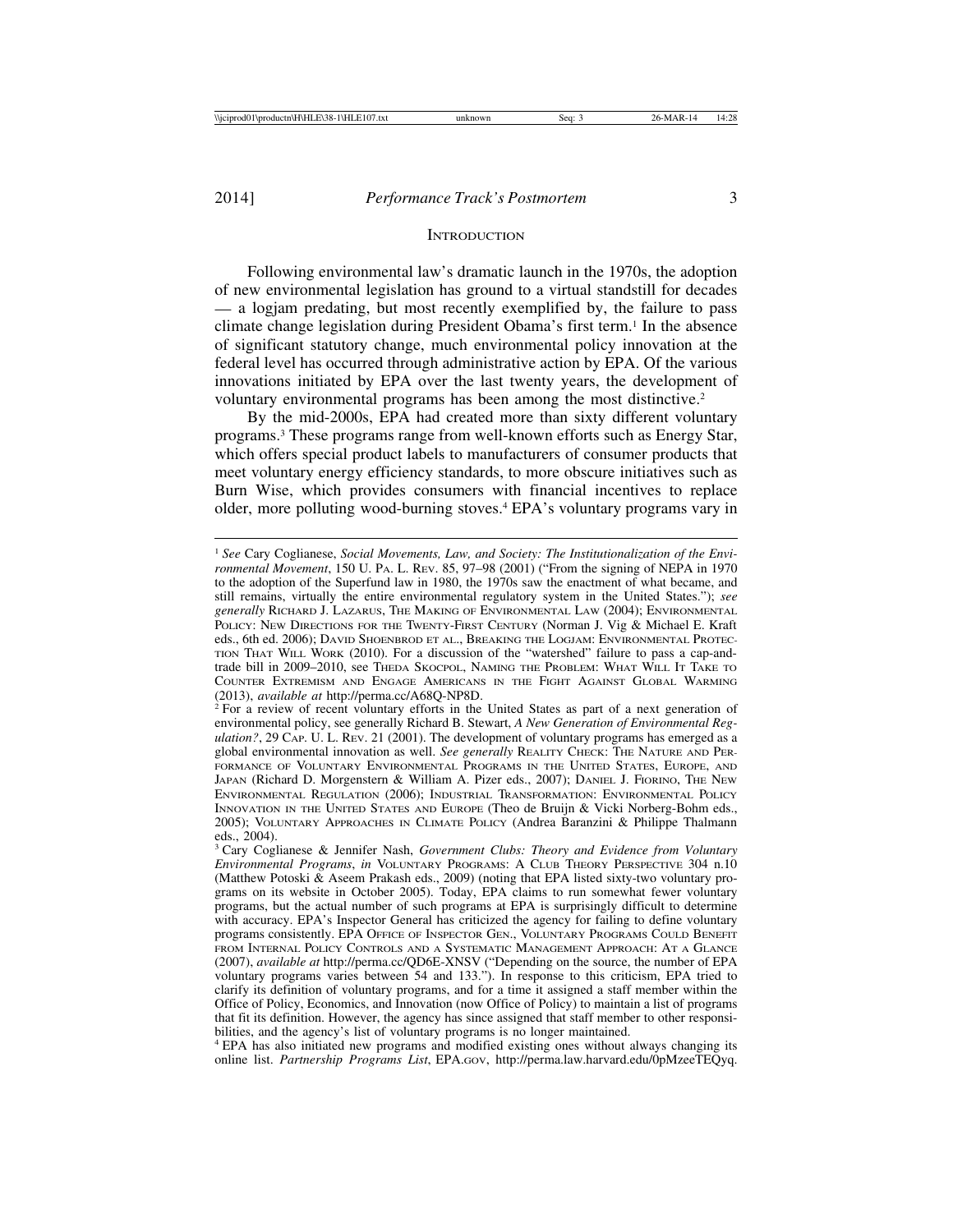their details but share a common approach that seeks to encourage individuals, businesses, and other organizations to take environmentally beneficial actions not otherwise required by law.5

Lacking new environmental legislation, EPA officials through the years have come to view voluntary programs as a promising way to deliver improved environmental outcomes for society without the investment of government resources needed to engage in rulemaking and enforcement.<sup>6</sup> Moreover, since participation in these programs is by definition voluntary, businesses only incur additional costs when they perceive countervailing private benefits, thus largely avoiding the common complaint about the undue costs of traditional regulation.7 For these reasons, voluntary programs have garnered considerable support from a variety of scholars and public officials who have advocated their prominent role in the U.S. environmental protection system.8

Among its many voluntary programs, EPA long viewed its National Environmental Performance Track program as its "flagship" initiative.9 Established

For information on the examples we mention in the text, see *About Energy Star*, ENERGYS-TAR.GOV, http://perma.law.harvard.edu/05NBZwBjbqo, and *Burn Wise*, EPA.GOV, http://perma. law.harvard.edu/0sUuVbUWS8t. In 2006, about 2% of the agency's workforce was dedicated to administering all the agency's voluntary programs, at an annual cost to the government of about \$350 million. EPA OFFICE OF INSPECTOR GEN., PARTNERSHIP PROGRAMS MAY EXPAND EPA'S INFLUENCE 5 (2006), *available at* http://permcc/JS9V-H5JK ("Partnership program managers said their annual budgets total an estimated \$352 million . . . [and] reported that a total of 365 FTEs run these programs."). The EPA budget for fiscal year 2008 states that the agency employs a workforce of 17,324 "full-time equivalent" ("FTE") employees. *See* EPA, FY 2008: BUDGET IN

BRIEF iii (2007), *available at* http://perma.cc/TJY5-SMJS.<br><sup>5</sup> EPA Office of Inspector Gen., Voluntary Programs Could Benefit from Internal Pol-ICY CONTROLS AND A SYSTEMATIC MANAGEMENT APPROACH 4 (2007), *available at* http://perma. cc/C7KA-VHRF (noting voluntary programs are "designed to motivate people and organizations to take actions, not required by regulation, that benefit the environment").

<sup>6</sup> These programs have also enabled a regulatory agency often criticized for regulatory unreasonableness to claim credit for taking more cost-effective action. The EPA's Inspector General has also observed that voluntary programs "expand EPA's environmental influence" by "broadening EPA's potential participant base and addressing environmental problems not governed by regulations."<br>PARTNERSHIP PROGRAMS MAY EXPANDEPA's INFLUENCE, *supra* note 4.

<sup>&</sup>lt;sup>7</sup> See EPA OFFICE OF POL'Y, ECON., & INNOVATION, THE UNITED STATES EXPERIENCE WITH ECO-NOMIC INCENTIVES FOR PROTECTING THE ENVIRONMENT 174 (2001) [hereinafter ECONOMIC INCEN-TIVES], *available at* http://perma.cc/TM8G-TWHS (noting that voluntary programs "give companies the flexibility to improve their environmental performance at less cost").

<sup>8</sup> *See, e.g.*, FIORINO, *supra* note 2; Stewart, *supra* note 2; E. Donald Elliott, *Toward Ecological* **R** *Law and Policy*, *in* THINKING ECOLOGICALLY: THE NEXT GENERATION OF ENVIRONMENTAL POL-ICY 174 (Marian R. Chertow & Daniel C. Esty eds., 1997); Madhu Khanna, *Non-Mandatory Approaches to Environmental Protection*, 15 J. ECON. SURVEYS 291 (2001); Andrew Jordan, R¨udiger K.W. Wurzel & Anthony R. Zito, *"New" Instruments of Environmental Governance: Patterns and Pathways of Change*, *in* "NEW" INSTRUMENTS OF ENVIRONMENTAL GOVERNANCE? NATIONAL EX-PERIENCES AND PROSPECTS 3 (Andrew Jordan, Rüdiger K.W. Wurzel & Anthony R. Zito eds., 2003); Thomas P. Lyon, *Environmental Governance: An Economic Perspective*, *in* GOVERNANCE FOR THE ENVIRONMENT: NEW PERSPECTIVES 56 (Magali A. Delmas & Oran R. Young eds., 2009). <sup>9</sup> See EPA OFFICE OF POL'Y, ECON., & INNOVATION, FY2006 NATIONAL PROGRAM GUIDANCE: NATIONAL ENVIRONMENTAL PERFORMANCE TRACK PROGRAM 1–2 [hereinafter FY2006 NATIONAL PROGRAM GUIDANCE] (on file with the Harvard Law School Library) ("Launched in 2000, Performance Track . . . is the Agency's *flagship* innovation program for recognizing facilities that consistently exceed regulatory requirements, address unregulated environmental issues, and produce measurable environmental results.") (emphasis added). Five years later, the "Performance Track program [was] occupying center stage in regulatory reinvention." Nicholas A. Ashford &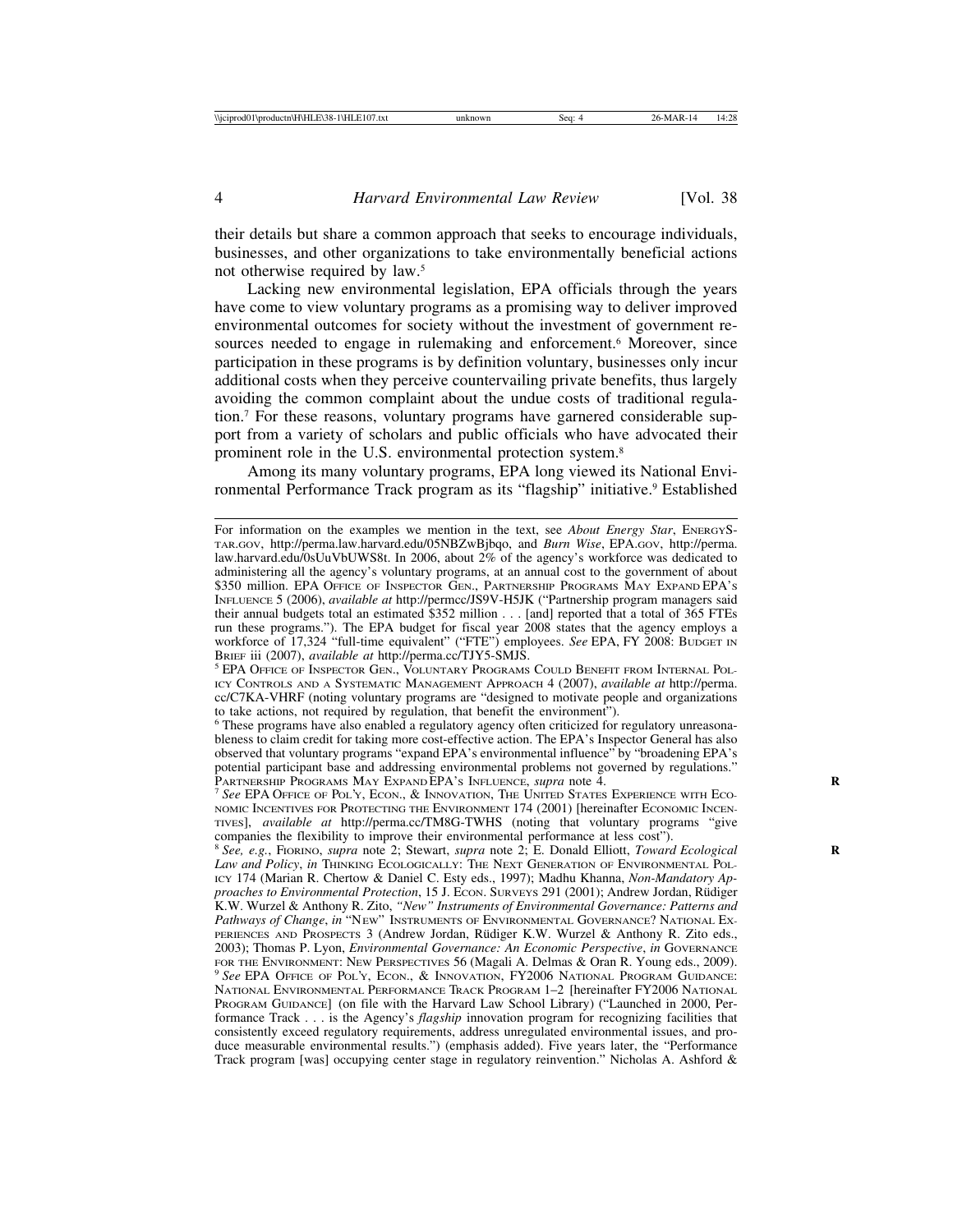in 2000, Performance Track attracted throughout its existence some 783 facilities to participate as "members" — those facilities that applied to and were accepted by EPA as meeting Performance Track's standards.10 Through Performance Track, EPA sought to recognize and reward environmentally responsible businesses in various ways.<sup>11</sup> EPA publicly lauded Performance Track members,<sup>12</sup> designated members as low priority for routine inspections and encouraged states to do the same,<sup>13</sup> and reduced certain regulatory and administrative requirements for Performance Track members.14 In exchange for these benefits, members needed to stay in substantial compliance with regulatory requirements and make progress toward self-created environmental improvement goals that exceeded the requirements of existing regulation.15

Charles C. Caldart, *Government Regulation*, *in* OCCUPATIONAL AND ENVIRONMENTAL HEALTH 39, 70 (Barry S. Levy & David H. Wegman eds., 2005).

<sup>&</sup>lt;sup>10</sup> Indus. Econ., Inc., PTrack Member Data (Mar. 22, 2011) (obtained from Angela Helman, Industrial Economics, Inc.) (on file with the Harvard Law School Library). Industrial Economics is a third-party independent consulting firm that was retained by EPA to support the implementation and monitoring of the Performance Track Program. *See* Jennifer Nash & Cary Coglianese, *EPA's Performance Track: Origins, Objectives, and Operating Practices*, *in* BEYOND COMPLIANCE: BUSI-NESS DECISION MAKING AND THE EPA'S PERFORMANCE TRACK PROGRAM 25 (Cary Coglianese & Jennifer Nash eds., 2006) [hereinafter BEYOND COMPLIANCE], *available at* http://perma.cc/LSQ3- E7VE. When the program ended in March 2009, it had 547 members. Five organizations accounted for 142 of its members: 3M (twenty facilities), Covanta Energy (twenty-one facilities), Forever Resorts (twenty-eight facilities), Johnson & Johnson (thirty-six facilities), and the U.S. Postal Service (thirty-seven facilities). PTrack Member Data, *supra*. Performance Track facilities organized a separate Performance Track Participants Association ("PTPA") that held an annual conference with EPA and sought other ways to support EPA's program. *See* Performance Track Participants Ass'n, *Membership* (on file with the Harvard Law School Library). The PTPA was modeled after the Voluntary Protection Programs Participants' Association ("VPPPA"), an organization of facilities that are members of an Occupational Safety and Health Administration ("OSHA") initiative similar to Performance Track. See infra notes 68–73 and accompanying text. <sup>11</sup> See National Environmental Performance Track: History, EPA.GOV, http://perma.law.harvard. edu/0MTfTeb3CBJ (stating that EPA sought to encourage participation by offering "exclusive regulatory and administrative benefits, . . . public recognition, networking opportunities, and other benefits" to Performance Track members); *see also* EPA INNOVATIONS TASK FORCE, AIMING FOR EXCELLENCE: ACTIONS TO ENCOURAGE STEWARDSHIP AND ACCELERATE ENVIRONMENTAL PRO-GRESS 9 (1999) [hereinafter AIMING FOR EXCELLENCE], *available at* http://perma.cc/Q6A6-H4VH (stating that EPA had "waived or reduced penalties for companies that voluntarily audit[ed], disclose<sup>[d]</sup>, and correct<sup>[ed]</sup> environmental violations" and that took preventative action).

<sup>12</sup> *See National Environmental Performance Track: Recognition*, EPA.GOV, http://perma.cc/QQ2S-DLTH ("Performance Track recognize[d] member facilities locally and nationally through a membership certificate, listing on [its] website, and inclusion in trade journal feature articles."); see also Performance Track: History, supra note 11.

<sup>&</sup>lt;sup>13</sup> National Environmental Performance Track: Low Priority for Routine Inspections, EPA.GOV, http://perma.cc/5UEY-EGE9.

<sup>14</sup> *See* EPA, PERFORMANCE TRACK REGULATORY AND ADMINISTRATIVE BENEFITS FACT SHEET 1–2 (2009) (on file with the Harvard Law School Library) (noting that some of the benefits available were "reduced reporting frequency for minor air sources, flexible air permits, an expedited NPDES permit renewal process, more favorable terms for Clean Water State Revolving Fund loans, . . . reduced self-inspections for certain hazardous waste facilities, [and] an extended accumulation time for large quantity generators of hazardous waste"). <sup>15</sup> *See* Memorandum from Steven A. Herman, Assistant Adm'r, EPA Office of Enforcement &

Compliance Assurance and Richard T. Farrell, Assoc. Adm'r, EPA Office of Pol'y, Econ. & Innovation to EPA Adm'rs and Reg'l Counsels (Jan. 19, 2001) (on file with the Harvard Law School Library) (noting that in order to receive the program benefits, "[p]articipants [had to] satisfy specific performance criteria designed to ensure that they exceed regulatory requirements"); *Na-*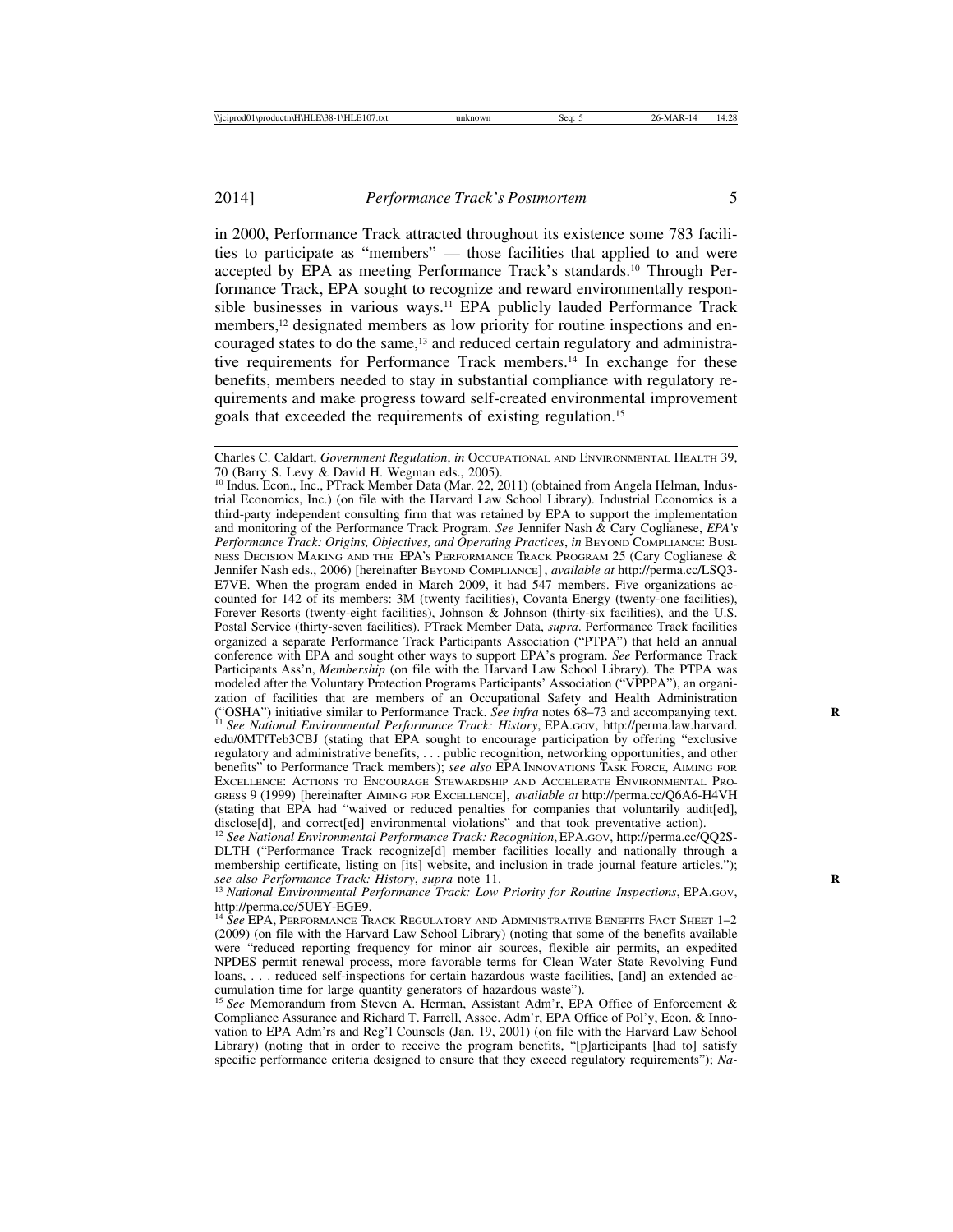Performance Track has been one of EPA's best efforts at voluntary environmental protection.16 After its high-profile launch by then-EPA Administrator Carol Browner of the Clinton Administration, Performance Track continued to be treated as a cornerstone program within the Bush Administration's EPA. The program won consistent internal support from Browner's three immediate successors.17 Former EPA Administrator Stephen Johnson — appointed by President Bush — declared that Performance Track succeeded in "delivering impressive environmental results" and had "proven to be an important catalyst for helping EPA change the way businesses look at their role in environmental protection."<sup>18</sup> In terms of membership, the program ranked among EPA's largest facility-based voluntary programs,<sup>19</sup> and observers viewed its entry criteria and programmatic requirements as ambitious.20 According to EPA, Performance Track members realized substantial environmental benefits in terms of energy and water conversation, habitat preservation, use of recycled materials, and reductions in greenhouse gas emissions and other pollutants.<sup>21</sup>

*tional Environmental Performance Track: Criteria*, EPA.GOV, http://perma.cc/W95G-F73Q (further explaining that Performance Track members also needed to demonstrate "continuous improvement" by commit[ting] to four quantitative goals . . . for improving their environmental

performance"). <sup>16</sup> *See Three EPA Programs Nominated for Government "Oscars*,*"* EPA.GOV, http://perma.law. harvard.edu/0QvxM5zZwN4 (indicating that Performance Track was recognized as a semi-finalist for its "uniqueness, effectiveness, significance and potential for replication" in a 2006 awards program administered by the John F. Kennedy School of Government at Harvard University). Although both of the authors of this Article were affiliated with the Harvard Kennedy School at the time of this award, neither was involved in any way in the process of screening or reviewing Performance Track's application to this award program.

<sup>17</sup> *See* Memorandum from EPA Adm'r to Assistant Adm'rs, Gen. Counsel, Inspector Gen., Chief Fin. Officer, Associate Adm'r, Reg'l Adm'rs, Deputy Assistant Adm'rs, Deputy Reg'l Adm'rs, & Staff Office Dirs. (Jan. 26, 2007) (on file with the Harvard Law School Library); FIORINO, *supra* note 2, at 149.

<sup>&</sup>lt;sup>18</sup> Stephen Johnson, Adm'r, EPA, Remarks at the National Environmental Performance Track Awards Dinner (May 9, 2006), *available at* http://perma.law.harvard.edu/0o43TU6KYRM. Other high-level EPA leaders praised Performance Track as well. For example, Rick Otis, former Deputy Associate Administrator for Policy, Economics, and Innovation, stated in an interview that Performance Track takes a more "holistic" look at regulating the environment: "[The program is] [c]omprehensive . . . [and] take[s] advantage of creating peer groups, creating a world in which somebody is doing it for, in a sense, their own interest." *Green Scene: The Performance Track Program,* EPA (Feb. 5, 2008) (on file with the Harvard Law School Library)*.* Former EPA Deputy Administrator Marcus Peacock noted that Performance Track was "getting results" because it "tap[s] into the natural desire many companies have to protect Mother Nature. . . . [and] encourages businesses to be good environmental stewards by recognizing facilities that go beyond minimum legal requirements." Marcus Peacock, Deputy Adm'r, EPA, *On the Right Track*, FLOW OF THE RIVER (Dec. 18, 2007), http://perma.law.harvard.edu/0BroES4PbyB.

<sup>&</sup>lt;sup>19</sup> See Coglianese & Nash, *supra* note 3, at 255 (reporting that the average number of members in EPA voluntary partnership programs is 157).

<sup>20</sup> *See, e.g.*, FIORINO, *supra* note 2, at 145–46, 148; ASEEM PRAKASH & MATTHEW POTOSKI, THE **R** VOLUNTARY ENVIRONMENTALISTS: GREEN CLUBS, ISO 14001, AND VOLUNTARY REGULATIONS 56, 63–64 (2006). Prakash and Potoski offer a typology of voluntary programs based on the stringency of entry criteria and requirements for ongoing membership, and they characterize Performance Track as a program of the most stringent type. *Id.* 21 EPA, PERFORMANCE <sup>21</sup> EPA, PERFORMANCE TRACK FINAL PROGRESS REPORT 1–2 (2009) [hereinafter PERFORMANCE

TRACK FINAL PROGRESS REPORT].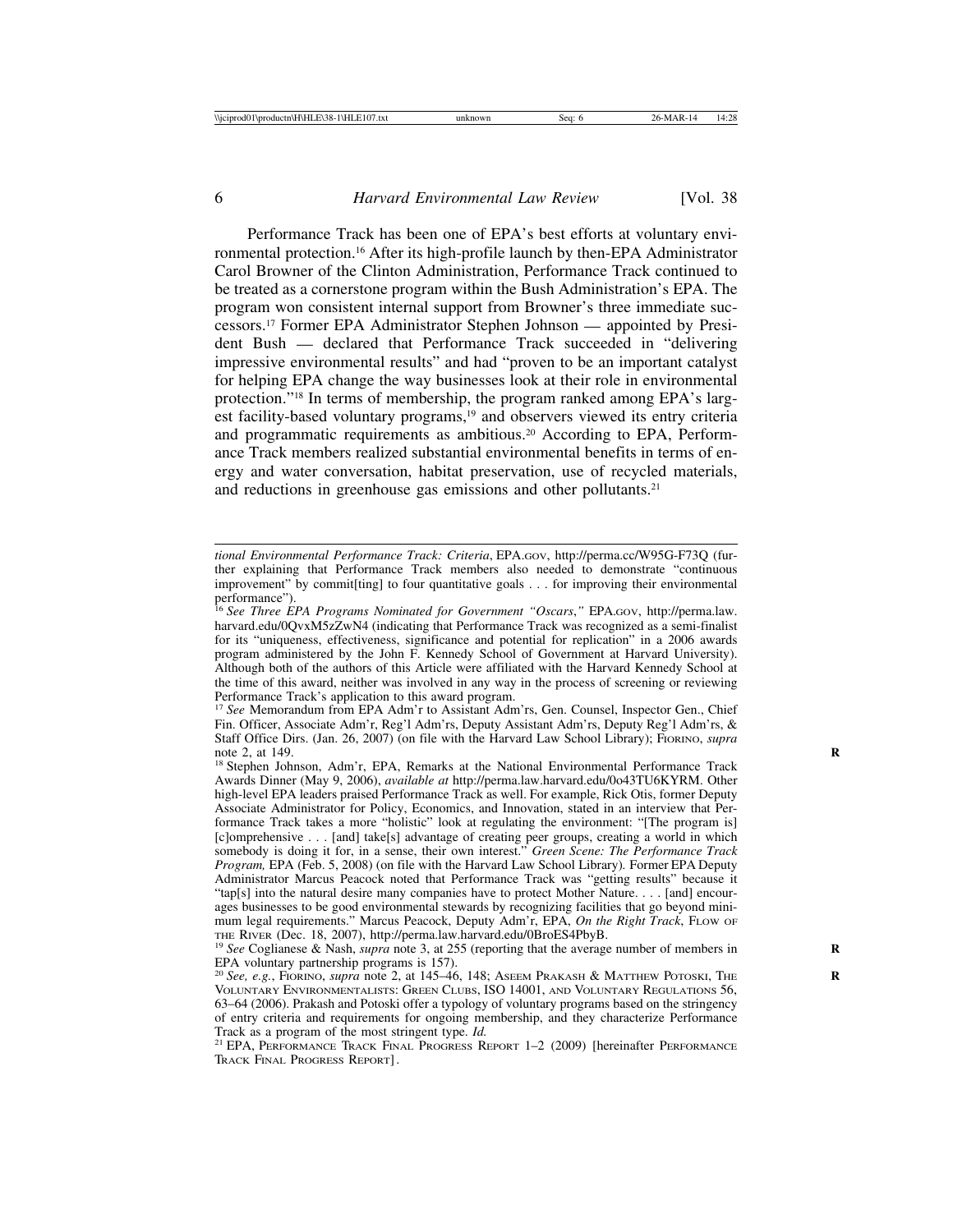To administer Performance Track, EPA dedicated substantial resources in terms of agency staff and funding. EPA's Office of Policy, Economics, and Innovation administered Performance Track through an office run by a director and about eighteen headquarters staff members.<sup>22</sup> In addition, each of EPA's ten regional offices designated a Performance Track coordinator who assisted with recruiting members, reviewing applications, delivering incentives, and developing memoranda of agreement with states, among other activities.23 Nearly all states designated environmental agency staff members as state Performance Track representatives, who helped promote the program at a local level and coordinated Performance Track with related state activities.24 If imitation is the sincerest form of flattery, then Performance Track's model status as a voluntary program was demonstrated by the existence of separate but very similar programs in over twenty states.25

Yet, as much acclaim as Performance Track won both inside and outside government circles, it also generated its share of controversy and criticism.26 Environmental groups criticized the program and opposed its expansion.<sup>27</sup> Members of Congress questioned whether Performance Track deserved continued or increased appropriations.<sup>28</sup> Even the EPA's own Inspector General inves-

<sup>27</sup> In 2005, an attorney with the Natural Resources Defense Council ("NRDC") submitted a fourteen-page letter to EPA urging the agency to pull back from its stated aspirations to make Performance Track a "core element of [its] public health and environmental protection systems." Letter from John Walke, Clean Air Dir., NRDC, to EPA, Office of Adm'r Docket 3–4 (Nov. 3, 2005) (on file with the Harvard Law School Library) (characterizing Performance Track as "a poker tournament," which trades away regulatory enforcement and public health protection in an "illegitimate" gamble to improve the environment). In early 2006, some thirty-one environmental organizations wrote to EPA Administrator Stephen Johnson in support of NRDC's criticisms of the program. Letter from Eric Schaeffer, President, Envtl. Integrity Project, et al., to Stephen Johnson, Adm'r, EPA (Jan. 25, 2006) (on file with the Harvard Law School Library) (expressing concern that Performance Track "may eventually be dismissed as little more than a public relations front for some of the country's biggest polluters").

<sup>28</sup> *See, e.g.*, Debra Kahn, *EPA: Two House Dems Question Performance Track Spending*, Results, E&E NEWS PM, Apr. 17, 2007 (on file with the Harvard Law School Library) (noting requests from Representatives Albert Wynn (D-Md.) and Bart Stupak (D-Mich.) to EPA regarding Performance Track expenditure reports); Anthony Lacey, *EPA Performance Track Spending Renews Criticism of Ad Campaign*, INSIDE EPA WKLY. REP., Oct. 19, 2007 (naming specific projects that funds could have supported); Anthony Lacey, *Democrats May Ignore Bush's Request for Steep Cuts to EPA FY09 Budget*, INSIDE EPA WKLY. REP., Feb. 8, 2008 (noting Democrats' likely opposition to proposed increased funding for Performance Track); *see also* Letter from Hon. Albert R.

<sup>&</sup>lt;sup>22</sup> EPA, PERFORMANCE TRACK OPERATIONS HANDBOOK  $1-2-1-3$  (2005) (on file with the Harvard Law School Library) [hereinafter Operations Handbook].

<sup>&</sup>lt;sup>23</sup> *Id.* at 1-3–1-4; *see also* RAND CORP., AN ASSESSMENT OF THE U.S. ENVIRONMENTAL PROTEC-TION AGENCY'S NATIONAL ENVIRONMENTAL PERFORMANCE TRACK PROGRAM 25 (2010) (noting that EPA regional offices dedicated fifteen "full-time equivalent" staff to the program from FY 2005 to FY 2009) [hereinafter RAND Core, Assessment].

<sup>&</sup>lt;sup>24</sup> OPERATIONS HANDBOOK, *supra* note 22, at 1-5. *Reserved By 25 See Jonathan C. Borck, Cary Coglianese & Jennifer Nash, <i>Environmental Leadership Programs: Toward an Empirical Assessment of Their Performance*, 35 ECOLOGY L.Q. 771, 776 (2008) (listing more than twenty states with voluntary environmental programs similar to Performance Track). Of course, a few of these state programs were started before EPA's Performance Track and actually served as models for the federal program. FIORINO, *supra* note 2, at 172.

<sup>&</sup>lt;sup>26</sup> Performance Track even became the subject of nightly network news like NBC, which aired a report in 2008 chronicling criticisms that EPA had used the program to reward undeserving facili-<br>ties. Feds Giving Suspect 'Green' Rewards (NBC television broadcast Apr. 20. 2008).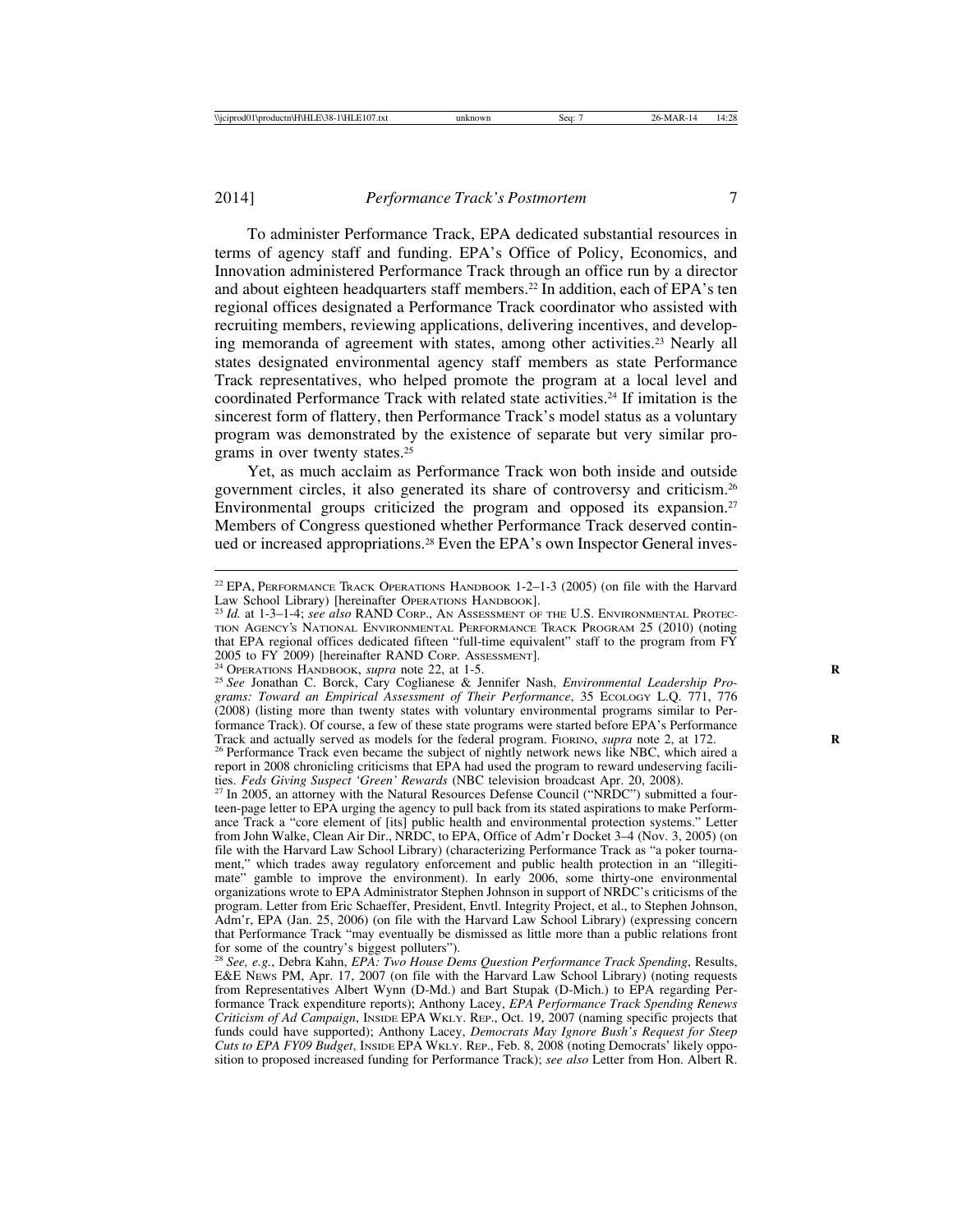tigated Performance Track and concluded that the agency had failed to demonstrate achievement of the program's goals.29

EPA's leadership initially disputed these criticisms and continued to back the program,30 but once President Obama's first EPA Administrator, Lisa Jackson, took office in January 2009, she quickly took steps to dismantle the program.31 Although the program's swift demise came as a shock to Performance Track's supporters, the agency's abrupt about-face really should have come as little surprise to anyone who closely followed the program. On December 9, 2008, just six days before then President-elect Obama announced he would nominate Jackson to serve as EPA Administrator, the *Philadelphia Inquirer* quoted Jackson in a front-page investigative story about Performance Track as characterizing the program as "just one of those window-dressing programs that has little value."32 On May 14, 2009, EPA published a *Federal Register* notice officially terminating Performance Track.33

Although Performance Track is now dead, similar voluntary programs continue to attract attention and consume resources at both the state and federal levels of government. At least fifteen states still maintain environmental leadership programs nearly identical to Performance Track.<sup>34</sup> EPA itself still operates

<sup>34</sup> As of this writing, the active state programs similar to Performance Track include: Arizona Environmental Performance Track, http://perma.cc/ML8M-4WGD; Colorado Environmental Leadership Program, http://perma.cc/ZQZ2-NUZZ; Indiana Environmental Stewardship Program, http://perma.cc/5JJR-2W76; Kentucky Excellence In Environmental Leadership ("KY EXCEL"), http://perma.cc/XV2S-VQ57; Louisiana Environmental Leadership Program, http://perma.cc/

Wynn, Chair, House Subcomm. on Env't and Hazardous Materials and Hon. Bart Stupak, Chair, House Subcomm. on Oversight and Investigations, to Hon. Stephen L. Johnson, Adm'r, EPA, at 2 (Apr. 13, 2007) (on file with the Harvard Law School Library) (noting that legislators "are concerned about taxpayer dollars being wisely used at a time when EPA's core environmental and public health programs, ones that are specifically authorized by Congress, are severely underfunded").

<sup>&</sup>lt;sup>29</sup> In 2007, EPA's Office of Inspector General examined Performance Track's goals, activities, and performance measures and concluded that the program failed to offer "a new model for achieving environmental protection goals." EPA OFFICE OF INSPECTOR GEN., REP. No. 2007-P-00013, PER-FORMANCE TRACK COULD IMPROVE PROGRAM DESIGN AND MANAGEMENT TO ENSURE VALUE 4, 15 (2007) [hereinafter P-TRACK TO IMPROVE DESIGN & MANAGEMENT], *available at* http://perma.cc/ 85K-YZNM. The Inspector General also concluded that "EPA cannot show how its program can lead to the desired outcomes" it sought to achieve.  $Id$ . at 13.

<sup>&</sup>lt;sup>30</sup> In response to a draft of the Inspector General's report, EPA took issue with some of the report's methods and data sources. Memorandum from Brian Mannix, Assoc. Adm'r, EPA, to Jeffrey Harris, Dir. Program Evaluation, Cross-Media Issues (2007), *reprinted in* P-TRACK TO IMPROVE DE-SIGN & MANAGEMENT, *supra* note 29, at 29. Mannix stated that the agency was "proud that after five years of securing environmental results, we can undergo this level of scrutiny and confirm what we knew to be true — Performance Track members lead their peers in environmental performance."  $Id$ .

<sup>&</sup>lt;sup>31</sup> Memorandum from Lisa P. Jackson, Adm'r, EPA, to Performance Track Members, Corporate Leaders, and State Envtl. Comm'rs at 1 (Mar. 16, 2009) (on file with the Harvard Law School Library); Letter from Charles W. Kent, Dir., EPA Office of Cross-Media Programs, to Performance Track Members et al. at 1 (Mar. 25, 2009) (on file with the Harvard Law School Library). <sup>32</sup> John Sullivan & John Shiffman, *Green Club an EPA Charade*, PHILA. INQUIRER (Dec. 9, 2008), http://perma.law.harvard.edu/0rcu3YPomYv. One of the authors of this Article (Cary Coglianese) was also quoted in the same story as indicating that EPA had thus far been unable to demonstrate that Performance Track had caused any substantial difference in the environmental performance of member facilities.<br><sup>33</sup> 74 Fed. Reg. 22,741, 22,741–42 (May 14, 2009).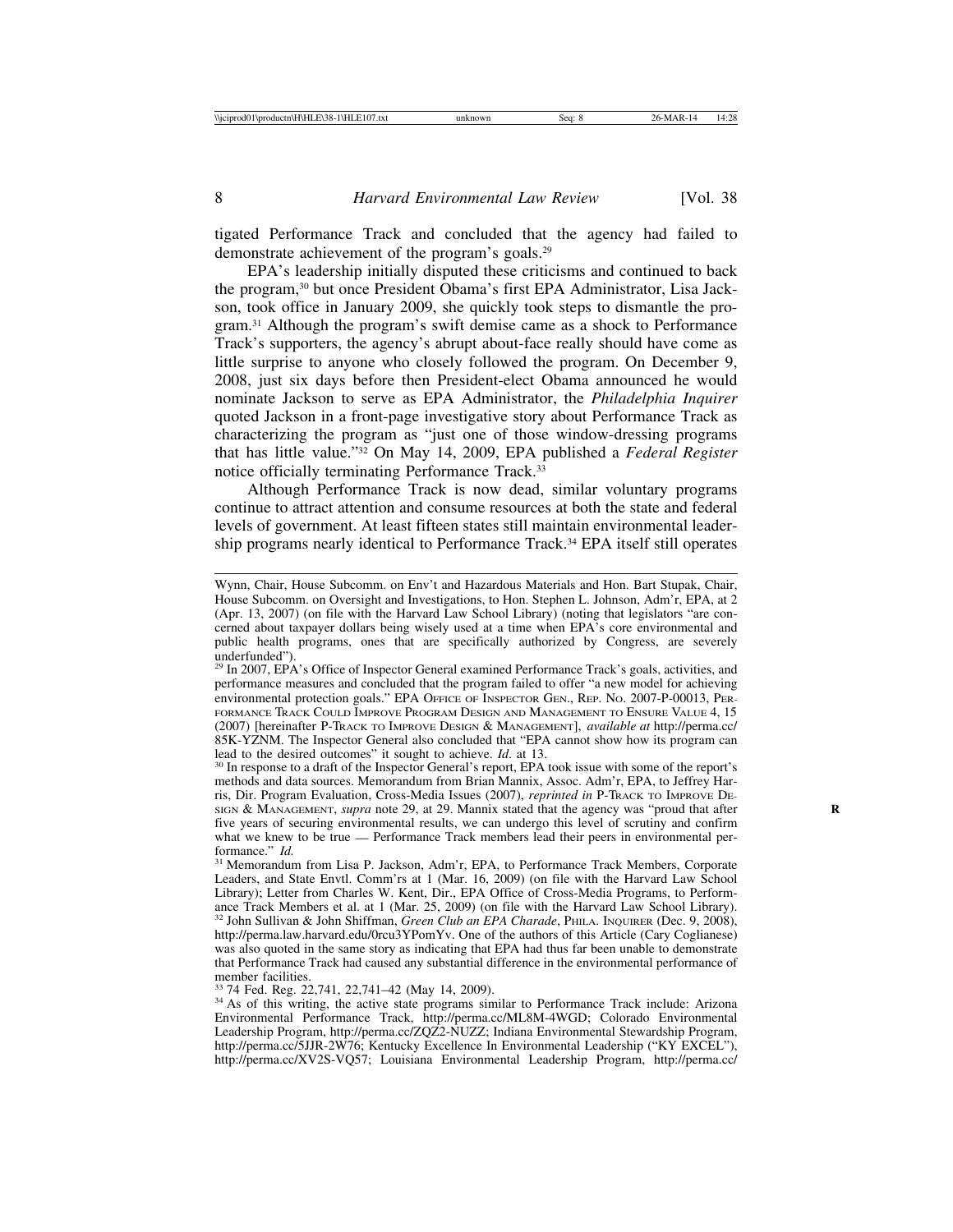agency about \$50 million annually.35 EPA recently initiated a new voluntary program to recognize the "climate leadership" of those companies that are working to reduce their greenhouse gas emissions.<sup>36</sup> In addition, after Performance Track's demise, the U.S. Department of Energy established a program, Save Energy Now LEADER, designed along very similar lines to Performance Track.37 The Occupational Safety and Health Administration ("OSHA") continues to operate its Voluntary Protection Programs ("VPP"), upon which EPA modeled Performance Track.38 In addition, former Performance Track members and representatives of state environmental agencies with Performance Tracklike programs recently formed the non-governmental Stewardship Action Council to continue some of the activities of the now-defunct EPA program.39 The U.S. Council for Energy-Efficient Manufacturing, a public-private partnership that includes representation from the Department of Commerce, Department of Energy, and EPA, has launched a certification program called Superior Energy Performance that offers benefits to companies that operate energy management systems.40

NAM-3YM4; Michigan Clean Corporate Citizen Program, http://perma.cc/5SFH-ATPF; New Mexico Green Zia Environmental Excellence Program, http://perma.cc/XB57-8HN6; North Carolina Environmental Stewardship Initiative, http://perma.cc/8ENS-KZRE; South Carolina Environmental Excellence Program, http://perma.cc/8RBE-W292; Tennessee Green Star Partnership, http://perma.cc/867A-SCZ8; Clean Texas, http://perma.cc/C3G5-BDGE; Clean Utah, http://perma. cc/45CX-Q3ZH; Virginia Environmental Excellence Program, http://perma.cc/9S24-NC24; Vermont Business Environmental Partnership, http://perma.cc/WV8B-T85F; Wisconsin Green Tier, http://perma.cc/793C-LC8H. *See also* U.S. ARMY ENVTL. COMMAND, INCENTIVE PROGRAMS FOR IMPLEMENTING ENVIRONMENTAL MANAGEMENT SYSTEMS 9, 11, 16, 21–23, 28, 32, 36–40, 43 (2010) (on file with the Harvard Law School Library).

<sup>&</sup>lt;sup>35</sup> Sonja Ryst, *U.S. Agencies Try to Restore Faith in Energy Star Appliance Testing*, WASH. POST (Jul. 10, 2010), http://perma.law.harvard.edu/0zmKHrHt3sH; *List of Programs*, EPA.GOV, http://

perma.law.harvard.edu/0Yv3RtG7hzV (listing some of EPA's voluntary programs). <sup>36</sup> *See Center for Corporate Climate Leadership,* EPA.GOV, http://perma.law.harvard.edu/ 09sEBkGvRH3 (announcing Corporate Climate Leadership pilot program to continue through 2013).

<sup>37</sup> *See* U.S. DEP'T OF ENERGY, SAVE ENERGY NOW: FREQUENTLY ASKED QUESTIONS (2011), *available at* http://perma.cc/9V5Z-WKNC. In addition, the Better Buildings, Better Plants program, run by the Department of Energy's Advanced Manufacturing Office, recognizes companies that pledge to reduce their energy intensity; the Superior Environmental Performance program certifies facilities that adopt energy management systems based on the ISO 50001 system standard. *See Better Plants,* U.S. DEP'T OF ENERGY, http://perma.law.harvard.edu/0nbyAWCxrrv; *see also ISO 50001 Energy Management Standard*, U.S. DEP'T OF ENERGY, http://perma.law.harvard.edu/ 0Wd1rF22ySH.

<sup>38</sup> *Current Federal and State-Plan Sites as of 10/31/2013*, OSHA.GOV, http://perma.law.harvard. edu/0c7brrLwbwU/ (showing that eighty-three facilities joined VPP from January–October 2013, bringing total membership in federal and state VPPs to 2,339 facilities).

<sup>&</sup>lt;sup>39</sup> The Stewardship Action Council currently has more than one hundred members. Three founding members are companies that had a large number of facilities join Performance Track: Covanta, Forever Resorts, and Johnson & Johnson. Council members set environmental performance goals and share best practices. *See Creating a Sustainable World*, STEWARDSHIP ACTION COUNCIL, http:/

<sup>/</sup>perma.law.harvard.edu/0mad4ShN8yb/. <sup>40</sup> *See 2012*, U.S. COUNCIL FOR ENERGY-EFFICIENT MFG., http://perma.law.harvard.edu/ 0bF2K5TY5Px/; *see also* U.S. COUNCIL FOR ENERGY-EFFICIENT MFG., SUPERIOR ENERGY PER-FORMANCE: A ROADMAP FOR ACHIEVING CONTINUAL IMPROVEMENTS IN ENERGY PERFORMANCE (2012) (on file with the Harvard Law School Library).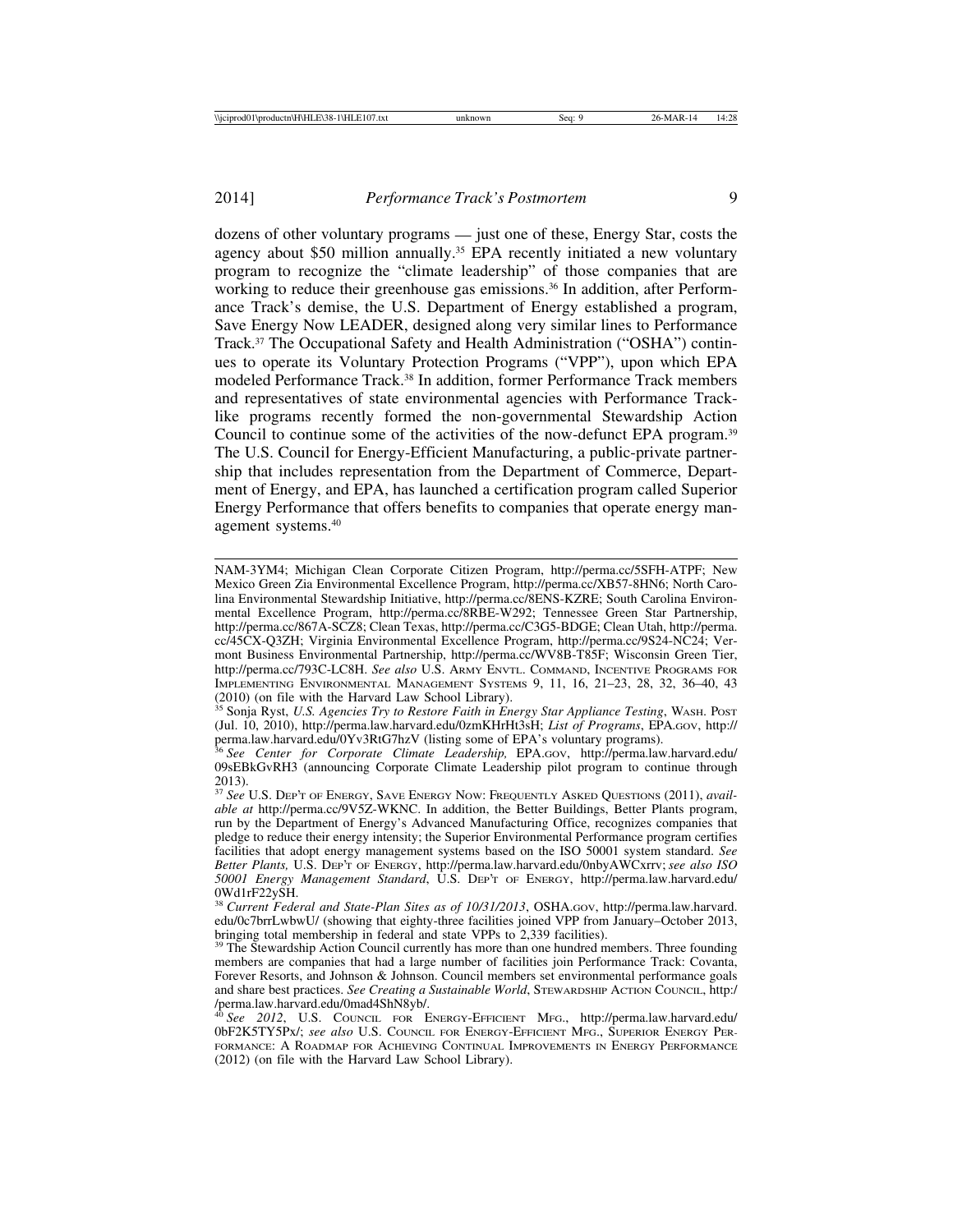It is hardly surprising that interest in voluntary programs like Performance Track continues unabated. With only remote prospects for statutory and regulatory solutions to environmental concerns about global warming and exposure to toxic substances, among other things, voluntary approaches are one of the few means through which government is currently able to respond. Continued interest in such an alternative path to environmental protection only makes it all the more important to undertake serious research to discern lessons that can be learned from EPA's flagship voluntary program. Admittedly, in its heyday, Performance Track generated considerable attention — both laudatory and critical — from political and business leaders as well as legal practitioners and environmental activists. Yet thus far, the program has managed to escape significant attention from the research community. Earlier voluntary EPA initiatives, such as the 33/50 Program<sup>41</sup> and Project XL,<sup>42</sup> never matched Performance Track in terms of longevity,<sup>43</sup> yet they have received — and continue to receive — substantial attention in the legal and policy literature.<sup>44</sup> Strikingly, to date, Perform-

<sup>41</sup> EPA created the 33/50 Program in 1989 to encourage voluntary reductions of releases of seventeen targeted chemicals. For further discussion of 33/50, see *infra* notes 43–45, 465–70 and accompanying text.

 $42$  Project XL allowed individual facilities to negotiate for exemptions from existing regulatory requirements, provided the facility could demonstrate superior environmental performance. For further discussion of Project XL, see *infra* notes  $43-45$ ,  $471-77$  and accompanying text.

<sup>&</sup>lt;sup>43</sup> Performance Track lasted eight years (2001–2009), while the 33/50 Program lasted about five years (1991–1996) and Project XL lost almost all steam within a few years of operation and closed up shop officially in its ninth year (1995–2003). *See* Madhu Khanna, *The U.S. 33/50 Voluntary Program: Its Design and Effectiveness, in REALITY CHECK: THE NATURE AND PERFORMANCE* OF VOLUNTARY ENVIRONMENTAL PROGRAMS IN THE UNITED STATES, EUROPE, AND JAPAN, *supra* note 2, at 15, 38; Lisa C. Lund, *Project XL: Good for the Environment, Good for Business, Good for Communities*, ELR NEWS & ANALYSIS, 10,140 (2000) (on file with the Harvard Law School Library); *Project XL*, EPA.GOV, http://perma.law.harvard.edu/0TUFVYM33xJ/.

<sup>&</sup>lt;sup>44</sup> At least seven research studies have examined the origins and impacts of the 33/50 Program. *See* Seema Arora & Timothy N. Cason, *An Experiment in Voluntary Environmental Regulation: Participation in EPA's 33/50 Program*, 28 J. ENVTL. ECON. & MGMT. 271 (1995) [hereinafter Arora & Cason, *33/50 Experiment*]; Seema Arora & Timothy N. Cason, *Why Do Firms Volunteer to Exceed Environmental Regulations? Understanding Participation in EPA's 33/50 Program*, 72 LAND ECON. 413 (1996); TERRY DAVIES & JAN MAZUREK, INDUSTRY INCENTIVES FOR ENVIRON-MENTAL IMPROVEMENT: EVALUATION OF U.S. FEDERAL INITIATIVES (1996) (on file with the Harvard Law School Library); Shanti Gamper-Rabindran, *Did the EPA's Voluntary Industrial Toxics Program Reduce Emissions? A GIS Analysis of Distributional Impacts and By-Media Analysis of Substitution*, 52 J. ENVTL. ECON. & MGMT. 391 (2006); Madhu Khanna & Lisa A. Damon, *EPA's Voluntary 33/50 Program: Impact on Toxic Releases and Economic Performance of Firms*, 37 J. ENVTL. ECON. & MGMT. 1 (1999); Abdoul G. Sam & Robert Innes, *Voluntary Pollution Reductions and the Enforcement of Environmental Law: An Empirical Study of the 33/50 Program* (Univ. of Ariz., Dep't of Agric. & Res. Econ. Working Paper, 2004), *available at* http://perma.cc/ U4HR-KSEZ; Khanna, *supra* note 43, at 15. A similar number of studies have been conducted **R** about Project XL, including an entire book. *See* DAVIES & MAZUREK, *supra*; JAMES BOYD ET AL., INTEL'S XL PERMIT: A FRAMEWORK FOR EVALUATION, DISCUSSION PAPER 98-11 (1998), *available at* http://perma.cc/39ZC-PMPT; Thomas E. Caballero, *Project XL: Making It Legal, Making It Work*, 17 STAN. ENVTL. L.J. 399 (1998); JANICE MAZUREK, ORG. FOR ECON. CO-OPERATION AND DEV., ENV/EPOC/GEEI(98)27, THE USE OF VOLUNTARY AGREEMENTS IN THE UNITED STATES: AN INITIAL SURVEY (1998); Dennis D. Hirsch, *Bill and Al's XL-ent Adventure: An Analysis of the EPA's Legal Authority to Implement the Clinton Administration's Project XL*, 1998 U. ILL. L. REV. 129 (1998); Magali Delmas & Alfred Marcus, *Firms' Choice of Regulatory Instruments to Reduce Pollution: A Transaction Cost Approach* (Stanford Research Paper No. 1806, 2003), *available at*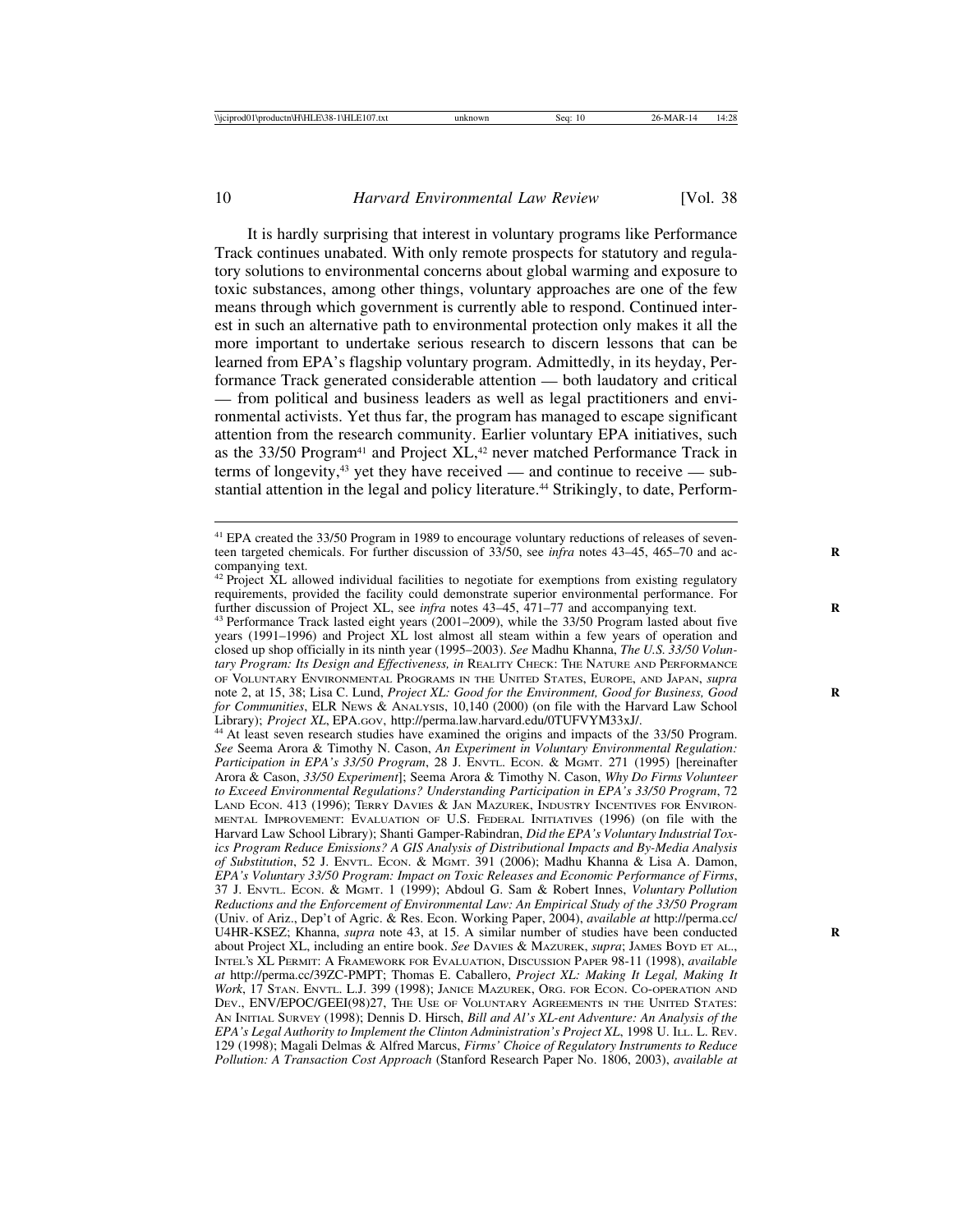ance Track has escaped all but the most passing mention in the literature and, as of yet, any independent, systematic academic study.45

Given the paucity of scholarly literature on Performance Track, we begin in Part I by providing an overview of how the program operated: its goals, entry criteria, and membership requirements, including the information EPA collected about Performance Track members through applications, annual performance reports, and site visits. We also discuss the benefits EPA offered to facilities that joined Performance Track. We then focus on a vital question about the basis on which Performance Track classified — or "tracked" — facilities: Did Performance Track facilities exemplify the type of demonstrable and significant environmental leadership that EPA conceived the program to recognize?

We address this question in Part II using four discrete approaches: (1) a descriptive presentation of data on Performance Track's membership rolls; (2) a close examination of EPA's process for screening program applicants; (3) case studies of five sets of matching pairs of Performance Track facilities and other facilities; and (4) findings from a large-scale survey of Performance Track and other facilities.46 Although we find no evidence to suggest that, in general, Performance Track facilities were anything but decent environmental actors, we also find little evidence that participating facilities outperformed similar facilities in their sectors. We find instead that what most distinguished Performance Track facilities was the value they placed on government recognition and the propensity they had for seeking out and engaging with the broader community. This "extroverted" quality stands out more clearly as the distinguishing characteristic of participating facilities than any performance-based indicia of environmental leadership.<sup>47</sup> If those that advance to the "top" of a voluntary program exhibit extroverted qualities but not necessarily distinctive achievement in terms of environmental performance, this fact in itself should lead us to question whether voluntary programs like Performance Track can induce major change in environmental practices throughout the entire economy.

We turn squarely to this issue in Part III. Specifically, we draw on empirical research examining the relationship between the way agencies design voluntary programs and the rates of participation in those programs. We show that, even if it could credibly be said that Performance Track caused some environmental improvements in some facilities, an inherent tension in its design meant that it was unlikely ever to engage a large proportion of the industrial facilities

http://perma.cc/6UV3-Q8Y7; ALFRED A. MARCUS ET AL., REINVENTING ENVIRONMENTAL REGULATION: LESSONS FROM PROJECT XL (2002).

<sup>&</sup>lt;sup>45</sup> For a comprehensive treatment of other voluntary environmental programs, see Jonathan C. Borck & Cary Coglianese, *Voluntary Environmental Programs: Assessing Their Effectiveness*, 34

<sup>&</sup>lt;sup>46</sup> An earlier report of these four studies, all partly funded by EPA, is available as COGLIANESE & NASH, BEYOND COMPLIANCE, *supra* note 10.

<sup>&</sup>lt;sup>47</sup> As we explain further at the end of Part II, in characterizing Performance Track facilities as "extroverts," we do not intend to denigrate them or their efforts to improve their environmental performance. Rather, we use the term clinically to refer to facilities that exhibit "outward" tendencies — something that is different from environmental performance itself. The name of EPA's program was, after all, "*Performance* Track," not "*Cooperative* Track."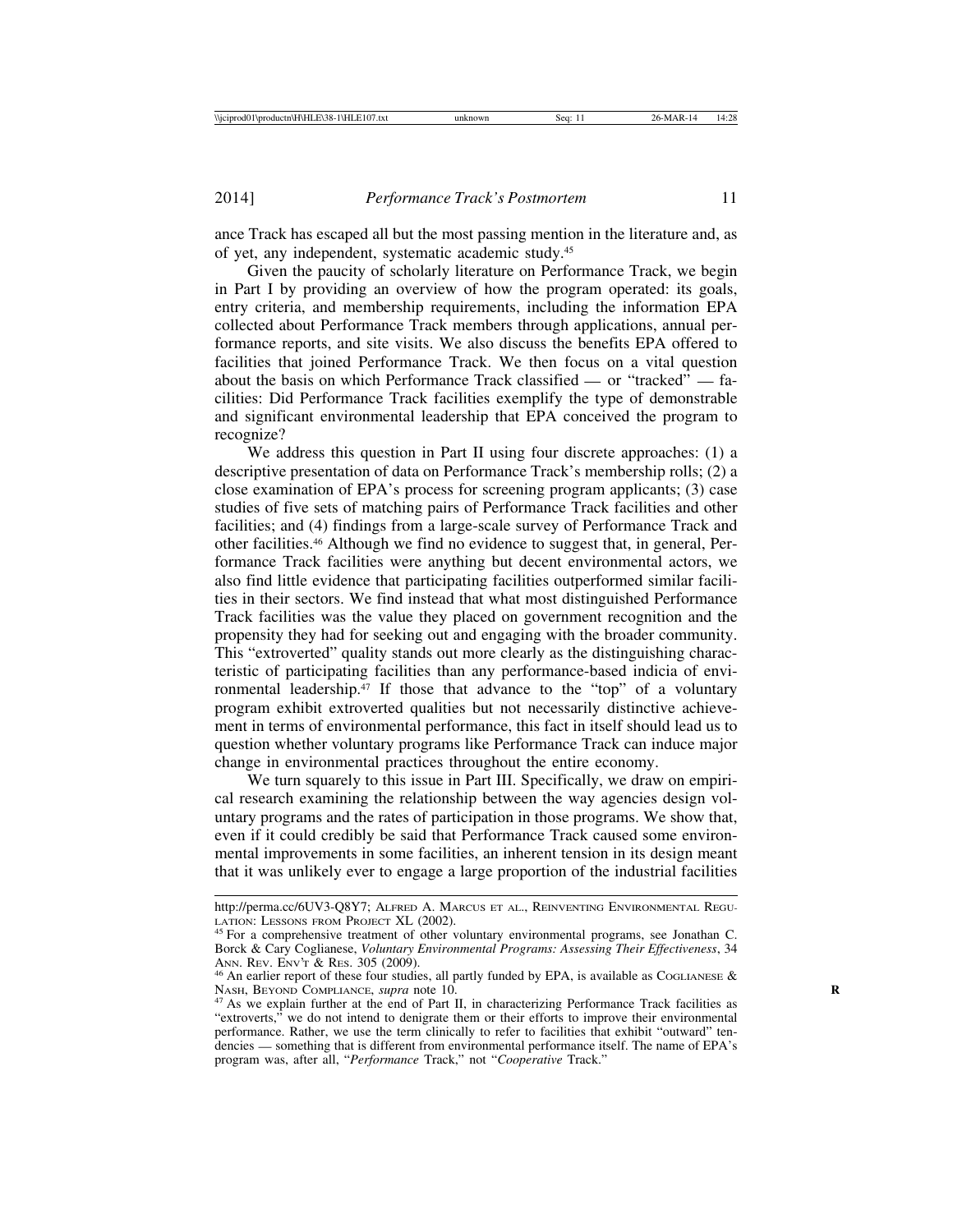in the United States. The more that government agencies like EPA offer inducements for facilities to participate in voluntary programs, the more they demand, substantively and procedurally, of their prospective and existing members, a tendency which only dampens participation in the program. For this reason, programs like Performance Track are extremely unlikely to effectuate largescale change in industry environmental performance. We develop a model of participation in voluntary programs and offer empirical evidence to support it, revealing the inherent constraints in EPA's ability both to offer significant rewards for voluntary participation and set low-cost entry and programmatic requirements.48 Due to these constraints, we conclude that, contrary to advocates' claims, programs like Performance Track are unlikely ever to serve as meaningful substitutes for more traditional forms of environmental governance.<sup>49</sup>

#### I. PERFORMANCE TRACK'S RISE AND DEMISE

In creating Performance Track and other voluntary programs, EPA blazed what has come to be known as the "alternative path" <sup>50</sup> or "next generation"<sup>51</sup> approach to environmental policy, a vision that has gained widespread support in the United States at both the federal and state levels over the past two decades.52 This new vision of environmental protection grows in part from the

<sup>&</sup>lt;sup>48</sup> *See infra* Part III.<br><sup>49</sup> The notion of Performance Track serving as a substitute for traditional regulation is not just a straw position. Serious scholars and public officials conceived the program as leading to an alternative path for environmental governance. *See infra* Part I. Indeed, the idea that Performance Track could be part of a "new environmental regulation" was a theme articulated best by one of the most serious and prolific scholar–public servants in environmental policy we have ever known, Dan Fiorino, who claimed that "performance tracks are designed to change the regulatory system." FIORINO, *supra* note 2, at 173. Fiorino was the former director of EPA's Performance Track program.

<sup>50</sup> *See* ASPEN INST., THE ALTERNATIVE PATH: A CLEANER, CHEAPER WAY TO PROTECT AND EN-HANCE THE ENVIRONMENT (1996) (outlining the "alternative path" policy method); *see generally* George B. Wyeth, *"Standard" and "Alternative" Environmental Protection: The Changing Role of Environmental Agencies*, 31 WM. & MARY ENVTL. L. & POL'Y REV. 5, 41 (2006) (referring to Performance Track as part of an "alternative path").

<sup>51</sup> *See generally* THINKING ECOLOGICALLY: THE NEXT GENERATION OF ENVIRONMENTAL POLICY (Marian R. Chertow & Daniel C. Esty eds., 1997); ENVIRONMENTAL GOVERNANCE: A REPORT ON

<sup>&</sup>lt;sup>52</sup> See generally NAT'L ACAD. OF PUB. ADMIN., RESOLVING THE PARADOX OF ENVIRONMENTAL PROTECTION (1997) (endorsing EPA's use of performance-based programs); PRESIDENT'S COUNCIL ON SUSTAINABLE DEV., SUSTAINABLE AMERICA: A NEW CONSENSUS FOR . . . PROSPER[I] TY, OP-PORTUNITY, AND A HEALTHY ENVIRONMENT FOR THE FUTURE (1996) (incorporating alternativepath and next-generation principles into policy guidance and goals); NAT'L ACAD. OF PUB. AD-MIN., SETTING PRIORITIES, GETTING RESULTS: A NEW DIRECTION FOR THE ENVIRONMENTAL PRO-TECTION AGENCY (1995) (advocating a more collaborative and clear approach); CTR. FOR STRATEGIC & INT'L STUDIES, THE ENVIRONMENTAL PROTECTION SYSTEM IN TRANSITION: TOWARD A MORE DESIRABLE FUTURE 1 (1998). *Cf.* AIMING FOR EXCELLENCE, *supra* note 11, at 55, 60–65 **R** (highlighting alternative approaches to environmental problems, including performance tracking); Dennis D. Hirsch, *Lean and Green? Environmental Law and Policy and the Flexible Production Economy*, 79 IND. L.J. 611, 646 (2004) (claiming that performance recognition programs could serve as a "bridge" to "a new form of industrial production"); Alfred R. Light, *Environmental Federalism in the United States and the European Union: A Harmonic Convergence?*, 15 ST.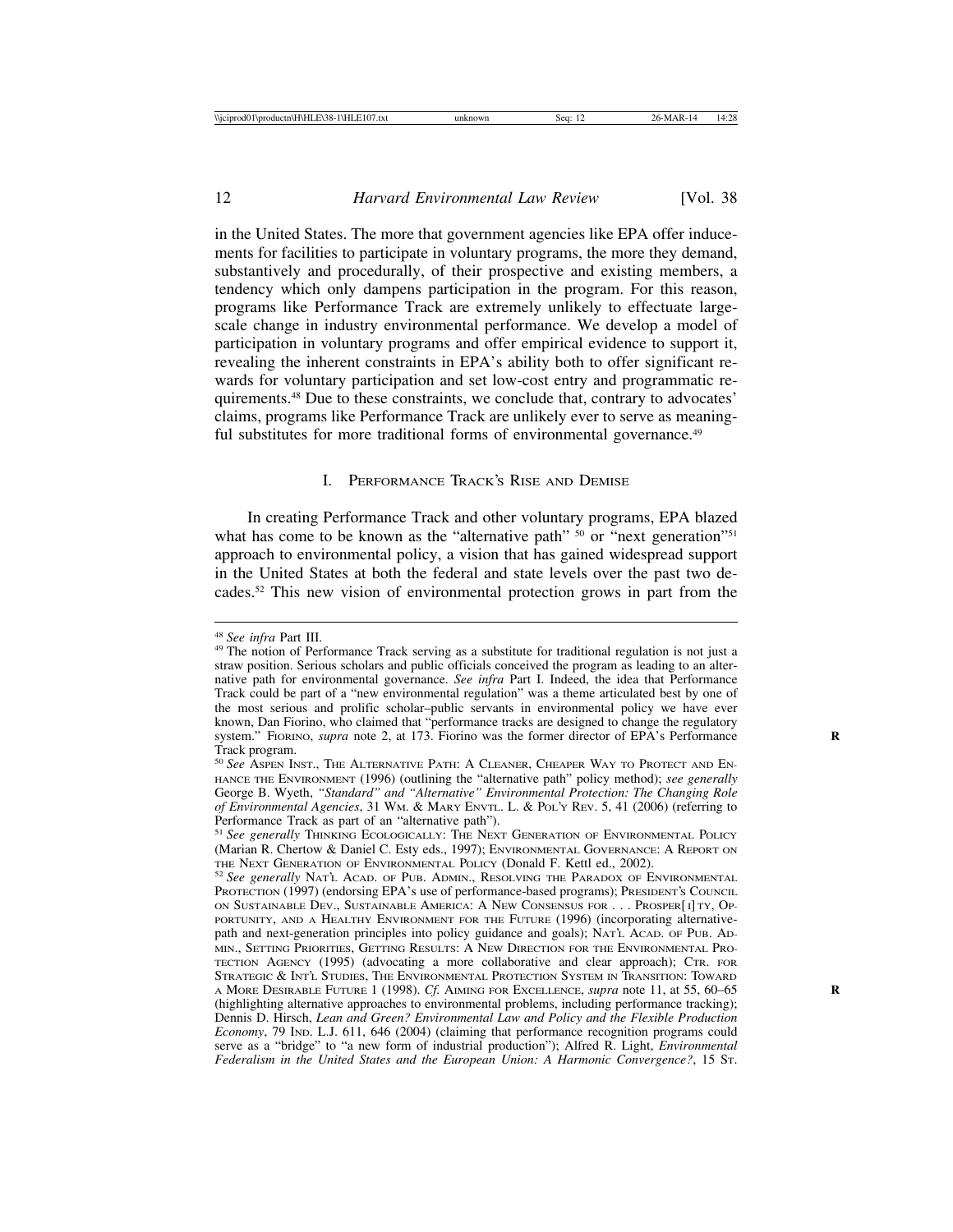observation that different regulated facilities exhibit different postures toward environmental performance: some are superior performers, others are laggards, while most facilities' performance lies somewhere between the extremes.<sup>53</sup> In an influential report that would provide the intellectual foundation for the agency's efforts to establish Performance Track in 2000, EPA described facilities' variation as a "bell curve along a performance spectrum,"54 noting:

At one end, we have companies acting as environmental leaders, adding business value and gaining competitive advantages along the way; they are setting standards of excellence that will define future business practices for themselves and their peers. In the middle, we have the "main streamers" — businesses, industries, and other regulated parties that typically meet requirements, but do little else. And then there are those that have been left behind, who do not meet the most basic environmental standards.<sup>55</sup>

Recognizing these differences, EPA created Performance Track as a means to identify and treat favorably facilities that are environmental leaders.<sup>56</sup> EPA touted these facilities' names and accomplishments through press releases and on the agency's website, invited their managers to meet with high-ranking EPA officials, and provided qualifying facilities with plaques to hang in their offices and flags to fly outside their plants.57 Moreover, EPA relieved these facilities from specific regulatory requirements.<sup>58</sup>

THOMAS L. REV. 321, 341 (2002) ("A symbol of the new 'second generation' approach is EPA's National Environmental Performance Track.").

<sup>53</sup> *See generally* NEIL GUNNINGHAM & DARREN SINCLAIR, LEADERS AND LAGGARDS: NEXT-GEN-ERATION ENVIRONMENTAL REGULATION (2002); NEIL GUNNINGHAM ET AL., SHADES OF GREEN: BUSINESS, REGULATION, AND ENVIRONMENT (2003).

<sup>&</sup>lt;sup>54</sup> AIMING FOR EXCELLENCE, *supra* note 11, at 5.<br><sup>55</sup> *Id.* EPA's assumptions about compliance possess a longer lineage in the field of regulation. Chester Bowles, a former Administrator of the Office of Price Administration during the Roosevelt Administration, once remarked that "a very small percentage of the public — perhaps 2 or 3 percent — are inherently dishonest; while something like 20 percent can be trusted to obey the law regardless of what others do. The remaining 75 percent or so genuinely *want* to be honest, but they are also determined not to confirm P.T. Barnum's assertion that 'a sucker is born every minute'; breaking a law or two is a small price to pay to escape the unpleasant sense of being had." *See* CHESTER BOWLES, PROMISES TO KEEP: MY YEARS IN PUBLIC LIFE, 1941-1969, at 25 (1971); *see also* Robert A. Kagan, *Environmental Management Style and Corporate Environmental Performance, in* LEVERAGING THE PRIVATE SECTOR: MANAGEMENT-BASED STRATEGIES FOR IMPROVING ENVIRONMENTAL PERFORMANCE 31, 36 (Cary Coglianese & Jennifer Nash eds., 2006) (distinguishing between businesses as "laggards," "reluctant compliers," "committed compliers," "environmental strategists," and "true believers").

<sup>56</sup> EPA, PERFORMANCE TRACK PROGRAM GUIDE 2 (2005); *see also* PRAKASH & POTOSKI, *supra* note 20, at 64 (describing Performance Track as an example of a program that restricts "membership to only a small cadre of top performers").

<sup>57</sup> For a description of Performance Track benefits, see OPERATIONS HANDBOOK, *supra* note 22, at **R** 3-1–3-5 (2005). EPA provided similar benefits under other "alternative path" programs, such as its 33/50 Program and Project XL. For a description of the benefits EPA provided members of the 33/50 Program, see Arora & Cason, *33/50 Experiment*, *supra* note 44, at 273–74. For a description **R** of Project XL benefits, see generally MARCUS ET AL., *supra* note 44.<br><sup>58</sup> OPERATIONS HANDBOOK, *supra* note 22, at 4-1–4-5. EPA did not offer any regulatory relief

under 33/50, but such relief was integral to Project XL. In Project XL, a facility would commit to achieving superior environmental performance in exchange for EPA developing a facility-specific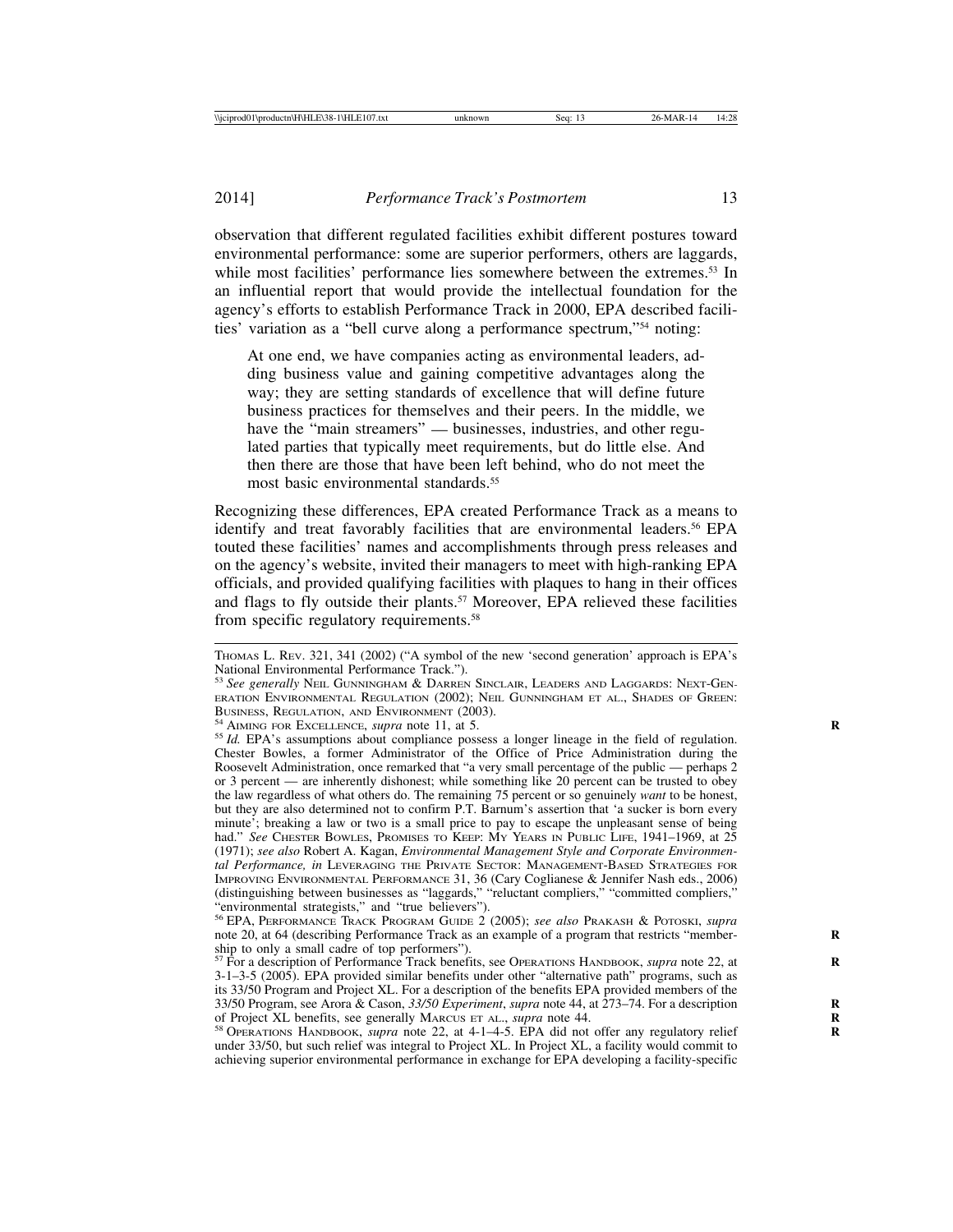In exchange for these incentives, EPA also expected Performance Track members to continue setting goals to improve their environmental performance.59 Under such a system, EPA sought to advance its mission of environmental protection by better deploying its resources.<sup>60</sup> Agency officials believed Performance Track could help economize on traditional enforcement resources, allowing inspectors to focus less attention on facilities identified as top performers and more attention on truly laggard facilities.<sup>61</sup> By rewarding top performers and targeting laggards, EPA also sought to encourage more firms to strengthen their environmental practices. Figure 1, below, provides a graphic depiction of EPA's theory of how Performance Track and other innovative programs would improve overall environmental quality. Adapted from EPA's 1999 *Aiming for Excellence* report, the Figure illustrates the agency's general assumptions about business compliance and the government's strategy for motivating firms to do more than required by law.62

FIGURE 1. ENVIRONMENTAL PERFORMANCE AMONG REGULATED FACILITIES<sup>63</sup>



**Environmental Performance** 

In order to join Performance Track, facilities needed to exhibit what EPA considered to be indicia of top environmental performance.<sup>64</sup> Once admitted, top performers were then required to meet EPA's programmatic requirements

rulemaking, which modified regulatory requirements for the facility. *See* MARCUS ET AL., *supra* note 44, at 1–2. Under Performance Track, EPA offered more limited incentives that applied to all members, such as reductions in some recordkeeping and reporting requirements. OPERATIONS HANDBOOK, *supra* note 22, at  $4-3-4-5$ .

<sup>&</sup>lt;sup>59</sup> PERFORMANCE TRACK PROGRAM GUIDE, *supra* note 56, at 6.<br><sup>60</sup> Id. at 2.<br><sup>61</sup> See Operations Handbook, *supra* note 22, at 4-1–4-5.<br><sup>62</sup> AIMING FOR EXCELLENCE, *supra* note 11, at 4–5. We have added the two arrows and elaborate EPA's theory of how programs like Performance Track could advance environmental goals.<br> $63$  *Id.* at 5.

<sup>&</sup>lt;sup>64</sup> For EPA's characterization of Performance Track as a program for "top performers," see *infra* text accompanying notes 140–142. For an elaboration of the entry criteria, see *infra* Part I.C. **R**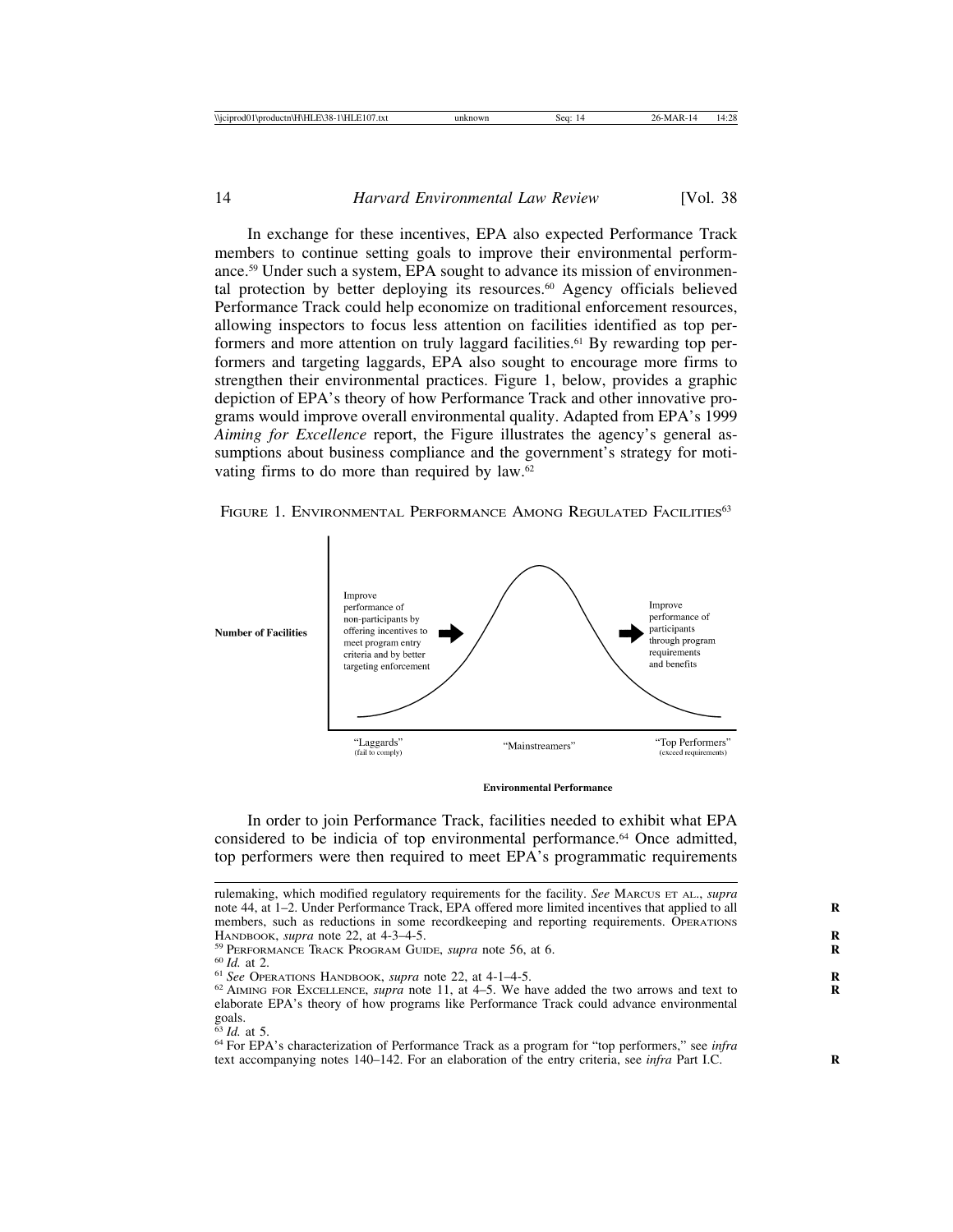2014] *Performance Track's Postmortem* 15

and continue to improve their environmental performance, extending the environmental performance curve still further to the right.<sup>65</sup> But EPA intended Performance Track and its other next generation programs not merely to improve the performance of top facilities, it also hoped these programs would more generally "shift . . . the curve toward better performance."66 Facilities that did not yet meet program-entry criteria would likely face greater enforcement scrutiny. Moreover, as the managers of average facilities observed the benefits that Performance Track members enjoyed, they could be expected to improve their facilities' performance too. In theory, then, the entire performance distribution would shift in the direction of environmental excellence.<sup>67</sup>

#### *A. Performance Track's Predecessors*

In creating Performance Track, EPA did not draw on a blank slate. OSHA had created a similar initiative — the Voluntary Protection Programs ("VPP") — as early as 1982.68 Like Performance Track, OSHA's VPP (which still exists today) sought to encourage facilities to go beyond compliance with existing regulations. To become a member of VPP, facilities must implement a health and safety management system, make a commitment to continuous improvements in workplace safety, and pass an on-site OSHA inspection.<sup>69</sup> In exchange, members receive public recognition from OSHA and are removed from the agency's routine inspection list.<sup>70</sup> VPP's admissions process has been described as "rigorous"<sup>71</sup> and "arduous."<sup>72</sup> For the program's first decade, its membership level was even more modest than Performance Track's. By the

<sup>&</sup>lt;sup>65</sup> See infra Part I.B.<br><sup>66</sup> AIMING FOR EXCELLENCE, *supra* note 11, at 6.<br><sup>67</sup> Although originally articulated in a nearly fifteen-year-old EPA report, the performance-shifting theory continued to find expression in more recent discussions of programs like Performance Track. *See, e.g.*, Wyeth, *supra* note 50, at 63 n.321 ("It can be argued, of course, that such [envi- **R** ronmental incentive] programs affect the behavior not only of enrolled participants, but also of those tempted to join, or more indirectly, those who are not interested in joining but do not want to have visibly worse records than their most prominent competitors."); GALE BOYD & GANG ZHANG, MEASURING IMPROVEMENT IN THE ENERGY PERFORMANCE OF THE U.S. CEMENT INDUSTR*y* (May 2011), *available at* http://perma.cc/AMB5-XGSV; *see generally* Borck & Coglianese, *supra*

<sup>&</sup>lt;sup>68</sup> AL IANNUZZI, JR., INDUSTRY SELF-REGULATION AND VOLUNTARY ENVIRONMENTAL COMPLI-ANCE 68 (2002).<br><sup>69</sup> For a more complete description of VPP's requirements, see *Voluntary Protection Programs*,

OSHA.GOV, http://perma.law.harvard.edu/06PEdnmd2gs/. VPP has three distinct membership "levels" — Demonstration, Merit, and Star — each with its own requirements. *See* IANNUZZI, *supra* note 68, at 70–71; Marshall J. Breger, *Regulatory Flexibility and the Administrative State*, **R** 32 TULSA L.J. 325, 330 (1996). Despite the existence of these three levels, almost all VPP members fall within the Star level. *Current VPP Participants*, OSHA.GOV, http://perma.law.harvard. edu/031bxsjr928/.<br><sup>70</sup> See also IANNUZZI, supra note 68, at 71.

<sup>&</sup>lt;sup>71</sup> Douglas C. Michael, *Cooperative Implementation of Federal Regulations*, 13 YALE J. REG. 535, 559 (1996) ("OSHA completes a rigorous 'pre-approval review' of a worksite before it is admitted

into the VPP . . . .").<br><sup>72</sup> *See* IANNUZZI, *supra* note 68, at 71 ("The process for becoming a VPP company is arduous . . . .").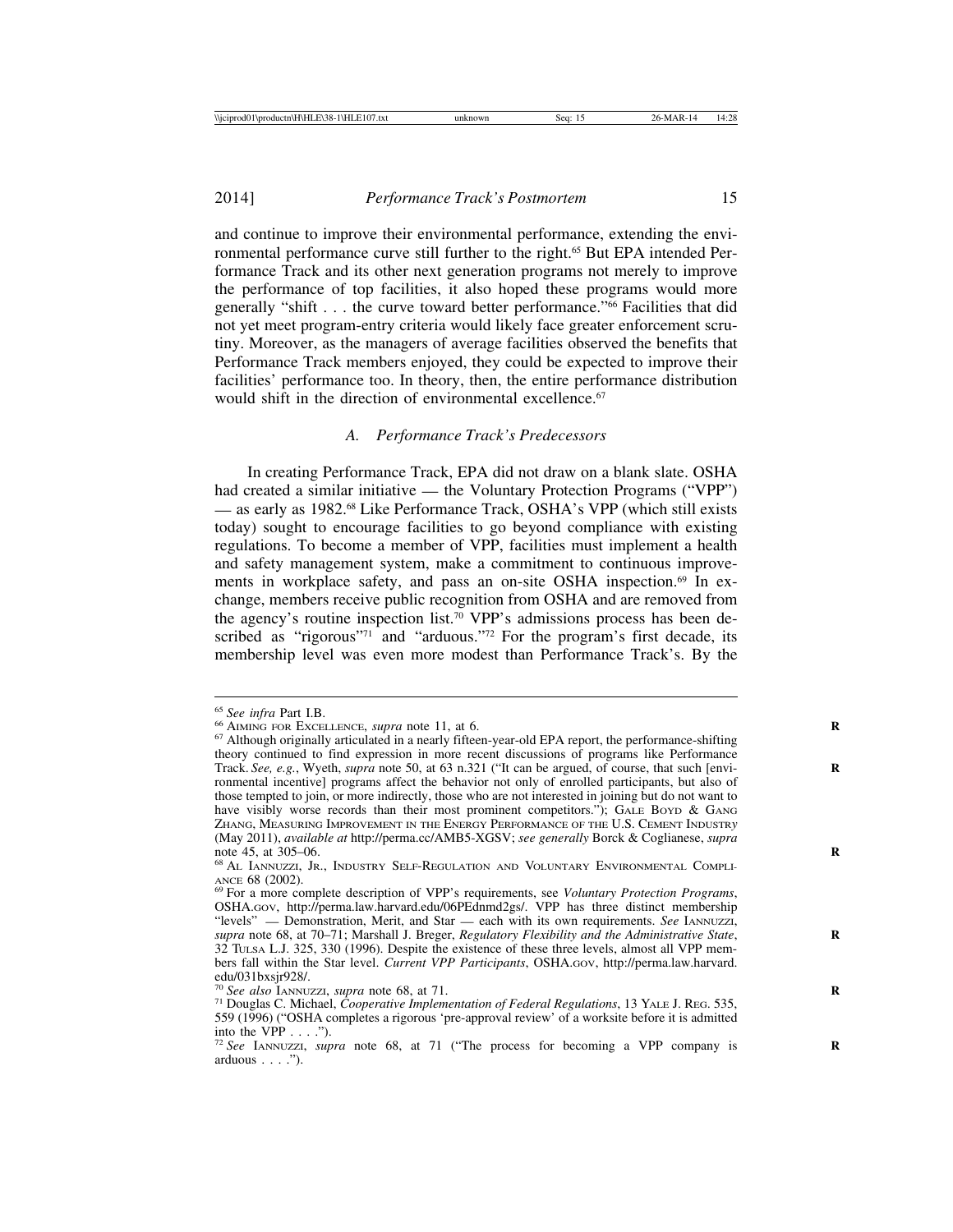time EPA launched Performance Track in 2000, OSHA's VPP was nearly two decades old and counted 542 facilities as members.73

The idea of EPA implementing a program like VPP first took hold in the early 1990s. At that time, EPA proposed the creation of an Environmental Leadership Program ("ELP") to "recognize and reward . . . only the very best companies."74 EPA hoped that ELP would "motivate many companies to apply for participation, so that the Program will result in widespread improvements."75 Members of ELP would need to comply with environmental regulations and demonstrate a strong commitment to pollution prevention and sustainability.76 In announcing its proposal for ELP in the *Federal Register* in January 1993, EPA also suggested it would ask members to demonstrate that they had in place effective management processes, including environmental goal setting, compliance auditing, and performance monitoring.<sup>77</sup>

EPA received over 130 public comments on its ELP proposal, indicating to the agency a strong degree of "interest in a voluntary program to recognize environmental excellence."78 Not all the opinions expressed in the public comments were enthusiastic, however, so the agency decided to implement ELP on just a short-term, pilot basis.79 To be admitted into the pilot phase, EPA expected facilities to exhibit "leadership" qualities, including "a commitment to [regulatory] compliance."<sup>80</sup> EPA said that it wanted ELP facilities to share information about environmental performance with the agency and in particular to "demonstrate a willingness to disclose in some manner" their audit results.<sup>81</sup> EPA instructed facilities to describe their environmental management and auditing programs in their applications to the program. According to EPA, "the greatest potential" for facilities to demonstrate leadership was to put in place a "state-of-the-art" environmental management system ("EMS").<sup>82</sup>

An EMS consists of a series of internal processes and procedures adopted by business managers to help their organizations comply with applicable laws

<sup>73</sup> As of the end of October 2013, there were 1,588 members in VPP. *Current Federal and State-Plan Sites as of 10/31/2013*, *supra* note 38. If members of state VPPs are included, membership **R** numbers were higher, with the number of members in both federal and state VPPs totaling 2,335. Id. For a discussion of VPP's membership growth, see U.S. GEN. ACCOUNTING OFFICE, GAO-04-378, OSHA'S VOLUNTARY COMPLIANCE STRATEGIES SHOW PROMISING RESULTS, BUT SHOULD BE FULLY EVALUATED BEFORE THEY ARE EXPANDED 19 (2004). As with Performance Track, VPP has its own affiliated participants' association. *See VPP Participants' Association*, VOLUNTARY PROT. PROGRAMS PARTICIPANTS' Ass'N, http://perma.law.harvard.edu/0PpCdmttGpz/.

<sup>&</sup>lt;sup>74</sup> Environmental Leadership Program, 58 Fed. Reg. 4,802, 4,803 (Jan. 15, 1993).<br><sup>75</sup> Id.<br><sup>76</sup> Id.<br><sup>77</sup> Id.<br><sup>77</sup> Id.

<sup>32,062 (</sup>June 21, 1994) [hereinafter Environmental Leadership Program]; *see also* Ira R. Feldman & Michael C. Schiavo, *Developing New Environmental Excellence Programs: Lessons from EPA's Environmental Leadership Program*, 5 Total Quality Environmental 1, 15, 16 (1995).<br><sup>79</sup> Environmental Leadership Program, 59 Fed. Reg. at 32,062.<br><sup>80</sup> *Id.* at 32,063. 81 *Id.* 82 *Id*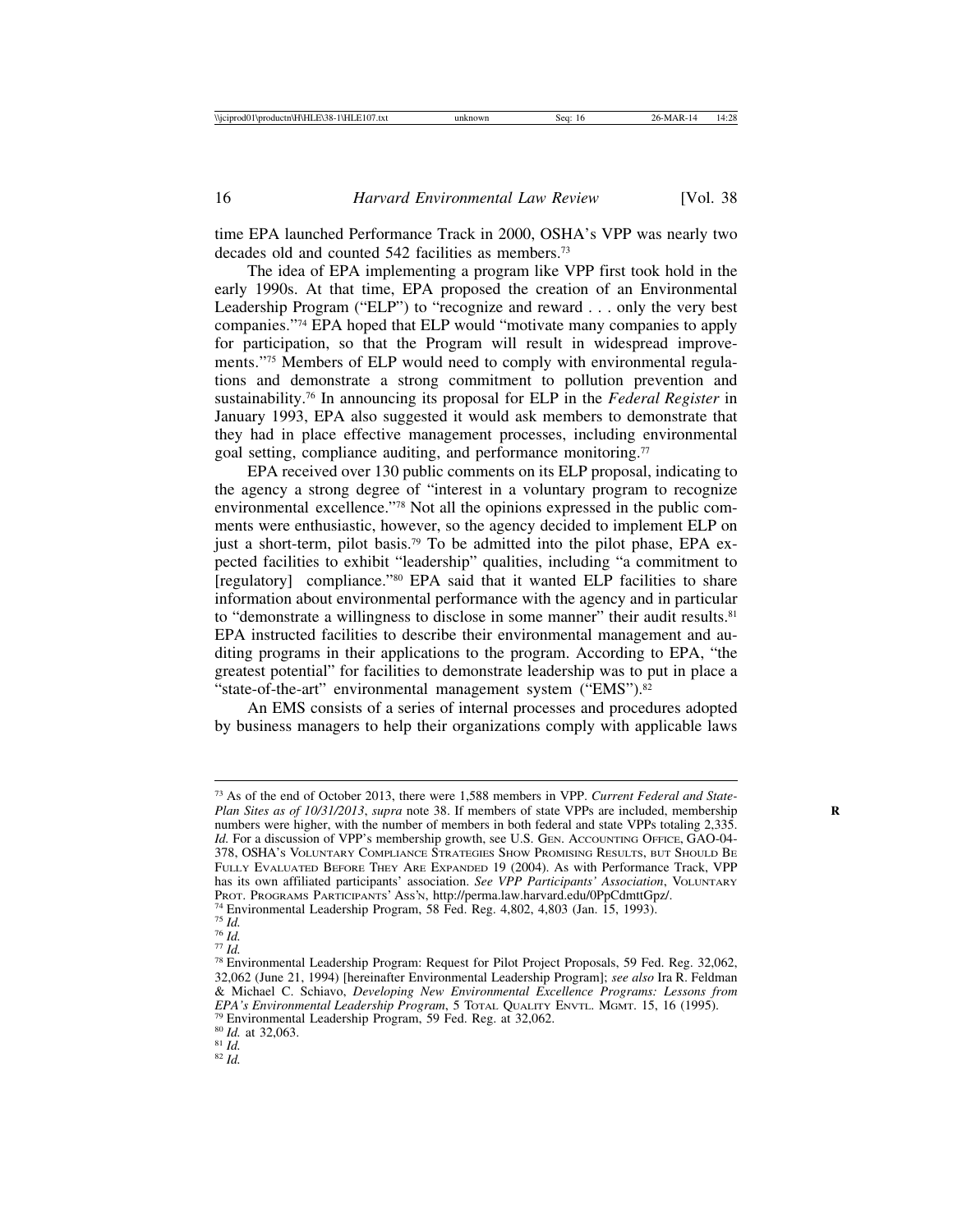and reduce their environmental impacts.<sup>83</sup> These organizational systems generally contain four components: planning, implementation, monitoring, and corrective action.<sup>84</sup> When developing an EMS, managers begin by drafting a set of priorities, determining the most significant environmental impacts of their organizations' activities and setting goals for reducing these impacts.<sup>85</sup> They assign responsibility within their organization for implementing procedures and practices designed to meet these goals, and then they establish auditing mechanisms to assess compliance with internal procedures and progress toward the organizations' goals.<sup>86</sup> In establishing internal monitoring procedures, managers create a mechanism for obtaining feedback so that they can adjust their organizations' practices when needed to meet their goals.<sup>87</sup>

Interest in the use of EMSs grew throughout the United States in the 1990s, especially after the International Organization for Standardization ("ISO") established a set of voluntary EMS standards called ISO 14001.88 ISO also created a process by which organizations could certify that their EMSs met ISO's standards. Beginning with the creation of EPA's ELP pilot projects, EPA consistently emphasized that EMSs, whether conforming to ISO standards or not, have a key role to play in helping facilities improve their environmental performance.89

In addition to establishing an EMS, facilities seeking admission into ELP were required to implement pollution prevention activities, help other businesses learn from their activities, and propose measures to track their results.90 EPA hoped ELP would generate information on facilities' environmental management that would "improve the public's confidence in and acceptance of industry's self-monitoring efforts."<sup>91</sup> To help promote public acceptance, ELP

<sup>90</sup> 59 Fed. Reg. at 32,064.<br><sup>91</sup> *Id.* at 32,063–64 ("As part of their proposals . . . facilities should suggest the type and extent of information they would be willing to disclose, the mechanisms they would use to disclose the

<sup>83</sup> *See* Cary Coglianese & Jennifer Nash, *Environmental Management Systems and the New Policy Agenda*, *in* REGULATING FROM THE INSIDE: CAN ENVIRONMENTAL MANAGEMENT SYSTEMS ACHIEVE POLICY GOALS? 1 (Cary Coglianese & Jennifer Nash eds., 2001). <sup>84</sup> *See* Jennifer Nash & John R. Ehrenfeld, *Factors that Shape EMS Outcomes in Firms*, *in* REGU-

LATING FROM THE INSIDE, *supra* note 83, at 61, 77. These four components are often described as "plan-do-check-act." Planning sets broad policies, specific targets, and strategic allocations of authority and resources. Doing puts the strategies and plans into play. Checking is stopping the process and examining how well the targets are being met on the basis of carefully collected information. If performance is meeting targets, then the organization continues to repeat the doing and checking. If deviations exist, then acting involves going back to revise the plans to achieve satisfactory progress.  $Id$ .

<sup>&</sup>lt;sup>85</sup> *Id.* at 67. <sup>85</sup> *Id.*<br><sup>86</sup> *Id.* 87 *Id.* 87 *Id.* 88 For helpful background on ISO 14001 and external auditing and certification, see PRAKASH & POTOSKI, *supra* note 20, at 81–101. ISO's standards govern the processes by which organizations manage the environmental aspects of their operations; they do not impose any substantive environmental goals.  $Id$  at 89-90.

<sup>&</sup>lt;sup>89</sup> Environmental Leadership Program, *supra* note 78, at 32,063. For additional discussion of the use of EMSs in environmental policy, see generally E. Donald Elliott, *Environmental TQM: Anatomy of a Pollution Control Program that Works!*, 92 MICH. L. REV. 1840 (1994) (discussing the use of EMSs under the rubric of Total Quality Management); LEVERAGING THE PRIVATE SECTOR, *supra* note 55 (providing detailed background on EMSs).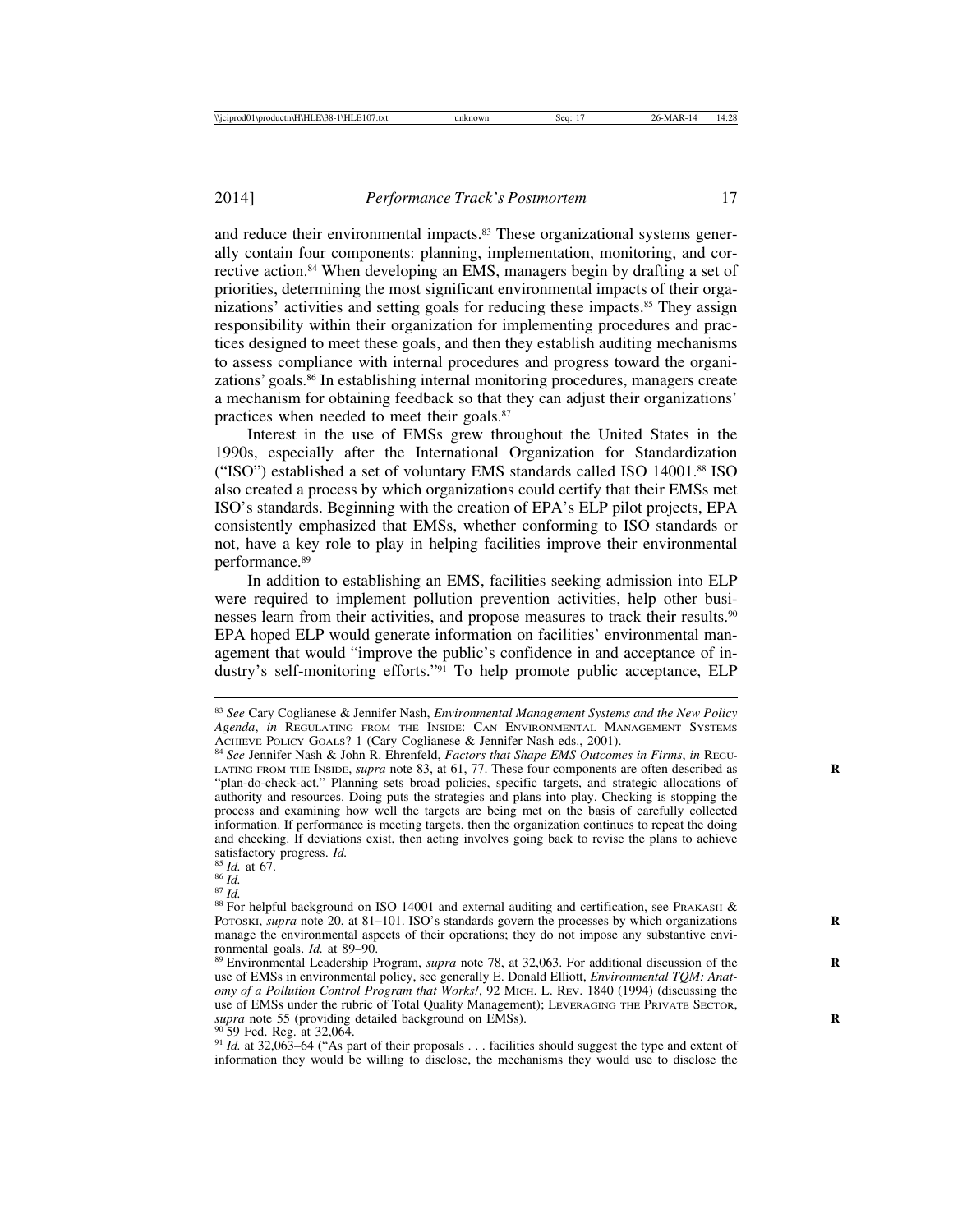facilities also needed to demonstrate sensitivity to their surrounding communities and a readiness to respond to community concerns.<sup>92</sup>

After EPA solicited proposals for ELP pilot projects in June 1994,93 forty facilities submitted applications. In April 1995, EPA accepted twelve of these facilities into the ELP program: ten private sector facilities and two federal government facilities.94 Each of these facilities agreed to experiment with innovative environmental projects in exchange for public recognition and a degree of leniency as they corrected any environmental regulatory violations they might discover during their audits.<sup>95</sup> The selected facilities carried their pilot projects forward, but within about two years, ELP wound down as EPA shifted priorities to a series of other, higher-profile reinvention projects, such as the agency's better-known Common Sense Initiative and Project XL.96

Notwithstanding ELP's short lifespan and limited number of participants, the program provided a model within the agency for a facility-tracking program. EPA next implemented the ELP model through a program called Star-Track, initiated by EPA's regional office located in Boston. Of the ten private sector facilities in ELP, three had belonged to the Boston-based Gillette Company, which had agreed, as part of ELP, to test the use of third-party auditing of regulatory compliance and management operations.<sup>97</sup> John DeVillars, then Administrator of EPA's Region 1 (New England), had an interest in innovative approaches to environmental policy and sought to make his region a leading force for change within the agency.98 DeVillars previously experimented with new ways to focus inspection resources on facilities deemed to present the highest risk of non-compliance.<sup>99</sup> In particular, DeVillars wanted to explore the feasibility of privatizing inspections using audits similar to those prepared by certified public accountants and relied upon by financial regulators such as the

information, the parties to whom they would disclose the information, and finally, any conditions they would seek from regulators in order to make the disclosure.").  $\frac{92 \text{ Id. at } 32,064.}{$ 

<sup>92</sup> *Id.* at 32,064. <sup>93</sup> *Id.* at 32,062. <sup>94</sup> *See* ROBERT C. ANDERSON & ALAN CARLIN, THE UNITED STATES EXPERIENCE WITH ECONOMIC INCENTIVES IN ENVIRONMENTAL POLLUTION CONTROL § 10.5 (1997); Daniel J. Fiorino, *Toward a New System of Environmental Regulation: The Case for an Industry Sector Approach*, 26 ENVTL. L. 457, 475 (1996). For a list of the twelve ELP projects, see *id.* at 475 n.129.

<sup>&</sup>lt;sup>95</sup> Fiorino, *supra* note 94, at 475.<br><sup>96</sup> For a discussion of the Common Sense Initiative and Project XL, see Cary Coglianese & Laurie K. Allen, *Does Consensus Make Common Sense? An Analysis of EPA's Common Sense Initiative*, ENV'T, Jan.–Feb. 2004, at 10*;* CHRISTOPHER MCGRORY KLYZA & DAVID J. SOUSA, AMERICAN ENVIRONMENTAL POLICY, 1990–2006: BEYOND GRIDLOCK 223–28 (2008); MARCUS ET AL., *supra*

<sup>&</sup>lt;sup>97</sup> See JENNIFER NASH ET AL., ISO 14001 AND EPA REGION I's STARTRACK PROGRAM: Assessing THEIR POTENTIAL AS TOOLS IN ENVIRONMENTAL PROTECTION 39 (2000) (on file with the Harvard Law School Library) (noting that as part of its ELP commitment, Gillette proposed to "develop[ ] a system for using third parties to verify compliance and EMS audits."); *see also* ECONOMIC INCENTIVES, *supra* note 7, at 185.

<sup>&</sup>lt;sup>98</sup> JODI PERRAS, REINVENTING EPA NEW ENGLAND: AN EPA REGIONAL OFFICE TESTS INNOVATIVE APPROACHES TO ENVIRONMENTAL PROTECTION 34 (2000). <sup>99</sup> *Id.* at 30.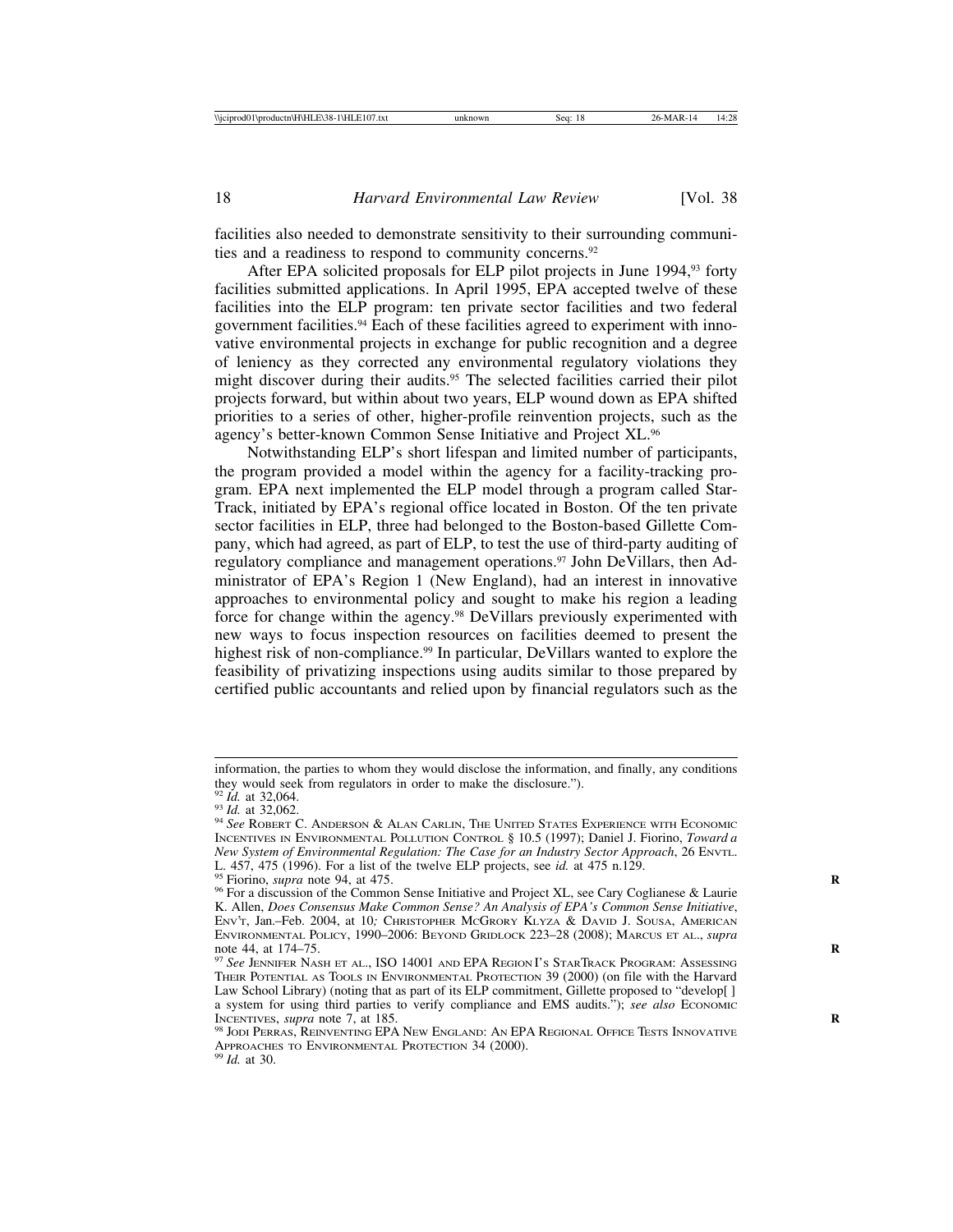Securities and Exchange Commission.100 DeVillars saw the Gillette Company's ELP proposal for third-party verification of compliance as a vehicle for testing his own ideas for regulatory innovation.<sup>101</sup> Within a week of the announcement by EPA headquarters that it had selected Gillette facilities for ELP, DeVillars announced a regional program to identify more facilities interested in testing the ideas contained in Gillette's ELP proposal.102 He originally called the initiative the Third Party Certification Project but soon changed it to the more catchy name, "StarTrack."103

The criteria EPA's Region 1 used for selecting facilities for the StarTrack program were similar to those in ELP. To participate in StarTrack, facilities had to demonstrate commitments to regulatory compliance and continuous improvement in environmental performance.<sup>104</sup> Facilities that signed up for Star-Track agreed to undertake annual compliance and EMS audits, send audit reports to Region 1 as well as to state and local regulatory agencies, and fix any problems discovered through auditing.105 They also promised to prepare a public report about their environmental performance according to EPA specifications.106 Every third year, StarTrack facilities would engage a third party to observe and certify their auditing practices.107 EPA provided detailed guidance concerning the qualifications it expected auditors to meet, as well as the activities that should be undertaken as part of those audits, the content of audit reports, and how managers should correct problems discovered through auditing.108 Finally, StarTrack facilities agreed to work with environmental regulators and other interested organizations to evaluate and improve StarTrack's compliance and EMS auditing, certification, and reporting guidance.109

<sup>100</sup> NAT'L ACAD. OF PUB. ADMIN., TRANSFORMING ENVIRONMENTAL PROTECTION FOR THE 21ST CENTURY 43 (2000).<br><sup>101</sup> *See* NASH ET AL., *supra* note 97, at 39. **Gillette ELP** project audit guidance and the project **R** 102 *See* IANNUZZI, *supra* note 68, at 88 ("The Gillette ELP project audit guidance and the pro

agreements were used as the basis for the [StarTrack] program.").

<sup>&</sup>lt;sup>103</sup> NASH ET AL., *supra* note 97, at 40; *see also* Gregory J. Hale & Caroline G. Hemenway, *Boon or Bane? ISO 14001 Likely to Join Regulatory Framework*, QUALITY DIG., http://perma.law.harvard. edu/0mxi3M8eBQj/.

<sup>104</sup> EPA REGION 1, STARTRACK PROGRAM GUIDANCE DOCUMENT: BETTER ENVIRONMENTAL PER-FORMANCE THROUGH ENVIRONMENTAL MANAGEMENT SYSTEMS AND THIRD PARTY CERTIFICATION 3–4 (1998) [hereinafter STARTRACK PROGRAM GUIDANCE] (on file with the Harvard Law School Library). Facilities had to demonstrate a track record of compliance with existing environmental regulations and cooperation with state and federal environmental regulators, creation of a compliance auditing program, commitment to implementing an EMS, and implementation of pollution prevention activities with "measurable results."  $Id$ .

<sup>&</sup>lt;sup>105</sup> *Id.* at 2.<br><sup>105</sup> *Id.*<br><sup>107</sup> *Id.* 2006 *Id.* 2. 107 *Id.* 2. DRAFT STARTRACK PROGRAM GUIDANCE DOCUMENTS, app. II, III (1997) (containing the 1997 Draft Guidance for EMS Audit, EMS Audit Report, and EMS Implementation Plan) (on file with the Harvard Law School Library); EPA, REGION 1, STARTRACK PROGRAM GUIDANCE DOCUMENT (1997 Draft Certification and Facility EMS Improvement Guidance) (on file with the Harvard Law School Library).

<sup>&</sup>lt;sup>109</sup> STARTRACK PROGRAM GUIDANCE, *supra* note 104, at 2.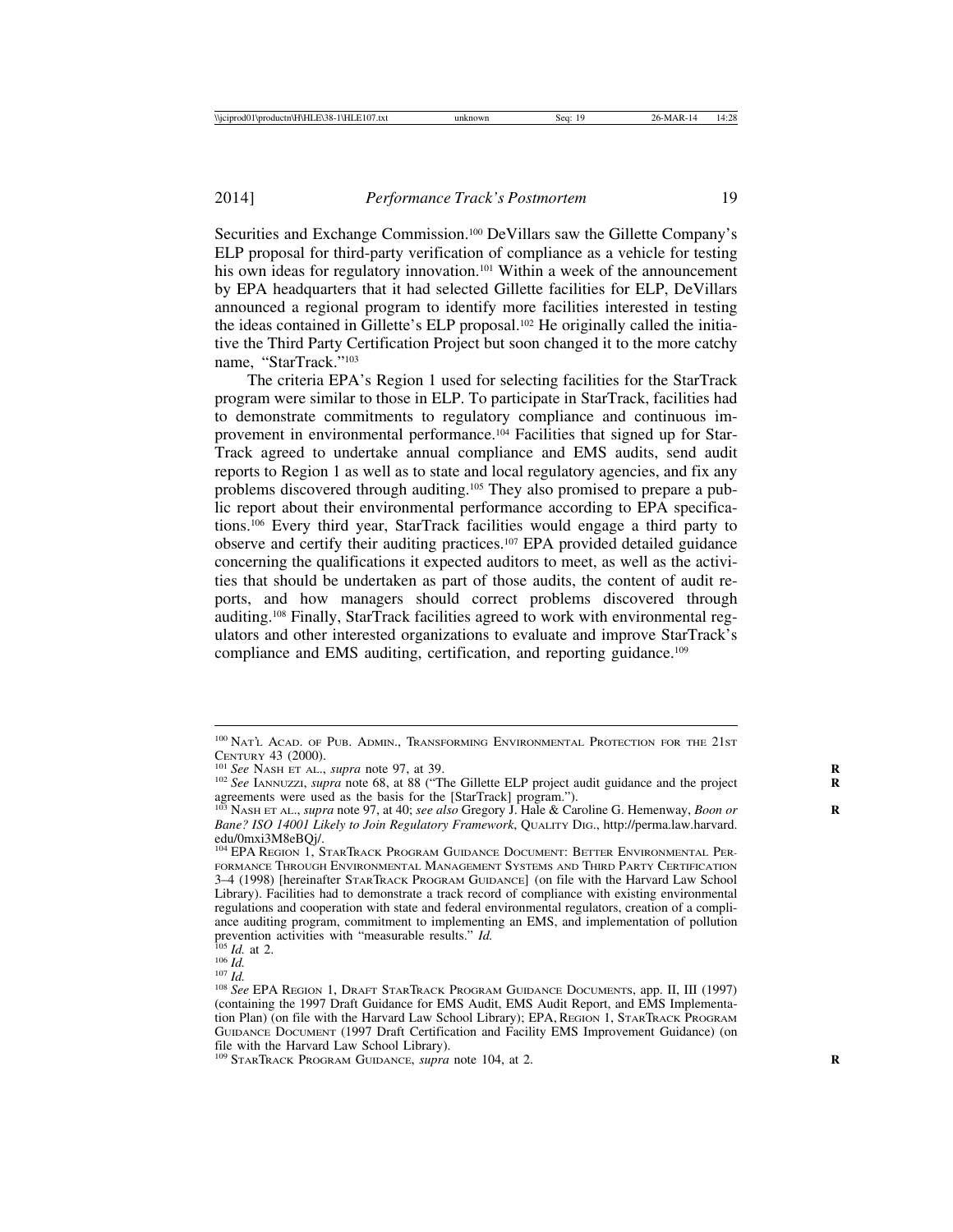In return, EPA Region 1 recognized each StarTrack facility for its commitment to "excellence in environmental compliance."110 The agency offered participants the promise of a "partnership," by which the agency meant it would provide "constructive feedback to help improve auditing programs, environmental management systems, and measures for improving overall environmental performance."111 It also offered StarTrack participants the possibility of being exempt from routine compliance inspections by federal, state, and local environmental agencies,<sup>112</sup> although it reserved the right to conduct inspections "to aid in the development and implementation of the [StarTrack] project rather than for enforcement purposes."<sup>113</sup> In addition, EPA promised not to initiate any enforcement actions for violations discovered at StarTrack plants as long as the facility disclosed them in its audit reports and corrected them within sixty days.114 StarTrack's promotional materials also suggested that members could receive "'[e]xpress lane' service for permits and other regulatory actions<sup>"115</sup>

In creating StarTrack, EPA's Region 1 sought to strengthen the environmental performance of StarTrack facilities as well as facilities that had not yet joined the program — in other words, to shift the environmental performance curve.116 In addition to providing incentives for companies, StarTrack provided EPA with an opportunity to learn from interacting with companies with strong records of environmental performance.117 According to Ira Leighton, who in the late 1990s served as director of Region 1's Office of Environmental Stewardship and oversaw StarTrack, EPA hoped that experience with StarTrack would help the agency learn how to define "top performance" as more than simply an absence of compliance problems: "We know how to define bad, but [we] don't know what a good performer looks like. If we asked around the agency, we'd get ten different views."118

Perhaps not surprisingly, it took over a year for EPA to select members for StarTrack. By the end of the program's first year of full operation in 1997, the program had attracted eight facilities.119 To solicit additional applications, Re-

<sup>&</sup>lt;sup>110</sup> *Id.* at 8.<br><sup>111</sup> *Id.*<br><sup>112</sup> EPA, StarTrack Project Agreement, First Year Participants 2 (1998) (on file with the Harvard Law School Library) (noting that federal, state, and local officials "may choose not to conduct routine regulatory compliance inspections [even though] agency officials reserve the right to observe audits conducted by the company [as well as] conduct random audits of [members'] performance as a 'spot check' for the program as a whole").<br><sup>113</sup> STARTRACK PROGRAM GUIDANCE, *supra* note 104, at 8.

 $114$  *Id.* at 9. EPA reserved the right to take corrective action in cases of criminal violations, violations that resulted in "serious actual harm," violations that resulted in economic benefit to facilities, and repeat violations.

<sup>&</sup>lt;sup>115</sup> EPA, STARTRACK: CERTIFIED ENVIRONMENTAL PERFORMANCE 1 (program brochure) [hereinafter StarTrack Program Brochure] (on file with the Harvard Law School Library).

<sup>116</sup> NASH ET AL., supra note 97, at 39–41.<br><sup>116</sup> NASH ET AL., supra note 97, at 39–41.<br><sup>117</sup> STARTRACK PROGRAM BROCHURE, *supra* note 115 (noting one of StarTrack's goals was to "increase public [including agencies'] understanding of a company's environmental performance").<br><sup>118</sup> NASH ET AL., *supra* note 97, at 40–41.

<sup>&</sup>lt;sup>119</sup> EPA REGION 1, STARTRACK YEAR 1 SUMMARY 2, 4 (1998) (on file with the Harvard Law School Library).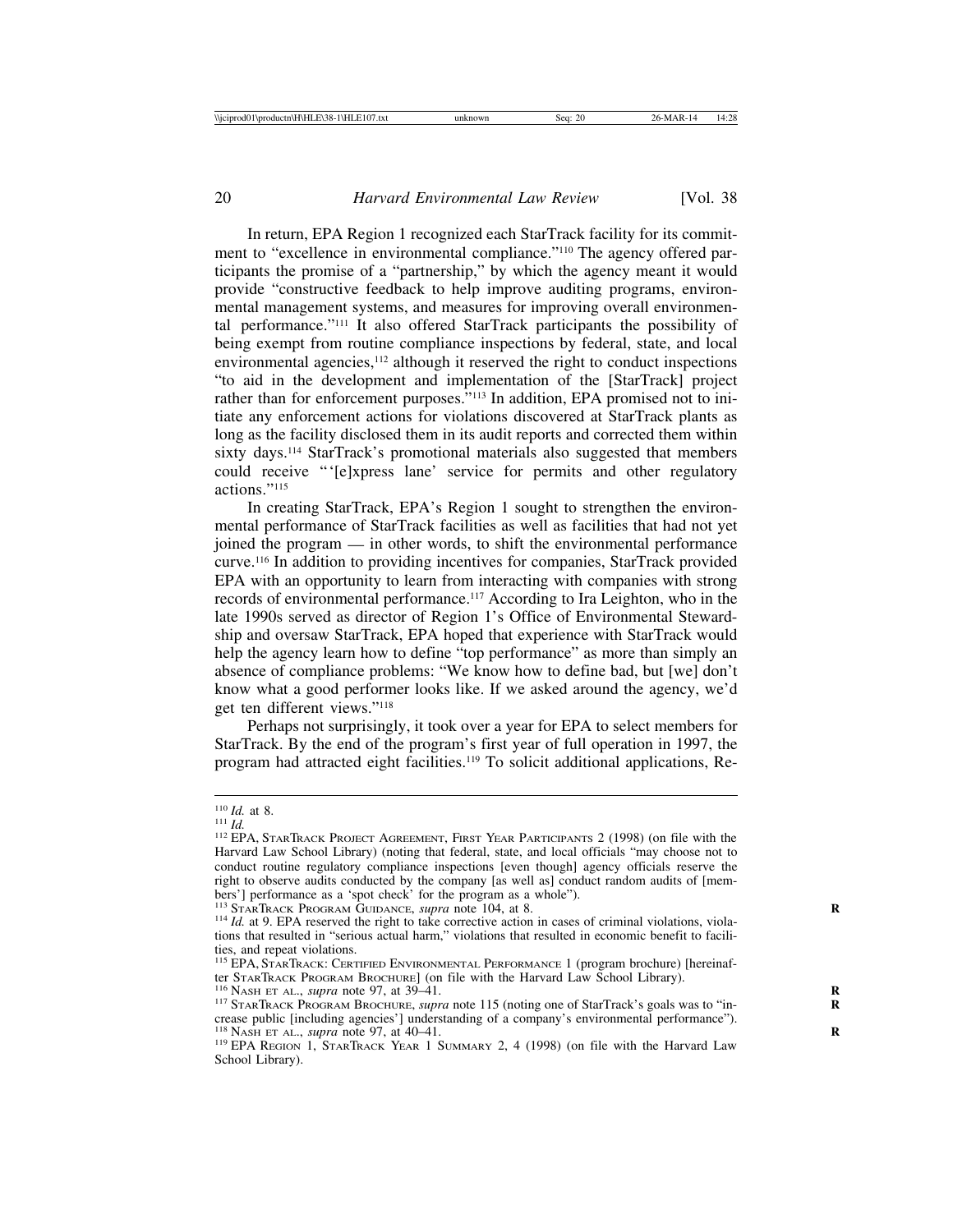gion 1 sent letters to 1,300 potential members encouraging their participation; however, by 1999, the number of participating facilities had only grown to fifteen.120 Managers of facilities in the program raised concerns about the costs of participation and about EPA's failure to deliver promised benefits.121 From EPA's perspective, one of StarTrack's chief limitations lay in its relatively small number of program participants. In considering options for expanding Star-Track, DeVillars commissioned a study in 1998 to find out how many facilities around the country likely met StarTrack's entry criteria already.122 That study claimed that more than 100,000 facilities nationwide could be eligible to participate.123

Notwithstanding the small proportion of potential participants involved in either StarTrack or ELP, officials within EPA still believed these programs provided a foundation for launching a national program.124 The agency's experience with StarTrack and ELP, along with its familiarity with OSHA's VPP as well as several environmental tracking programs that had begun to emerge in states like New Jersey, Oregon, and Wisconsin,<sup>125</sup> generated interest in creating a large-scale, national program that used a simpler design and imposed lower transaction costs on potential members.126 In a major report issued in 1999, EPA affirmed its support for the concept of giving "top performers more flexibility in how they meet regulatory requirements *if* they do more to protect the environment and assure accountability."127 Beginning in 2000, staff in EPA head-

<sup>120</sup> RHEA HALE, THE NATIONAL EXPANSION OF STARTRACK: ISSUES REGARDING THE DELEGATION OF ENVIRONMENTAL COMPLIANCE OVERSIGHT 21 (1998) (on file with the Harvard Law School Library). EPA sent many of its letters to the region's largest emitters of toxic substances based on

data from the Toxics Release Inventory.<br><sup>121</sup> Nash & Ehrenfeld, *supra* note 84, at 78.

<sup>&</sup>lt;sup>122</sup> HALE, *supra* note 120, at 11.<br><sup>123</sup> Id. at 33.<br><sup>124</sup> See, e.g., EPA OFFICE OF POL'Y, ECON., & INNOVATION, TOP PERFORMERS. SOLID RESULTS 3 (2003) [hereinafter TOP PERFORMERS] (on file with the Harvard Law School Library) ("Performance Track builds on lessons that EPA has learned from state environmental leadership programs and from its own efforts, such as the Common Sense Initiative, the Environmental Leadership Program, and EPA Region 1's StarTrack program."). At least one other related regional effort within EPA existed at the time: Region 9's Merit Partnership for Pollution Prevention ("Merit") program. *See* John MacArthur & Gordon Bellen, *ISO 14001 in State Regulatory Offices: A Survey of Activities*, ENVTL. QUALITY & MGMT., Summer 1998, at 19, 22; JOHN VOORHEES & ROBERT A. WOELLNER, INTERNATIONAL ENVIRONMENTAL RISK MANAGEMENT: ISO 14001 AND THE SYSTEMS APPROACH 158–59 (1998). The Merit Partnership program included efforts by EPA to work "with a number of industry partners to implement ISO 14001 environmental management systems." *Id.* at 158. But it was not nearly as ambitious or prominent a program as StarTrack.

<sup>&</sup>lt;sup>125</sup> FIORINO, *supra* note 2, at 172. ("In designing its own Performance Track in early 2000, EPA studied the programs and experiences of states like Oregon, New Jersey, and Wisconsin."). <sup>126</sup> See Top PERFORMERS, *supra* note 124, at 3–6.

<sup>&</sup>lt;sup>127</sup> AIMING FOR EXCELLENCE, *supra* note 11, at 13. According to EPA, "[t]he Performance Track program is the outcome of the July, 1999 report, 'Aiming for Excellence: Actions to Encourage Stewardship and Accelerate Environmental Progress[,]' [in which] the Agency committed to developing a Performance Track program to encourage good environmental performers to continue striving to improve their environmental performance." Agency Information Collection Activities: Proposed Collection; Comment Request; Performance Track Program — Environmental Achievement Track, 65 Fed. Reg. 11,305, 11,305 (Mar. 2, 2000).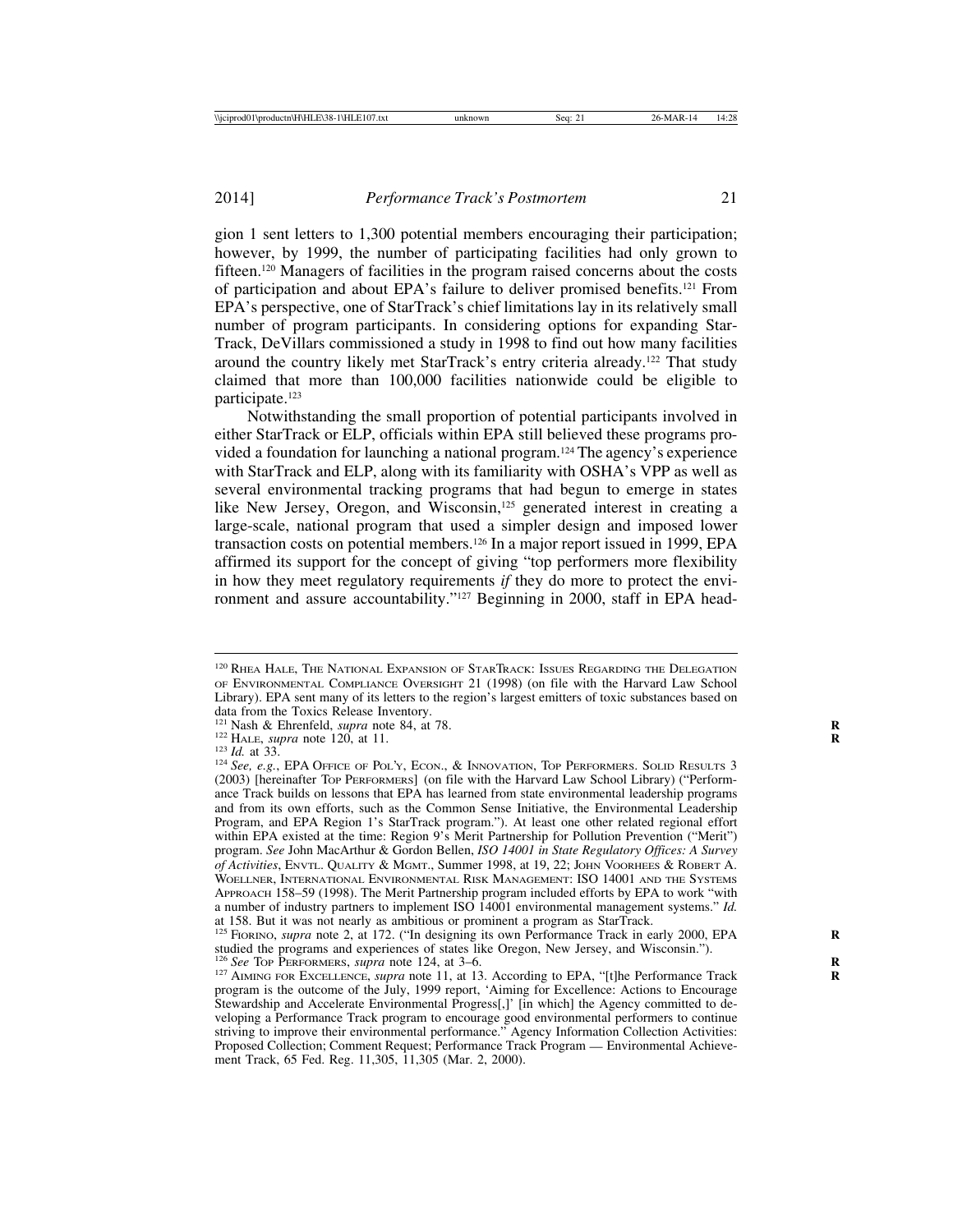quarters took the first steps to launch the National Environmental Performance Track.128

#### *B. The Performance Track Vision*

EPA publicly proposed Performance Track at a series of meetings held around the country in the fall of 2000.129 At the first such meeting, held in Washington, D.C. in October 2000, EPA officials cited the agency's experience with ELP, StarTrack, and similar state programs as evidence of a movement toward what it termed a "performance-based system" of environmental protection.130 EPA initially proposed a two-tiered Performance Track program: a lessdemanding tier would be called the "Achievement Track," while another, more-demanding tier would be called the "Stewardship Track."131

Although EPA did not publish its formal description of the Performance Track program in the *Federal Register* until July 2000, the agency began accepting applications to the Achievement Track in June of that year. By December 2000, EPA had selected the first 227 members of the program — all initially designated as members of the Achievement Track.132 The agency planned to wait another year before beginning to consider applications for the more rigorous Stewardship Track. During the course of that subsequent year, however, agency officials came to realize that implementing the additional, more demanding tier would prove more difficult than anticipated, as it was not clear what EPA should expect of facilities in the Stewardship Track.133 In addition, agency officials found themselves busy implementing the Achievement Track, a track the agency already touted as recognizing "top" performers. It appeared to some within the agency that adding a higher track would suggest that current members might actually be no longer at the "top."134 Consequently,

<sup>128</sup> *See generally* EPA, A SUMMARY OF EPA'S PERFORMANCE TRACK PROPOSAL 1 (2000) [hereinafter SUMMARY OF PERFORMANCE TRACK PROPOSAL] (on file with the Harvard Law School Library) (noting EPA sought to solicit initial applications for the first level of the Performance Track in June of 2000). As EPA launched its National Environmental Performance Track in 2000, Region 1 dismantled StarTrack in that same year. *See* Jennifer Nash, *Tiered Environmental Regulation: Lessons from the StarTrack Program, in* INDUSTRIAL TRANSFORMATION, *supra* note 2, at 253–54.

<sup>&</sup>lt;sup>253</sup> Program Description of the National Environmental Achievement Track, 65 Fed. Reg. 41,655, 41,656 (Jul. 6, 2000) ("In March of this year, EPA released a draft program description and held five public meetings across the country on this proposal.").

<sup>130</sup> *See* EPA, NATIONAL PERFORMANCE TRACK PROGRAM, FIRST PHASE PUBLIC MEETINGS ON THE DESIGN OF THE STEWARDSHIP TRACK (2000) [hereinafter SUMMARY OF FIRST PHASE PUBLIC MEETINGS] (on file with the Harvard Law School Library).

<sup>&</sup>lt;sup>131</sup> 65 Fed. Reg. at 41,656, 41,662; RAND CORP. Assessment, *supra* note 23, at 26; *see generally* Allison F. Gardner, *Beyond Compliance: Regulatory Incentives to Implement Environmental Management Systems*, 11 N.Y.U. ENVTL. L.J. 662, 689–93 (2003) (discussing requirements for participation in the Achievement and Stewardship Tracks); Dennis D. Hirsch, *Second Generation Policy and the New Economy*, 29 CAP. U. L. REV. 1, 13–14 (2001) (discussing qualifications for Achievement Track status).<br><sup>132</sup> Top PERFORMERS, *supra* note 124, at 3.

 $^{133}$  See SUMMARY OF FIRST PHASE PUBLIC MEETINGS, *supra* note 130, at 1–2, 4–6, 10.<br><sup>134</sup> Telephone Interview with Richard Wells, Institutional Affiliation President, The Lexington

Group (Apr. 17, 2008) (on file with the Harvard Law School Library).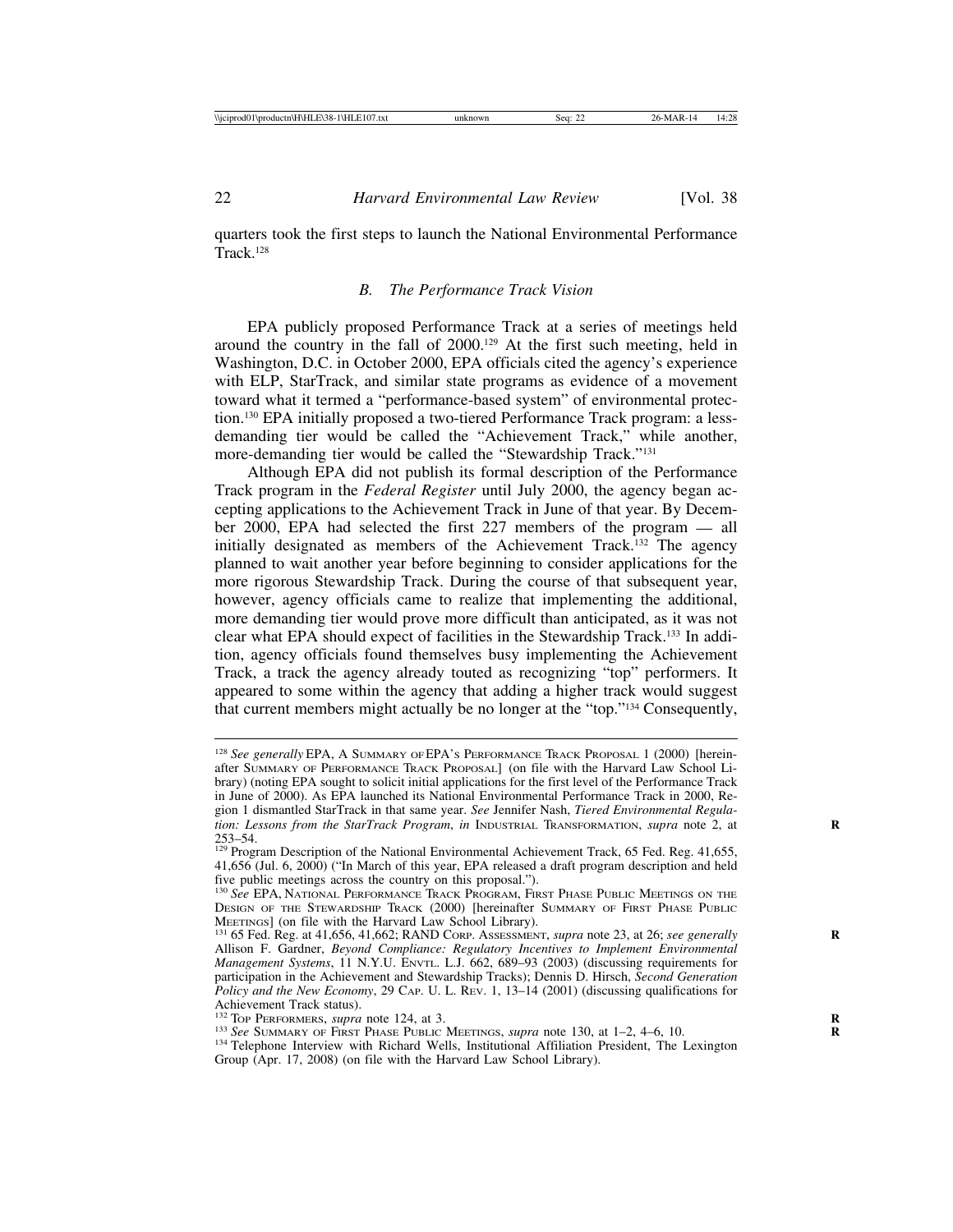it took little time before EPA officials ceased referring to the Achievement Track altogether; facilities simply joined Performance Track.135

As with StarTrack and ELP, the Performance Track program purported to single out individual facilities for environmental excellence.136 Just as ELP sought to engage "the very best companies"<sup>137</sup> and StarTrack's members were by definition "stars," Performance Track reached out to "superior" environmental performers.138 The agency sought "to recognize and encourage top environmental performers — those who go beyond compliance with regulatory requirements to attain levels of environmental performance that benefit people, communities, and the environment."139 As then-EPA Administrator Carol Browner put it, "Performance Track is targeted at the pace-setters, the environmental leaders in the corporate world."140

EPA intended Performance Track to "deliver . . . measurable [environmental] results."141 It would do so by offering to "recognize and reward facilities that consistently exceed regulatory requirements, work closely with their communities, and excel in protecting the environment and public health."142 After identifying the "top" performers,<sup>143</sup> Performance Track would "spotlight . . . such companies as models of a higher level of environmental achieve-

<sup>&</sup>lt;sup>135</sup> Notice to Terminate the National Environmental Performance Track Program, 74 Fed. Reg. 22,741, 22,742 (May 14, 2009). In an assessment of Performance Track commissioned by EPA shortly before the program was shut down, researchers at the RAND Corporation concluded that EPA's failure to develop a second membership tier of higher-level performers undermined Performance Track. RAND CORP. Assessment, *supra* note 23, at 84 ("Once Performance Track consisted of a single group of members, it was not possible to provide differentiated benefits based on performance. As a result, members gained access to recognition and benefits by being accepted into the program rather than by attaining a particular level of performance."). It would not be until 2004 that EPA would launch a separate "track" of sorts: its Corporate Leaders program. See infra Part I.E.<br><sup>136</sup> See SUMMARY OF FIRST PHASE PUBLIC MEETINGS, *supra* note 130, at 4.<br><sup>137</sup> See Environmental Leadership Program, 58 Fed. Reg. 4,802, 4,803 (Jan. 15, 1993).<br><sup>138</sup> EPA, EPA Doc. No. 190-R-03-00

<sup>118 (2003) [</sup>hereinafter 2003–2008 STRATEGIC PLAN], *available at* http://perma.cc/Y2S8-4V5F; *see* Carol Browner, Adm'r, EPA, Remarks Delivered at Performance Track Launch (June 26, 2000) (stating the program would recognize members for "their extraordinary environmental accomplishments") [hereinafter Browner Remarks], *available at* http://perma.law.harvard.edu/

ODDzWVRTrRQ/.<br><sup>139</sup> Program Guide, *supra* note 56, at 2.

<sup>&</sup>lt;sup>140</sup> Browner Remarks, *supra* note 138.<br><sup>141</sup> BEYOND COMPLIANCE, *supra* note 10, at 2; *see also* Top PERFORMERS, *supra* note 124, at 3; EPA OFFICE OF POL'Y, ECON., & INNOVATION, BUILDING ON THE FOUNDATION: PERFORMANCE TRACK SECOND ANNUAL PROGRESS REPORT 3 (2004) [hereinafter BUILDING ON THE FOUNDATION] (on file with the Harvard Law School Library); EPA OFFICE OF POL'Y, ECON., & INNOVATION, LEADING CHANGE: PERFORMANCE TRACK FOURTH ANNUAL PROGRESS REPORT 24 (2006) [hereinafter LEADING CHANGE] (on file with the Harvard Law School Library); 2003–2008 STRATEGIC PLAN, *supra* note 138, at 115 (announcing that Performance Track would "achieve measurably improved environmental performance").

<sup>&</sup>lt;sup>142</sup> TOP PERFORMERS, *supra* note 124, at 3; BUILDING ON THE FOUNDATION, *supra* note 141, at 3; EPA OFFICE OF POL'Y, ECON., & INNOVATION, GROWTH & RENEWAL: PERFORMANCE TRACK THIRD ANNUAL PROGRESS REPORT 4 (2005) [hereinafter GROWTH & RENEWAL]. <sup>143</sup> *See* Report on ECOS-EPA Performance-Based Environmental Programs: Proposed Initial Im-

plementation Actions, 71 Fed. Reg. 28,026, 28,026 (May 15, 2006); *see also* PROGRAM GUIDE, *supra* note 56, at 2; TOP PERFORMERS, *supra* note 124; GROWTH & RENEWAL, *supra* note 142, at 3; **R** LEADING CHANGE, *supra* note 141, at 24.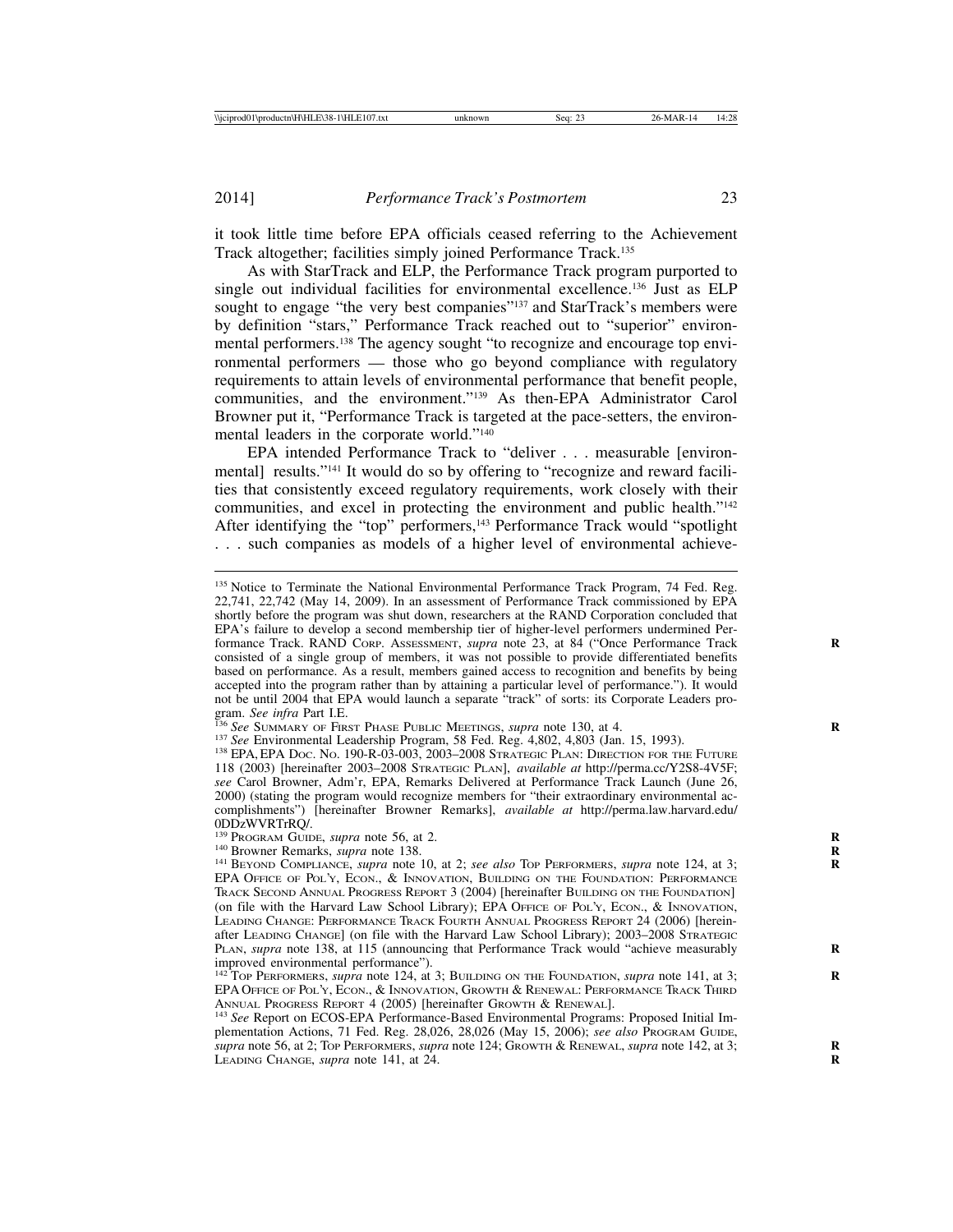ment."144 Once admitted into the program and recognized as environmental leaders, facilities would be expected to improve their performance still further. Performance Track members would not be allowed to "rest on their laurels."145 If they desired to remain members, they would need to demonstrate continuous improvement in areas not governed by regulation.146 EPA expected that benefits would not only reward the top performers but would also encourage other facilities to work harder to strive to meet the program's standards. EPA viewed Performance Track as establishing a "'gold standard' for environmental performance — a standard that facilities will strive to attain."147

Even as EPA characterized Performance Track principally as a program to improve environmental quality, the agency also articulated broader goals, such as improving relationships between regulators and regulated facilities and between regulated facilities and their surrounding communities. EPA hoped to help "transform"<sup>148</sup> relationships with industry so that they could become more "collaborative, cooperative, and focused on results."149 Rather than solely punishing businesses when they broke the rules, EPA viewed Performance Track as giving the agency an opportunity to praise and reward businesses that ranked as top performers. In addition, by including community outreach as a membership criterion, EPA hoped that those living near Performance Track plants would also gain confidence and trust in these facilities.150

EPA sought to use Performance Track to encourage innovation in both companies and government.151 The program aimed to contribute to a broader problem-solving culture in which facility managers would openly share with EPA their best practices as well as their challenges.152 Performance Track sought to serve as a blueprint for a "new generation of programs" that would encourage facilities to strive for environmental excellence instead of merely complying with government rules.<sup>153</sup>

EPA predicted — and until the arrival of the Obama Administration, continued to maintain — that Performance Track would induce broader, systematic changes in the U.S. environmental regulatory system. It "depart[ed] . . . from traditional models of regulation"154 in order "to change business-as-usual ap-

<sup>&</sup>lt;sup>144</sup> Daniel J. Fiorino, *Performance Track Places Trust in the Carrot over the Stick*, ENVTL. QUAL-<br>ITY MGMT., Spring 2001, at 9.

<sup>&</sup>lt;sup>145</sup> GROWTH & RENEWAL, *supra* note 142, at 4.<br><sup>146</sup> BUILDING ON THE FOUNDATION, *supra* note 141, at 4; LEADING CHANGE, *supra* note 141, at 15.<br><sup>146</sup> TOP PERFORMERS, *supra* note 124, at 15; BUILDING ON THE FOUNDATION,

a climate of respect and trust with the community. It keeps the people who live near you comforta-<br>ble that you are not polluting." LEADING CHANGE, *supra* note 141, at 22.

<sup>&</sup>lt;sup>151</sup> See PROGRAM GUIDE, *supra* note 56, at 2; TOP PERFORMERS, *supra* note 124, at 3; BUILDING ON THE FOUNDATION, *supra* note 141, at 3; GROWTH & RENEWAL, *supra* note 142, at 3–4.

<sup>&</sup>lt;sup>152</sup> Performance Track annual reports frequently featured stories about members that had implemented innovative practices. *See, e.g.*, EPA OFFICE OF POL'Y, ECON., & INNOVATION, PERFORM-ANCE TRACK FIFTH ANNUAL PROGRESS REPORT: TODAY'S COMMITMENTS. TOMORROW'S WORLD. FIVE YEARS OF ENVIRONMENTAL LEADERSHIP 21–28 (2007) [hereinafter TODAY'S COMMITMENTS]. <sup>153</sup> *Id.* at 3. <sup>154</sup> LEADING CHANGE, *supra* note 141, at 5.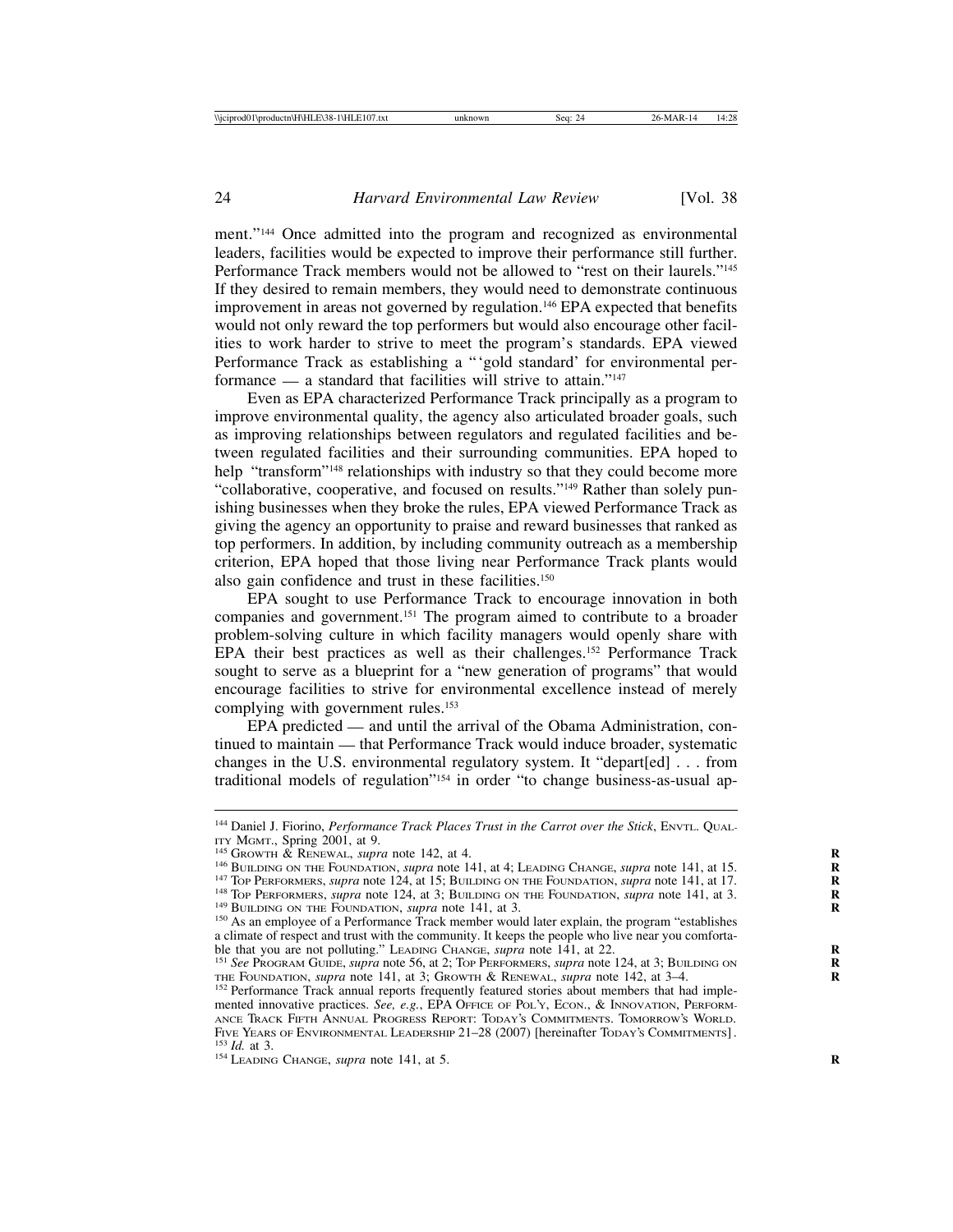2014] *Performance Track's Postmortem* 25

proaches to environmental protection."155 According to the agency, Performance Track would be "leading change" by promoting an incentive-based approach that operated alongside traditional environmental regulation.156 In 2006, Dan Fiorino, the long-time Director of EPA's Performance Incentives Division which ran Performance Track, wrote that changing members' regulatory treatment constituted Performance Track's "core premise," asserting that "[f]acilities with a strong compliance record, a sound EMS, community outreach, and demonstrated performance beyond what the law specifies do not require the same level of regulatory oversight as others."157

#### *C. Joining Performance Track*

In an effort to induce broad participation in the program, EPA designed Performance Track with the intention of keeping the costs of entry to a minimum.158 Membership in Performance Track was open to any facility in the U.S. regardless of size or industrial sector; even non-profit and government-owned facilities could apply. Yet the program's entry requirements were still intended to make membership somewhat selective, because "otherwise the value of differentiation [would be] lost."159 To qualify for membership in Performance Track, a facility needed to be able to demonstrate to EPA that it met the following four criteria:160

- *Environmental Management System*. The facility was required to have in place an audited EMS. EPA Performance Track materials defined an EMS as a "facility's systematic efforts to meet environmental requirements and improve environmental performance."<sup>161</sup> In 2004, EPA added the requirement that facilities must have their EMSs independently audited; prior to that time, EPA allowed facilities to self-audit.162 EPA also outlined qualifications for independent auditors and established a protocol for auditors to follow.163
- *Regulatory Compliance*. The facility was required to sustain a "record of compliance" with environmental standards.<sup>164</sup> For instance, a facility was not allowed to have had a conviction or guilty plea

<sup>&</sup>lt;sup>155</sup> *Id.*<br><sup>156</sup> *Id.* at 23.<br><sup>157</sup> FIORINO, *supra* note 2, at 147.<br><sup>158</sup> Top PERFORMERS, *supra* note 124, at 3.<br><sup>159</sup> Daniel J. Fiorino, Environmental Performance and Green Clubs: A New Tool for Governance? 4 (June 29, 2007) (unpublished manuscript) (on file with the Harvard Law School Library); *see also* PRAKASH & POTOSKI, *supra* note 20, at 56 (describing Performance Track as having **R** "[s]tringent club standards" and noting that an "advantage of stringent standards is that the club brand [is] very credible and serve[s] as a low-cost tool for signaling club members' commitment to protect the natural environment").<br><sup>160</sup> National Environmental Performance Track: Criteria, supra note 15.

<sup>&</sup>lt;sup>161</sup> EPA, PERFORMANCE TRACK APPLICATION INSTRUCTIONS 3-1 (on file with the Harvard Law School Library).<br><sup>162</sup> Growth & RENEWAL, *supra* note 142, at 6.

<sup>&</sup>lt;sup>163</sup> See Independent EMS Assessment, EPA.Gov (on file with the Harvard Law School Library).<br><sup>164</sup> PERFORMANCE TRACK PROGRAM GUIDE, *supra* note 56, at 8.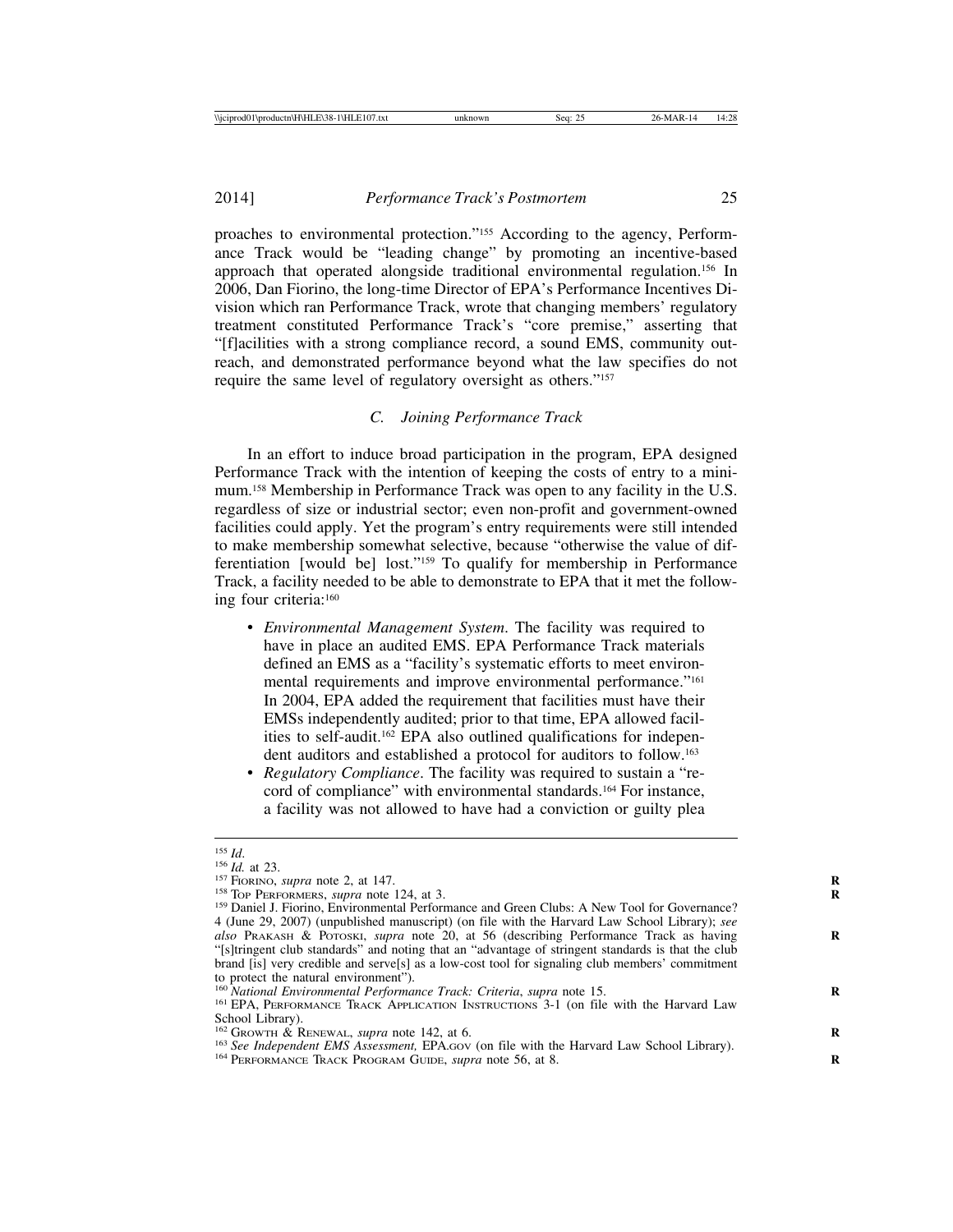for any criminal environmental offense within the previous five years, nor was it allowed to have incurred significant civil environmental violations within the previous three years.165

- *Beyond-Compliance Commitments*. The facility was required to show specific environmental achievements and make measurable commitments to meet performance goals to a degree that would exceed existing regulatory requirements.166 To show a record of past achievements, a prospective applicant was required to show improvements for at least two environmental indicators.<sup>167</sup> Managers could choose their own indicators using agency-selected categories and measuring units.168 Such categories included improving supply-chain environmental performance, as well as reducing energy use, air emissions, and noise levels, among others.169 Facilities were also required to commit to future improvements based on at least four agency-selected indicator categories.170
- *Community Outreach.* The facility needed to communicate with its local community about its environmental activities. Potential members needed to describe how they would "identify and respond to community concerns" and how they would "inform community members of important matters that affect them."<sup>171</sup>

<sup>&</sup>lt;sup>165</sup> *Id.* at 6.<br><sup>166</sup> *Id.* at 6.<br><sup>167</sup> *Id.* Small facilities — that is, those with fewer than fifty employees — needed only to report one improvement.

<sup>168</sup> EPA, ENVIRONMENTAL PERFORMANCE TABLE 1 (2008) (on file with the Harvard Law School Library). It was also possible for facilities to propose goals from outside the specified categories. *National Environmental Performance Track: Instructions for Making Alternate Goals,* EPA.GOV, http://perma.cc/ZZ68-T9P9.

<sup>&</sup>lt;sup>169</sup> ENVIRONMENTAL PERFORMANCE TABLE, *supra* note 168, at 3. EPA described the complete set of goal categories as follows: 1) "Upstream" goals, namely "Material Procurement" and "Suppliers' Environmental Performance"; 2) "Inputs" goals, namely "Material Use," "Water Use," "Energy Use," and "Land and Habitat"; 3) "Nonproduct Outputs" goals, namely "Air Emissions," "Discharges to Water," "Waste," "Noise," and "Vibration"; and 4) "Downstream" goals, namely "Products." PERFORMANCE TRACK PROGRAM GUIDE, *supra* note 56, at 5. In addition, the **R** agency specified that these goals had to be based on real improvements in business processes: "Performance Track does not give credit . . . [for] environmental indicators that would improve automatically as a result of core business expansion. . . . Examples include: a facility that recycles electronics cannot commit to take back more electronics for recycling; [and] a MSW [municipal solid waste] recycling center cannot commit to increase the volume of MSW recycled." P-TRACK APPLICATION INSTRUCTIONS, *supra* note 161, at 5-1.

<sup>&</sup>lt;sup>170</sup> Small facilities needed only make two commitments instead of four. Additionally, any facility, large or small, that made a designated "challenge commitment" — a commitment in areas specified by EPA to be of "regional or national environmental priority" — was allowed to count one challenge commitment as fulfilling two ordinary ones. EPA, CHALLENGE COMMITMENT POLICY FOR THE NATIONAL ENVIRONMENTAL PERFORMANCE TRACK PROGRAM (on file with the Harvard Law School Library).

<sup>&</sup>lt;sup>171</sup> EPA, PERFORMANCE TRACK SAMPLE FACILITY APPLICATION 20 [hereinafter SAMPLE FACILITY APPLICATION] (on file with the Harvard Law School Library); *see also National Environmental Performance Track: Criteria*, *supra* note 15. **R**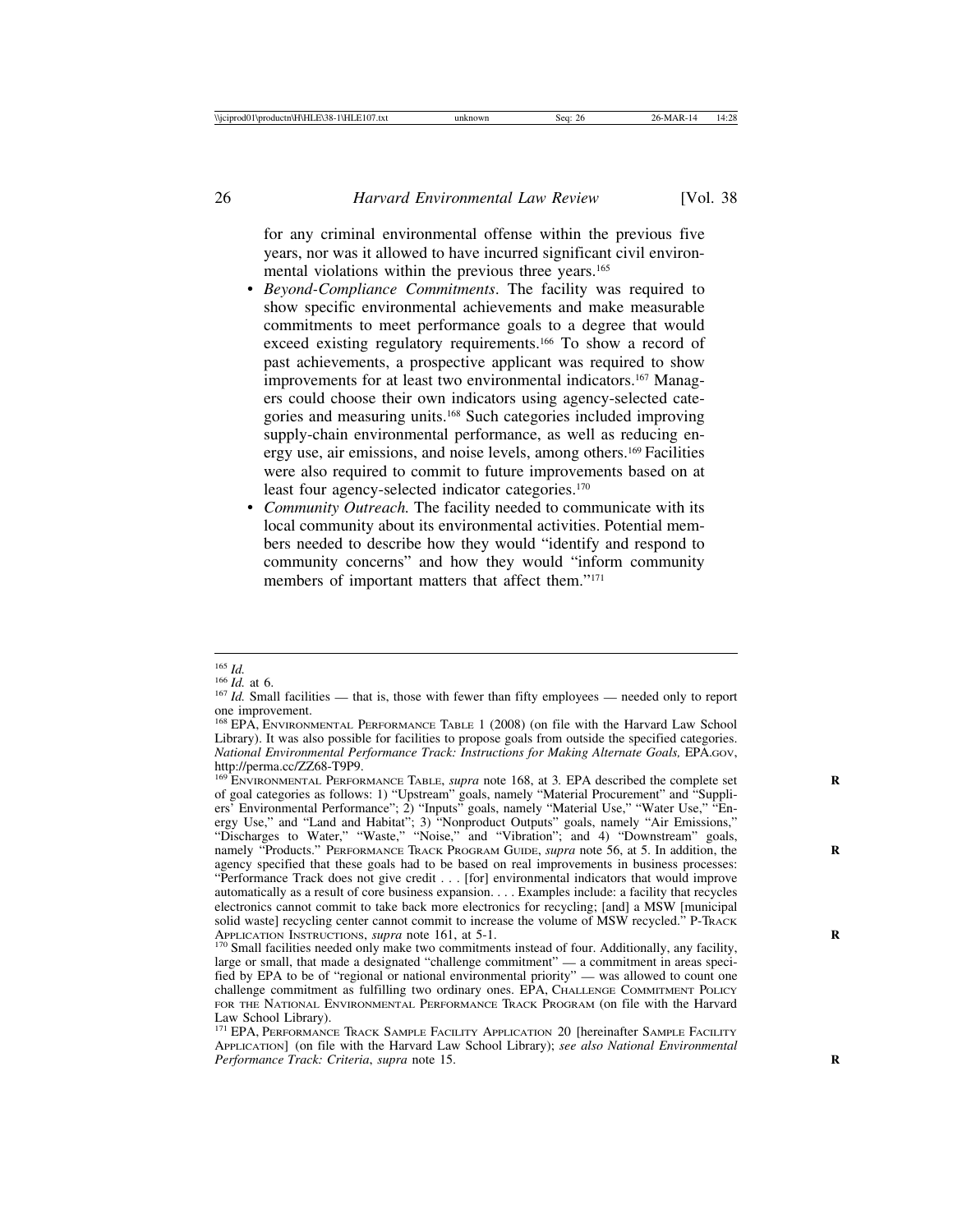To demonstrate that it met these four criteria, a facility needed to complete a twenty-nine page application form.172 The form called for the facility to provide basic information about its size, industry, and environmental management system.<sup>173</sup> In addition, the facility was required to quantify its proposed improvements, specifying measurable units of performance.174 However, EPA did not define how ambitious a facility's commitments had to be, stating only that they should be "significant" and should exceed performance dictated by environmental regulations.175 EPA encouraged each facility to "document and commit to a level of performance consistent with its own situation, capabilities, and goals."176

In addition to information about each facility's environmental performance, EPA's application form asked for information about the facility's relationships with its local community, its relevant state and federal permit identification numbers, and a signature of a senior facility manager who certified the accuracy of the application and declared that the facility was in full compliance with environmental standards.<sup>177</sup>

EPA did not conduct site visits during the application process.<sup>178</sup> Agency officials simply reviewed each application to ensure that, on its face, the application showed that the applicant met the Performance Track criteria. Facilities that cleared an internal screening on both regulatory compliance and application completeness were admitted into Performance Track and thereby singled out by the program as top environmental performers. After facilities were admitted, EPA selected a small fraction of members to visit each year.179 Over the life of the program, EPA conducted approximately 250 site visits, amounting to less than one-third of all facilities admitted into Performance Track.180

<sup>&</sup>lt;sup>172</sup> Applicants submitted their information online, but EPA's scan of a sample online submission spans twenty-nine pages. SAMPLE FACILITY APPLICATION, *supra* note 171. The instructions for **R** completing the application, on the other hand, were over fifty pages. P-TRACK APPLICATION IN-STRUCTIONS, *supra* note 161. In addition, EPA issued a twenty-five page guidance document ex- **R** plaining how facilities should normalize their environmental impacts on the application form and in annual reports. EPA, GUIDANCE FOR NORMALIZING ENVIRONMENTAL PERFORMANCE RESULTS (Mar. 5, 2004) (on file with the Harvard Law School Library).  $^{173}$  SAMPLE FACILITY APPLICATION, *supra* note 171, at 1, 3–4.

<sup>&</sup>lt;sup>174</sup> *Id.* at 8–10.<br>
<sup>175</sup> PROGRAM GUIDE, *supra* note 56, at 6.<br>
<sup>176</sup> *Id.*<br>
<sup>176</sup> PROGRAM GUIDE, *supra* note 56, at 9.<br>
<sup>178</sup> PROGRAM GUIDE, *supra* note 56, at 9.<br>
<sup>179</sup> P-TRACK TO IMPROVE DESIGN & MANAGEMENT, *supr* Performance Track coordinator, and someone from the state environmental agency. David W. Guest & Andrew L. Teplitsky, *High-Performance Environmental Management Systems: Lessons Learned from 250 Visits at Leadership Facilities*, ENVTL. QUALITY MGMT, Autumn 2010, at 25–26, 28. EPA conducted seventy-nine site visits in the first two years of the program, twentyfour in 2003, twenty-five in 2004, and thirty-one in 2005. TOP PERFORMERS, *supra* note 124, at 6; **R** BUILDING ON THE FOUNDATION, *supra* note 141, at 5; GROWTH & RENEWAL, *supra* note 142, at 6; **R** LEADING CHANGE, *supra* note 141, at 14.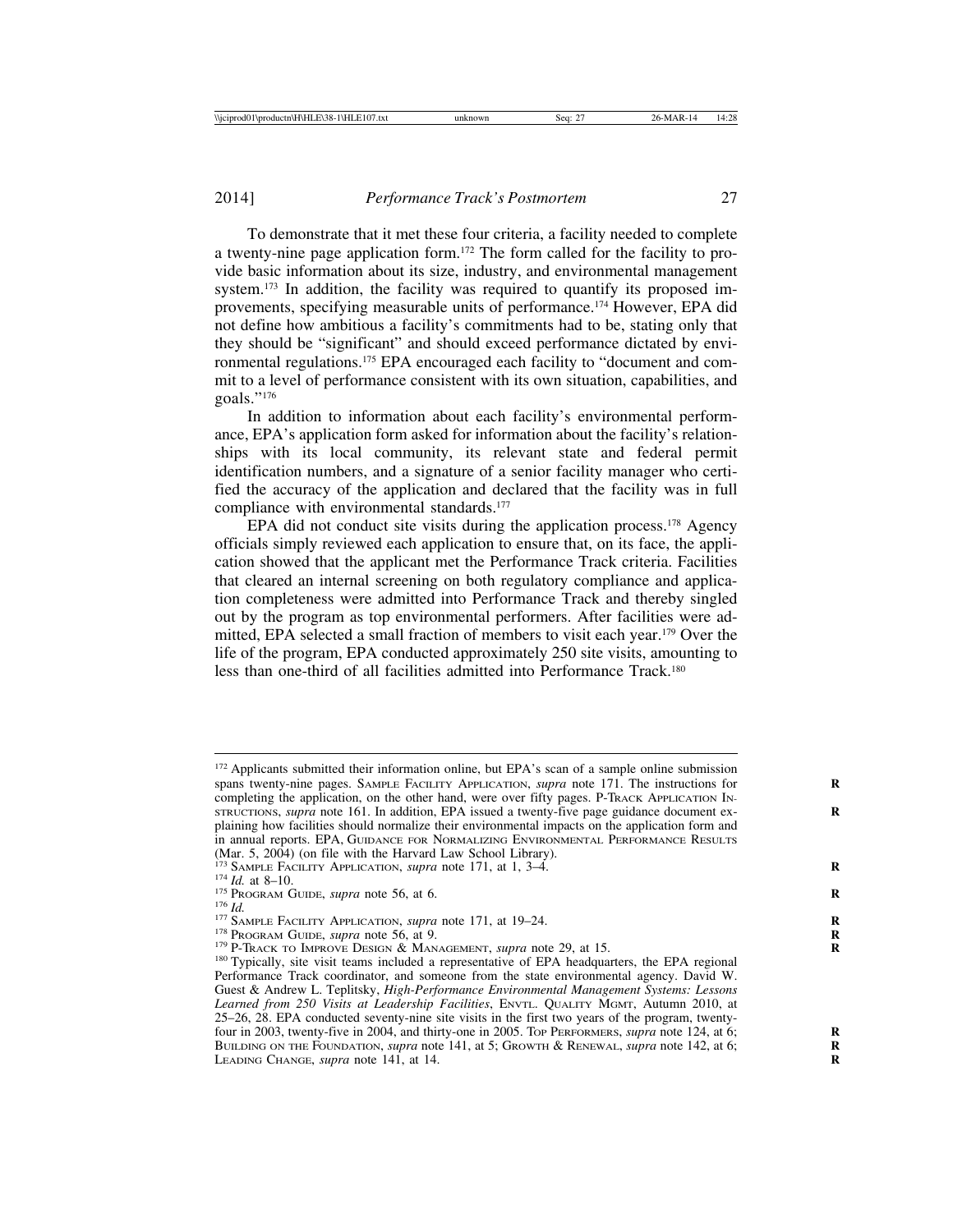EPA required all Performance Track members to submit Annual Performance Reports ("APRs").181 In their APRs, members needed to describe progress made toward their performance commitments and provide additional information to help EPA verify that they continued to meet all eligibility requirements.182 While EPA encouraged facilities to set ambitious commitments and did not expect them to achieve every commitment within three years, the agency purportedly did expect progress toward goal achievement. EPA told members that "an inability to make any progress [toward goals], or a decline in overall facility performance, may result in removal from the program."183

In addition to filing annual reports, members needed to re-apply every three years if they wished to stay in Performance Track.184 The renewal process required that facilities again set a series of performance commitments, just as they did when they first joined the program.

#### *D. Membership Benefits*

What benefits or privileges did facilities receive upon becoming members of Performance Track? EPA offered three types of benefits: recognition, networking opportunities, and regulatory and administrative incentives.

First, the agency gave members several forms of public recognition. EPA issued press releases and listed members on its website.185 It sent letters to relevant elected officials announcing a facility's acceptance to the program, submitted articles to trade journals, and regularly highlighted news coverage about members' environmental management on its website.186 EPA allowed members to display a Performance Track flag at their worksites and to use the program's logo in promotional materials.<sup>187</sup> The agency created five awards that only Performance Track members could receive.188 In addition, EPA eventually convinced some social investment advisory firms to use Performance Track membership as a factor in calculating company ratings.<sup>189</sup>

 $181$  EPA terminated the memberships of facilities that did not submit timely APRs. OPERATIONS HANDBOOK, *supra* note 22, at 6-4.

<sup>&</sup>lt;sup>182</sup> PROGRAM GUIDE, *supra* note 56, at 10–11.<br><sup>183</sup> *Id.* at 11. The Operations Handbook stated: "Qualitative issues to note in the review [of the APRs] include assessment and audit results, progress toward achieving commitment goals, and extent of public outreach activities; these are typically issues to monitor but not necessarily to follow up on." OPERATIONS HANDBOOK, *supra* note 22, at 6-2.

<sup>&</sup>lt;sup>184</sup> PROGRAM GUIDE, *supra* note 56, at 7-3.<br><sup>185</sup> National Environmental Performance Track: Recognition, EPA.GOV, http://perma.cc/3C8L-C2WT.

<sup>&</sup>lt;sup>186</sup> See id. The agency also established a "Performance Track Endorser Network" that promoted the program among NGOs, trade associations, and other organizations. *National Environmental Performance Track: Performance Track Endorser Network*, EPA.GOV, http://perma.cc/6FY-CE4Y. <sup>187</sup> EPA, NATIONAL ENVIRONMENTAL PERFORMANCE TRACK BROCHURE 4 (on file with the Harvard Law School Library).

<sup>188</sup> *National Environmental Performance Track: Hall of Fame*, EPA.GOV, http://perma.cc/G2VF-HWA8 (listing five awards for 2006).

<sup>189</sup> *National Environmental Performance Track: Green Investment Firms Recognize Performance Track*, EPA.GOV, http://perma.cc/C2SY-B7NQ.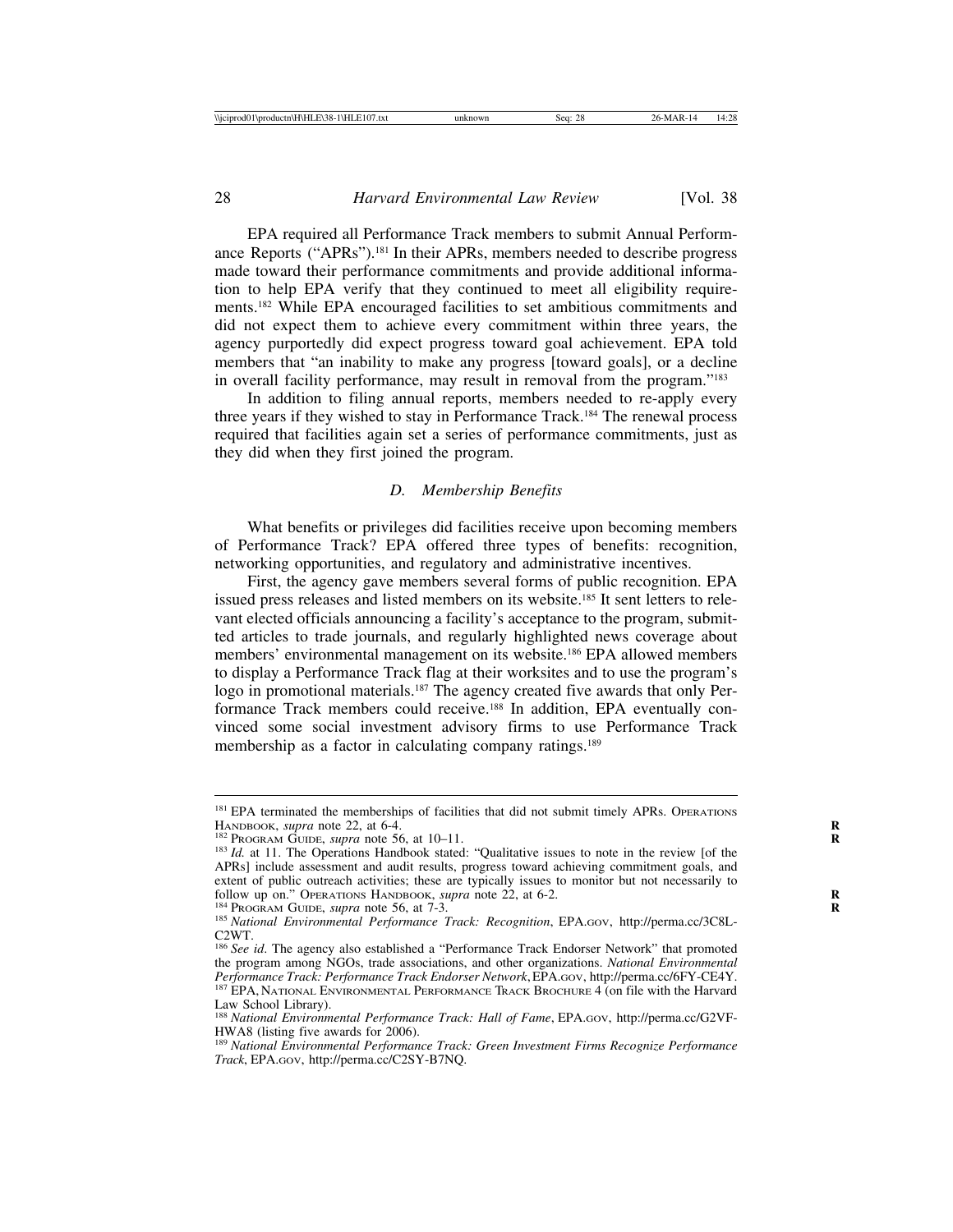Second, EPA provided networking opportunities for Performance Track members. It held information sessions at which members could meet with senior EPA officials to share lessons, discuss membership incentives, and exchange ideas for improving the program.190 Working with a separate non-profit entity called the Performance Track Participants Association, EPA organized an annual members' event, regional roundtables, and a mentoring program that matched current Performance Track members with potential members to facilitate the sharing of information about the application process and methods to improve environmental performance.<sup>191</sup>

Finally, EPA offered members various types of regulatory and administrative benefits.192 It deemed Performance Track facilities to be a low priority for routine EPA inspections<sup>193</sup> — those "majority of EPA inspections" that take place "when there is no specific reason to believe that a violation exists at a specific facility."194 In addition to reducing routine inspection priority, EPA allowed Performance Track members to submit less frequent and less detailed reports under the Clean Air Act's Maximum Achievable Control Technology provisions.195 Member facilities that were large-quantity generators of hazardous waste were allowed to accumulate hazardous wastes on-site for as much as two times — and in some cases even three times — the normally allowable time periods.196 They could also apply for permission to inspect equipment and operations susceptible to spills less frequently than otherwise required.197 In addition, Performance Track members could receive expedited processing of their National Pollutant Discharge Elimination System ("NPDES") permit renewals under the Clean Water Act.198

<sup>190</sup> *National Environmental Performance Track: Networking*, EPA.GOV, http://perma.cc/W425- UYGS.<br><sup>191</sup> Id.; Nash & Coglianese, *supra* note 10, at 18, 27.

<sup>191</sup> *Id.*; Nash & Coglianese, *supra* note 10, at 18, 27. **<sup>R</sup>** <sup>192</sup> *See National Environmental Performance Track: Regulatory and Administrative Benefits*, EPA.GOV, http://perma.cc/Q5XG-JCEJ. <sup>193</sup> *See* Memorandum from Steven A. Herman, *supra* note 15; Memorandum from Sylvia K. **<sup>R</sup>**

Lowrance, Acting Assistant Adm'r, EPA Office of Enforcement & Compliance Assurance and Thomas J. Gibson, Assoc. Adm'r, EPA Office of Pol'y, Econ. & Innovation to EPA Reg'l Adm'rs and Enforcement Coordinators (Apr. 23, 2002) (on file with the Harvard Law School Library); Memorandum from John Peter Suarez, Assistant Adm'r, EPA Office of Enforcement & Compliance Assurance and Jessica L. Furey, Assoc. Adm'r, EPA Office of Pol'y, Econ. & Innovation to EPA Reg'l Adm'rs and Enforcement Coordinators (Oct. 29, 2003) (on file with the Harvard Law School Library).<br><sup>194</sup> Memorandum from John Peter Suarez, *supra* note 193.

<sup>&</sup>lt;sup>195</sup> National Environmental Performance Track Program, 69 Fed. Reg. 21,737, 21,745 (Apr. 22, 2004). The rule required major sources and area sources required to hold Title V permits to continue submitting semi-annual reports as required by the Clean Air Act. *Id.* at  $21,742$ .

<sup>196</sup> *Id.* at 21,746–49; *see also* 40 C.F.R. § 262.34(a) (2010); EPA, NATIONAL ENVIRONMENTAL PERFORMANCE TRACK FACT SHEET: REDUCED SELF-INSPECTIONS FOR CERTAIN TYPES OF RCRA UNITS (2004) (on file with the Harvard Law School Library).<br><sup>197</sup> Resource Conservation and Recovery Act Burden Reduction Initiative, 71 Fed. Reg. 16,862,

<sup>16,881</sup>–83 (Apr. 4, 2006). EPA officials believed that Performance Track members, because of their records of regulatory compliance and operating EMSs, would better avoid spills and other waste problems. *See, e.g.*, *id.* at 16,881 ("It is expected that Performance Track facilities would

have an EMS providing sufficient oversight to prevent and detect leaks and spills."). <sup>198</sup> *National Environmental Performance Track: Water Benefits*, EPA.GOV, http://perma.cc/LS6F-D3L8. EPA encouraged states to review Performance Track members' National Pollutant Dis-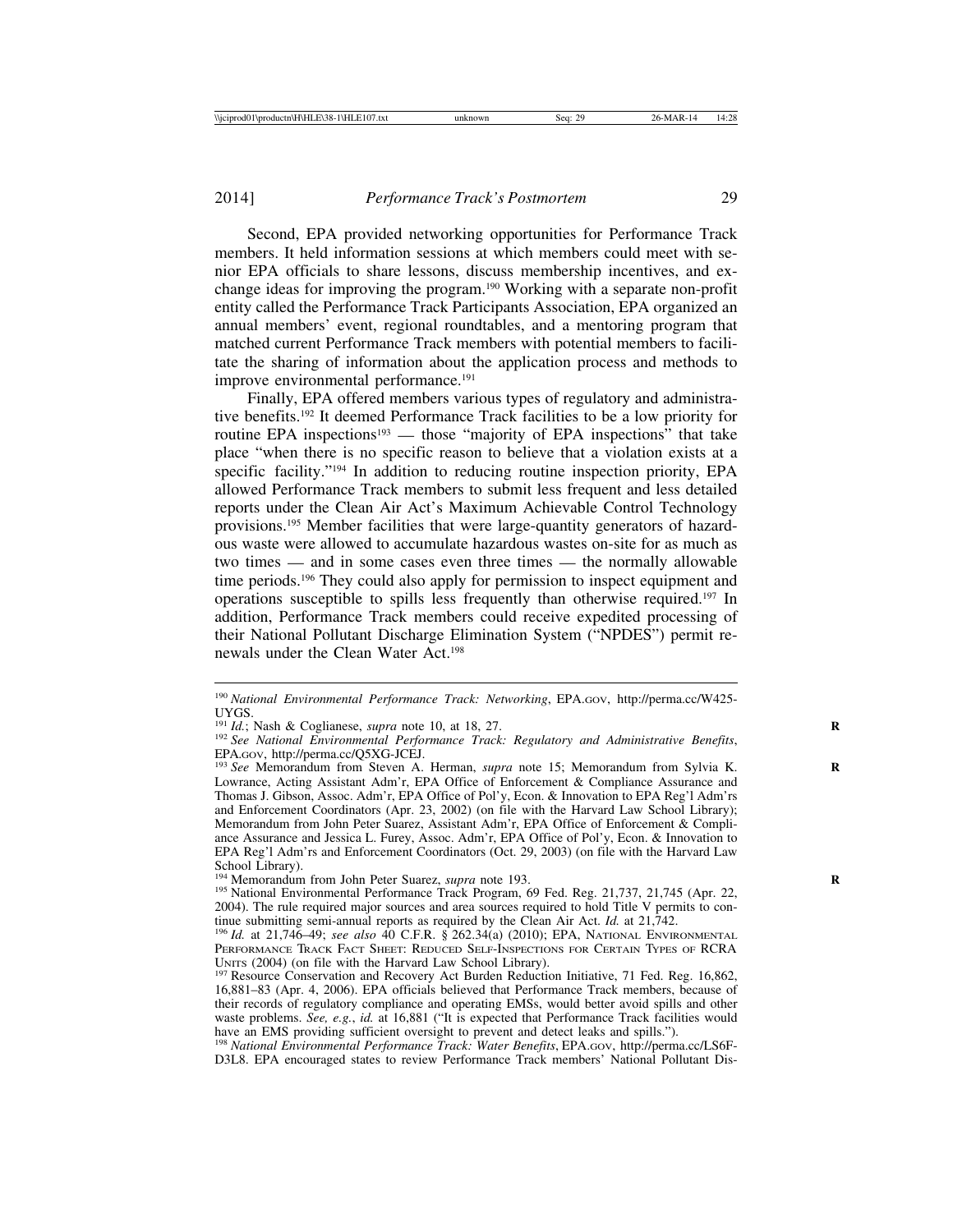Throughout the program's history, EPA continued to formulate additional benefits for Performance Track members.199 For example, in September 2007, EPA's Office of Air and Radiation issued a proposed rule to allow facilities to make operational or structural changes without triggering the need to apply for a new or modified air permit, potentially saving facilities significant time and expense.200 In the preamble to its proposed flexible air permits rule, EPA stated its intention to give Performance Track members priority in applying for these flexible permits.201 In addition, EPA considered ways to streamline the hazardous waste permitting process and offer other "members-only" regulatory incentives under its Resource Conservation and Recovery Act ("RCRA") program.202

Under most major environmental statutes, EPA is authorized to delegate implementation responsibility to states.203 Consequently, the states rather than the EPA are responsible on a day-to-day basis for granting regulatory and administrative flexibility to facilities. Recognizing states' important role in environmental implementation, EPA made extensive efforts to encourage states to offer their own regulatory and administrative incentives to Performance Track members.204 States varied in their willingness to support EPA's efforts to give preferential treatment for Performance Track facilities. But by September 2006, fifteen states had agreed to make such facilities a low priority for routine state inspections, although three of those states provided that benefit only to facilities that had joined a state-based program similar to Performance Track — and one

charge Elimination System ("NPDES") permits on an expedited basis as part of an EPA strategy to reduce the backlog of state environmental permitting. *See* Report on ECOS-EPA Performance-Based Environmental Programs: Proposed Initial Implementation Actions, 71 Fed. Reg. 28,026, 28,029 (May 15, 2006).

<sup>199</sup> For a description of various proposed benefits, see *National Environmental Performance Track: Benefits*, EPA.Gov, http://perma.cc/C6BE-M9LE.<br><sup>200</sup> Flexible Air Permitting Rule, 72 Fed. Reg. 52,206, 52,208, 52,210 (Sept. 12, 2007). The EPA

published the final flexible air permits rule only after Performance Track had been dismantled. Flexible Air Permitting Rule, 74 Fed. Reg. 51,418 (Oct. 6, 2009).

<sup>201</sup> Flexible Air Permitting Rule, 72 Fed. Reg. 52,206, at 52,214; *see also National Environmental*

<sup>&</sup>lt;sup>202</sup> RCRA Incentives for Performance Track Members, 72 Fed. Reg. 23,274 (Apr. 30, 2007) (indicating EPA consideration of "streamlined process for permit modifications," "performance-based standards for tanks," "[a]lternative requirements for small-quantity generators that experience episodic generation events," and "reduced duplication between RCRA and [Clean Air Act] standards").

<sup>203</sup> *See, e.g.*, Clean Air Act, 42 U.S.C. § 7410(a)(1) (2006); Federal Water Pollution Control Act (Clean Water Act), 33 U.S.C. § 1342(b) (2006); Resource Conservation and Recovery Act, 42 U.S.C. § 6926(b) (2006); *see also* LAWRENCE S. ROTHENBERG, ENVIRONMENTAL CHOICES: POLICY RESPONSES TO GREEN DEMANDS 134 (2002) (noting that "much American environmental policy is still conducted at least partially at the subnational level — alternatively labeled cooperative or conjoint federalism — including the regulation of hazardous waste, industrially generated air pollution, and virtually all water pollution").

<sup>204</sup> *See, e.g.*, *National Environmental Performance Track: State Programs*, EPA.GOV, http://perma. law.harvard.edu/0ZktNsZwv3d (noting EPA's efforts to "coordinate[ ] closely" with states in "[d]eveloping and delivering a range of incentives that will reduce administrative burdens and encourage current and prospective program participants to boost their environmental performance").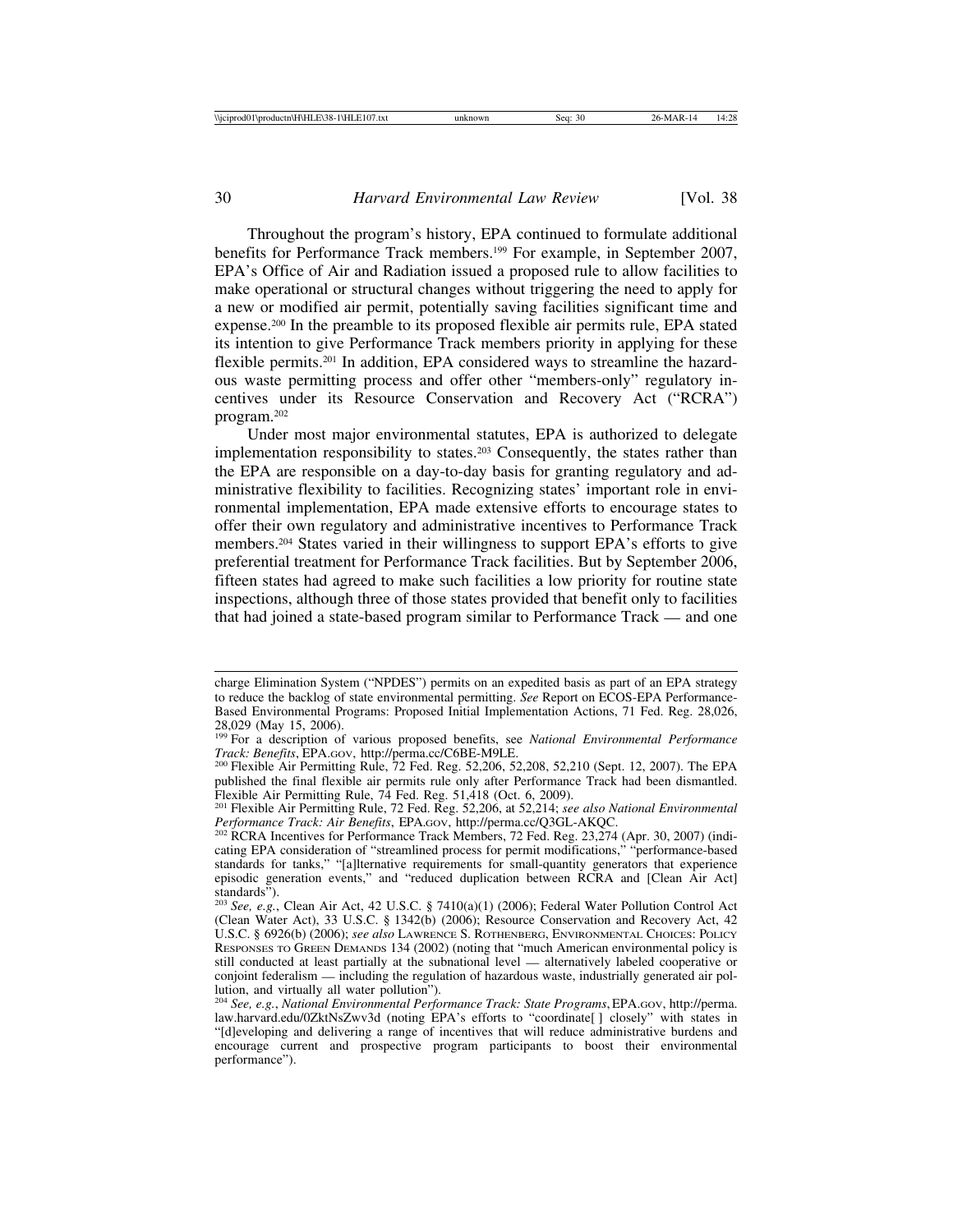state provided inspection relief only on a case-by-case basis.205 Similarly, thirty-seven states and the District of Columbia agreed to support giving hazardous air pollutant permit incentives to Performance Track facilities, while sixteen states agreed to allow Performance Track plants to store hazardous wastes on-site for extended periods.<sup>206</sup> Another twelve states entered into memoranda of understanding with EPA to offer coordinated incentives to participating facilities, joint recruiting and recognition activities, and in some cases a joint application process so that facilities could apply to Performance Track and a relevant state environmental leadership program simultaneously.207

To put these varied forms of preferential regulatory and administrative treatment in some perspective, consider that in 2004 EPA estimated that the special treatment given to members would yield, in the aggregate, cost savings of about \$700,000 over three years from reduced monitoring costs and increased flexibility. This may seem like a large overall amount, but when divided by the number of Performance Track members at the time, the average estimated cost savings per facility totaled only about \$1,350 annually.208 In response to a November 2006 survey commissioned by EPA, Performance Track's regulatory incentives ranked as the least important of twelve possible motivations for joining the program,<sup>209</sup> suggesting that the preferential regulatory treatment available under the program was rather insignificant to many businesses.

### *E. Corporate Leaders*

From its founding, Performance Track was designed to attract and reward individual facilities, not necessarily their corporate parents.210 In 2004, EPA branched out in a different direction by announcing a related program: Per-

<sup>205</sup> *See National Environmental Performance Track: State By State Summary of Available Performance Track Incentives,* EPA.GOV, http://perma.law.harvard.edu/0HsmVnASnnr. One factor that discouraged states from making Performance Track facility inspections a low priority was that EPA evaluated state environmental agency performance based in part on the number of inspection audits the state conducted. *Id.* By not inspecting Performance Track facilities, a state's number could go down, causing its inspection programs to fare worse in EPA evaluations. *Id.* For additional information on state efforts to support Performance Track, see ENVTL. COUNCIL OF THE STATES, SURVEY OF STATE SUPPORT FOR PERFORMANCE-BASED ENVIRONMENTAL PROGRAMS AND RECOMMENDATIONS FOR IMPROVED EFFECTIVENESS: FINAL REPORT 1, 15–16 (on file with the Harvard Law School Library).

<sup>&</sup>lt;sup>206</sup> National Environmental Performance Track: State By State Summary of Available Perform-<br>ance Track Incentives, supra note 205.

<sup>&</sup>lt;sup>207</sup> See National Environmental Performance Track: Performance Track/State Memoranda of *Agreement (MOAs),* EPA.GOV, http://perma.law.harvard.edu/0DVbD6WEB13. <sup>208</sup> National Environmental Performance Track Program, 69 Fed. Reg. 21,737, 21,749 (Apr. 22,

<sup>2004).</sup>

<sup>&</sup>lt;sup>209</sup> ABT Assoc. Inc., Results of 2006 Performance Track Customer Satisfaction Survey 16, 24, 27 (2007) [hereinafter 2006 SURVEY] (on file with the Harvard Law School Library). <sup>210</sup> *See* SUMMARY OF PERFORMANCE TRACK PROPOSAL, *supra* note 128, at 1. For example, in its **<sup>R</sup>**

March 2000 proposal, EPA stated that the goal of Performance Track was "to recognize and encourage *facilities* that achieve better environmental performance than is required under existing regulations." *Id*. (emphasis added).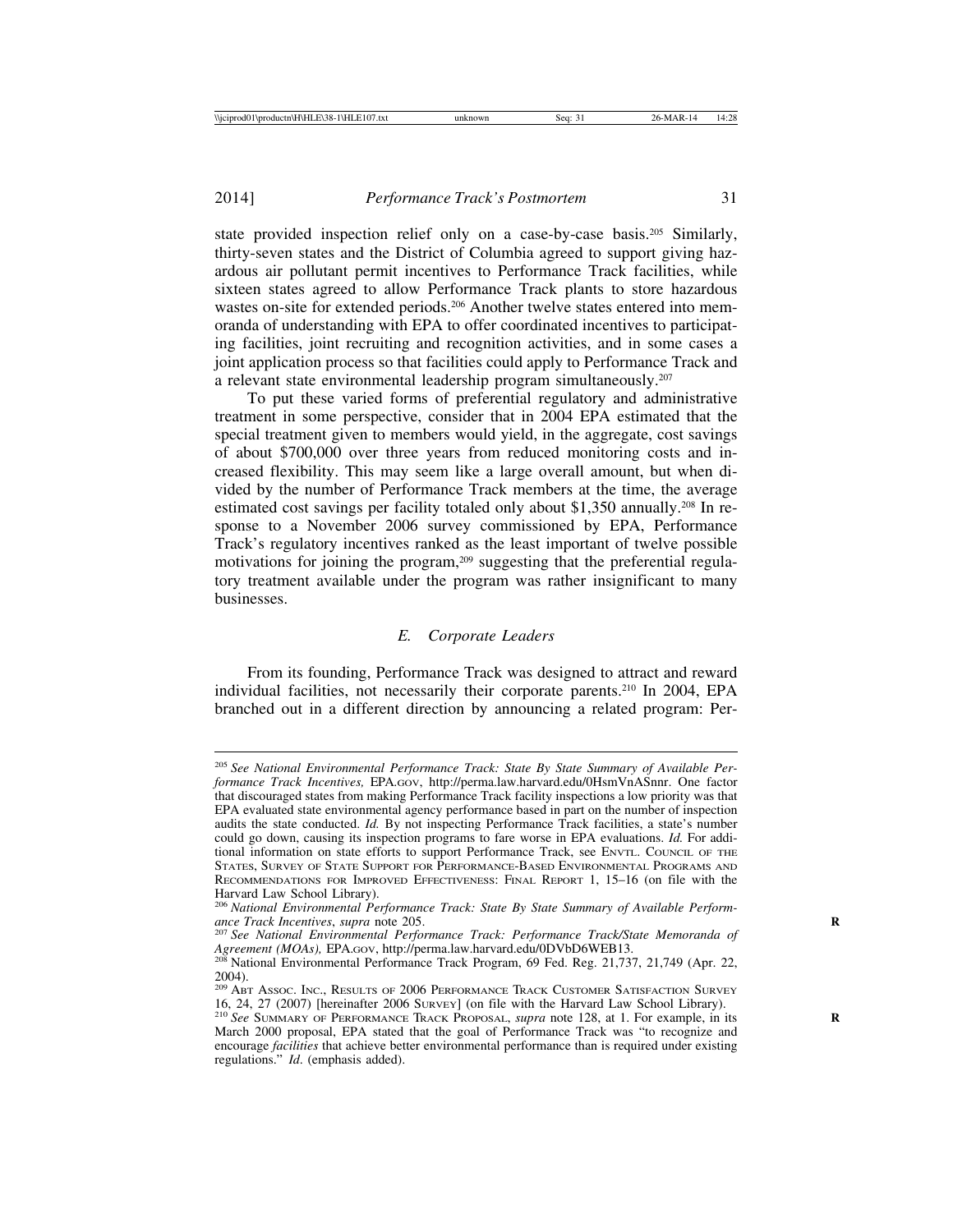formance Track Corporate Leaders.211 The Corporate Leaders program sought to recognize companies that had at least 25% of their U.S. operations, or at least twenty-five of their U.S. facilities, in Performance Track or a similar state environmental leadership program.212 Members of the Corporate Leaders program committed to increasing within five years their level of participation to 50% of their U.S. operations or to at least fifty U.S. facilities.213 EPA expected members of Corporate Leaders to improve their own environmental performance as well as the environmental performance of their value chain.214 In 2005, EPA admitted its first three members to the Corporate Leaders program: Baxter Healthcare Corporation, Johnson & Johnson, and Rockwell Collins.<sup>215</sup> It admitted its fourth and final Corporate Leader in 2006, Xanterra Parks and Resources.216 Although we note here the establishment of Performance Track's Corporate Leaders program, given its limited scope we focus throughout the rest of this article on the core National Environmental Performance Track that targeted facilities.

### *F. Performance Track's Dissolution*

When then-EPA Administrator Lisa Jackson announced her decision to end Performance Track on March 16, 2009, she offered the simple explanation that "Performance Track was developed in a different era and may not speak to today's challenges."217 At the request of "[m]embers of Congress and stakeholders," she said she decided "to halt the current Performance Track Program with the intent of refining those concepts that can lead us to a stronger system of environmental protection."218

In the week following Jackson's announcement, Chuck Kent, Director of EPA's Office of Policy, Economics, and Innovation, sent a memorandum to Performance Track members explaining how EPA would go about shutting down the program.219 Performance Track facilities could continue to display Performance Track membership certificates "in recognition of past achievement," but could no longer refer to themselves as members.<sup>220</sup> While EPA en-

<sup>&</sup>lt;sup>211</sup> *See National Environmental Performance Track: Performance Track Corporate Leaders,* EPA.Gov, http://perma.law.harvard.edu/0XDBiuWSQWt.

<sup>&</sup>lt;sup>212</sup> Id. The Performance Track Corporate Leaders program can be traced to the agency's earlier iterations of the "alternative track" idea. Recall that EPA originally proposed a corporate-level commitment as part of its Environmental Leadership Program. *See* Environmental Leadership Program, *supra* note 74. Richard Wells, who convened discussions about the design of the "Stew- **R** ardship Track" on behalf of EPA, recalled that this tier was envisioned as a corporate-level initiative. Wells, *supra* note 134.

tive. Wells, *supra* note 134. <sup>213</sup> *National Environmental Performance Track: Performance Track Corporate Leaders*, *supra*

<sup>&</sup>lt;sup>215</sup> LEADING CHANGE, *supra* note 141, at 11–12.<br><sup>215</sup> LeADING CHANGE, *supra* note 141, at 11–12.<br><sup>216</sup> See Press Release, EPA, Xanterra Parks and Resorts Earns Designation as EPA Performance Track Corporate Leader (May 9, 2006), *available at* http://perma.law.harvard.edu/0PpFvJaRyQF.<br><sup>217</sup> Memorandum from Lisa P. Jackson, *supra* note 31.<br><sup>218</sup> Letter from Charles W. Kent, *supra* note 31.<br><sup>219</sup> Letter from C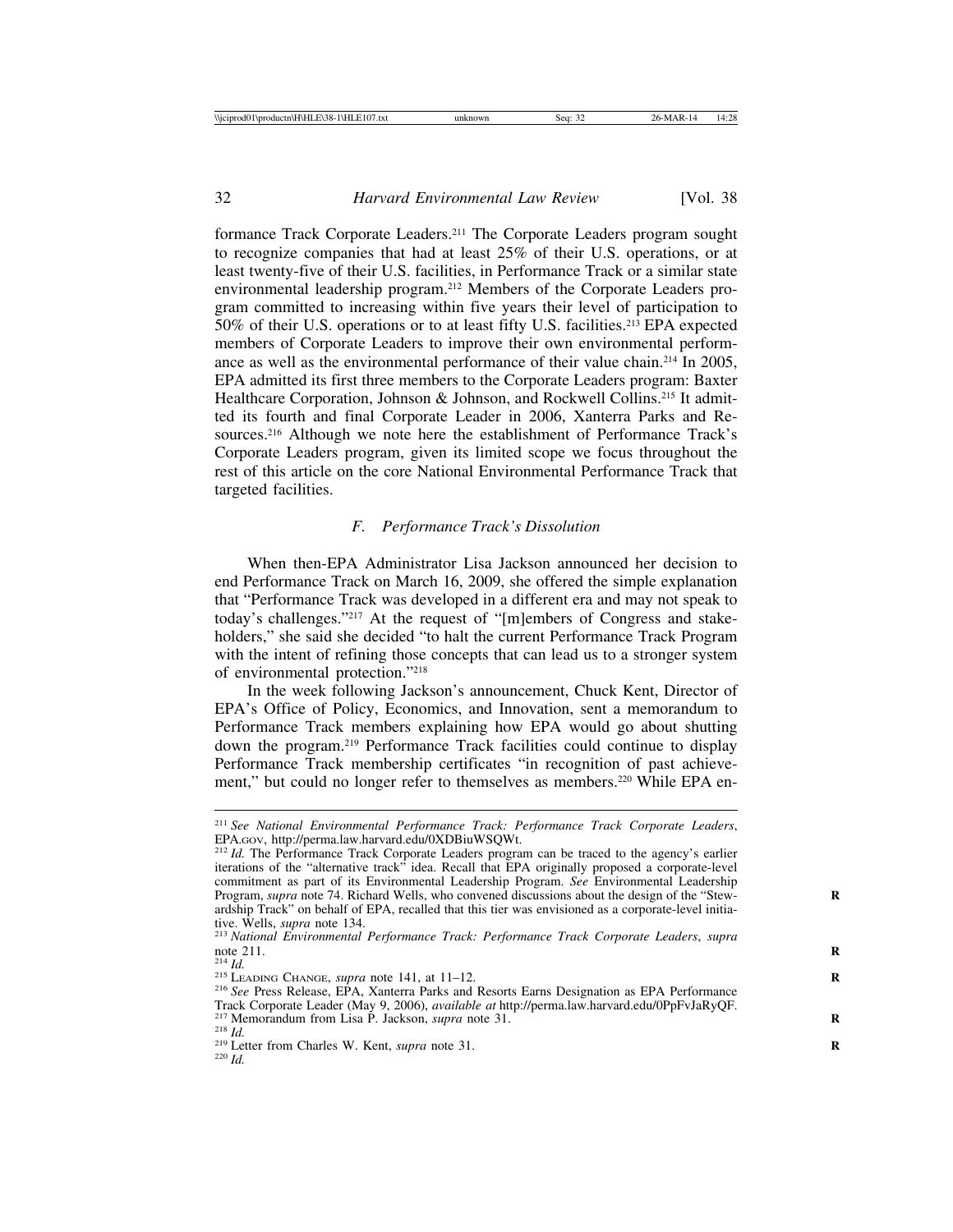couraged those facilities to continue "to track . . . future efforts for continuous improvement," they did not need to submit a 2008 Annual Performance Report to the agency.221 EPA also cancelled the memoranda of agreement it had established with state environmental agencies.<sup>222</sup> The program's official last day was May 14, 2009, when the agency's notice of termination appeared in the *Federal Register*. 223

A memorandum to EPA staff one month later explained that the agency would immediately cease providing regulatory incentives.224 Performance Track members would no longer be considered a low priority for routine inspections.225 They would no longer be allowed to store hazardous waste at their facilities for extra time, self-inspect their hazardous waste storage and disposal facilities less frequently, or file certain air pollution reports less frequently than other facilities.226 Prior to ending the program, EPA had kept track of which facilities were Performance Track members and thereby eligible for regulatory benefits by flagging their names in its online regulatory compliance database.<sup>227</sup> After the program ended, EPA removed those flags so enforcement personnel would no longer give Performance Track plants any special treatment.<sup>228</sup>

Shortly after EPA announced the end of Performance Track, in May 2009, the agency held its annual National Environmental Partnership Summit.229 In the past, the summit had served as the annual meeting of Performance Track members — a chance for facility environmental personnel involved in the program to meet face-to-face with EPA staff members.230 EPA used the May 2009 meeting instead to consider next steps for its environmental leadership programs. Two leaders of what had been the Performance Track Participants Association held a workshop on "Life After Performance Track," proposing options for how former Performance Track members might continue certain program activities even without EPA involvement.231 One option was to focus on state environmental leadership programs rather than a new national program. That effort resulted in the establishment of the Stewardship Action Council, which

<sup>&</sup>lt;sup>221</sup> *Id.* at 2.<br><sup>222</sup> *Id.* at 3.<br><sup>223</sup> Notice to Terminate the National Environmental Performance Track Program, 74 Fed. Reg. 22,741 (May 14, 2009).

<sup>&</sup>lt;sup>224</sup> Memorandum from Catherine R. McCabe, Deputy Assistant Adm'r, EPA Office of Enforcement & Compliance Assurance and Marcia E. Mulkey, Acting Assoc. Adm'r, EPA Office of Pol'y, Econ. & Innovation to Reg'l Adm'rs, Enforcement Coordinators, et al. (June 25, 2009) (on file with the Harvard Law School Library).<br> $^{225}$  *Id.* at 2.

<sup>&</sup>lt;sup>226</sup> *Id.* at 2–4.<br><sup>227</sup> *Id.* at 4.<br><sup>228</sup> *Id.* at 4. 228 *Id.* 229 **PDA, 2009 NATIONAL ENVIRONMENTAL PARTNERSHIP SUMMIT: HARNESSING THE POWER OF** COLLABORATION 1 (2009) [hereinafter 2009 NATIONAL ENVIRONMENTAL PARTNERSHIP SUMMIT], available at http://perma.cc/Y2WB-C347.

<sup>&</sup>lt;sup>230</sup> See Home, NATIONAL ENVIRONMENTAL PARTNERSHIP SUMMIT 2006, http://perma.law.harvard. edu/07zygkd3LBM.<br><sup>231</sup> 2009 National Environmental Partnership Summit, *supra* note 229, at 5.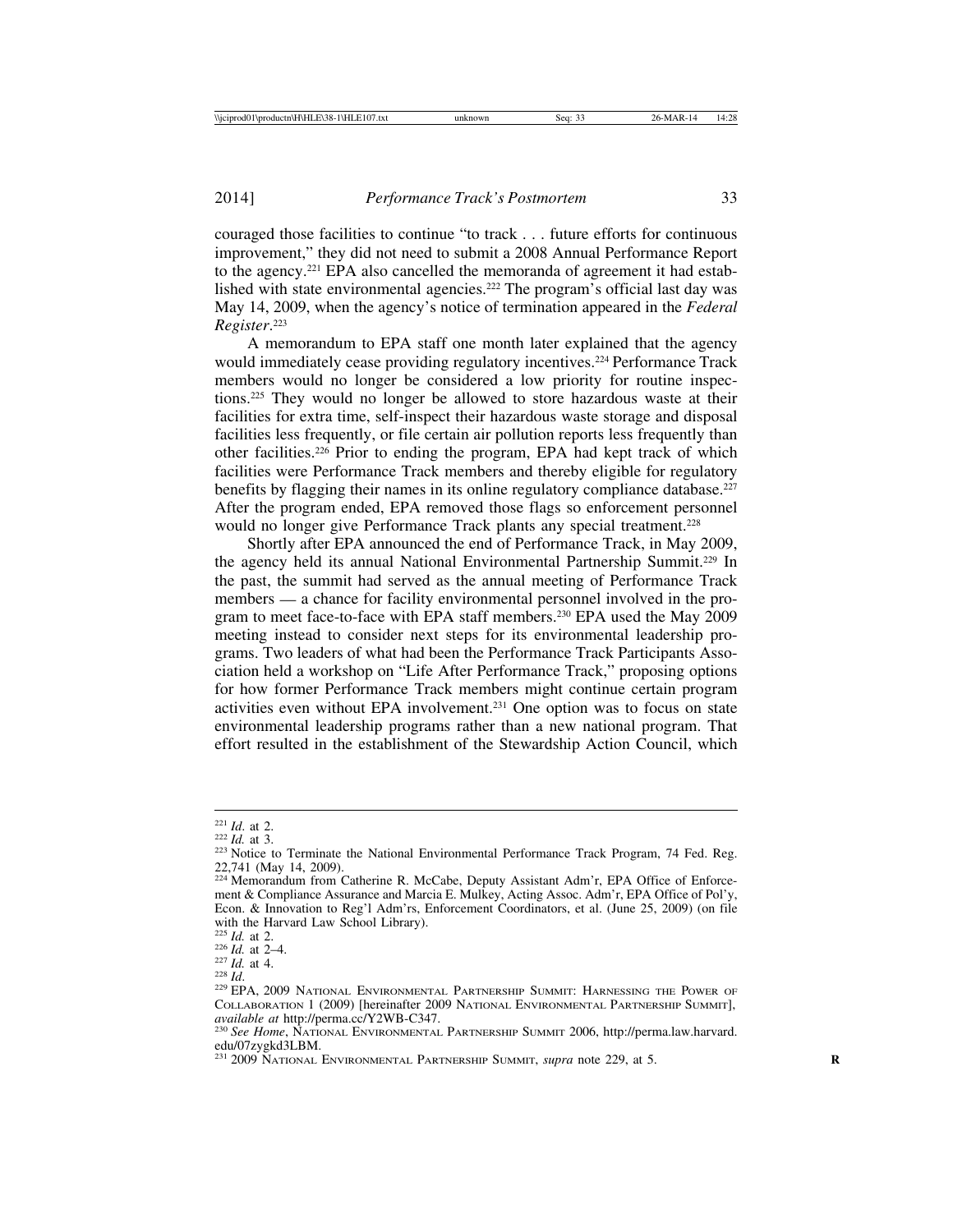today includes among its membership a number of former Performance Track members and about twenty state environmental agencies.<sup>232</sup>

Performance Track was not the only voluntary program then-Administrator Jackson decided to terminate. Shortly after ending Performance Track, EPA ended Climate Leaders, another high-profile EPA voluntary program.233 EPA established Climate Leaders in 2002 to provide private sector managers with tools to inventory their emissions, set goals, and track reductions, and to recognize companies that met emissions reduction milestones.234 In a letter to program members announcing EPA's decision to halt the program in September 2010, then-Assistant Administrator Gina McCarthy explained that the "context in which Climate Leaders is operating is far different from when it was launched."235 She cited the agency's Mandatory Reporting Rules for greenhouse gases and climate programs run by states and environmental NGOs as examples of the new "context."236

Concerns about agency resources probably provided an additional reason for ending both Performance Track and Climate Leaders. Some staff throughout the agency held the view that voluntary programs took scarce resources away from EPA's regulatory programs. For example, shortly before announcing the termination of Climate Leaders, McCarthy told a group of EPA air advisers that in order to regulate more effectively, "voluntary programs may no longer be the priority . . . and we may want to shift resources [to regulatory programs]."237 Officials in some of EPA's regulatory offices raised similar concerns about Performance Track, questioning whether the staff time required to create special regulatory benefits for Performance Track facilities was a wise use of agency resources, especially given that the benefits applied to so few plants.238 Attorney John Walke of the Natural Resources Defense Council ("NRDC") echoed this view, arguing that in times of tight resources, voluntary initiatives inherently deprived regulatory programs of necessary funds.<sup>239</sup>

Yet despite having ended Performance Track and Climate Leaders, EPA did not terminate other major voluntary programs. On the contrary, by 2012 EPA announced the launch of the Center for Corporate Climate Leadership to "build on the successes and legacy of the former Climate Leaders program as well as EPA's other voluntary partnership programs."240 The Center's main activity is an awards program that "recognizes and incentivizes exemplary cor-

<sup>232</sup> *Stewardship Action Council*, STEWARDSHIPACTIONCOUNCIL.ORG, http://perma.law.harvard.edu/ 0NUV8EQWsoW (displaying a list of all members of the Stewardship Action Council under the "SAC Members Map" link).

<sup>&</sup>lt;sup>233</sup> See Letter from Gina McCarthy, Assistant Adm'r, EPA, to Climate Leaders Program Members (Sept. 15, 2010) (on file with the Harvard Law School Library).<br><sup>234</sup> See id.

<sup>&</sup>lt;sup>235</sup> *Id.* 235 *Id.* 236 *Id.* 236 *See id.* 236 *See id.* 236 *See id.* 236 *See id.* 236 *See id.* 237 Robin Bravender, *EPA's Voluntary Programs Under Scrutiny as Regulatory Obligations Rise*, N.Y. Times (Feb. 5, 2010)

<sup>&</sup>lt;sup>238</sup> See RAND CORP. ASSESSMENT, *supra* note 23, at 58 & n.23.<br><sup>239</sup> Letter from John Walke, *supra* note 27, at 9; *see* Bravender, *supra* note 237.<br><sup>240</sup> Flyer from EPA, Ctr. for Corp. Climate Leadership (on file with

Library).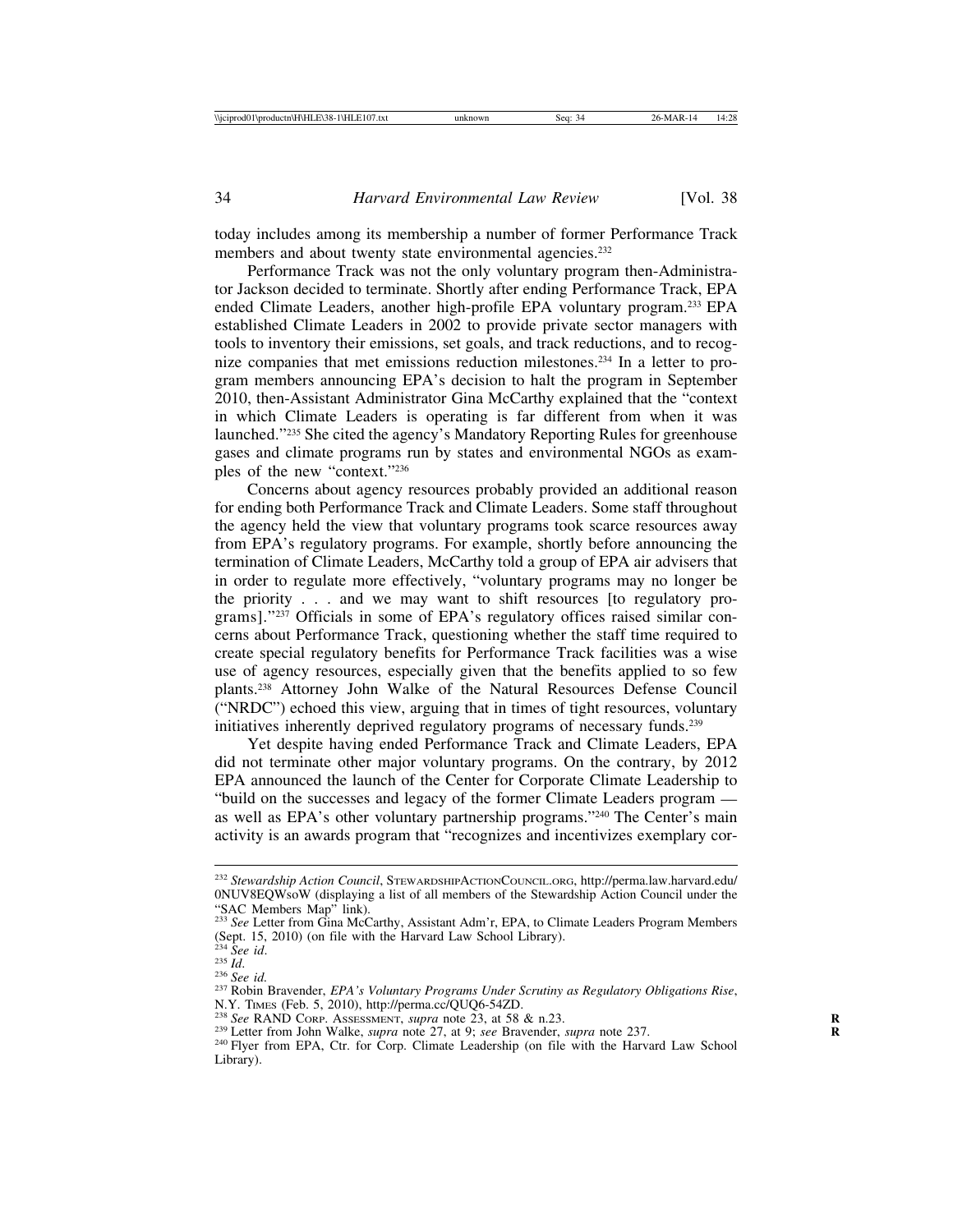porate, organizational, and individual leadership in response to climate change."241 Given the failure of Congress to enact climate change legislation, interest in voluntary programs appears to be rising again. A recent report from the National Research Council, for example, specifically directed EPA to "utilize partnerships"242 and "create incentives for sustainable behavior" through a broad range of activities beyond regulation, including "sustainable best-practice and innovation awards that are high profile and well publicized" — activities that are common to many voluntary programs and were part and parcel of Performance Track.243

#### II. WHAT WAS PERFORMANCE TRACK REALLY TRACKING?

The continued interest in programs like Performance Track makes it important to look back and gauge how well the program actually worked.244 Throughout Performance Track's history, EPA repeatedly claimed that the program identified facilities that were among the nation's finest performers and that in so doing it induced significant environmental improvements. How well did the program work? Did EPA actually identify and reward the true top environmental performers through Performance Track? What, if anything, distinguished those facilities that participated in Performance Track? Until now, the scant empirical research on Performance Track, both inside and outside the agency, has left the answers to these questions speculative at best.

### *A. Claims of Success . . . and Skepticism*

Beginning with the agency's first progress report on Performance Track in 2003 — entitled "Top Performers. Solid Results" — the EPA confidently proclaimed that the program worked as intended.<sup>245</sup> EPA's second annual report declared, "One of Performance Track's key environmental benefits is its ability to promote voluntary progress on unregulated environmental issues."246 Its third annual report waxed glowingly about "the program's ability to attract and retain the nation's top environmental performers."247 In its fourth annual report,

<sup>&</sup>lt;sup>241</sup> Climate Leadership Awards, EPA.GOV, http://perma.law.harvard.edu/0PPAtGw5x8J.<br><sup>242</sup> NATL RESEARCH COUNCIL, SUSTAINABILITY AND THE U.S. EPA 107 (2011) (Finding 6.9).<br><sup>243</sup> Id. at 104.<br><sup>244</sup> See Cary Coglianese, *Empir* 

<sup>1111, 1114 (2002) (</sup>observing that "empirical analysis provides decision makers and scholars with the means for making more informed choices"); Cary Coglianese & Lori D. Snyder Bennear, *Program Evaluation of Environmental Policies: Toward Evidence-Based Decision Making*, *in* DE-CISION MAKING FOR THE ENVIRONMENT: SOCIAL AND BEHAVIORAL SCIENCE RESEARCH PRIORITIES 246 (Garry D. Brewer & Paul C. Stern eds., 2005) ("Obtaining systematic answers to the question of whether environmental policies work is vital"); Cary Coglianese, *Evaluating the Impact of Regulation and Regulatory Policy*, OECD EXPERT PAPER NO. 1 at 7 (Aug. 2012), *available at* http://perma.cc/R2VU-EMFW ("To know how well regulation and regulatory policy actually work in practice, governments [need] to conduct more ex post evaluation."). <sup>245</sup> See Top PERFORMERS, *supra* note 124, at 2.

<sup>&</sup>lt;sup>246</sup> BUILDING ON THE FOUNDATION, *supra* note 141, at 7. <sup>247</sup> GROWTH & RENEWAL, *supra* note 142, at 3.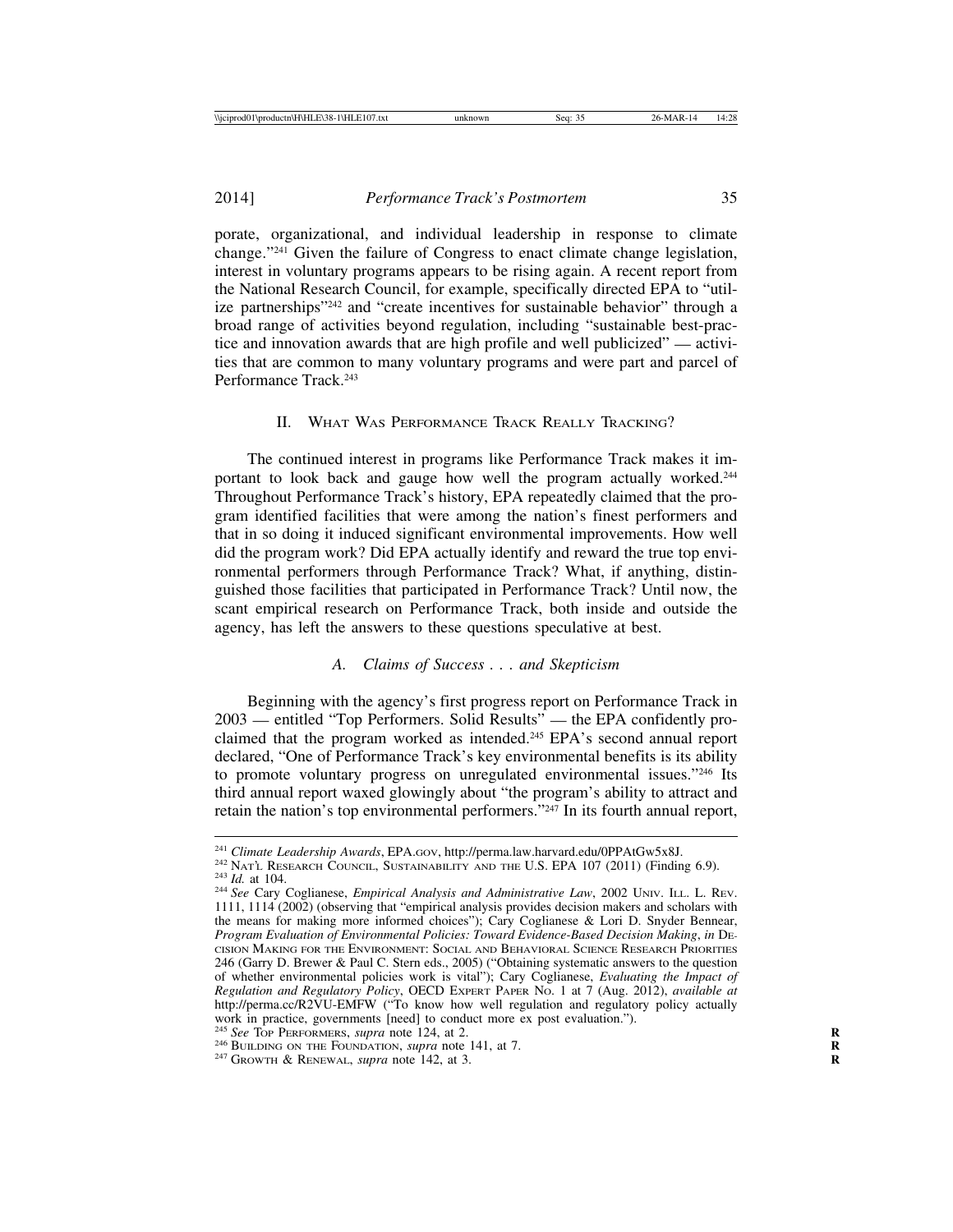EPA proclaimed, "Performance Track motivates facilities to go beyond legal requirements . . . [and] improves on the level of environmental protection achievable by regulations alone."248 Then-EPA Administrator Stephen Johnson was quoted in a promotional flyer claiming that "Performance Track members are at the forefront of innovation and environmental stewardship."249 In EPA's sixth annual report, the agency claimed that Performance Track "drives environmental excellence,"250 with then-Administrator Johnson continuing to refer to members as "leading companies."251

Even in EPA's final program report, released after Performance Track ended, EPA characterized the "core value" of the program as "[c]ontinuous improvement . . . for both members and the program itself."252 The agency lauded the cumulative results reported by member facilities, specifically:

- 2.87 billion gallons in water use reductions,
- 366,948 metric tons of carbon dioxide equivalent reductions in greenhouse gas emissions,
- 1.26 million tons of reduced non-hazardous waste generation,
- 68,146 tons of hazardous waste eliminated, and
- 24,864 acres of land conserved.

The final progress report noted that many of these achievements were in areas "not covered by current regulations."<sup>253</sup>

Against EPA's claims that Performance Track recognized top performers and helped spur major environmental results, voices within the environmental community and within the agency itself began to raise questions at least as early as five years into the program's operation. In a November 2005 letter to the agency, NRDC attorney John Walke cautioned that "EPA's evaluation of Performance Track accomplishments must be careful not to confuse correlation with causation."<sup>254</sup> The mere fact that Performance Track members may have achieved environmental improvements does not necessarily mean that they

<sup>&</sup>lt;sup>248</sup> LEADING CHANGE, *supra* note 141, at 5.<br><sup>249</sup> EPA, REACHING FOR A BRIGHTER FUTURE 1 (2007) (on file with the Harvard Law School Library). This same flyer also said that the program led "the way toward a cleaner, safer environ-<br>ment."  $Id$ .

<sup>&</sup>lt;sup>250</sup> EPA, PERFORMANCE TRACK SIXTH ANNUAL PROGRESS REPORT 1 (2008) (on file with the Harvard Law School Library).

<sup>&</sup>lt;sup>251</sup> Press Release, EPA, New EPA Report Shows Environmental Achievements of Performance Track (May 14, 2008), *available at* http://perma.law.harvard.edu/0GWNBvLuqi1. Similarly, the EPA manager who oversaw the Performance Track program referred to its members as "highperforming facilities." FIORINO, *supra* note 2, at 148. OSHA has used strikingly similar language to describe worksites in its Voluntary Protection Programs. For example, in a statement to the U.S. House of Representatives Subcommittee on Workforce Protections, OSHA's Deputy Assistant Secretary called VPP participants "models for effective employee protection . . . the best of the best." *Statement by Jordan Barab, Deputy Assistant Sec'y for U.S. Dep't of Labor Occupational Safety & Health Admin. Before the Subcommittee on Workforce Protections, Comm. on Education and the Workforce, U.S. House of Representatives, June 28, 2012*, U.S. DEP'T OF LABOR, http://

perma.law.harvard.edu/0RmytqeHQhh.<br><sup>252</sup> PERFORMANCE TRACK FINAL PROGRESS REPORT, *supra* note 21, at 1.<br><sup>253</sup> *Id.* at 1–3.<br><sup>254</sup> Letter from John Walke, *supra* note 27, at 6.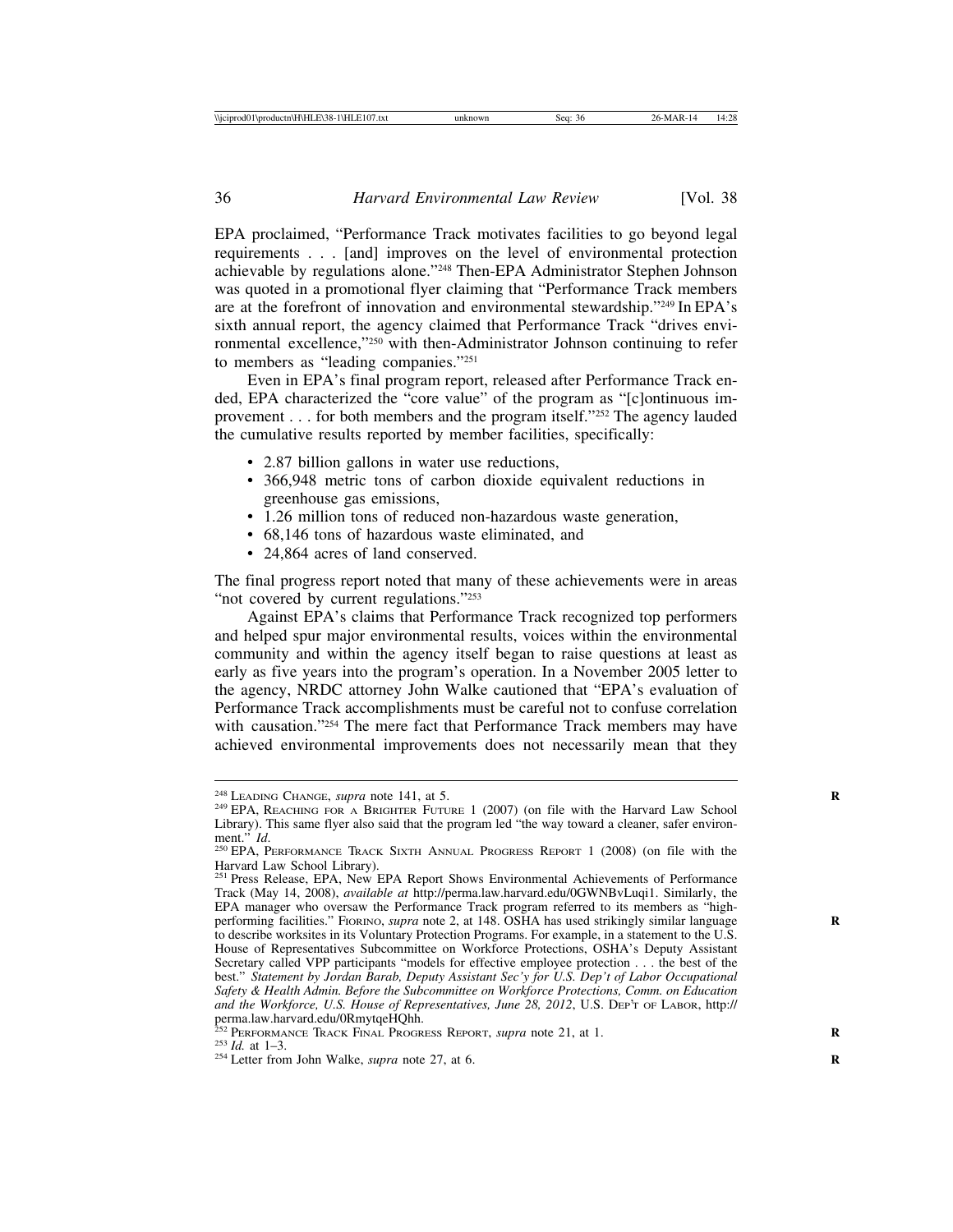made their improvements *because of* Performance Track. As Walke urged in his letter, "EPA should fairly and objectively evaluate the reductions, the reasons for them, whether they would have occurred anyway, and whether they were caused by performance incentives or program membership."255

In January 2006, the non-profit advocacy group Environmental Integrity Project ("EIP") joined with about thirty local and regional environmental organizations to support Walke's letter.256 EIP argued further that some Performance Track members were delivering less than top performance — noting that fourteen members "appear to have violated one or more federal environmental laws" at least six times in the previous twelve quarters.<sup>257</sup> EIP also issued a briefing paper that argued that "some of the manufacturers reaping Performance Track rewards are releasing *more* toxic pollution to the environment than they were before signing up for the program."258 EIP questioned the wisdom of relaxing inspections and reporting requirements for facilities that were increasing their pollution levels.259

At about the same time, EPA's Office of Inspector General ("IG") opened an investigation into Performance Track and, in a report issued in 2007, reached conclusions similar to those expressed by the environmental groups. The IG concluded that EPA could not demonstrate that the program led to significant environmental improvements.260 It also found that most members failed to achieve the commitments they made in their applications.261 Out of a random sample of forty Performance Track facilities, the IG found that most of these members had lower toxic releases than the average levels for facilities in the same sectors.<sup>262</sup> However, it called attention to its finding that some Performance Track members' performance was worse than average for their sectors.263 The IG worried that, "while program criteria may deem an applicant a top performer, this designation may not hold true when the facility is compared with other facilities in its sector."<sup>264</sup> The IG feared that the existence of "underperforming" facilities in the program would undermine EPA's credibility and diminish the value of Performance Track's "brand."265

<sup>&</sup>lt;sup>255</sup> *Id.*<br><sup>256</sup> Letter from Eric Schaeffer, *supra* note 27, at 1.<br><sup>257</sup> *Id.* 258 ENVTL. INTEGRITY PROJECT, WRONG TRACK? SOME PERFORMANCE TRACK FACILITIES REPORT INCREASED LEVELS OF TOXIC POLLUTION 1 (2006) (emphasis in original), *available at* http:// perma.cc/J3T6-PBF6.<br> $^{259}$  *Id.* at 2.

<sup>&</sup>lt;sup>260</sup> P-TRACK TO IMPROVE DESIGN & MANAGEMENT, *supra* note 29, at 11–15.<br><sup>261</sup> *Id.* at 18 (noting just two of the thirty facilities assessed met all commitments in a three-year commitment cycle).<br> $262$  *Id.* 

<sup>&</sup>lt;sup>263</sup> *Id.* at 23 ("[S]ome facilities had more compliance problems or released more pounds of toxic substances than the average for their peers.").  $264$  *Id.* at 25.

<sup>&</sup>lt;sup>265</sup> *Id.* at 23 ("The presence of underperforming facilities [in this leadership program] reduces the integrity and value of the Performance Track brand."). The U.S Government Accountability Office ("GAO") has raised similar concerns about OSHA's VPP, finding that "some sites that no longer met the definition of an exemplary worksite remained in the VPP." U.S. Gov't Accounta-BILITY OFFICE, GAO-09-395, OSHA'S VOLUNTARY PROTECTION PROGRAMS: IMPROVED OVER-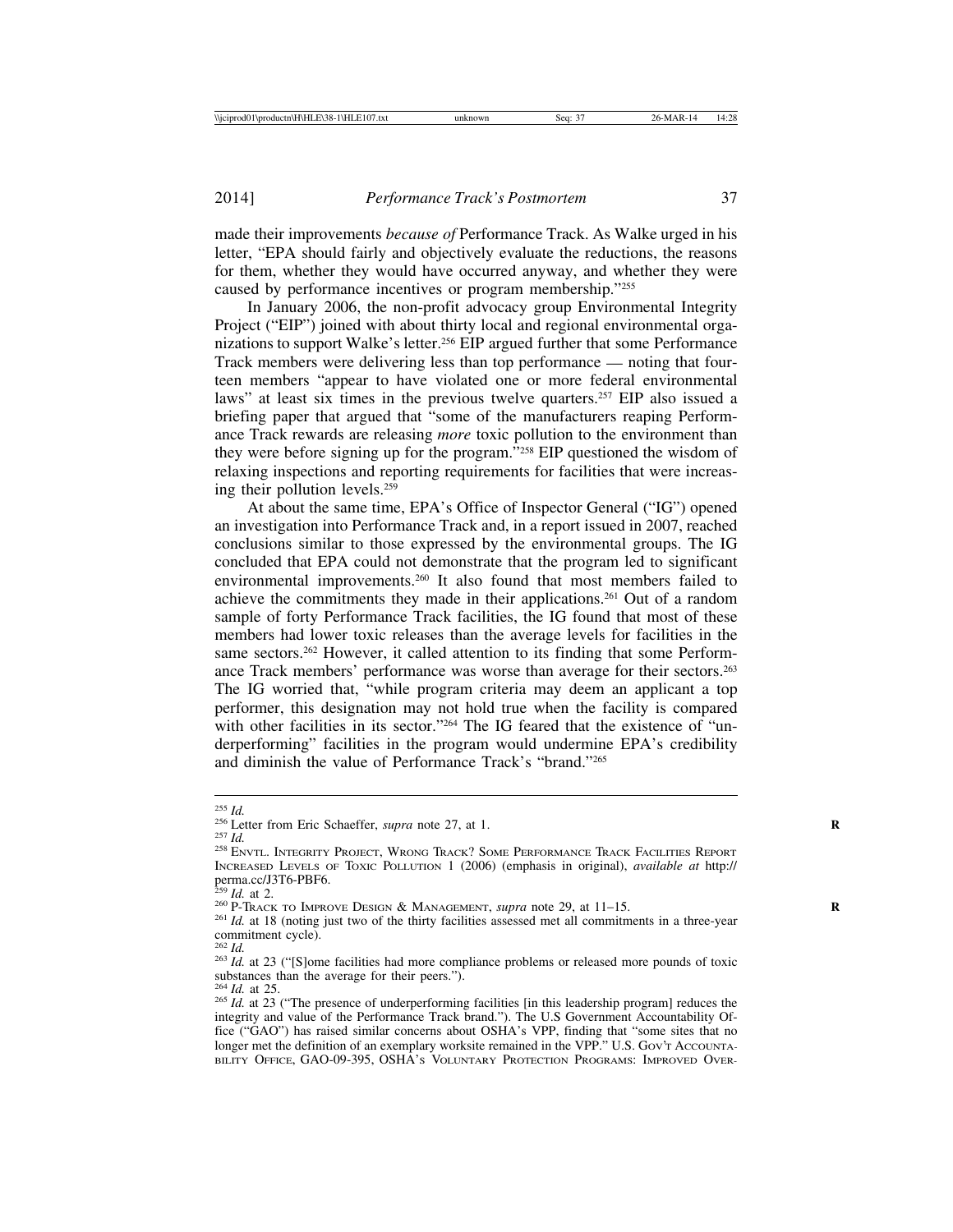EPA disputed the criticisms from both the environmentalists and the IG. For example, in a letter EPA sent to EIP in March 2006, the agency questioned EIP's claims about increases in toxic emissions from Performance Track facilities.266 The agency asserted that some, though by no means all, of the pollution increases at Performance Track facilities stemmed from production increases at facilities as well as changes in estimation techniques<sup>267</sup> — with the implication being that at least some of these increases could not be said to stem from environmental irresponsibility. EPA also publicly disputed some of the more critical aspects of the IG's report, contending that parts of the IG's analysis suffered from poor data and methods.268 EPA did not dispute the IG's finding that most facilities did not meet their stated environmental commitments, but the agency did characterize many facilities' commitments as explicitly ambitious "stretch goals" that could not reasonably be expected to be fully achieved.269 The agency noted that, altogether, over half of the environmental commitments made by the facilities studied by the IG had been met, something the agency considered "an indication of significant success."270

Regardless of the agency's response, Performance Track's critics forcefully raised the question of whether Performance Track plants truly represented what Administrator Browner had called "models of a higher level of environmental achievement."271 Performance Track's critics gained widespread attention when, in April 2008, NBC Nightly News aired a report on the program's members, focusing specifically on the question of "How green are these firms really?"<sup>272</sup> The report quoted Representative Edward Markey as stating that "undeserving companies are now being given a recognition which they did not earn."273 In the words of NBC reporter Lisa Meyers, the controversy over Performance Track raised "questions about how carefully EPA screens members of the program."274 In December 2008, the *Philadelphia Inquirer* ran a front-page story,

SIGHT AND CONTROLS WOULD BETTER ENSURE PROGRAM QUALITY 0 (2009). GAO found that "for 12 percent of the sites, at least one of their 3-year average injury and illness rates was *higher* than

<sup>&</sup>lt;sup>266</sup> Letter from Jay Benforado, Dir., Nat'l Ctr. for Envtl. Innovation, EPA, to Eric Schaeffer, President, Envtl. Integrity Project 3 (Mar. 3, 2006) (on file with the Harvard Law School Library).<br> $\frac{267}{1}$ 

<sup>267</sup> *Id.* <sup>268</sup> *See* Memorandum from Brian F. Mannix, *supra* note 30, at 29–38. The EPA response asserted, for example, that the initial IG draft report included incorrect compliance information for one Performance Track facility and that another facility included in the IG's analysis had reported its toxic release data incorrectly. *Id.* at 36–37.

toxic release data incorrectly. *Id.* at 36–37. <sup>269</sup> *Id.* at 30. <sup>270</sup> *Id.* <sup>271</sup> *EPA Rewards Top Green Performers*, GREENBIZ (Jul. 2, 2000), http://perma.cc/WU8H-VVK8. Even an EPA-funded report on Performance Track conducted by the RAND Corporation after the program's termination noted that EPA failed to specify membership criteria adequately, making it vulnerable to criticisms that some facilities in the program "[w]ere [u]ndeserving of [m]embership." *See* RAND Core. Assessment, *supra* note 23, at 15, 55.<br><sup>272</sup> NBC Nightly News: Feds Giving Suspect Green Rewards (NBC t

<sup>2008),</sup> *available at* http://perma.cc/L6VR-AEJT. <sup>273</sup> *Id.* <sup>274</sup> *Id.*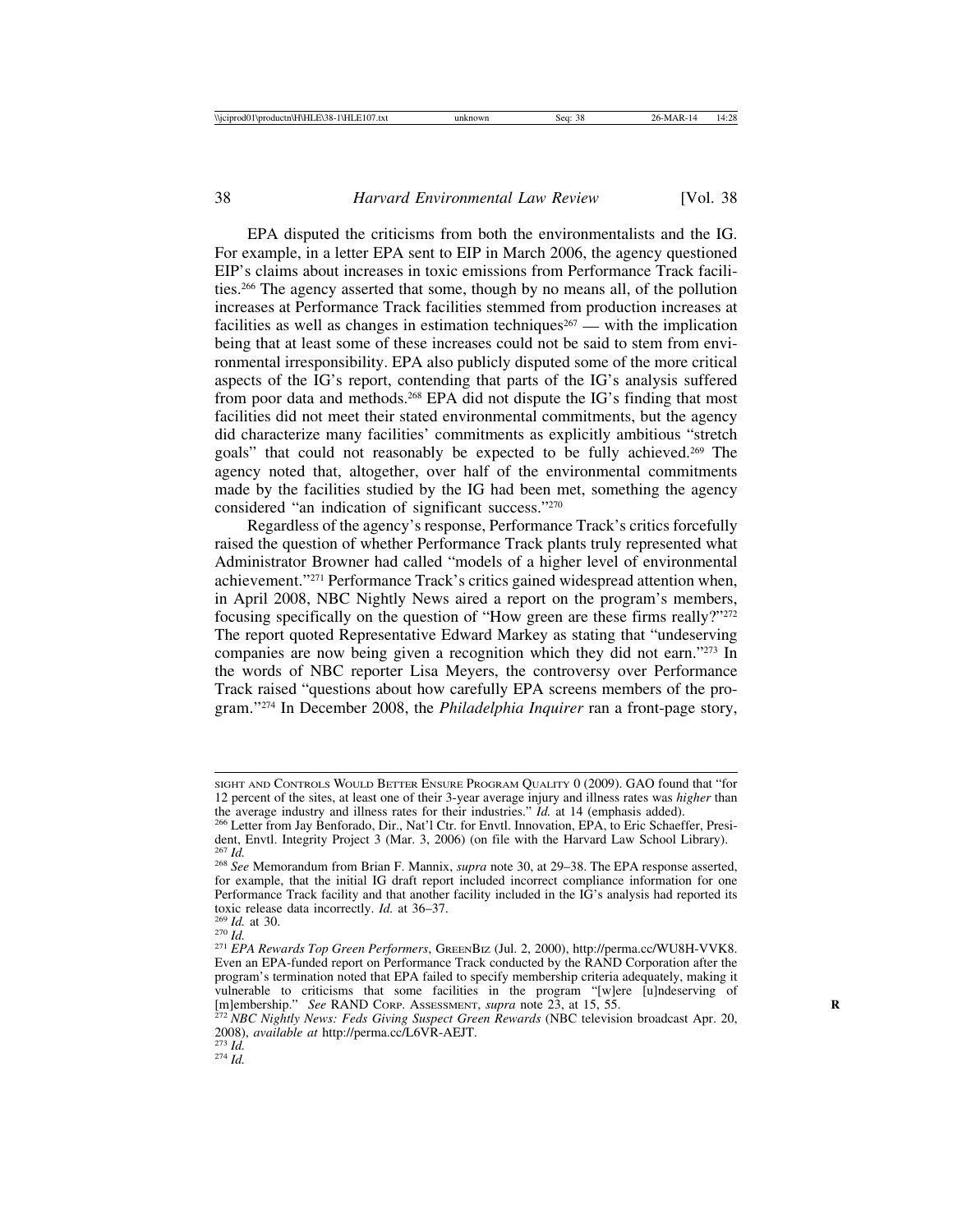under the headline "Green Club an EPA Charade," that raised similar questions about Performance Track's credibility.275

### *B. Performance Track's Screening: How Well Did EPA Track?*

In order to understand what types of facilities Performance Track actually tracked, we begin by considering what EPA was able to track through its application screening process. After all, if Performance Track sought to attract "top environmental performers," EPA needed a screening process that could distinguish between the strongest environmental performers and those facilities with average or below-average performance. To assess the adequacy of EPA's process, we consider both what EPA's screening *could* determine as well as the results it actually yielded. We report data comparing applicants accepted and not accepted into the program, as well as data on the types of facilities that called themselves Performance Track members. We find that the agency was generally able to determine whether facilities had met the stated membership criteria, but was never able to compare facilities with their in-sector peers. That said, we do find that, based on Toxic Release Inventory ("TRI") measures, the facilities admitted into the program tended to have lower toxic releases than those applicants the agency turned away. However, once these TRI data are weighted by the risk to the community based on the quantity and toxicity of the pollutants discharged, Performance Track facilities actually tended to pose disproportionately higher risks to their communities than did non-members.

Performance Track members were a rather diverse lot. Altogether, member facilities came from seventeen industrial sectors: thirteen manufacturing sectors and four non-manufacturing sectors.276 EPA reported that, as of July 2007, over 60% of Performance Track's membership came from seven manufacturing sectors: electronic and other electrical equipment (13%); chemical products (12%); wood products, paper, and printing (8%); pharmaceutical products (8%); transportation equipment and supplies (7%); rubber and plastics products (7%); and

<sup>&</sup>lt;sup>275</sup> Sullivan & Shiffman, *supra* note 32. Similar media charges have been leveled against OSHA's VPP. In a series of articles entitled "Model Workplaces, Imperiled Workers," the Center for Public Integrity, a nonpartisan investigative news organization, documented workers who had been seriously injured while working at VPP sites. The Center found that eighty workers had been killed in workplace accidents at VPP sites since 2000 and, during the period 2000–2008, approximately 13% of VPP sites had safety performance worse than comparable businesses in the same industry. Chris Hamby, *"Model Workplaces" Not Always So Safe*, CTR. FOR PUB. INTEGRITY (Jul. 7 2011)*,* http://perma.law.harvard.edu/0v2P2gUQL7B; *see also* Mona Iskander, *Safety Matters: Injuries and Fatalities at 'Model' Workplaces*, NEED TO KNOW ON PBS (July 8, 2011), http:// perma.cc/YJ6U-G28W (video feed starting at 02:34) (noting that "evidence suggests that once a worksite achieves VPP designation, OSHA seldom takes it away, even after extremely serious accidents have occurred"); Celeste Monforton, *No Shortage of Ideas from OSHA Staff to Improve Oversight of Agency's Voluntary Protection Program*, PUMP HANDLE (Aug. 22, 2012), http:// perma.law.harvard.edu/0T2ivZgZBpk (noting that "serious questions have been raised about the integrity of the program and whether all VPP sites genuinely deserve a 'model workplace'

designation."). <sup>276</sup> *National Environmental Performance Track*: *Members by Sector*, EPA.GOV, http://perma.cc/ U98S-7MRR.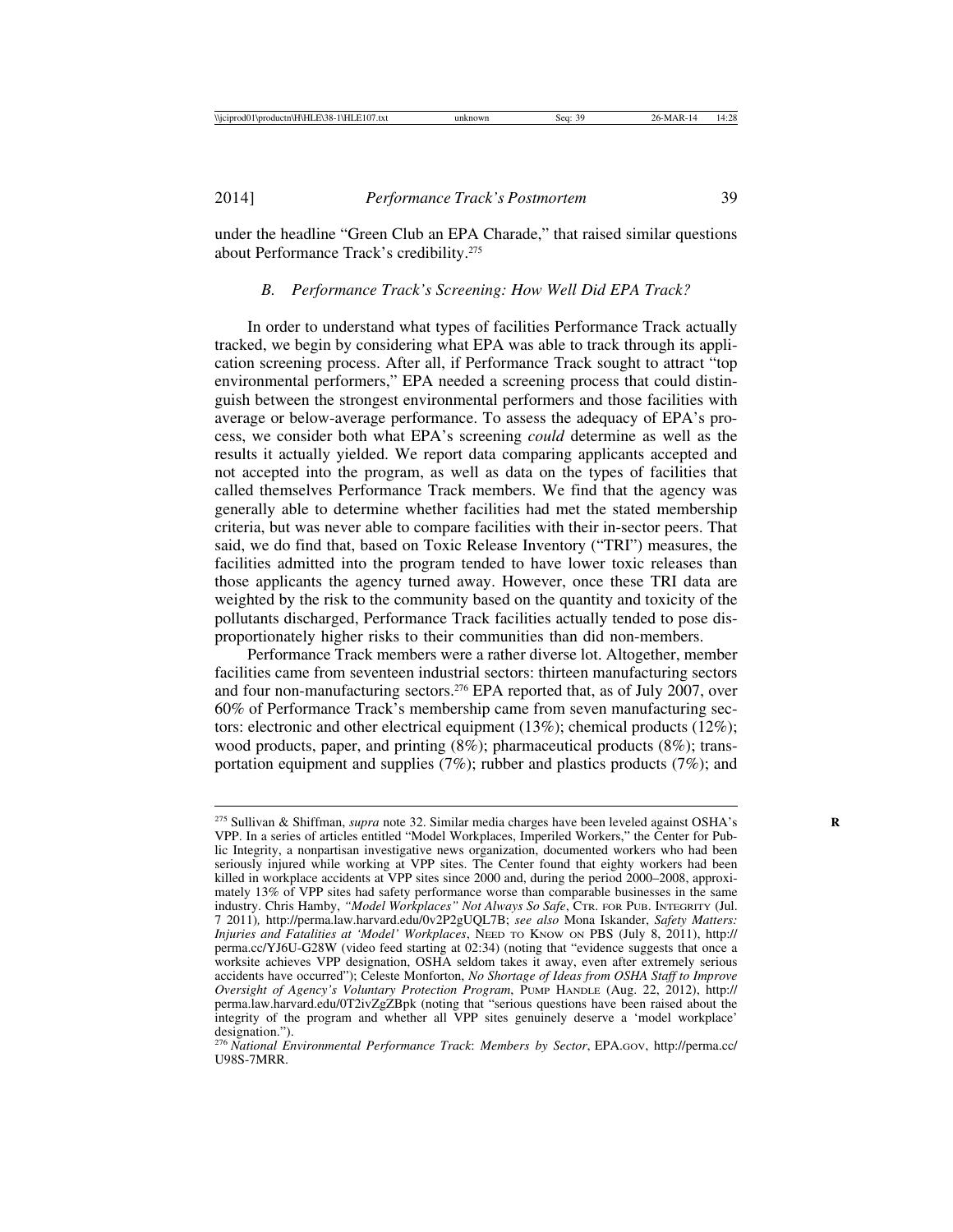medical equipment and supplies  $(6\%)$ .<sup>277</sup> In some of the later application rounds, a notable number of non-manufacturing facilities joined the program, including: "miscellaneous" sites (e.g., corporate headquarters and government facilities) (8%); arts, recreation, and entertainment sites (7%); and research and educational facilities  $(5\%)$ .<sup>278</sup> Strikingly, by the time the program ended, about 10% of Performance Track facilities were owned and operated by government entities, the bulk of these being federal facilities including post offices.<sup>279</sup>

Performance Track facilities were geographically distributed throughout the United States. As of July 2007, EPA Region 4 (Southeastern United States) had the largest number of members (seventy-seven), while EPA Region 8 (Rocky Mountains) had the fewest (twenty-two).280 California was the state with the largest number of facilities (thirty-nine), followed by Texas (thirtyfour), New York (twenty-four), Georgia (seventeen), Pennsylvania (seventeen), Puerto Rico (seventeen), and New Jersey (sixteen).<sup>281</sup> Performance Track facilities tended to be located in more densely populated communities with relatively low poverty levels and relatively high levels of education.<sup>282</sup> This demographic distribution of Performance Track facilities was about the same as the demographic distribution of regulated entities generally.283 The only characteristic that stood out from the norm was that a slightly higher proportion of rural facilities could be found in Performance Track than in the broader universe of facilities.284

Performance Track facilities were also fairly diverse in terms of size. About 22% of all member facilities had fewer than 100 employees, and 14% had fewer than 50.<sup>285</sup> The remaining facilities were distributed as follows: firms with 100–499 employees  $(32\%)$ ; those with 500–1,000 employees  $(20\%)$ ; and those with over  $1,000$  employees  $(26\%)$ .<sup>286</sup>

<sup>&</sup>lt;sup>277</sup> *Id.* By comparison, the top five sectors participating in OSHA's VPP are chemicals (22%), utilities (13%), professional services (7%), couriers (U.S. Postal Service) (6%), and transportation equipment (6%), which together make up 54% of VPP worksites. *Top 15 Industries in the VPP*, OSHA.GOV, http://perma.law.harvard.edu/0jf5M4nwsc8 (reporting data on worksites in the federal VPP as of September 30, 2013).<br><sup>279</sup> PTrack Member Data, *supra* note 10. When Performance Track ended in 2009, its membership

included thirty-seven U.S. post offices (nearly 7% of total membership). *Id*. Similarly, 160 VPP sites (or about 10% of the total membership in OSHA's VPP) are federal facilities, including seventy-five U.S. post offices. OSHA, *Federal Government Active VPP Sites* – *as of 2/18/13* (on file with the Harvard Law School Library).

<sup>280</sup> *National Environmental Performance Track*: *Members by EPA Region*, EPA.GOV, http://perma.

cc/LBC5-ZLJT. <sup>281</sup> *National Environmental Performance Track*: *Members by State*, EPA.GOV, http://perma.cc/ BVZ8-W35Q.

<sup>282</sup> *See* BOOZ ALLEN HAMILTON & HARVARD UNIV. CTR. FOR BUS. & GOV'T, PERFORMANCE TRACK DATABASE OVERVIEW: FINDINGS REPORT 16–17 (2005) [hereinafter PERFORMANCE TRACK DATABASE OVERVIEW] (data from this report came from Performance Track facility applications through Round 7, or February 2004).<br> $283 \text{ See } id$ .

<sup>&</sup>lt;sup>284</sup> *See id.* at 16. EPA provided demographic data on about 740,000 facilities nationwide. *Id.* <sup>285</sup> *See* LEADING CHANGE, *supra* note 141, at 24.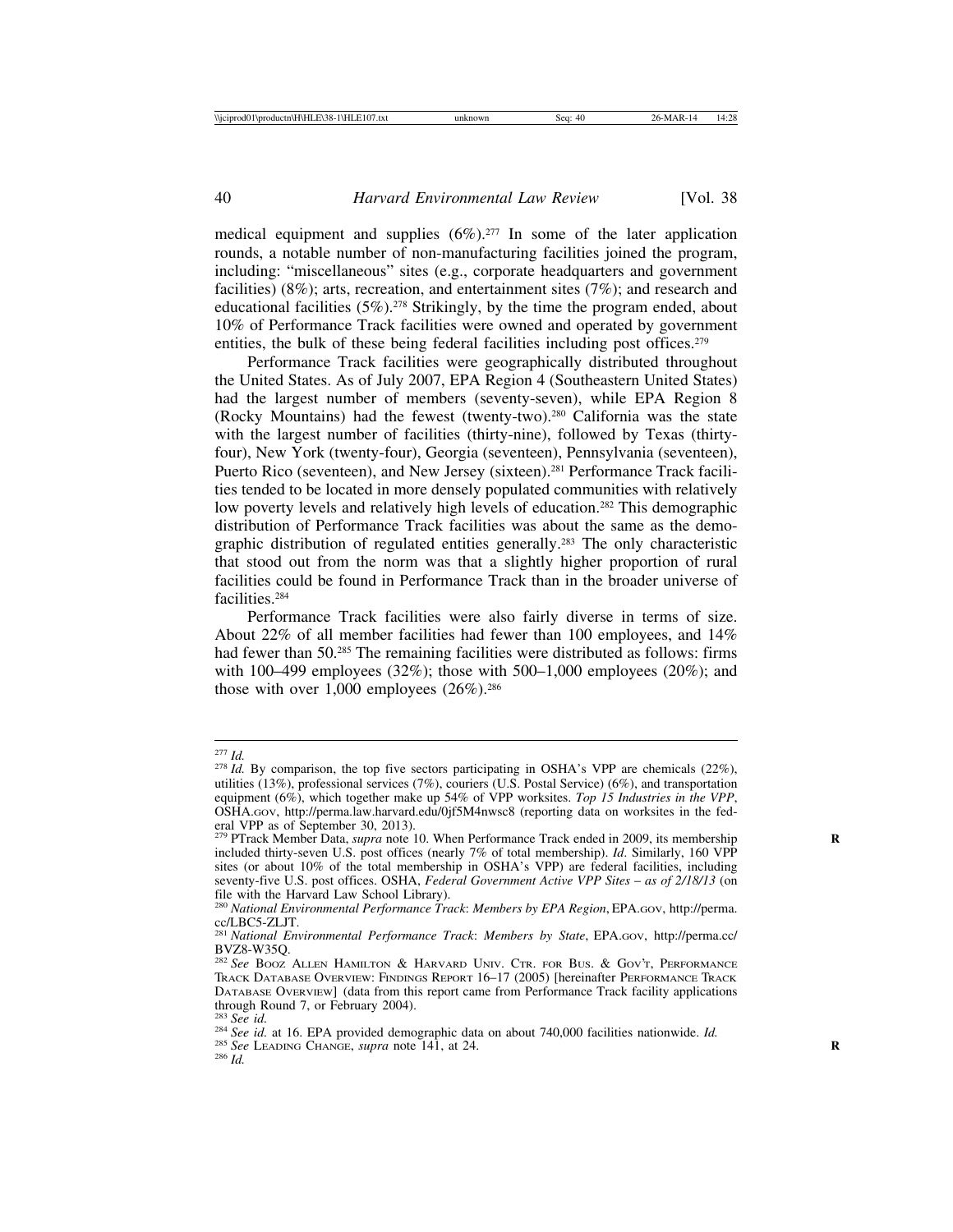Many, but by no means all, Performance Track facilities were highly regulated. As of May 2005, about half of all Performance Track facilities (47%) held major environmental permits under the Clean Water Act, Clean Air Act, or Resource Conservation and Recovery Act.287 About 30% had been designated large quantity hazardous waste generators under RCRA; 25% had been designated major sources of air pollution; 9% were major sources of water pollution; and 7% were hazardous waste treatment, storage and disposal facilities.288 This still means, though, that half of all Performance Track facilities did not hold any major environmental permits at all.289

At least for those facilities that were covered under major environmental permits, Performance Track's critics asked whether — instead of leading the way toward ever-higher levels of environmental performance — EPA was offering regulatory relief to facilities that did not truly deserve it.290 Their questions and criticisms inevitably became more salient whenever EPA announced plans to expand Performance Track by offering more substantial regulatory incentives,291 raising the question of whether the information EPA collected through its application process allowed it to screen adequately for "top" performance.292 Was Performance Track just environmental "window-dressing" as Lisa Jackson had claimed before she became EPA Administrator?293

Recall that for facilities to become members, EPA required them to have a clean compliance record, adopt a comprehensive EMS, commit to beyond-compliance environmental goals, and engage with their communities about their environmental activities.<sup>294</sup> The agency screened applicants based on whether they cleared a compliance check and whether they adequately completed a twenty-nine page application form. The details of EPA's application and review process may seem rather trivial on first impression, but what EPA did to screen applications is in fact crucial in how well it could identify top environmental performers through the Performance Track program.

EPA accepted applications twice each year during designated application periods. Once a facility submitted a completed application, the agency committed to passing judgment on it within ninety days.295 EPA retained an independent contractor, Industrial Economics, Inc. ("IEc"), to help with the application

<sup>&</sup>lt;sup>287</sup> See PERFORMANCE TRACK DATABASE OVERVIEW, *supra* note 282, at 15.<br><sup>288</sup> See id.<br><sup>289</sup> See id.<br><sup>290</sup> See Letter from John Walke, *supra* note 27, at 6, 9; ENVTL. INTEGRITY PROJECT, WRONG TRACK? SOME PERFORMANCE TRACK FACILITIES REPORT INCREASED LEVELS OF TOXIC POLLUTION, *supra* note 258; P-TRACK TO IMPROVE DESIGN & MANAGEMENT, *supra* note 29, at 11–15, 18. **<sup>R</sup>** <sup>291</sup> *See* Report on ECOS-EPA Performance-Based Environmental Programs: Proposed Initial Im-

plementation Actions, 71 Fed. Reg. 28,026, 28,026–30 (May 15, 2006) (describing the proposal to improve implementation of Performance Track and similar programs at the state level).

<sup>292</sup> *See* Fei Yu & Cary Coglianese, *Recognizing and Encouraging Environmental Leaders: An Assessment of Performance Track's Selection Process*, *in* BEYOND COMPLIANCE, *supra* note 10, at **R** 84.<br> $293 \text{ See }$  Sullivan & Shiffman, *supra* note 32.

<sup>&</sup>lt;sup>294</sup> See Yu & Coglianese, *supra* note 292, at 85.<br><sup>295</sup> See National Environmental Performance Track: Implementation, EPA.GOV, http://perma.cc/ YD6X-96CS.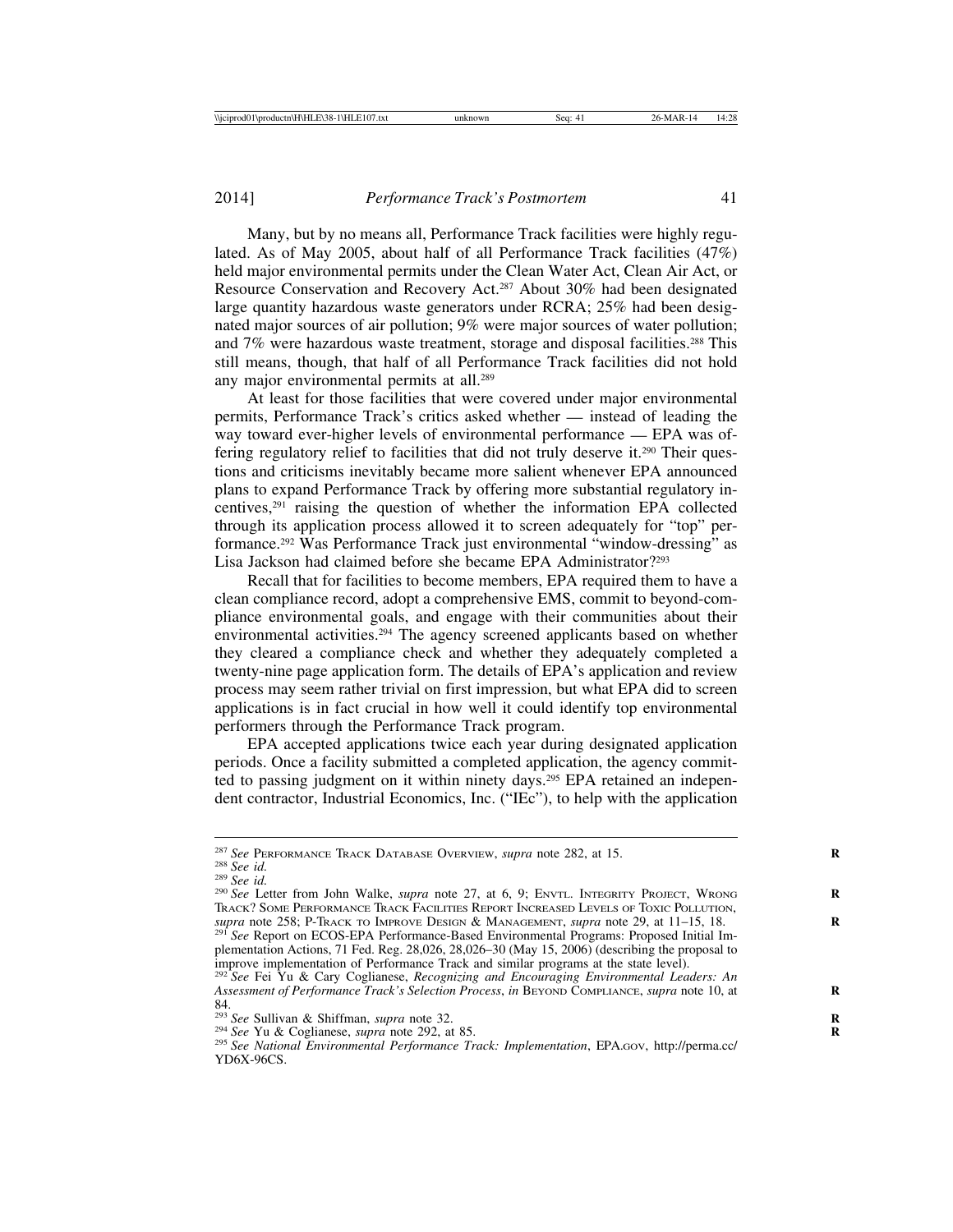review process. IEc reviewed applications for completeness and accuracy, identifying issues needing EPA's attention.296 IEc frequently encountered application problems, large and small. For example, in its review of the seventh round of applications in 2004, IEc discovered that some applicants included information that was incorrect or simply neglected to answer certain questions at all.<sup>297</sup> EPA Performance Track officials and regional Performance Track coordinators, with input from state environmental departments, determined the fate of all applications.298 When deficiencies were identified in application information, regional Performance Track coordinators were tasked with working with facilities to address the problems.299

Beyond reviewing applications, EPA also screened each applicant for compliance with applicable federal, state, and local environmental regulations.300 As noted, to be eligible for Performance Track, a facility's owner or operator must not have had, within designated time periods prior to applying, any conviction or guilty plea under criminal provisions of environmental laws nor any major civil violation of environmental standards.<sup>301</sup> EPA undertook three steps to screen for regulatory compliance. First, agency officials undertook an initial screen for the facility within EPA's enforcement databases.<sup>302</sup> Second, Performance Track staff double-checked with staff at EPA program offices and at the Department of Justice to make sure nothing was missed.303 Finally, EPA consulted with staff within its own Office of Enforcement and Compliance Assurance to confirm the applicant had no other outstanding compliance issues.304

For obvious reasons, we could not independently assess the adequacy of EPA's screening for regulatory compliance; the publicly available compliance databases are less comprehensive than the agency's internal (and not publicly available) system and records. But we were able to access the agency's Performance Track Approval Status Database to determine whether EPA's screening succeeded in turning up deficiencies in applications based on the remaining three membership requirements: EMSs, performance goals, and community engagement. We reviewed in detail the first four years of Performance Track's operation, August 2001 through February 2004, and we also examined summary data available on the agency's screening through 2008.305

<sup>&</sup>lt;sup>296</sup> Yu & Coglianese, *supra* note 292, at 85.<br><sup>297</sup> See id. at 85–86 (providing a summary table of errors contained in applications).<br><sup>298</sup> See National Environmental Performance Track: Implementation, *supra* note 295. view process for Performance Track applications and how the agency addressed the problem of incomplete compliance data for a particular applicant). <sup>300</sup> *See National Environmental Performance Track: Sustained Compliance*, EPA.GOV, http://

perma.cc/XY85-2YZM.<br><sup>301</sup> PERFORMANCE TRACK PROGRAM GUIDE, *supra* note 56, at 8.

<sup>&</sup>lt;sup>302</sup> See LEADING CHANGE, *supra* note 141, at 24.<br><sup>303</sup> Id.<br><sup>304</sup> Id.<br><sup>305</sup> See generally Yu & Coglianese, *supra* note 292, at 84 (reviewing information gathered on application rounds for membership in Performance Track from April 2001 to February 2004).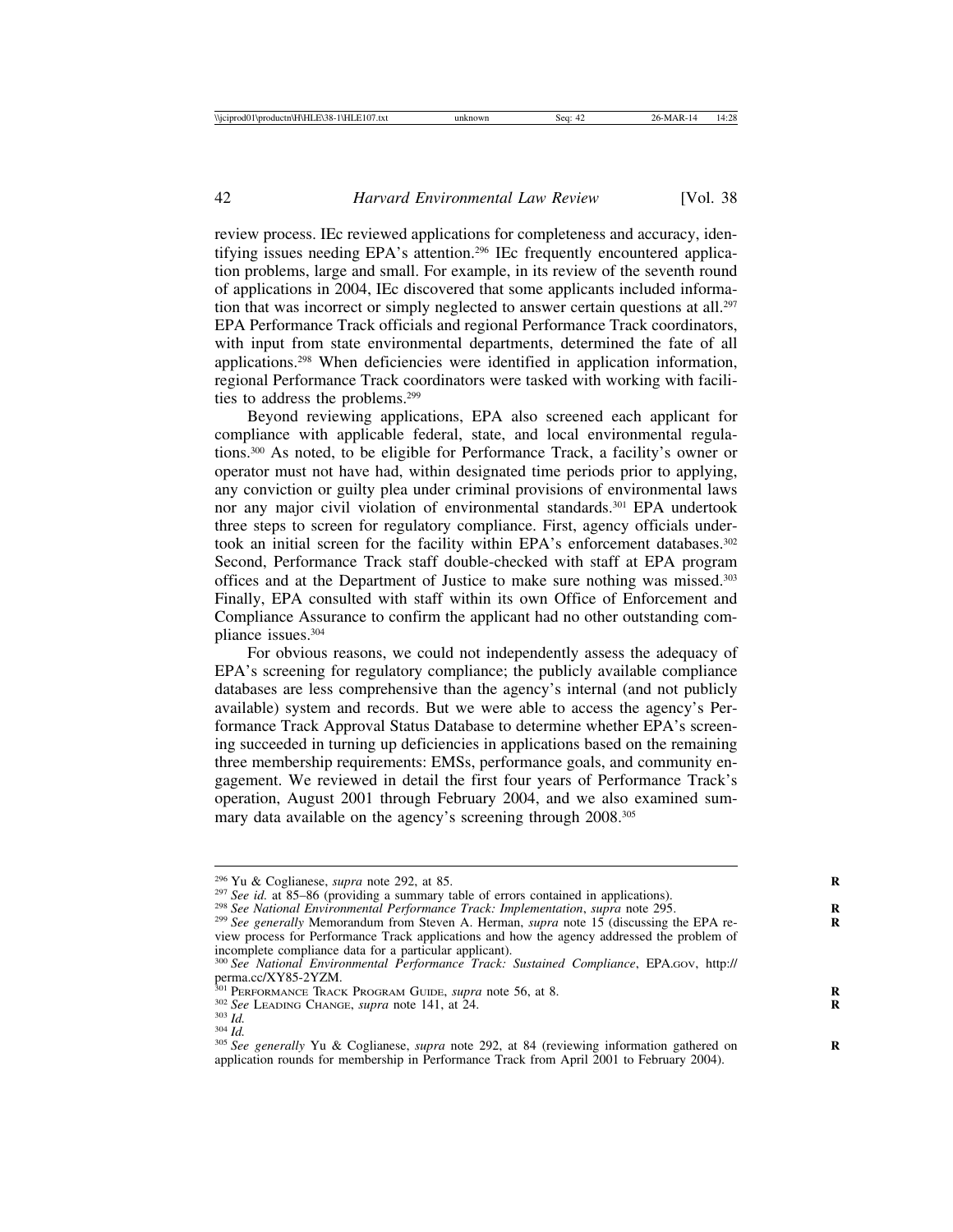One thing became apparent at the outset: it was relatively easy for facilities to gain acceptance into the program. Of those facilities that applied to Performance Track throughout its history, the agency admitted 75% (783 out of 1,044 applications).306 Of those facilities rejected or withdrawn even before being formally admitted, compliance problems were by far the most common reason given by the agency for keeping these facilities out  $(31\%)$ .<sup>307</sup> Only 6% of applicants were turned away for problems with their environmental management systems, such as their failure to have an independent assessment.<sup>308</sup> Another 7% failed to develop or specify adequate environmental commitments, typically because they lacked sufficient measures of past performance to be able to provide required baseline performance data or failed to provide an adequate basis for normalizing performance data over time.<sup>309</sup> For about  $3\%$  of the facilities that applied but were not admitted, the reason had nothing to do with Performance Track's entry criteria, but rather related to miscellaneous factors ranging from the sale of the facility, the reorganization of the facility's company, or even an application apparently submitted by mistake.<sup>310</sup> For a substantial portion of facilities not accepted into the program (35%), EPA provided in its Approval Status Database no reason whatsoever for the facility's rejection.311

Although EPA's screening process identified relatively few problems with applicants' EMSs, during Performance Track's first eighteen months, EMS deficiencies were among the agency's primary reasons for asking members to withdraw from the program.312 The application screening process only infrequently revealed EMS problems, but they showed up with more regularity when EPA visited Performance Track plants. Of the twenty-four facilities visited in 2003, for example, EPA found fifteen had substandard EMSs.<sup>313</sup> EPA responded by asking facilities to withdraw and by establishing a new membership requirement that applicants obtain third-party certification that their EMS met Performance Track criteria. Once EPA imposed that certification requirement on applicants, EMS problems declined.314

EPA worked extensively with facilities to ensure that their applications would meet program standards. The application process became iterative, with

<sup>&</sup>lt;sup>306</sup> See PTrack Member Data, *supra* note 10. Gaining admission to OSHA's VPP has also been easy. OSHA regional offices track the number of facilities that apply to VPP and are approved as members. Some regions have collected these data only sporadically, but four of OSHA's ten regions have tracked the number of applications and approvals for most years since 1982, when VPP began. These regions report approval rates of 83% to 99%. OSHA, *Number of VPP Applications Received/Accepted by OSHA Regions - CY 1982 - CY 2013 (as of 2/28/13)* (on file with the Harvard Law School Library). By comparison, consider that elite colleges can have acceptance rates closer to 10%. Jenna Johnson, *Colleges Announce 2013 Acceptance Rates*, WASH. POST, April 1, 2013, http://perma.cc/P63G-4DZU.<br><sup>307</sup> See PTrack Member Data, *supra* note 10.

<sup>&</sup>lt;sup>308</sup> See id.<br><sup>309</sup> See id.; see also Yu & Coglianese, *supra* note 292, at 86.<br><sup>310</sup> See PTrack Member Data, *supra* note 10.<br><sup>311</sup> See id.; see also Yu & Coglianese, *supra* note 292, at 86.<br><sup>312</sup> To PERFORMERS, *supra supra* note 292, at 85–86. **R**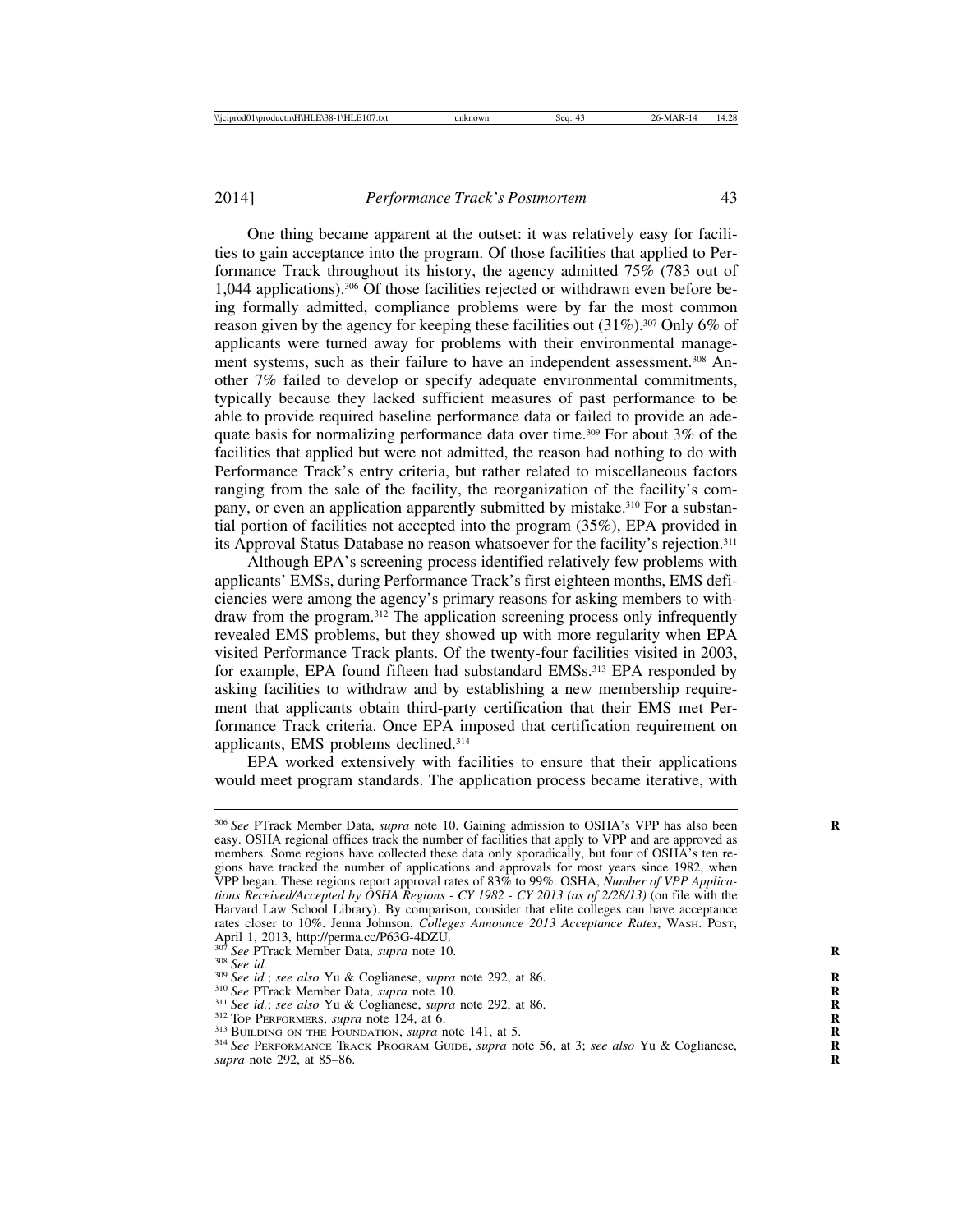IEc and EPA identifying problems, EPA informing facilities about application deficiencies, and facilities responding to feedback. An application might initially have been submitted without, for instance, appropriate normalizing factors for measuring a facility's environmental improvement over time. Absolute improvements represented the actual changes in a facility's environmental impact, measured in units such as pounds of toxic pollution, while normalized improvements adjusted those changes to take into account increases or decreases in a facility's production.315 Normalized improvements sought to measure the "eco-efficiency" of a facility's operations (that is, its environmental impact relative to its level of production).316 If an application was submitted without suitable normalizing factors, EPA worked with the facility to determine appropriate measures. When applications proved deficient in this way, or in other ways, the agency worked with applicants to obtain missing data or correct problems. Many applications received more than one round of iteration during the screening process.<sup>317</sup> In this way, the agency's screening process provided a reasonable basis for EPA to ensure that admitted facilities met the letter of Performance Track's entry requirements — albeit with the agency's coaching.

Meeting Performance Track's entry requirements did not necessarily mean that a facility was a "leader" or "top performer" in the sense of having better environmental performance than other similar facilities. Nothing in the application process called for anyone to make any comparison of the applicant facility with other facilities in the same sector. However, after the fact, we can report on just such a comparison made as part of our larger study of Performance Track.

When the toxic releases from the facilities that applied to Performance Track from June 2000 to February 2004 were analyzed, it appeared that EPA succeeded in choosing the "better" facilities — at least from among those that applied to the program.318 That is, the facilities admitted to the program released fewer toxic chemicals than did facilities that the EPA rejected. Of course, the agency never used toxic release data as a membership criterion. However, all users of large quantities of toxic chemicals are required to report their releases as part of TRI as mandated by the Emergency Planning and Community Rightto-Know Act;319 as a result, we can look to the TRI data as a readily available proxy for environmental performance across different facilities, just as other researchers have done in other contexts.320 Our results, shown in Table 1, below, suggest that EPA's screening process appears to have effectively (even if unintentionally) discriminated between applicants on the basis of absolute

<sup>&</sup>lt;sup>315</sup> *See, e.g.*, EPA, GUIDANCE FOR NORMALIZING ENVIRONMENTAL PERFORMANCE RESULTS 1, 3–4 (2004), *available at http://perma.cc/N2N4-QM54.* 

<sup>&</sup>lt;sup>316</sup> Yu & Coglianese, *supra* note 292, at 86.<br><sup>317</sup> See Nash & Coglianese, *supra* note 10, at 24–25 (discussing trends in Performance Track appli-

cations, including that "[p]roblems . . . ar[o]se in nearly every aspect of the application").<br><sup>318</sup> Fei Yu conducted the data collection and analysis reported in this paragraph and Table 1. *See*<br>Yu & Coglianese, *supra*

<sup>&</sup>lt;sup>319</sup> See 42 U.S.C. § 11023(a) (2006).<br><sup>320</sup> Cf. Lori S. Bennear & Cary Coglianese, *Measuring Progress: Program Evaluation of Environmental Policies*, 47 ENV'T 22, 33 (2005).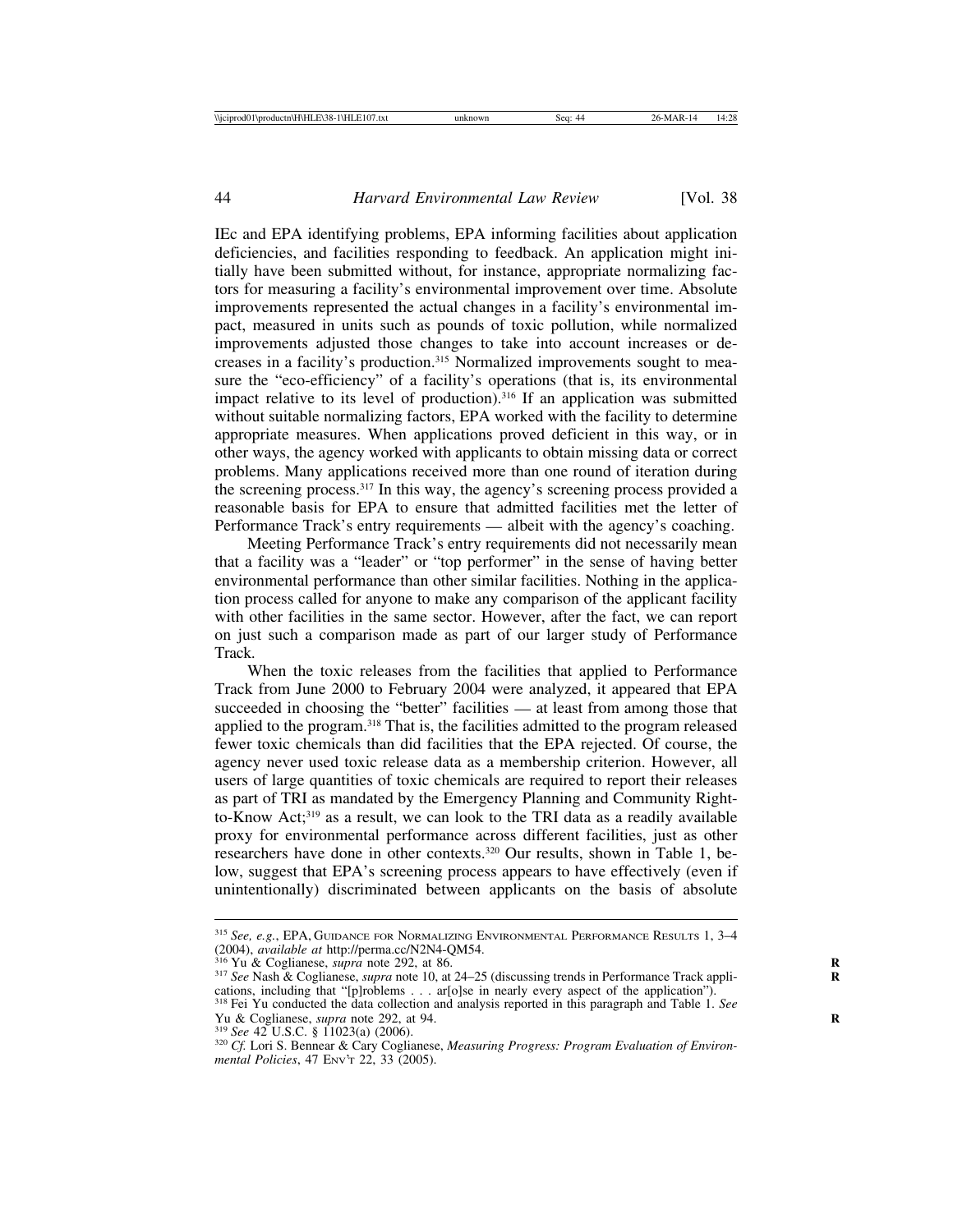2014] *Performance Track's Postmortem* 45

levels of toxic releases.321 As indicated by the negative sign on the coefficient for "Admitted Status" in each of the three separate regression models summarized in Table 1, each of which used different sets of control variables,<sup>322</sup> Performance Track members admitted during the program's first several application rounds had significantly lower overall TRI releases compared with the facilities that applied to the program during the same period but were not admitted.323 In two of the models, the average applicant admitted into Performance Track had three million pounds fewer TRI releases than the average applicant not admitted into the program.

|                                              | Model      |              |              |  |  |  |
|----------------------------------------------|------------|--------------|--------------|--|--|--|
|                                              |            |              |              |  |  |  |
| <b>Admitted Status</b> <sup>324</sup>        | $-851,801$ | $-3,043,971$ | $-3,047,569$ |  |  |  |
| Control variables $I^{325}$                  |            | Yes          |              |  |  |  |
| Control variables II <sup>326</sup>          |            | Yes          | Yes          |  |  |  |
| <b>R-squared</b>                             | 0.0247     | 0.1088       | 0.1071       |  |  |  |
| <b>Number of Observations</b> <sup>327</sup> | 3022       | 1574         | 1574         |  |  |  |

## TABLE 1. TRI RELEASES FROM ADMITTED VERSUS NOT ADMITTED APPLICANTS

A comparison of admitted and non-admitted facilities cannot, however, answer the question of whether Performance Track facilities out-performed similar facilities *that did not apply to the program*. Are Performance Track

<sup>&</sup>lt;sup>321</sup> Yu & Coglianese, *supra* note 292, at 91 tbl.5.4.<br><sup>322</sup> The coefficient of "Admitted Status" reports the difference in TRI releases (in pounds) between Performance Track members and non-members, the latter defined as applicants who were rejected or withdrew their application. A negative coefficient means that that applicants admitted to the program had lower TRI releases. All the coefficients were significant at the 5% level. *Id.* at

<sup>323 &</sup>quot;Control Variables I" included each facility's two-digit Standard Industrial Classification code, the size of its parent company (that is, the number of U.S. facilities owned by the parent), the EPA region in which the facility was located, and the percentage of the population within a five-mile radius of the facility that lived below the poverty line.  $Id$ . at 89 n.6.

 $324$  "Control Variables II" included the facility's size (based on number of employees) and the percentage of the population within a five-mile radius of the facility that held a college degree. *Id.* <sup>525</sup> Only about 200 facilities had TRI data for the period under analysis, but the analysis drew on a fifteen-year panel dataset containing TRI emissions from 1988–2002. As such, each facility's TRI emissions for each year constituted a separate observation, thus explaining why there can be over 3,000 observations for a program that has fewer than 500 businesses as members. *Id.* at 88–89. <sup>326</sup> The regression analyses broke down the control variables into two classes: "Control Variables II" and "Control Variables II." *Id.* at 91 tbl. 5.4.

<sup>&</sup>lt;sup>327</sup> Id. Panel data for TRI releases were available for fifteen years from 1988 to 2002. Similar tests using alternative environmental performance measures did not yield statistically significant differences between admitted facilities and rejected or withdrawn facilities. The alternative measures included risk-weighted TRI releases and water discharge measures. *Id.* at 89, 91.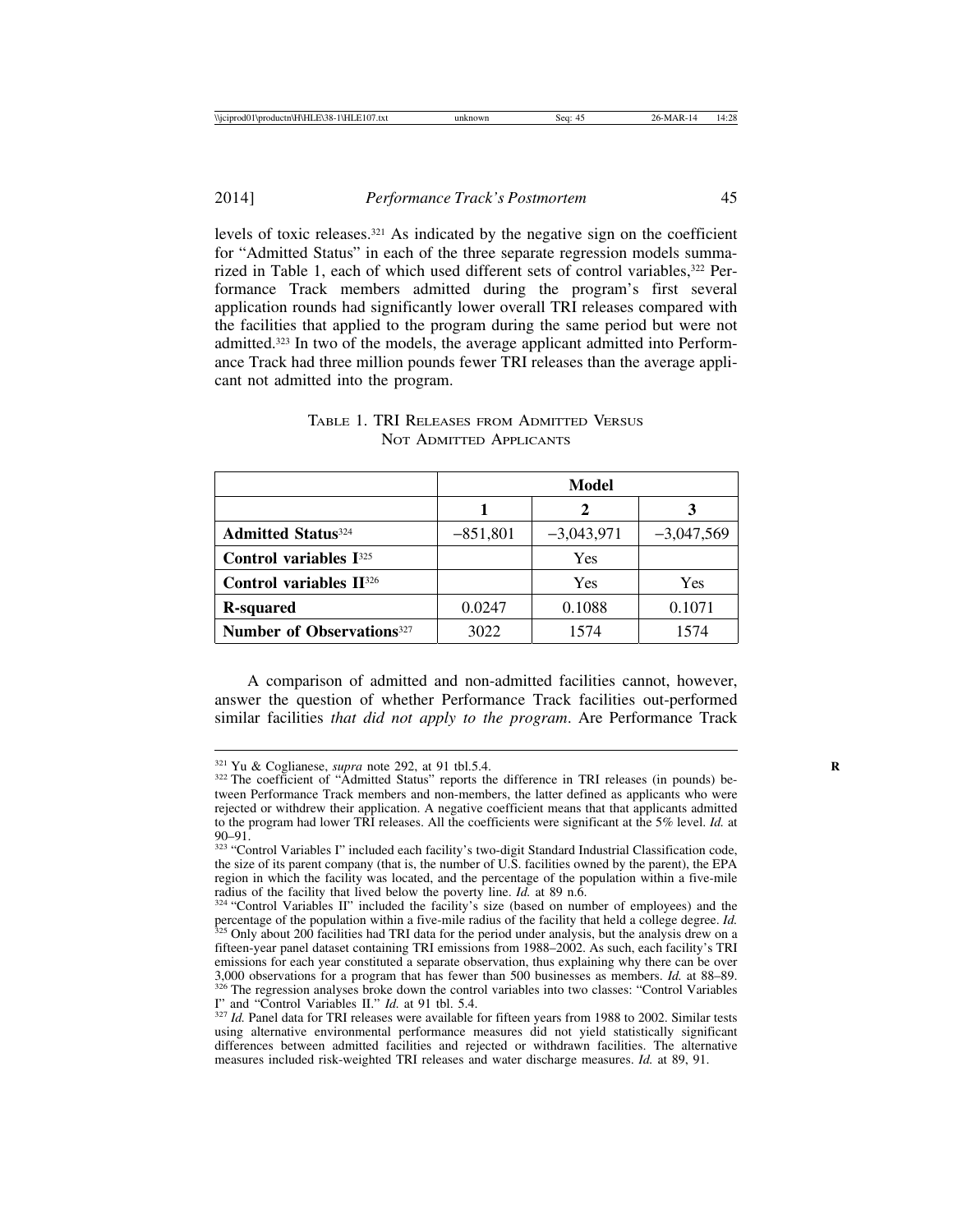facilities truly the leaders in their fields? Perhaps surprisingly, given all the agency's rhetoric about recognizing "top performers," the screening process was entirely unable to answer this central question. The only facilities submitting data on environmental achievements and commitments were the *applicants* to the program. Without comparable data on the environmental performance of other similar firms that did not apply, the agency had no basis for claiming to have identified and recognized "top" performers or environmental "leaders."<sup>328</sup>

In its 2007 study, the EPA's Office of Inspector General attempted to make a "rough" comparison of the compliance records and toxic releases of randomly selected Performance Track facilities with the averages for each facility's corresponding industrial sector.329 The IG found that twenty-two out of twentyseven facilities it examined had lower toxic releases than the average facility in their sector, and twenty-two out of thirty-five facilities outperformed the average firm in terms of compliance.<sup>330</sup> EPA interpreted the IG's results to "confirm what [the agency] knew to be true — Performance Track members lead their peers in environmental performance."331 But merely being "better than average" is hardly the same as being a "top performer." Unfortunately, the IG's report did not indicate how much better than average the Performance Track facilities it examined were, so the IG's report cannot confirm that such facilities were top performers, or just slightly above the mean. The implications of the IG's results were more disconcerting if they generalize across the program, as they would indicate that a non-trivial portion of Performance Track members performed at levels *worse than* their sector's average. The IG found that 37% of the Performance Track facilities it examined had experienced more compliance problems than the average firm within each applicable sector, while 19% of the facilities released more toxic pollutants than their sector average.<sup>332</sup>

The ability to make a credible claim that Performance Track attracted top performers becomes still harder once the health risks associated with toxic releases are taken into account. Not every release of toxic pollutants poses the same level of risk to the public. For this reason, EPA has developed a Risk-Screening Environmental Indicators ("RSEI") model that estimates the health risks associated with facilities' TRI releases.333 RSEI takes into account the amount of chemicals a facility releases, as well as the toxicity of those chemicals, their movement throughout the environment, the probable pathways to individual exposure, and the number of individuals exposed.334 The RSEI model

<sup>&</sup>lt;sup>328</sup> *Id.* at 95 ("EPA is inherently unable to discern the true top performers with the information it gathers during the Performance Track application process, since that information is not gathered from similar facilities that have not applied to Performance Track.").<br> $329$  P-Track to IMPROVE DESIGN & MANAGEMENT, *supra* note 29, at 24.

<sup>&</sup>lt;sup>330</sup> *Id.*<br><sup>331</sup> Memorandum from Brian Mannix, *supra* note 30.<br><sup>332</sup> P-TRACK TO IMPROVE DESIGN & MANAGEMENT, *supra* note 29, at 24–25.<br><sup>333</sup> See PERFORMANCE TRACK DATABASE OVERVIEW, *supra* note 282, at 3. This databas

by Booz Allen Hamilton included Performance Track facilities through Round 7, February 2004. The RSEI rankings were based on the 2000 release of TRI data.

<sup>334</sup> *Risk Screening Environmental Indicators*, EPA.GOV, http://perma.law.harvard.edu/09JP1Do 8Agw.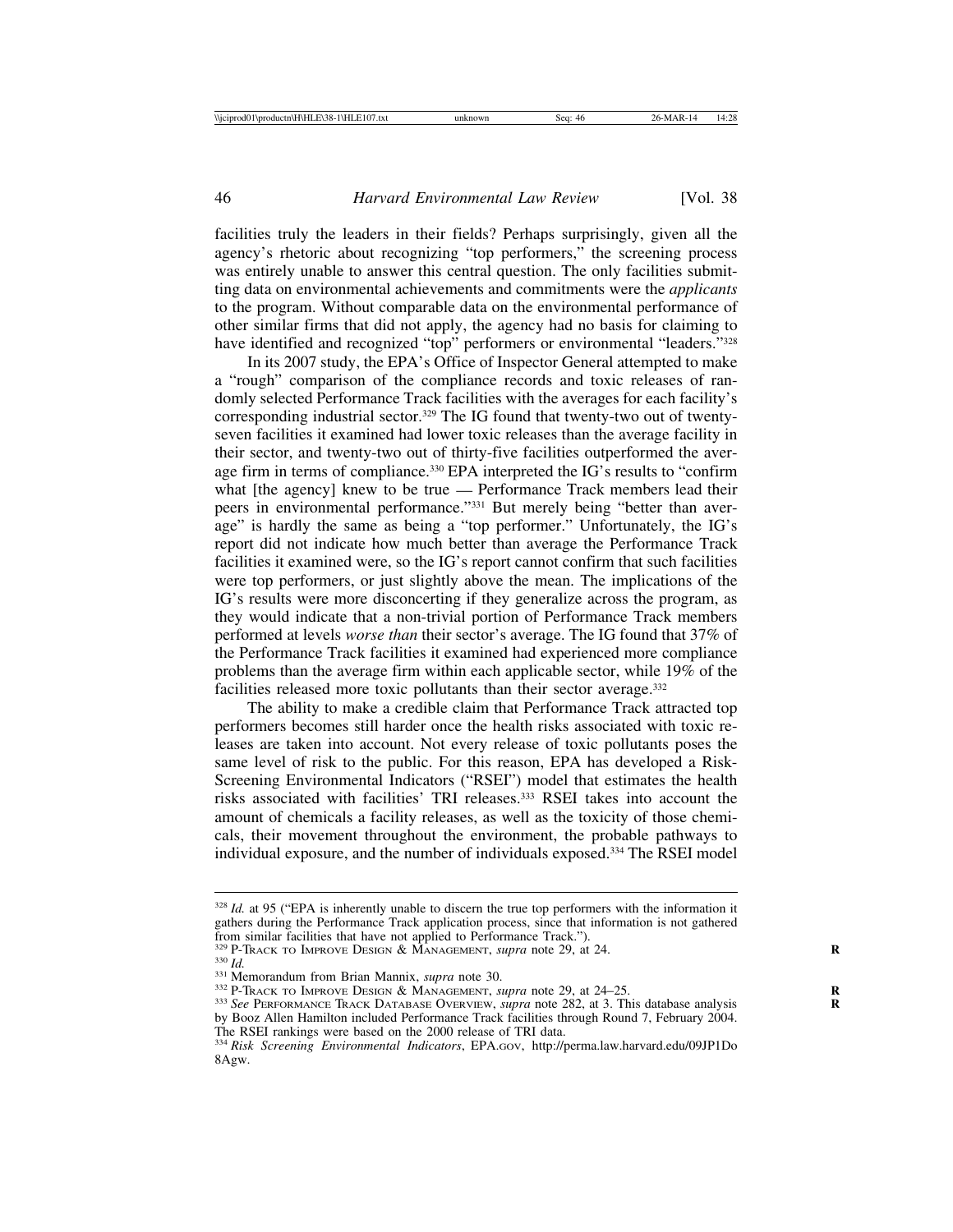does not indicate a facility's absolute risk level, but instead measures its relative risk compared to other facilities by ranking facilities on the basis of the pounds of chemicals they release and generating a score that takes into account such factors as toxicity and population exposure estimates.<sup>335</sup>

| Quartile     | <b>RSEI Rank by Pounds</b> |      | <b>RSEI Rank by Score</b> |     |
|--------------|----------------------------|------|---------------------------|-----|
|              | 27                         | 21\% | 26                        | 20% |
|              | 19                         | 15%  | 20                        | 16% |
|              | 28                         | 22%  | 46                        | 36% |
|              | 55                         | 43%  | 37                        | 29% |
| <b>Total</b> | l 29                       |      | 129                       |     |

TABLE 2. RELATIVE RISK OF PERFORMANCE TRACK FACILITIES<sup>336</sup>

Since Performance Track facilities that reported chemical releases pursuant to TRI protocols were a subset of all TRI facilities, RSEI can be used to compare the risks associated with releases from a subset of Performance Track facilities with risks posed by other facilities in the RSEI database.<sup>337</sup> Table 2, above, shows the distribution of 129 Performance Track members based on their RSEI rankings compared to the RSEI rankings of all other facilities reporting under TRI. Facilities with the lowest relative risk ("best") ranked in the first quartile; those with the highest relative risk ("worst") ranked in the fourth quartile. The data indicate that only about 20% of active member facilities in 2004 ranked in the first quartile for the lowest relative risk. By contrast, more than half ranked in the bottom two quartiles (that is, they posed higher risk) based on pounds of releases and overall score. Overall, this RSEI analysis indicates that Performance Track facilities posed a slightly higher-than-average risk to public health compared to all facilities subjected to EPA's TRI requirements.

<sup>&</sup>lt;sup>335</sup> See id.<br><sup>336</sup> PERFORMANCE TRACK DATABASE OVERVIEW, *supra* note 282, at 17–18. Percentages do not sum to 100% due to rounding.

<sup>337</sup> At our direction, a team from Booz Allen Hamilton ("BAH"), a strategy consulting firm, examined the RSEI rankings of Performance Track facilities. BAH generated a list of Performance Track facilities using EPA's Facility Registry System ("FRS"). The FRS is EPA's system for assigning identification numbers to various sites that it regulates, whether permitted facilities, hazardous waste cleanup sites, or other locations falling under the agency's jurisdiction. *Facility Registry System*, EPA.GOV, http://perma.cc/P82B-VJYG. In February 2004, when BAH collected information on Performance Track facilities, the FRS included 391 facilities designated as Performance Track members. This number was higher than the number of facilities EPA Performance Track staff counted as members because in several cases a "facility" that EPA Performance Track staff members considered to be a single facility was assigned several FRS identification numbers. For example, the Performance Track website listed the Georgia facility of Collins and Aikman Floor Covering with one address, but the FRS showed three different Collins and Aikman "facilities" at this same address. PERFORMANCE TRACK DATABASE OVERVIEW, *supra* note 282, at 11. **R** The RSEI analysis shown in Table 2 and accompanying text was based on 129 of these 391 facilities (33%) that had risk-ranking information available in RSEI.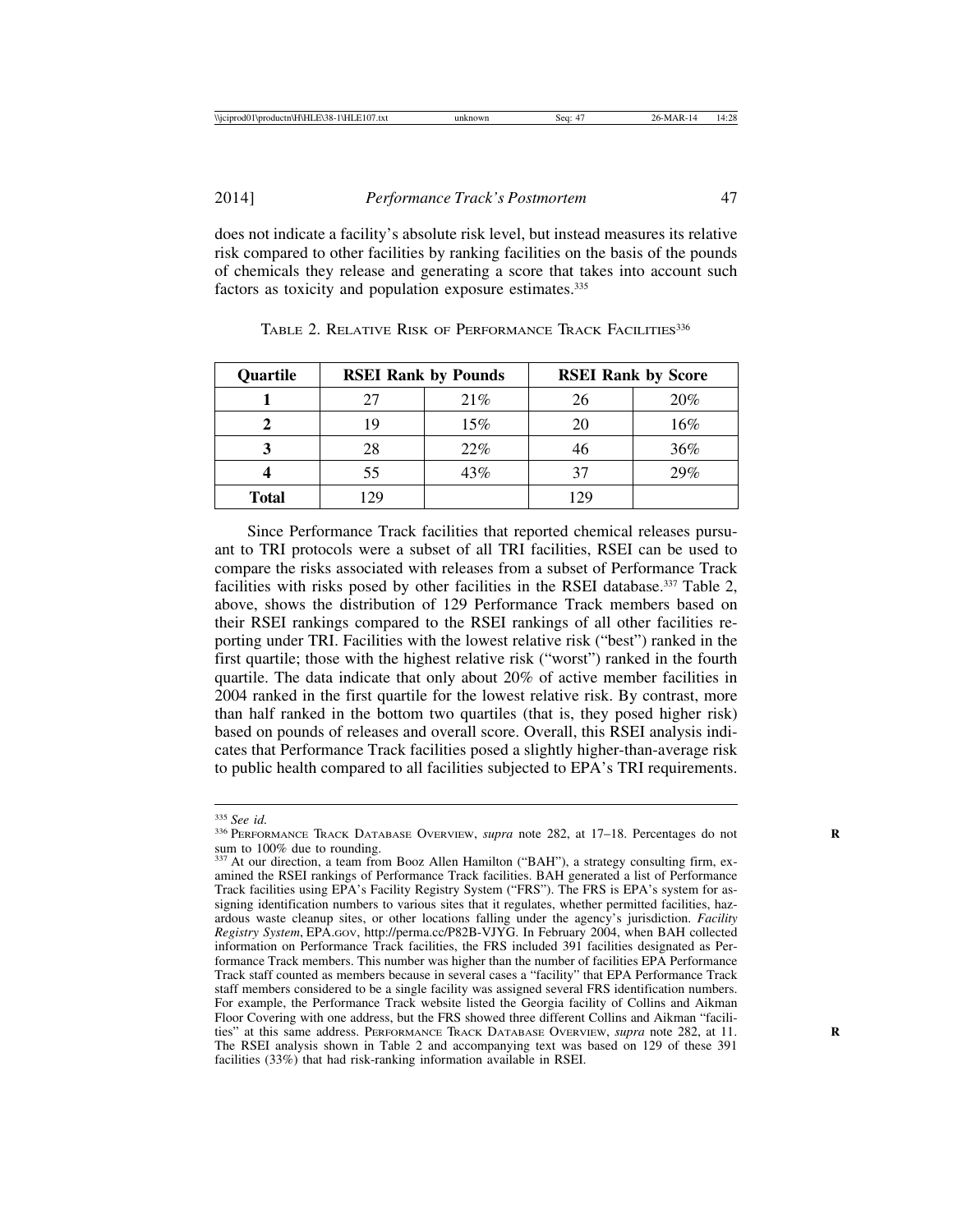Of course, this does not necessarily mean that Performance Track facilities are less environmentally responsible than non-member facilities. After all, RSEI only estimates the risks from toxic releases, while Performance Track explicitly sought to address a much broader range of environmental impacts.<sup>338</sup> Moreover, the RSEI model is based on pounds of chemicals released, which means that larger and more chemical-intensive operations will naturally rank worse in RSEI relative to smaller operations that use fewer chemicals. RSEI data are not normalized by facility size, outputs, or sector, nor do the rankings reported in Table 2 reveal anything about trends in risks over time. Performance Track facilities in the two higher-risk quartiles could have been extremely wellmanaged facilities that were making significant strides to reduce their risks, but they may simply have had higher volumes of production, were located in areas with higher population densities, or were subjected to wind or weather patterns that led to greater exposure to chemical emissions.

These limitations with the RSEI data underscore the challenges EPA faced in identifying top performers. The agency was simply never able to demonstrate that the facilities it recognized and rewarded through Performance Track represented "models of a higher level of environmental achievement."339 Although our analysis provides no reason to question any particular Performance Track facility's environmental goodwill or its reported achievements,<sup>340</sup> we have plenty of reason to conclude that EPA could never credibly claim to have identified top performers.<sup>341</sup> The agency not only never compared Performance Track members with the rest of their industry peers, but the results of the IG's investigation and the Booz Allen Hamilton analysis of RSEI data suggest, at a minimum, that a significant number of members posed greater public health risks than their typical non-member peers.

The EPA also could never demonstrate that any of the environmental improvements reported by Performance Track members, and heralded by the agency as the program's achievements,<sup>342</sup> surpassed improvements that nonmembers made during the same time. Some non-members surely made improvements in their environmental performance, as every facility has some economic incentive to make improvements in environmental aspects like water and energy use that have direct cost-saving implications for business. Indeed, Performance Track members tended to prefer precisely those kind of bottom-line-

<sup>338</sup> *See* PERFORMANCE TRACK SIXTH ANNUAL PROGRESS REPORT, *supra* note 250 ("Performance **R** Track takes a holistic approach to environmental improvement.").<br><sup>339</sup> Fiorino, *supra* note 144, at 9.

<sup>&</sup>lt;sup>340</sup> Of course, others have raised questions about specific Performance Track facilities. *See, e.g.*, Sullivan & Shiffman, *supra* note 32 (raising questions about the environmental responsibility of a Tennessee facility owned by Olin Corp., as well as about other companies with facilities in Performance Track that nevertheless paid fines for environmental regulatory violations).

<sup>&</sup>lt;sup>341</sup> In this regard, we find untenable the following claim made by EPA's manager in charge of the Performance Track program: "Performance Track demonstrate[d] that a formal tiering of regulated and other facilities is feasible. Some firms and facilities do better than others, and it is possible to analytically recognize this, based on the available information." FIORINO, *supra* note 2, at 151. EPA could never show that Performance Track facilities did "better" than other facilities. <sup>342</sup> *See supra* notes 21–22 and accompanying text; *see also* PERFORMANCE TRACK FINAL PROGRESS **R** REPORT, *supra* note 21, at 2–3. **R**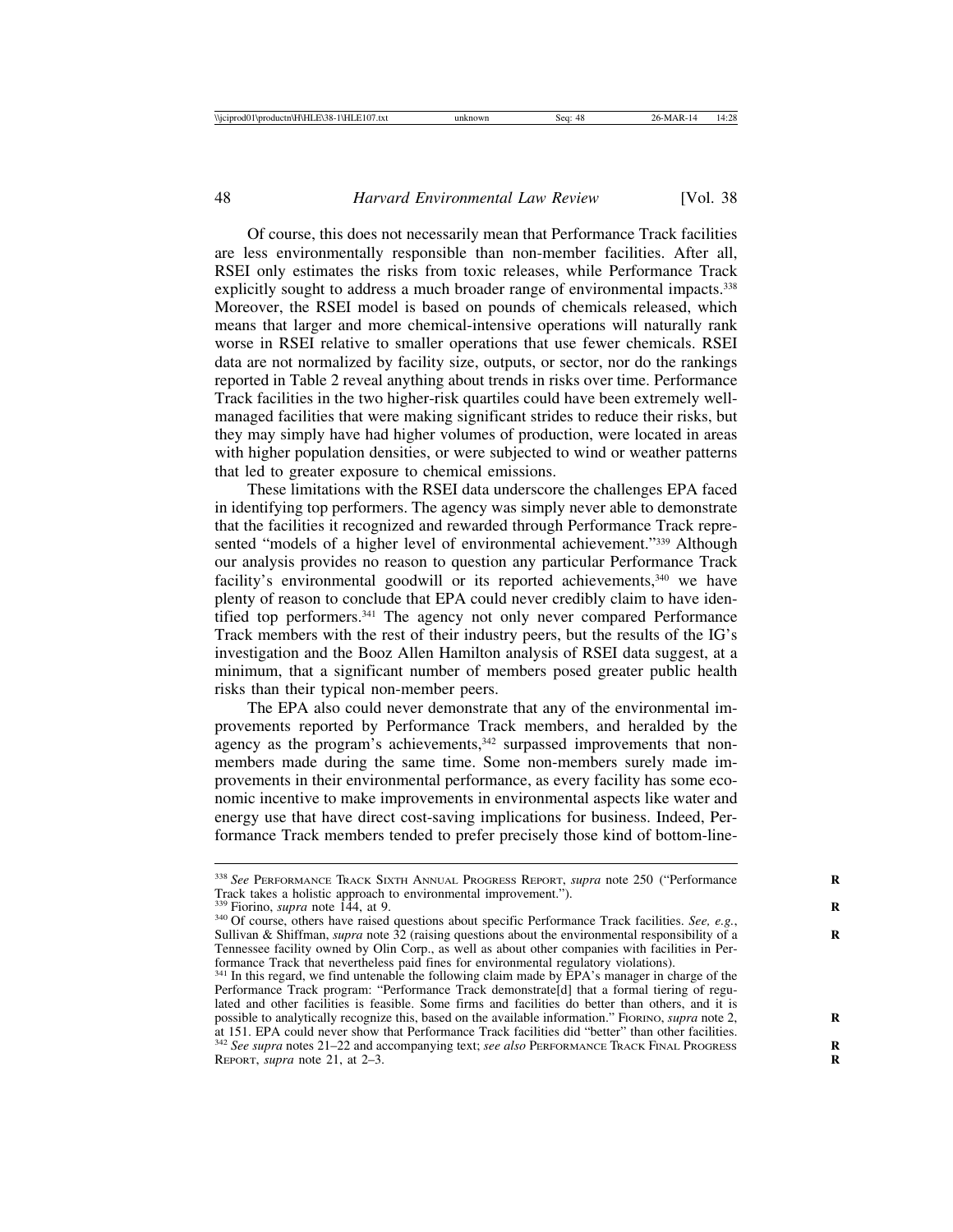driven environmental improvements, with reductions in water use, energy use, and waste disposal being among the most frequent commitments Performance Track members made.343

Even if we assume that Performance Track members could have been shown to have made vastly superior improvements in environmental performance relative to their peers, the fact that they voluntarily participated in Performance Track makes it further challenging, if not impossible, for EPA to identify the Performance Track program as the cause of its members' environmental achievements. Facilities that voluntarily applied for membership in Performance Track may well have already made (or planned to make) environmental improvements for other reasons. Neither EPA nor outside observers should assume that members' achievements came about *because of* Performance Track.344

### *C. Leadership or Public Relations? Why Companies Joined Performance Track*

To understand better the factors that led some facilities around the country to join Performance Track, we initiated two studies that compared Performance Track members to facilities that never sought to join the program. The first study comprised a comparative case study analysis of Performance Track facilities and similar non-participating facilities.345 The second study analyzed responses to a large-scale survey of 3,947 facilities, including those that had applied to Performance Track, from four of the sectors with the largest Performance Track membership: electronics and other electrical equipment, chemi-

<sup>343</sup> *See, e.g.*, LEADING CHANGE, *supra* note 141, at 16 (tbl. 1). As we have elsewhere noted: **R**

<sup>[</sup>M]ost facilities' commitments are in one of five areas: waste, energy use, air emissions, water use, and materials use. Of the 1,228 commitments noted in the program's fourth annual progress report, about 86% addressed one of these five areas. With perhaps the exception of air emissions commitments, these five areas are ones where improvements to environmental performance can often result in cost savings to companies.

Nash & Coglianese, *supra* note 10, at 23.<br><sup>344</sup> For a discussion of the problems of drawing inferences from data collected by programs like Performance Track, see Borck, Coglianese & Nash, *supra* note 25, at 812–15. OSHA faces similar **R** difficulties in evaluating the impact of its VPP. In response to a recommendation from the U.S. Government Accountability Office ("GAO"), OSHA contracted with the Gallup Organization to try to assess the extent to which VPP was bringing about reductions in participants' injury and illness rates. U.S. GOV'T ACCOUNTABILITY OFFICE, GAO-04-378, WORKPLACE SAFETY AND HEALTH, OSHA'S VOLUNTARY COMPLIANCE STRATEGIES SHOW PROMISING RESULTS, BUT SHOULD BE FULLY EVALUATED BEFORE THEY ARE EXPANDED (2004); GALLUP ORG., EVALUATION OF THE VOLUNTARY PROTECTION PROGRAM FINDINGS REPORT (2005). However, the GAO ultimately characterized the Gallup study as "not reliable or valid." U.S. Gov't Accountability Office, *supra* note 265, at 17.

note 265, at 17. **<sup>R</sup>** <sup>345</sup> *See generally* Jennifer Howard-Grenville, Jennifer Nash & Cary Coglianese, *Constructing the License to Operate: Internal Factors and Their Influence on Corporate Environmental Decisions,* 30 LAW & POL'Y. 73 (2008).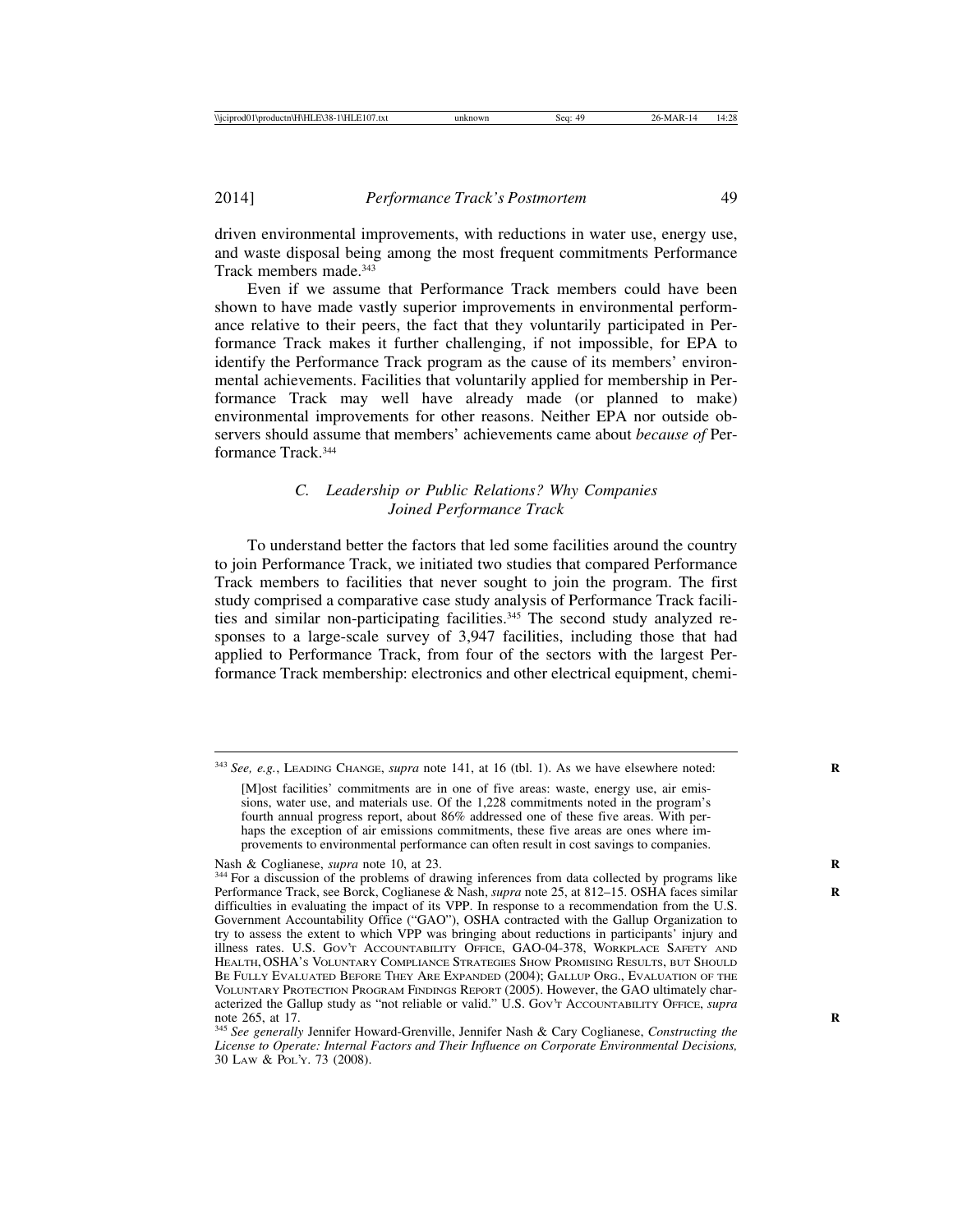cal products, transportation equipment, and wood products.<sup>346</sup> Together, the findings from these two studies offer important insights about Performance Track, business decision making, and beyond-compliance behavior.

#### *1. Case Studies: Performance Track Facilities vs. Similar Non-Members*

Our first study compared matched pairs of facilities: five Performance Track members and five similar facilities that never applied.347 We selected facilities from a single geographical region with a large number of Performance Track plants. Eighteen of the Performance Track facilities in the region had joined the program at its inception, and of these eighteen we eliminated those not subject to the EPA's TRI reporting requirements as well as facilities that were owned by Johnson & Johnson.<sup>348</sup> Of the remaining plants, we randomly selected five for study.

We aimed to match facilities as closely as possible so that, within each matched pair, the major difference remaining between the facilities was that one had joined Performance Track and the other had not.349 In selecting matches for these facilities, we took into account all the information we could obtain, matching the facilities based on their four-digit standard industrial classification ("SIC") code, regulatory compliance history, number of employees, and the demographic characteristics of their surrounding communities.350 Of course, we could not control for every conceivable way the pairs of facilities might differ.<sup>351</sup> But using available data, we identified a match for each Performance Track facility in our sample and then made every effort to study both the Per-

<sup>346</sup> Jonathan Borck & Cary Coglianese, *Beyond Compliance: Explaining Business Participation in Voluntary Environmental Programs*, *in* EXPLAINING COMPLIANCE: BUSINESS RESPONSES TO REGU-LATION 139 (Christine Parker & Vibeke Lehmann Nielsen eds., 2011).<br><sup>347</sup> Howard-Grenville, Nash & Coglianese, *supra* note 345, at 75–76.<br><sup>348</sup> Id. at 87. Although pharmaceutical and medical equipment facilities were heav

in Performance Track, comprising about 14% of members, we did not include facilities from that sector in our case studies or survey sample. At the time of our analysis, nearly all pharmaceutical and medical equipment facilities that were Performance Track members were owned and operated by a single firm, Johnson & Johnson. *See id.* at 87 n.6. Given this company's exceptionally heavy involvement in the program, its facilities would not be representative of Performance Track members generally.

<sup>&</sup>lt;sup>349</sup> No doubt our matching was not perfect; no matching outside of a laboratory can be. We claim only to have followed a well-accepted research design and to have made the best possible effort to match facilities based on available information. Although there undoubtedly remained some differences across the matched pairs, we have no reason to expect that these modest differences explain the variation in the facilities' decisions. For an example of a research study using a similar research design but in a different context, see Stuart Shapiro, *Speed Bumps and Roadblocks:* <sup>350</sup> Howard-Grenville, Nash & Coglianese, *supra* note 345, at 87.<br><sup>351</sup> For example, facilities can undoubtedly differ in their customer bases depending upon whether,

for example, their products are sold directly to customers rather than through intermediaries. To the extent that customer base varied by sector, we controlled for this, at least partially, by controlling for sector, but our ability to match on these grounds was limited by externally available data. In our interviews, we asked about customer pressures — and we found little difference in the responses from Performance Track and matched facilities.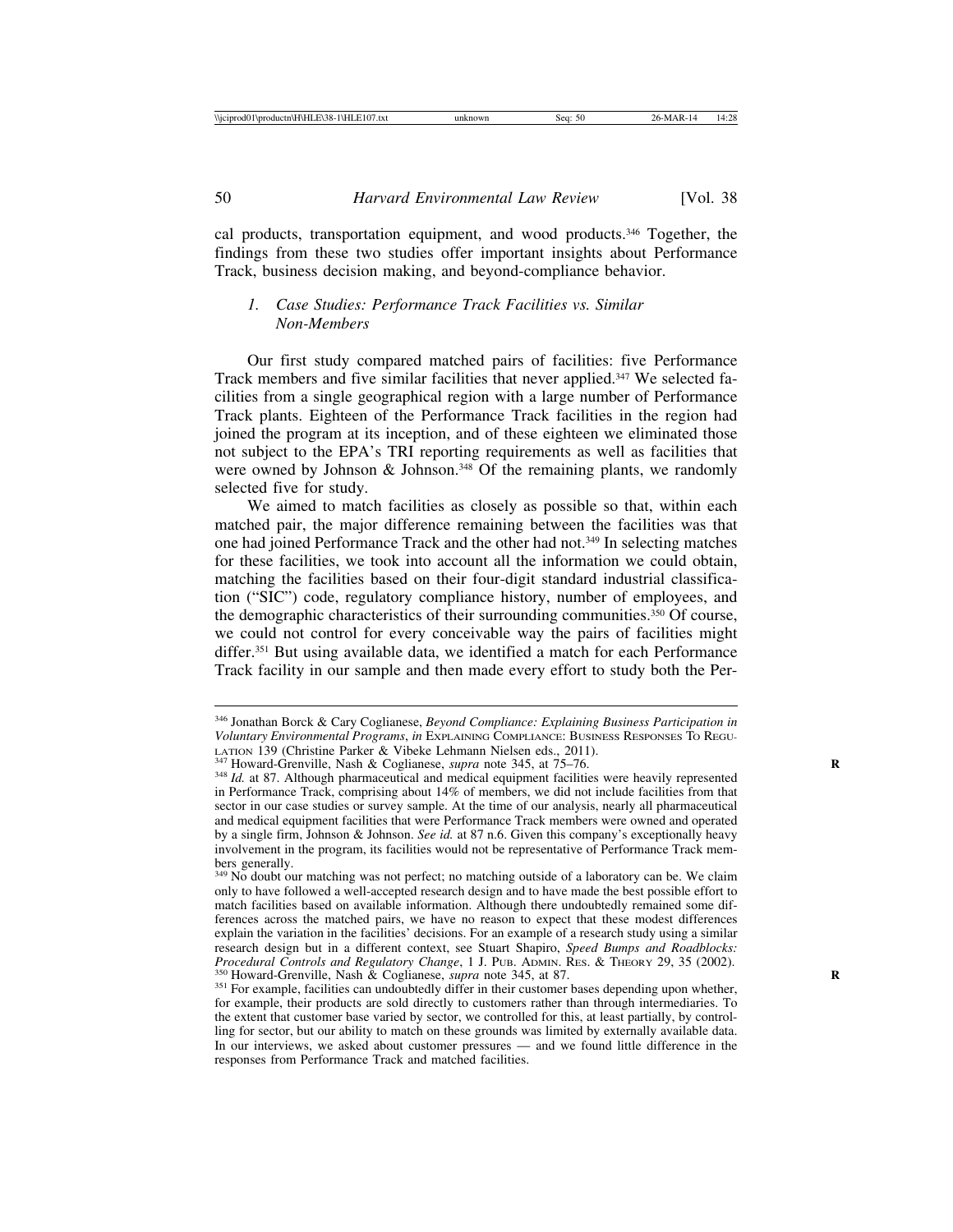2014] *Performance Track's Postmortem* 51

formance Track facilities and their matches. Obtaining access to Performance Track facilities was not difficult. With persistence, we were able to conduct an interview at each identified matching, non-member facility as well. Table 3, below, shows how closely we were able to match the size and demographic characteristics of each of the studied facilities. $352$ 

| <b>Facility</b><br>Pseudonym | Number of<br><b>Employees</b> | <b>Annual Sales (\$ in</b><br>millions) | % Community<br><b>Designated</b><br>"Urban" $354$ |
|------------------------------|-------------------------------|-----------------------------------------|---------------------------------------------------|
| Aero Inc.                    | 500                           | 75                                      | 48                                                |
| <b>Matched Facility</b>      | 700                           | 60                                      | 82                                                |
| Chem Co.                     | 750                           | 858                                     | 98                                                |
| <b>Matched Facility</b>      | 620                           | <b>200</b>                              | 100                                               |
| Glue Co.                     | 63                            | 33                                      | 99                                                |
| <b>Matched Facility</b>      | 100                           | 33                                      | 100                                               |
| <b>Rubber Inc.</b>           | 900                           |                                         | 99                                                |
| <b>Matched Facility</b>      | 700                           |                                         | 72                                                |
| Tech Co.                     | 6,000                         | 1,000                                   | 99                                                |
| <b>Matched Facility</b>      | 8.000                         | 5.000                                   | 98                                                |

| TABLE 3. PERFORMANCE TRACK AND MATCHED FACILITIES: COMPARISON OF |                                                |  |  |
|------------------------------------------------------------------|------------------------------------------------|--|--|
|                                                                  | SIZE AND COMMUNITY DEMOGRAPHICS <sup>353</sup> |  |  |

In matching facilities, we also took into account regulatory and compliance status, seeking to control for external government pressures that might affect facilities' beyond-compliance behavior.355 EPA and state environmental agencies had inspected each of the facilities.<sup>356</sup> Each of the ten facilities had a "clean" compliance history; none had been found in non-compliance with federal or state environmental regulations for at least the past two years. All ten facilities held hazardous waste permits, while four of the five Performance Track plants and all five matching plants were designated as large quantity generators of hazardous waste. Just three Performance Track facilities had active air discharge permits, while all five of the matching plants were subject to air permitting requirements. Only two of both the Performance Track and matching facilities held water discharge permits.<sup>357</sup> Furthermore, the TRI data we collected on each pair for the period 1987 to 2003 suggested the pairs generally

<sup>&</sup>lt;sup>352</sup> Howard-Grenville, Nash & Coglianese, *supra* note 345, at 88 tbl.2.<br><sup>353</sup> *Id.* 354 As a rough indicator of community characteristics, we calculated the percentage of each facility's zip code designated as "urban" according to the U.S. Census Bureau. *Id.*; *see also* Urban Area Criteria for the 2010 Census, 76 Fed. Reg. 53,030 (Aug. 24, 2011).<br><sup>355</sup> See Howard-Grenville, Nash & Coglianese, *supra* note 345, at 86.

<sup>&</sup>lt;sup>356</sup> *Id.* at 88. Three of the five Performance Track facilities had been recently inspected (one in 2003 and two in 2004) even though EPA offered "low inspection priority" as a benefit to members. *Id.* at 102 n.10. <sup>357</sup> *Id.* at 88.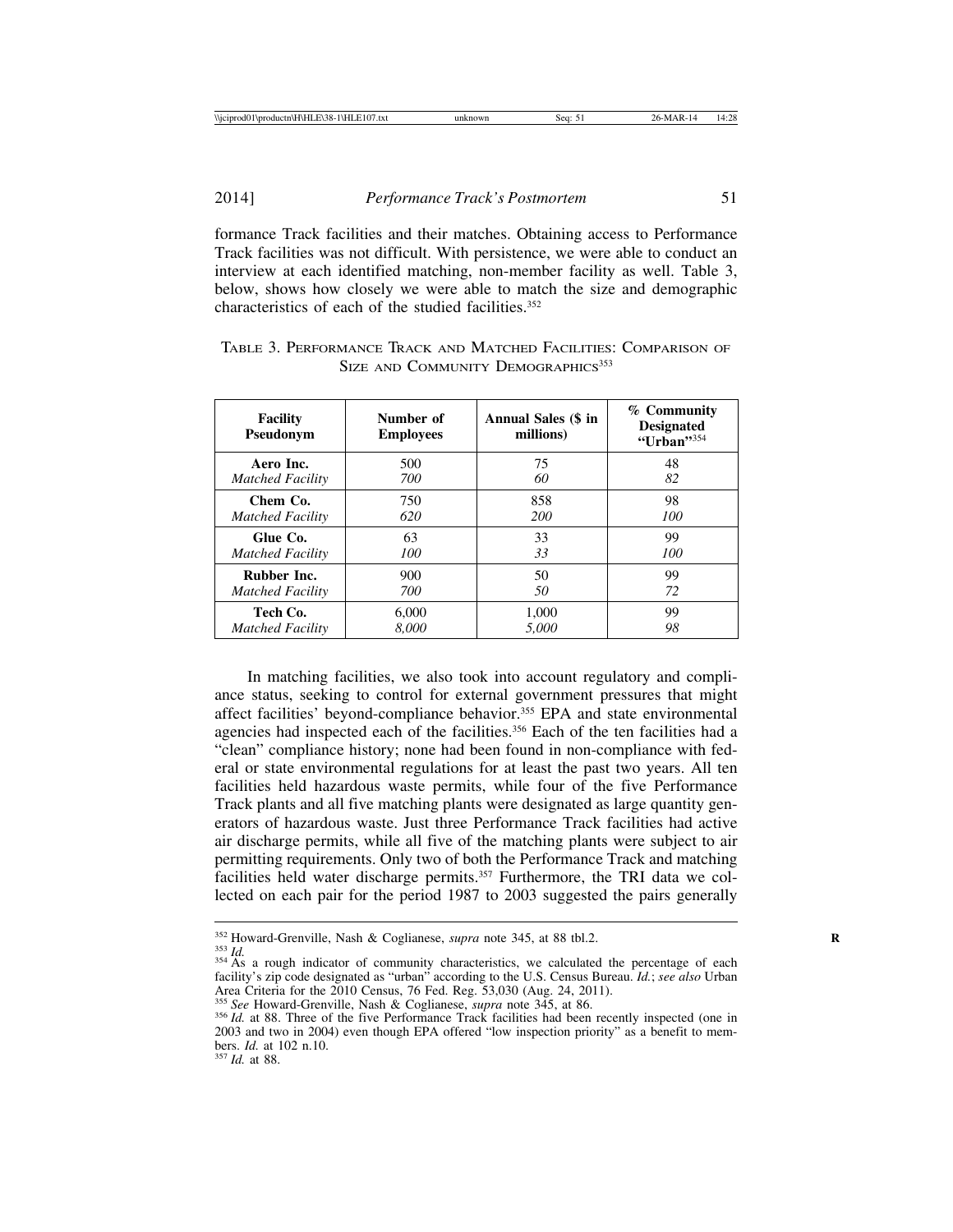exhibited similar overall trends in the reduction of TRI releases.<sup>358</sup> With only one exception, each of the facilities had made reductions in its TRI releases.

All of the facilities operated some form of an EMS. The Performance Track facilities all had certified their EMSs to ISO 14001, the international standard on which Performance Track's EMS requirements were closely modeled. In contrast, only one matched facility had an ISO 14001-certified EMS, but two of the other four matched facilities had independently certified EMSs and the remaining two operated non-certified EMSs.359 Table 4, below, summarizes the environmental characteristics of the five matched pairs of facilities.

| <b>Facility</b><br>Pseudonym | Subject to<br>Recent<br><b>Enforcement</b><br>Action | <b>Trend</b> in<br>TRI<br><b>Releases</b> | <b>Hazardous</b><br>Waste<br>Permit | Air<br><b>Permits</b> | Recent<br>Government<br><b>Inspection</b> |
|------------------------------|------------------------------------------------------|-------------------------------------------|-------------------------------------|-----------------------|-------------------------------------------|
| Aero Inc.                    | No                                                   | Down                                      | <b>Yes</b>                          | N <sub>0</sub>        | N <sub>0</sub>                            |
| <b>Matched Facility</b>      | No                                                   | Down                                      | <b>Yes</b>                          | <b>Yes</b>            | N <sub>0</sub>                            |
| Chem Co.                     | No.                                                  | Down                                      | <b>Yes</b>                          | N <sub>0</sub>        | Yes                                       |
| <b>Matched Facility</b>      | No.                                                  | Down                                      | <b>Yes</b>                          | <b>Yes</b>            | Yes                                       |
| Glue Co.                     | N <sub>0</sub>                                       | Down                                      | <b>Yes</b>                          | Yes                   | N <sub>0</sub>                            |
| <b>Matched Facility</b>      | No                                                   | Up                                        | <b>Yes</b>                          | <b>Yes</b>            | Yes                                       |
| Rubber Inc.                  | No.                                                  | Down                                      | <b>Yes</b>                          | <b>Yes</b>            | <b>Yes</b>                                |
| <b>Matched Facility</b>      | No.                                                  | Down                                      | <b>Yes</b>                          | <b>Yes</b>            | N <sub>o</sub>                            |
| Tech Co.                     | N <sub>0</sub>                                       | Down                                      | <b>Yes</b>                          | <b>Yes</b>            | <b>Yes</b>                                |
| <b>Matched Facility</b>      | No                                                   | Down                                      | Yes                                 | <b>Yes</b>            | <b>Yes</b>                                |

TABLE 4. PERFORMANCE TRACK AND MATCHED FACILITIES: COMPARISON OF COMPLIANCE, TRI RELEASES, AND PERMITTING<sup>360</sup>

<sup>&</sup>lt;sup>358</sup> To assess overall trends in TRI releases, we did not attempt to normalize releases, but instead compared each matched pair's trends in aggregate releases over time.

<sup>&</sup>lt;sup>359</sup> The role of third-party certification in bolstering EMS effectiveness is not clear. EPA's history with Performance Track suggests that third-party certification may be important in assuring that an EMS is fully functioning. EPA added a requirement for third-party EMS certification to Performance Track in 2004 after finding deficiencies in EMSs that lacked such certification. *See* EPA, NATIONAL ENVIRONMENTAL PERFORMANCE TRACK PROGRAM REVISION OF EMS ENTRY CRITE-RION 1 (on file with the Harvard Law School Library). However, some academic research questions whether third-party certification makes much difference. *See, e.g.*, Haitao Yin & Peter J. Schmeidler, *Does ISO 14001 Certification Enhance Environmental Performance?* — *Conditions Under Which Environmental Performance Improvement Occurs* 6, 9 (Wharton Risk Ctr. Working Paper 07-07, Sept. 2007).

<sup>360</sup> Howard-Grenville, Nash & Coglianese, *supra* note 345, at 89 tbl.3.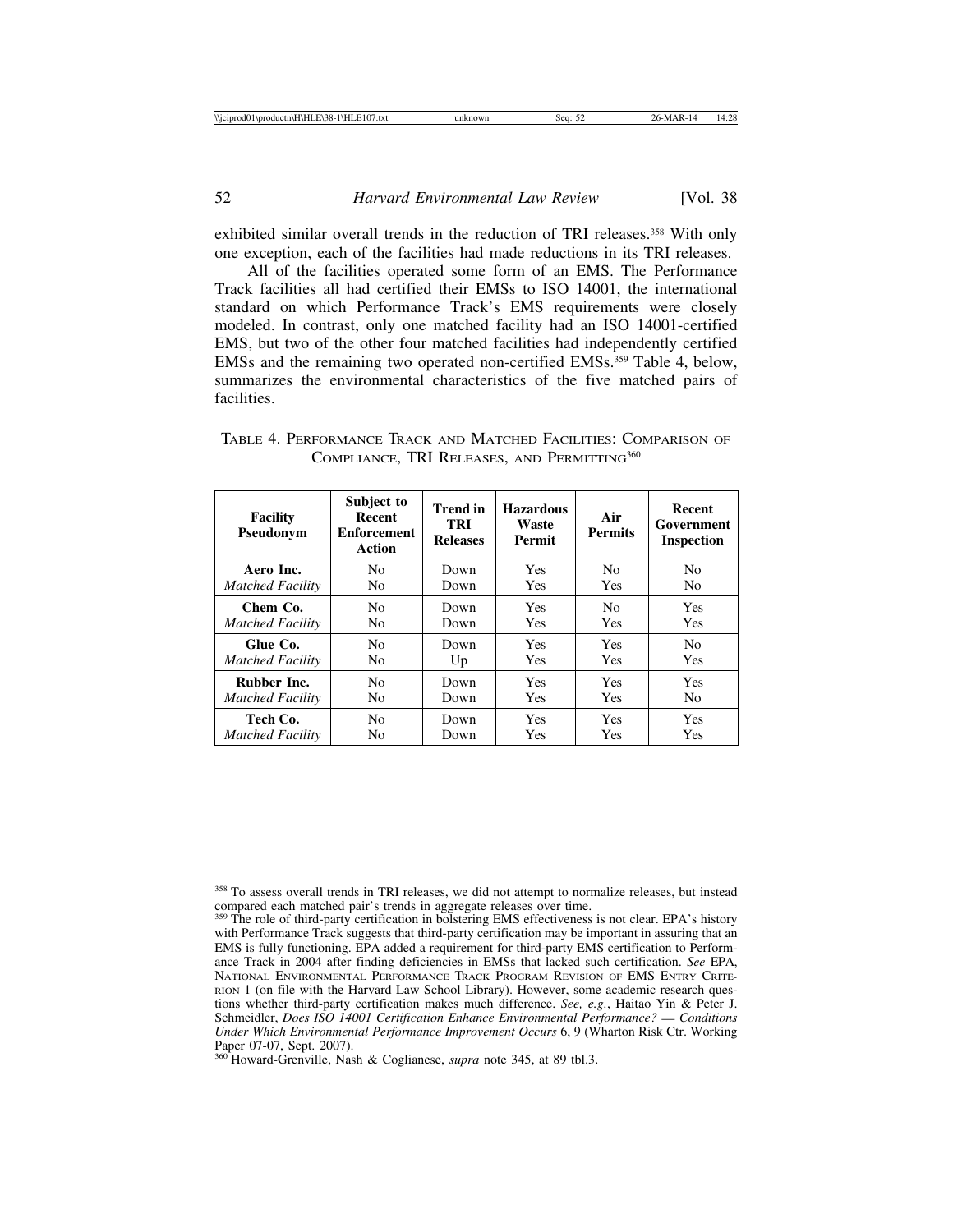Having matched facilities as best we could, we next interviewed environmental managers at each of the ten plants.<sup>361</sup> As expected, given our matching process, no significant differences emerged in the interviews in terms of managers' perceptions of the external factors shaping their environmental practices.362 Economic pressures came up only infrequently in both sets of interviews and did not appear to explain facilities' environmental practices or decisions about whether to participate in Performance Track.363 Social pressures appeared to affect Performance Track members and their matched facilities similarly, as respondents at both types of facilities claimed to have developed good relationships with their local communities.364 All of the managers viewed regulatory requirements as non-negotiable. "It's basically the rule of the land," explained one Performance Track manager. A matching plant manager agreed: "You just can't afford not to pay attention to [the regulations]."365 Nevertheless, managers at both types of facilities also expressed frustration with what they perceived as irrational demands of regulation.366

Despite the lack of significant differences in the ways Performance Track and non-Performance Track facilities perceived and responded to external factors, the managers did express three types of differences in their responses concerning internal factors.367 The first difference emerged in the reported level of support that managers received from their superiors in pursuing participation in voluntary programs like Performance Track.368 Managers of Performance Track facilities indicated that their bosses strongly supported participation in a voluntary environmental program. One reported that her manager had actually suggested joining, while another noted that when he proposed joining his boss "backed [him] up."369 In contrast, managers of the matching facilities reported that their bosses had little enthusiasm for joining a voluntary program. When asked whether agency recognition would matter to their bosses, their responses were, at best, measured. As one respondent said: "Sure [management] would care, but it's a matter of degree. How much would they care?"<sup>370</sup>

Not surprisingly, these differing perceptions of management support translated into different calculations about the costs and benefits of participating in

<sup>361</sup> These interviews were taped and later transcribed. *Id.* at 89. Transcripts were reviewed and carefully coded for both external factors and internal factors that interviewees perceived to have influenced their environmental management decisions in general, and their facilities' participation or non-participation in Performance Track specifically. External factors included customer preferences, community pressures, and regulatory demands. Internal factors included management incentives, organizational identity, and self-monitoring behavior. A research assistant unaware of which facilities were Performance Track plants also coded the interviews and helped in their analysis. See *id.* at 90 for a more complete discussion of the interviews.<br><sup>362</sup> *Id.* at 91.<br><sup>363</sup> *Id.*<br><sup>364</sup> *Id.* at 91–92.<br><sup>366</sup> *Id.*<br><sup>367</sup> *Id.* at 92.<br><sup>367</sup> *Id.* at 92.<br><sup>367</sup> *Id.* at 92.<br><sup>367</sup> *Id.* at 92.

A majority of the matching plants were part of larger corporations. *Id.* at 93. <sup>369</sup> *Id.* <sup>370</sup> *Id.* at 94.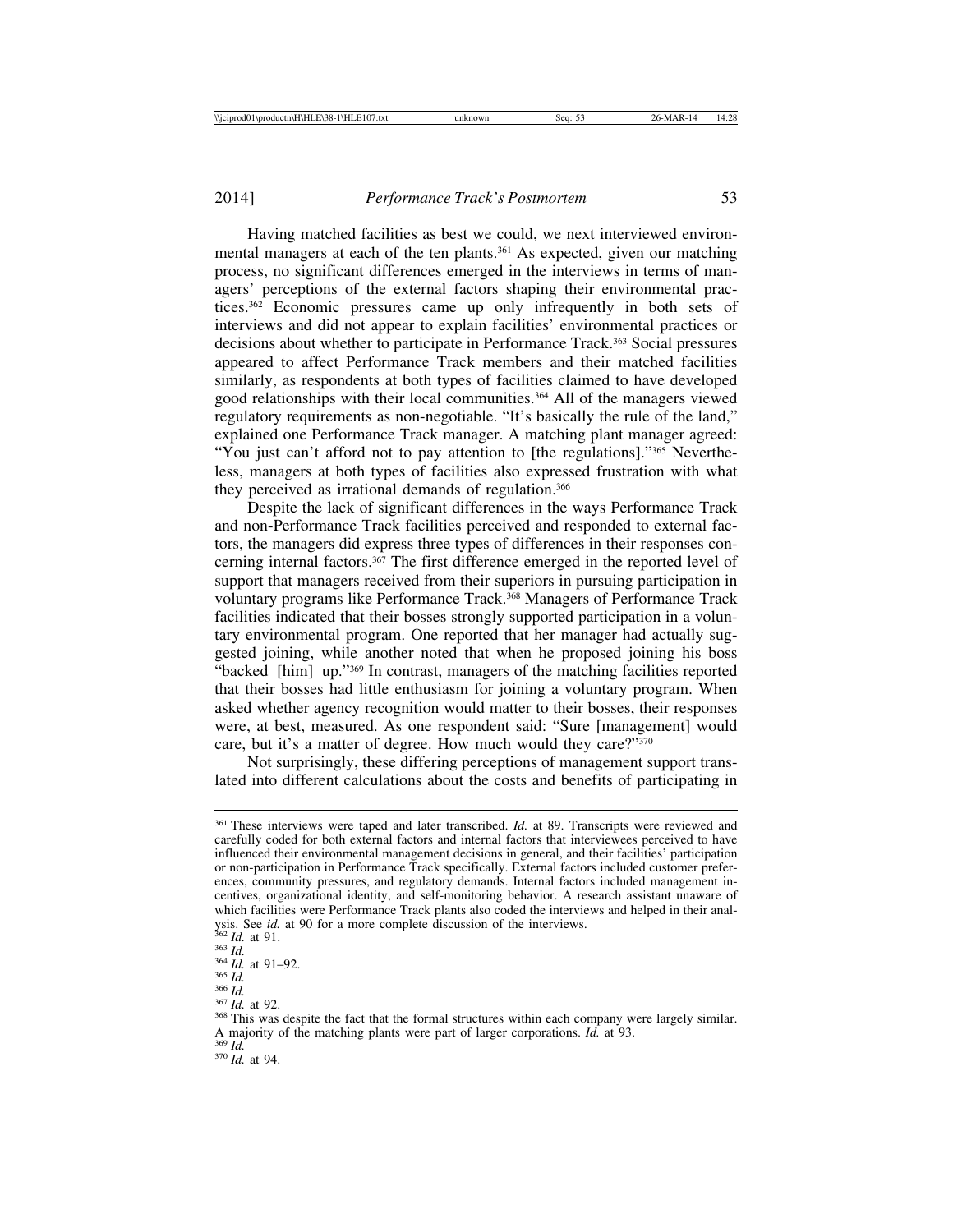Performance Track. For the managers at Performance Track facilities, joining the program was often an "easy decision" because they were already fulfilling most of the requirements and had an EMS in place.<sup>371</sup> The matching facilities also appeared eligible, but in contrast, their managers viewed joining as more costly. "You just can't do everything," one matching facility manager explained.372 Given that their bosses appeared to find little value in Performance Track, this perception was probably reasonable. Relative to other priorities, these managers saw the requirements of Performance Track and other voluntary programs as distracting from their main focus, which they described as running their businesses as efficiently and safely as possible.

The second difference suggested by the interviews came in managers' expressions of their facilities' organizational identity with environmental protection. Performance Track managers portrayed their businesses as giving high priority to environmental issues. One Performance Track facility's manager spoke of a "mindset of [environmental] excellence" at her plant.<sup>373</sup> She and other Performance Track interviewees sought out opportunities to engage with their communities in ways that communicated an environmental ethic.<sup>374</sup> Another Performance Track facility's manager sought to recover from a "tainted past" beset by environmental problems: "We just thought that this would be another good way to promote ourselves as being environmentally aware and conscious."375

By contrast, matching facility managers' statements were less effusive about environmental protection and were more pragmatic, treating environmental performance as only one of many important priorities. They emphasized "doing the right thing" in terms of regulatory compliance, making good business decisions, and avoiding accidents.376 Environmental management was, for their organization, just an important facet of sound business management practices.<sup>377</sup> They noted that an environmental problem at the facility would be costly and time-consuming; it was important from a business perspective to stay attuned to environmental concerns and avoid problems that could result in fines or jeopardize sales or production schedules. Considered from such a practical perspective, joining a voluntary environmental program was not worth doing. It was better simply to make sure everything was in order when it came to environmental matters. For the matching plants, their identity was tied to achieving tangible results rather than seeking external recognition and validation for a strong environmental ethos.378

The third striking difference between the Performance Track and matched facilities lay in the Performance Track facilities' propensity to make outward

- 
- 371 *Id.* 372 *Id.* 373 *Id*. at 95. 374 *Id.* 375 *Id.* 376 *Id.* 377 *Id.* 378 *Id.* at 95–96.
- 
- 
-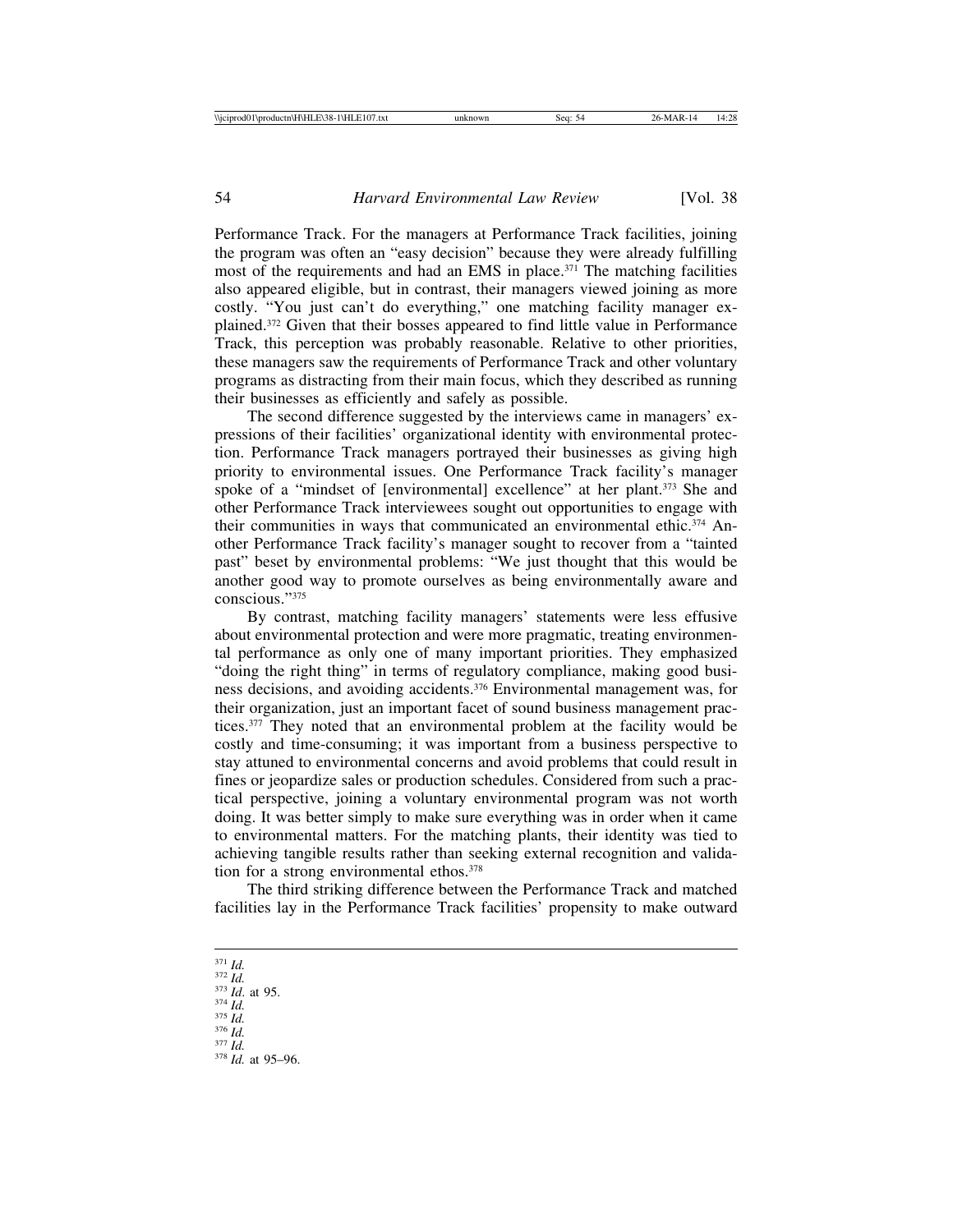displays of their behavior in ways that would be appealing to others — a characteristic called "self-monitoring of expressive behavior"379 but which might also be called "organizational extroversion." Performance Track facility managers were eager to interact with regulators and community groups, and they spoke about how much these relationships meant to them. They talked about Performance Track membership as "advertising" that would appeal to a variety of constituencies. They saw a direct benefit from what they perceived as their ability to use Performance Track participation to build more trusting relationships with regulators and community leaders. If a minor compliance issue should ever arise, they reasoned that they could deal with it openly and amicably since they had taken steps to build trusting external relationships.<sup>380</sup>

In contrast, matched facility managers sought recognition from customers but displayed little interest in convincing regulators, environmental groups, or community organizations of their environmental friendliness.<sup>381</sup> In general, these managers disparaged efforts to appear environmentally conscious to external interest groups, viewing such an undertaking as costly in terms of opportunities to get other business done.382 While Performance Track facility managers spoke of an open attitude toward regulators, matching facility managers were much more circumspect and viewed EPA's expressed desire to forge a "partnership" as misguided. Matching facility managers looked to government to offer a clear set of minimum standards for their environmental operations, not gestures of cooperation.383

The findings that emerged from the matched facility study suggest that, more than anything else, Performance Track facilities differed from non-participating organizations in their internal organizational dispositions toward environmental rhetoric as well as outward and voluntary participation in public programs. In other words, what made the Performance Track facilities stand apart, it seemed, had more to do with factors inside these facilities. Of course, the matched case study could by no means prove to be definitive, nor was it exhaustive in testing all the factors that could explain beyond-compliance behavior. But its research design, distinctive in the literature in its matching of participants with nonparticipants, provides a basis for surmising that internal factors help explain businesses' willingness to participate in voluntary programs.384 When it comes to joining Performance Track, these salient internal factors included the internal rewards managers reaped, the importance of environmental excellence to their organizations' identities, and their organizations' propensity toward outward engagement.385

<sup>379</sup> Mark Snyder, *Self-Monitoring of Expressive Behavior*, 30 J. PERSONALITY & SOC. PSYCHOL. 526, 526 (1974). For a development of the self-monitoring concept in organizational settings, see Howard-Grenville, Nash & Coglianese, *supra* note 345, at 83–84.<br>
Superior Security 18 See Howard-Grenville, Nash & Coglianese, *supra* note 345, at 83–84.<br>
<sup>381</sup> See id.<br>
<sup>382</sup> See id.<br>
<sup>382</sup> See id.<br>
<sup>382</sup> See id.<br>
<sup>382</sup>

behavior. *See, e.g.*, GUNNINGHAM ET AL., *supra* note 53; Kagan, *supra* note 55, at 31. **<sup>R</sup>** <sup>385</sup> *See infra* Part II.D.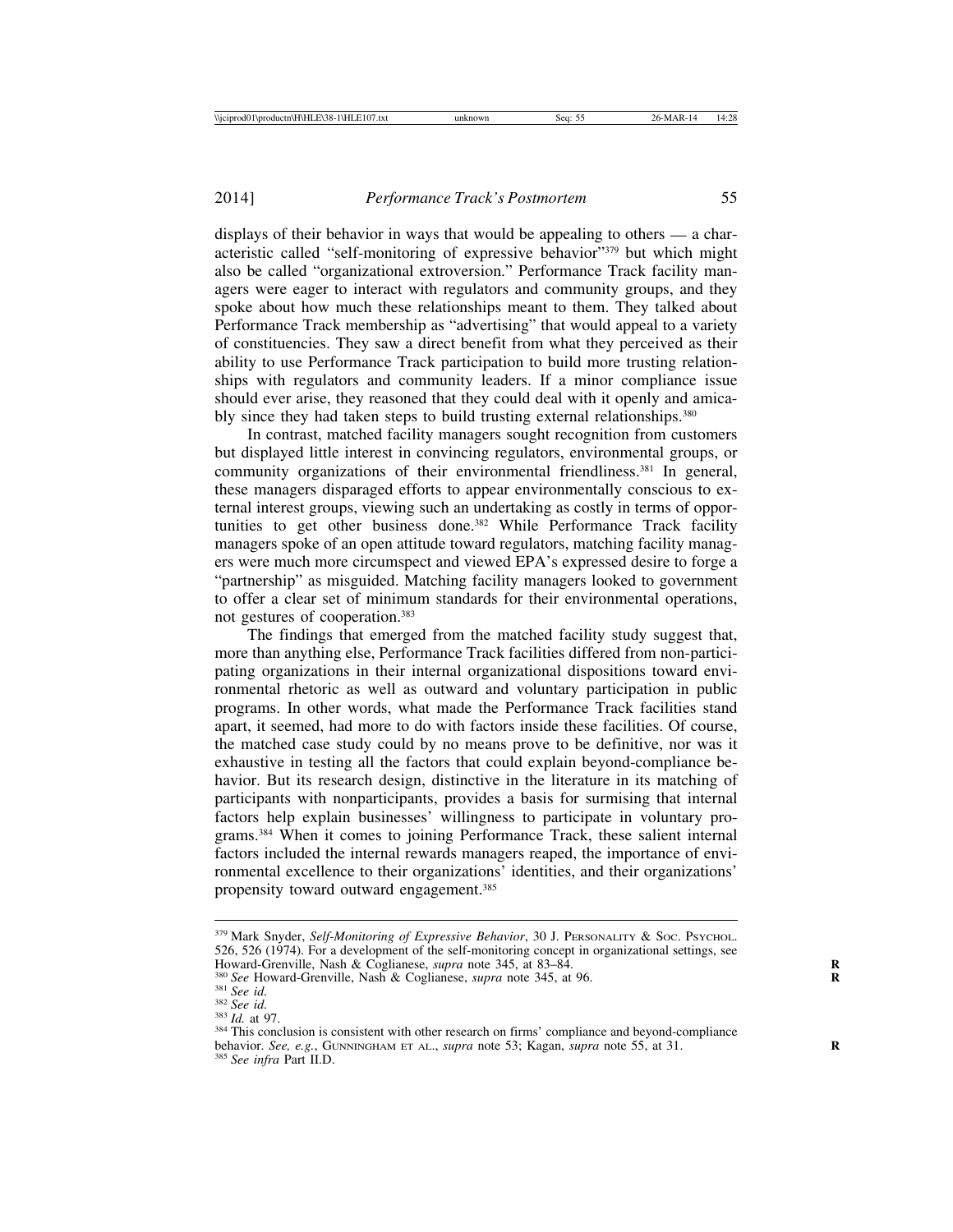To the question of what Performance Track truly tracked, then, the findings from the matched case studies suggest that EPA drew into its program those facilities that sought out government recognition and emphasized the importance of maintaining good public relations. These were the more extroverted facilities, not necessarily the top environmental performers. Indeed the research underlying the matched facility study uncovered no significant differences in these facilities' environmental performance or their commitment to responsible environmental management. Instead, the matched case studies revealed that Performance Track facilities saw value in telling others (including us, when we sought to interview them) about their good environmental citizenship, while the non-participating plants were more inward-focused and cautious in their interactions with outsiders.

### *2. Survey of Performance Track Members and Non-Members*

The matched facility study provided an in-depth look at a small but carefully controlled sample of facilities. To examine the characteristics that distinguished Performance Track facilities more generally, we developed an in-depth survey and sent it to a sample of 3,346 facilities.<sup>386</sup> The sample included every facility that had applied to Performance Track since the program's inception in 2000, as well as a random selection of facilities from the chemical, pulp and paper, transportation, and electronics sectors — four sectors with large numbers of Performance Track members.<sup>387</sup> The survey findings support what we learned from the matched facility study, namely that Performance Track facilities are distinctive by virtue of their interest in reaching out to and engaging with others.

When comparing survey responses from Performance Track facilities with responses from facilities that did not apply, several differences emerged.388 More Performance Track applicants sold their products directly to consumers (and fewer sold to intermediary organizations), making them more likely to be connected with and visible to the public.<sup>389</sup> Performance Track applicants also

<sup>386</sup> *See* Jonathan Borck, Cary Coglianese & Jennifer Nash, *Why Do They Join? An Exploration of Business Participation in Voluntary Environmental Programs*, *in* BEYOND COMPLIANCE, *supra*

<sup>&</sup>lt;sup>387</sup> *See id.* at 55–60.<br><sup>388</sup> *See id.* at 55–56. The Performance Track sample included all facilities that had applied to Performance Track, not merely those that were accepted. We received completed responses from 678 facilities: 153 from Performance Track applicants and 525 from the random sample from four SIC codes, which included some Performance Track facilities. Of the Performance Track sample, 14% of the surveys were returned by the post office as undeliverable. Of the random sample, 26% of the surveys were undeliverable. Thus, the response rate from surveys that were delivered was 33% for the Performance Track sample and  $21\%$  for the random sample. These response rates are consistent with much academic survey research, and, based on several tests, the respondents did not differ substantially from what is known about facilities in these sectors overall.  $Id$ , at 59. <sup>389</sup> Results reported here are differences in means that proved statistically significant using standard tests.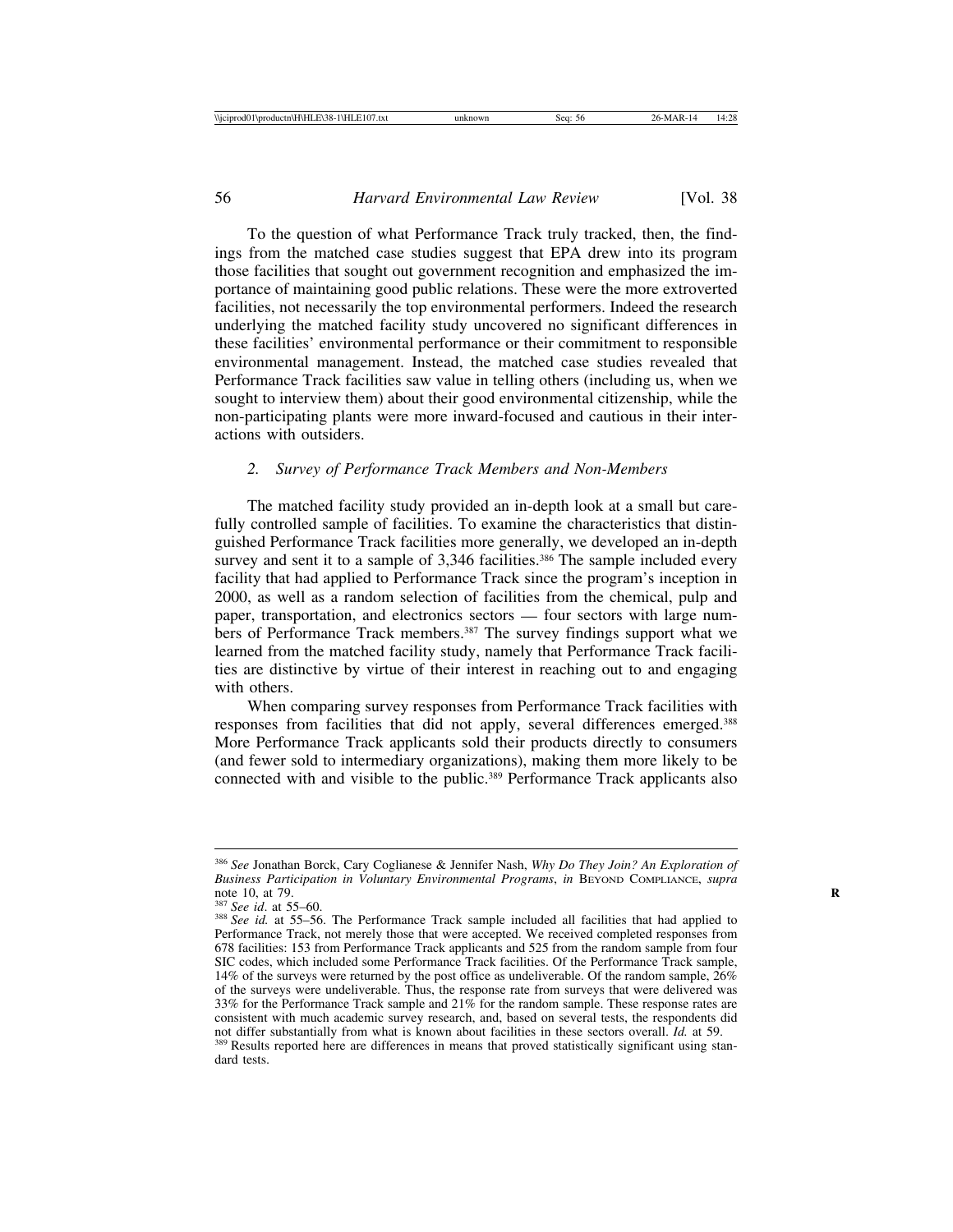2014] *Performance Track's Postmortem* 57

tended to have more employees, but fewer environmental permits and legal obligations.390 These characteristics are summarized in Table 5, below.

|                                                                  |     | <b>PT</b> facilities | <b>Non-PT</b> facilities | p-value |           |
|------------------------------------------------------------------|-----|----------------------|--------------------------|---------|-----------|
|                                                                  | n   | <b>Value</b>         | <b>Value</b>             | n       | of t-test |
| Percent publicly traded                                          | 182 | 50.0                 | 45.8                     | 491     | 0.336     |
| Percent privately held                                           | 182 | 40.1                 | 53.6                     | 491     | 0.002     |
| Percent government                                               | 182 | 9.3                  | 0.6                      | 491     | 0.000     |
| Percent non-profit                                               | 182 | 0.6                  | 0.0                      | 491     | 0.000     |
| Age of facility (mean)                                           | 177 | 46.9                 | 39.0                     | 486     | 0.260     |
| Age of facility (median)                                         | 177 | 30.0                 | 30.0                     | 486     | n.a.      |
| Annual sales (mean)                                              | 88  | $1.7E + 09$          | $8.91E + 08$             | 293     | 0.246     |
| Annual sales (median)                                            | 88  | $1.0E + 08$          | $8.00E + 07$             | 293     | n.a.      |
| Total Full-Time Equivalent employees<br>$("FTEs")$ (mean)        | 177 | 956.0                | 592.9                    | 488     | 0.000     |
| Total FTEs (median)                                              | 177 | 450.0                | 252.2                    | 488     | n.a.      |
| FTEs in environment (mean)                                       | 174 | 6.7                  | 3.2                      | 488     | 0.065     |
| FTEs in environment (median)                                     | 174 | 2.0                  | 1.5                      | 488     | n.a.      |
| Percent of facilities that sell product<br>directly to consumers | 157 | 22.9                 | 10.0                     | 468     | 0.000     |
| Percent of facilities that sell product<br>to intermediaries     | 157 | 36.9                 | 62.4                     | 468     | 0.000     |
| Percent of facilities that sell product<br>to both               | 157 | 40.1                 | 27.6                     | 468     | 0.003     |
| Percent of facilities owned by a<br>parent company               | 178 | 86.5                 | 84.9                     | 490     | 0.602     |
| Number of permits and legal<br>obligations (maximum of 5)        | 179 | 3.2                  | 3.6                      | 495     | 0.000     |

TABLE 5. CHARACTERISTICS OF SURVEYED FACILITIES<sup>391</sup>

<sup>390</sup> *See* Borck, Coglianese & Nash, *supra* note 386, at 60. <sup>391</sup> *Id.* at 61 tbl.3.1. This Table compares means of the variables between Performance Track applicants and facilities that never applied, reporting the results of t-tests of the equality of these means by showing the probability that the means are equal (the p-value of the test). *Id.* at 60.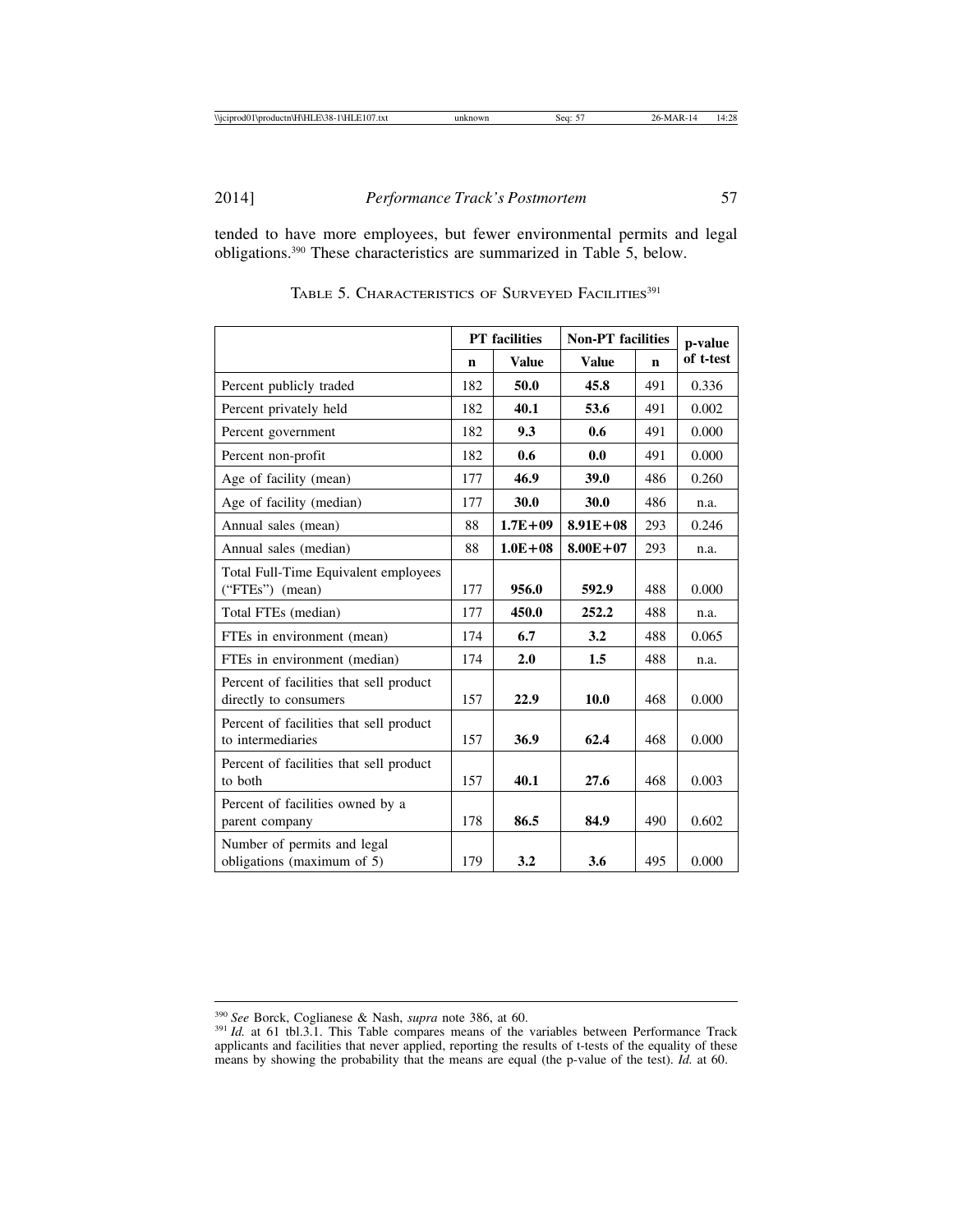|                                                                                     | <b>PT</b> facilities |              | <b>Non-PT</b> facilities | p-value |           |
|-------------------------------------------------------------------------------------|----------------------|--------------|--------------------------|---------|-----------|
|                                                                                     | n                    | <b>Value</b> | <b>Value</b>             | n       | of t-test |
| Top-level management support for<br>voluntary programs                              | 181                  | 4.6          | 3.7                      | 492     | 0.000     |
| Level of human resources compared to<br>other facilities                            | 179                  | 2.9          | 2.5                      | 483     | 0.000     |
| Frequency of seeking opinions from<br>community or environmental advocacy<br>groups | 180                  | 3.1          | 2.3                      | 491     | 0.000     |
| Importance of government recognition                                                | 181                  | 3.8          | 3.0                      | 491     | 0.000     |
| Percent aware of new, proposed<br>environmental regulation                          | 179                  | 63.1         | 60.7                     | 489     | 0.575     |
| Likelihood of stringent regulation in<br>the future                                 | 181                  | 3.5          | 3.6                      | 493     | 0.218     |

|  |  | TABLE 6. INTERNAL ATTITUDES AND PERCEPTIONS OF FACILITIES <sup>392</sup> |  |
|--|--|--------------------------------------------------------------------------|--|
|  |  |                                                                          |  |

Consistent with the findings from the matched case studies, the survey revealed that Performance Track applicants were substantially more likely to report top-level management support for participating in voluntary programs as well as higher overall levels of human resources available in the Performance Track plants (see Table 6, above). Also consistent with the findings from the matched facilities, Performance Track applicants reported that they sought out the opinions of community and environmental advocacy groups more frequently and placed significantly greater importance on recognition from government.

Performance Track applicants also reported being more highly influenced by corporate headquarters than those that had not applied to the program, as shown in Table 7, below. They also reported being more influenced by environmental advocacy groups. Somewhat surprisingly, non-Performance Track plants perceived government as being more influential than those that had applied to the program. However, Performance Track applicants and facilities showed no significant differences in their awareness of new or impending environmental regulations that would affect their operations.

Additionally, the survey asked respondents to rate the importance of benefits from participating in Performance Track and other voluntary programs. For the most part, Performance Track applicants and those that had never applied to the program ranked these benefits about the same. However, perceptions diverged with respect to two benefits. The Performance Track applicants ranked

<sup>392</sup> *Id.* at 61 tbl.3.1.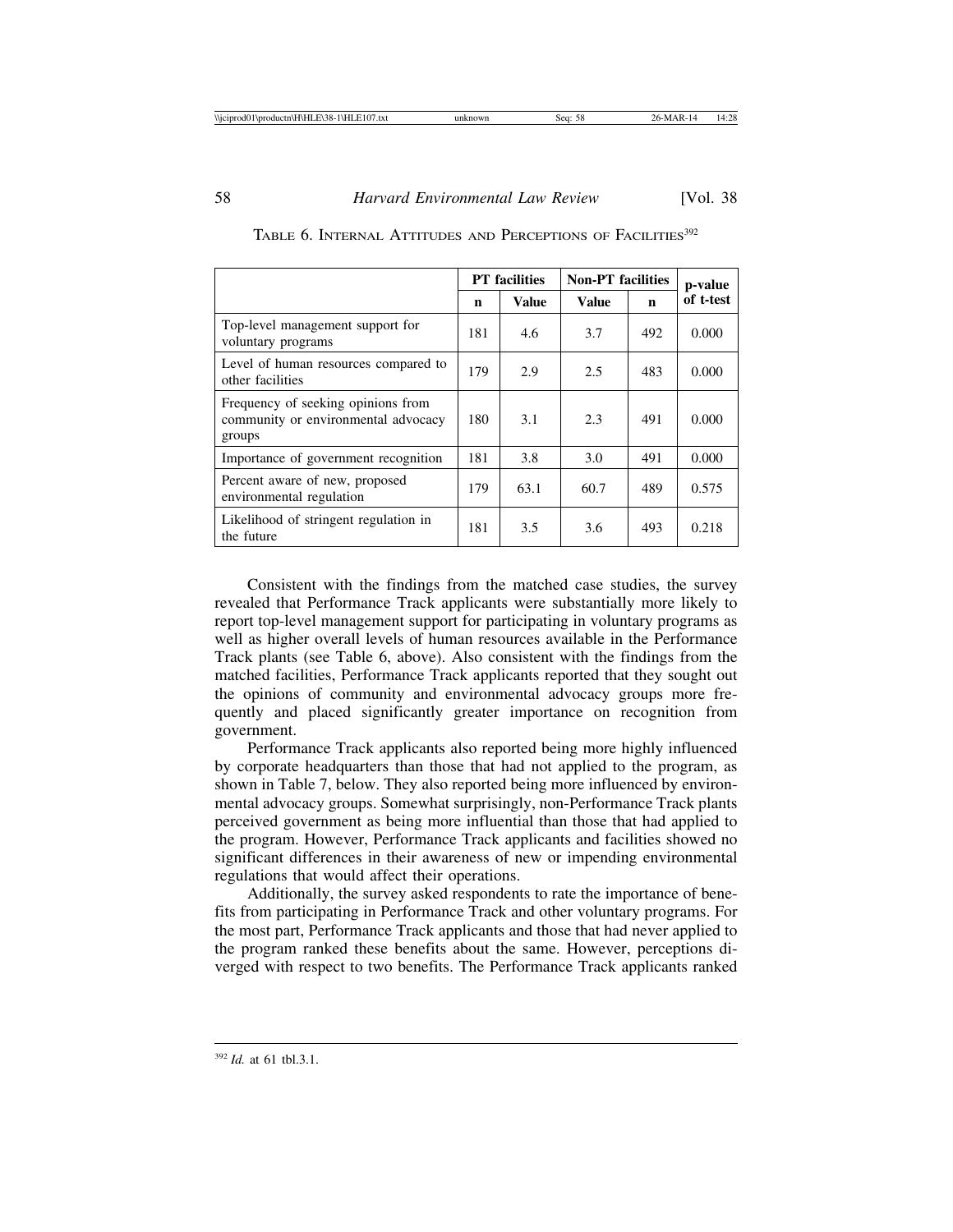|                               | <b>PT</b> facilities |              | <b>Non-PT</b> facilities | p-value |           |
|-------------------------------|----------------------|--------------|--------------------------|---------|-----------|
|                               | n                    | <b>Value</b> | <b>Value</b>             | n       | of t-test |
| Headquarters                  | 180                  | 4.14         | 3.86                     | 489     | 0.003     |
| Competitors                   | 179                  | 2.54         | 2.47                     | 490     | 0.493     |
| <b>Customers</b>              | 179                  | 3.78         | 3.72                     | 491     | 0.532     |
| <b>Suppliers</b>              | 177                  | 2.80         | 2.83                     | 491     | 0.757     |
| <b>Shareholders</b>           | 164                  | 3.32         | 3.21                     | 446     | 0.389     |
| Government agencies           | 178                  | 4.20         | 4.40                     | 491     | 0.011     |
| Environmental advocacy groups | 175                  | 2.91         | 2.55                     | 489     | 0.000     |
| Community groups              | 178                  | 3.15         | 2.99                     | 490     | 0.107     |

# TABLE 7. IMPORTANCE OF VARIOUS INFLUENCES ON ENVIRONMENTAL MANAGEMENT OF FACILITIES<sup>393</sup>

TABLE 8. IMPORTANCE OF POTENTIAL BENEFITS OF PARTICIPATING IN VOLUNTARY PROGRAMS<sup>394</sup>

|                                               | <b>PT</b> facilities |              | <b>Non-PT</b> facilities | p-value |           |
|-----------------------------------------------|----------------------|--------------|--------------------------|---------|-----------|
|                                               | n                    | <b>Value</b> | <b>Value</b>             | n       | of t-test |
| Exempt from inspections                       | 182                  | 3.23         | 3.22                     | 488     | 0.885     |
| Report information less frequently            | 182                  | 3.42         | 3.51                     | 489     | 0.269     |
| Flexibility to manage environmental<br>issues | 181                  | 3.86         | 3.77                     | 487     | 0.243     |
| Recognition as top performer                  | 180                  | 4.19         | 3.58                     | 488     | 0.000     |
| Shortens time for permit approval             | 180                  | 3.70         | 3.80                     | 488     | 0.352     |
| Helps if compliance problem                   | 181                  | 3.88         | 3.96                     | 485     | 0.270     |
| Single point of contact with regulator        | 181                  | 3.58         | 3.45                     | 488     | 0.162     |
| Boosts employee morale                        | 180                  | 3.50         | 3.00                     | 483     | 0.032     |

recognition as a top performer and employee morale as much more important than the non-Performance Track facilities (see Table 8, above). As for perceptions of costs, Performance Track applicants viewed different types of costs as much less important than did the non-Performance Track plants. As shown in Table 9, below, Performance Track applicants were much less concerned about the costs associated with completing the paperwork required to join or the fact that membership might take away from time available for other work.

<sup>393</sup> *Id.* at 62 tbl.3.3. <sup>394</sup> *Id.* at 62 tbl.3.4.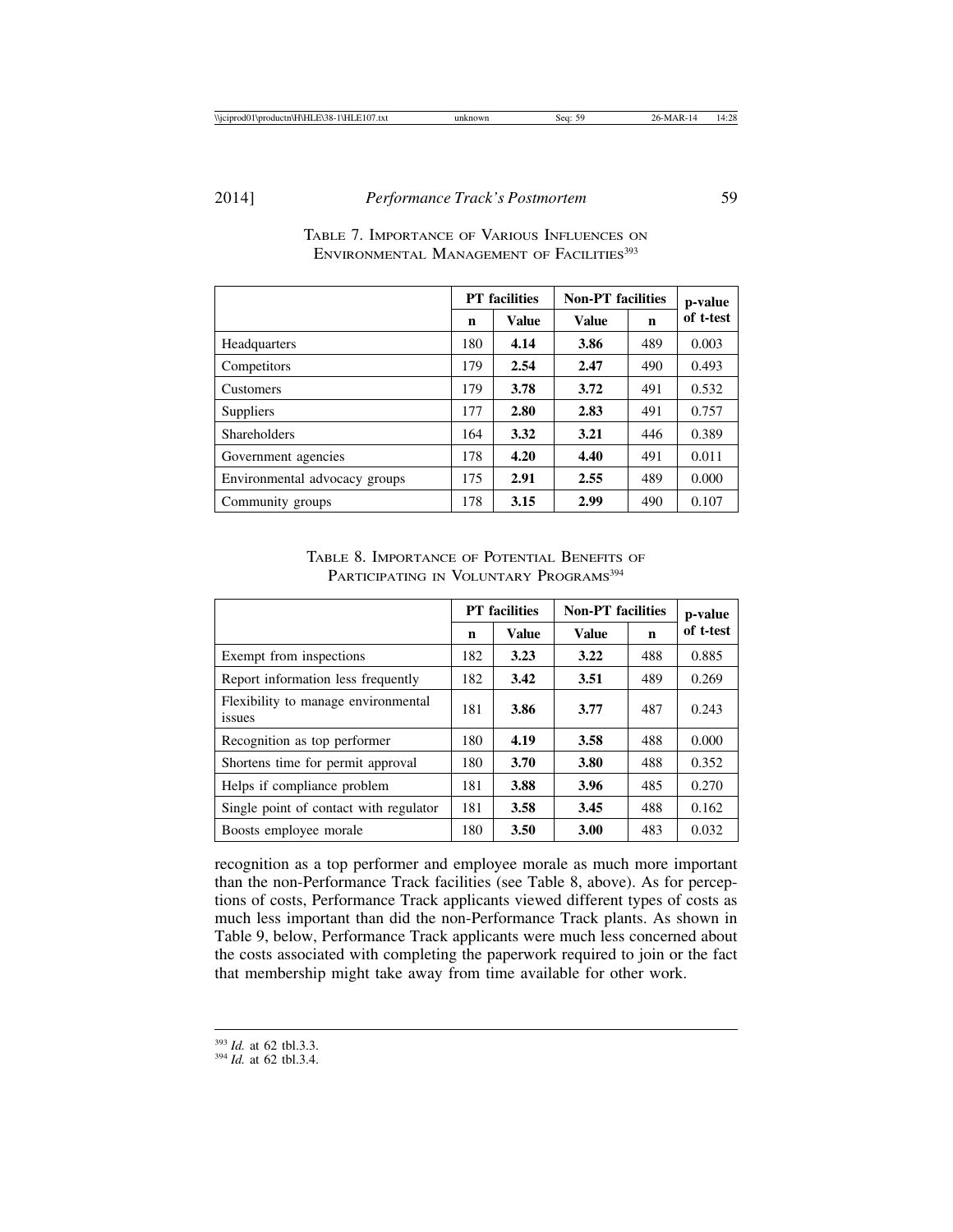As shown in Table 10, below, Performance Track applicants rated their own environmental performance more highly than non-participants and reported engaging in more beyond-compliance behavior. Non-applicants also tended to rate their environmental performance as above average (4.2 on a 5 point scale), but not to the same degree as program applicants (who scored 4.6). Those that had applied to Performance Track were also dramatically more likely to be members of other voluntary programs.

|                                     | <b>PT</b> facilities |       | <b>Non-PT</b> facilities | p-value |           |
|-------------------------------------|----------------------|-------|--------------------------|---------|-----------|
|                                     | n                    | Value | <b>Value</b>             | n       | of t-test |
| Paperwork takes time                | 180                  | 3.02  | 3.44                     | 489     | 0.000     |
| Takes time away from other work     | 180                  | 3.09  | 3.49                     | 489     | 0.000     |
| Information available to others     | 181                  | 2.61  | 3.12                     | 489     | 0.000     |
| Government scrutinizes more closely | 179                  | 2.55  | 3.24                     | 488     | 0.000     |
| Top management has other priorities | 179                  | 2.85  | 3.34                     | 486     | 0.000     |
| Benefits do not outweigh costs      | 178                  | 3.27  | 3.78                     | 483     | 0.000     |

## TABLE 9. IMPORTANCE OF POTENTIAL COSTS OF PARTICIPATING IN VOLUNTARY PROGRAMS<sup>395</sup>

# TABLE 10. PARTICIPATION IN OTHER VOLUNTARY PROGRAMS AND PERCEPTIONS OF BEYOND-COMPLIANCE BEHAVIOR<sup>396</sup>

|                                                                                           | <b>PT</b> facilities |       | <b>Non-PT</b> facilities | p-value |           |
|-------------------------------------------------------------------------------------------|----------------------|-------|--------------------------|---------|-----------|
|                                                                                           | n                    | Value | <b>Value</b>             | n       | of t-test |
| Percent active in one of six listed<br>voluntary programs other than<br>Performance Track | 175                  | 57.7  | 15.5                     | 484     | 0.000     |
| Percent active in any voluntary<br>program other than Performance Track                   | 182                  | 75.3  | 31.3                     | 496     | 0.000     |
| Total areas beyond compliance<br>(maximum of nine)                                        | 181                  | 4.7   | 3.4                      | 495     | 0.000     |
| Environmental performance compared<br>to others                                           | 181                  | 4.6   | 4.2                      | 495     | 0.000     |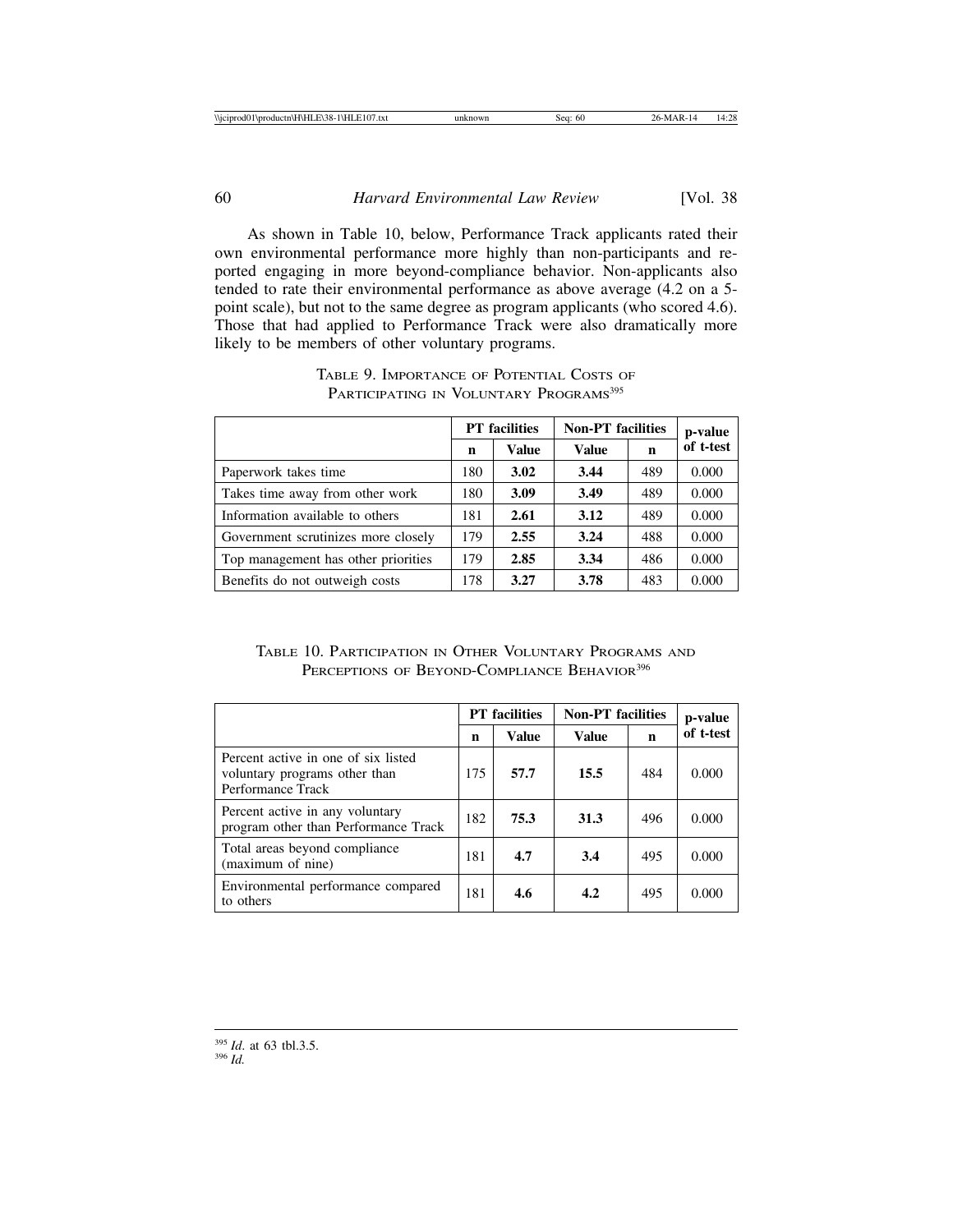#### *D. Summary and Implications*

In the past, researchers have tended to emphasize pressures from outside the firm — such as community, economic, and legal pressures — to explain why businesses comply with the law or, more notably, go beyond compliance with the law.<sup>397</sup> We find support for these outside factors, but more significantly, we find considerable support for the proposition that internal factors and dispositions are also important variables.

Managers at facilities that joined Performance Track appear to have enjoyed substantial top-level support for participation in this voluntary program. They perceived that participating would complement their organization's identity in that, to quote Performance Track facility managers, joining was "easy" and they were already doing what the program expected.398 The higher level of internal support for environmental activities among Performance Track applicants, and the perception that top management was less likely to have other priorities, showed up both in the matched pairs of case studies and in the survey results. Performance Track facilities were also more likely to report a tendency to seek outside opinions from community and environmental groups than were non-member facilities. Performance Track plants appeared more connected to the public and placed greater importance on the views of external groups. While it is difficult to show direct causation, based on our survey and case studies, we have found that organizations with some reason to "seek out" the opinions of outsiders were also more attracted to the idea of participating in some kind of voluntary environmental effort.<sup>399</sup>

Performance Track facilities valued government recognition and were much less concerned about the costs of participating in voluntary initiatives. These organizational "extroverts" tended to take part in a spectrum of voluntary activities. However, they simply could not be shown to be "models of a higher level of environmental achievement" as professed by EPA.<sup>400</sup> While Performance Track members are not necessarily the strongest environmental performers, they appear to have been generally strongest in their desire for public recognition. Of course, if it were not for opportunity costs and scarcity of governmental resources, there would presumably be nothing inherently wrong with EPA engaging with firms that value the agency's attention and appreciation. Yet, if the experience with Performance Track is true with respect to other EPA programs, additional effort to recognize and reward beyond-compliance behavior through a program structured like Performance Track would seem to be on the wrong track, at least if the aim is to identify and reward "top" performers.

<sup>&</sup>lt;sup>397</sup> Id. at 53; GUNNINGHAM ET AL., *supra* note 53, at 20–22.<br><sup>398</sup> BEYOND COMPLIANCE, *supra* note 10, at 5–6.<br><sup>399</sup> Id.<br><sup>400</sup> Fiorino, *supra* note 144, at 9 (quoting former EPA Administrator Carol Browner).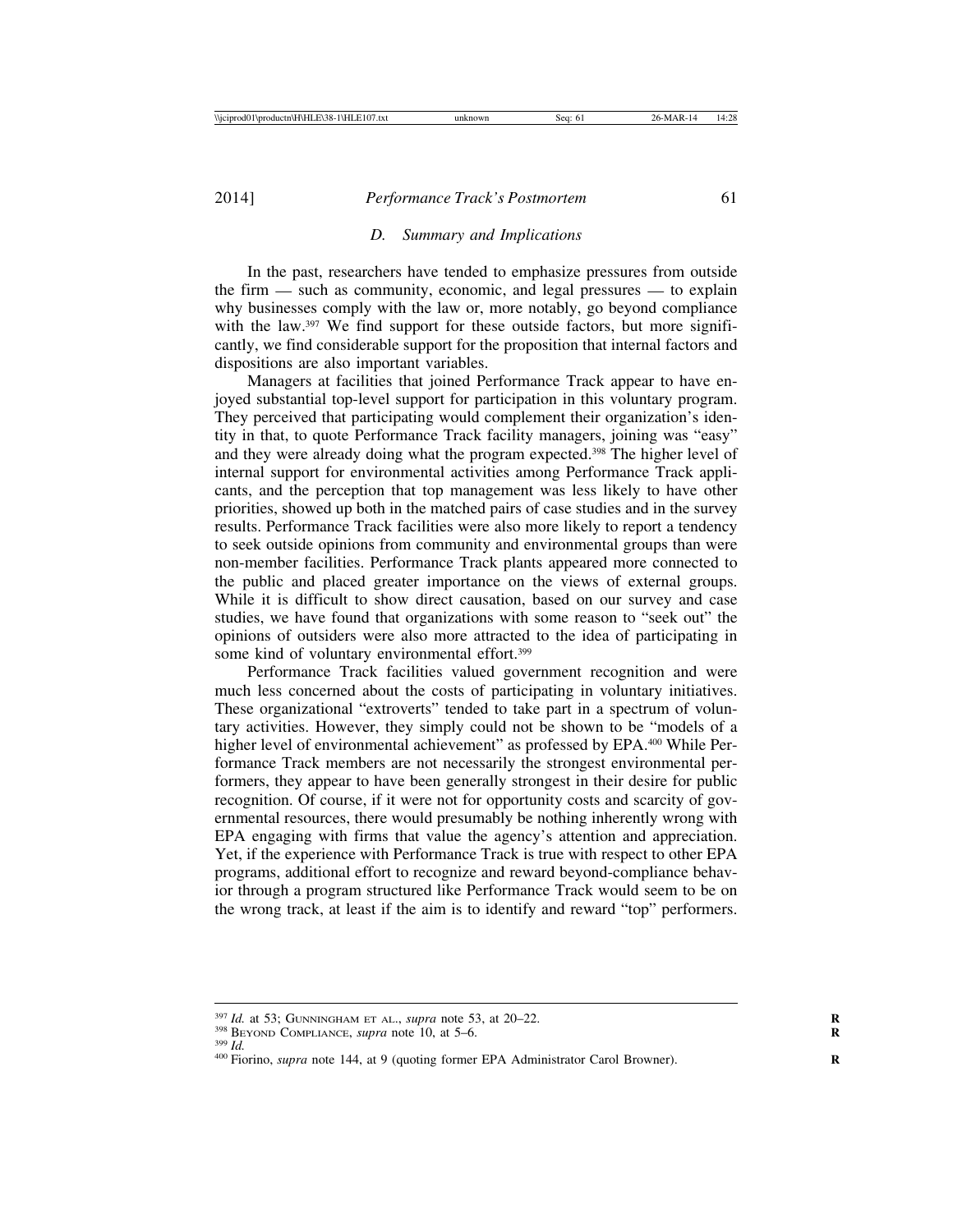## III. THE EXTENT OF PERFORMANCE TRACK'S IMPACT

We have shown that Performance Track did not necessarily attract the types of facilities that EPA had in mind when it launched the program. The businesses that participated in Performance Track could not be shown to be "environmental leaders." Indeed, nothing in the design or EPA's evaluation of the program enabled the agency to determine that the program in fact recognized top environmental performers within any industrial sector.401 We now turn to consider another aspect of the Performance Track model. In contrast with our focus in Part II on understanding which businesses decided to join Performance Track and why, we now focus in Part III on the extent of the program's appeal and, by extension, its impact on industrial practices and environmental quality.

Recall that EPA set as its goal to have Performance Track shift the environmental "performance curve" throughout the nation.402 Both EPA and states that have developed similar Performance Track programs have maintained that these programs contribute uniquely and significantly to environmental protection — e.g., by "stretching the boundaries of innovation and performance"<sup>403</sup> at EPA, creating "a healthier, cleaner environment,"<sup>404</sup> "transform[ing] the way that government and industry address environmental issues and solve problems,"405 and "delivering measureable results."406 If these programs do encourage firms to improve their environmental performance in order to reap the recognition and rewards the programs offer, do they really deliver on the promise of substantial, if not pervasive, change in the nation's environmental quality?

In order to change behavior and affect environmental conditions in a significant way, EPA officials recognized that Performance Track's membership needed to grow.407 Indeed, having heard EPA officials who oversaw Performance Track speak at numerous public meetings over the years, we think it is fair to say that they fixated on increasing membership throughout the program's history. Performance Track had to engage or at least affect significant numbers of regulated entities if it were to become anything other than a marginal environmental program.408 Continuous, rapid growth was always an objective of Performance Track's managers, who set a goal of increasing the ratio of pro-

<sup>&</sup>lt;sup>401</sup> See supra Part II.B.<br><sup>402</sup> See supra notes 64–66 and accompanying text.<br><sup>403</sup> Browner Remarks, *supra* note 138.<br><sup>404</sup> Id.<br><sup>405</sup> Today's Commitments, *supra* note 152, at 31.<br><sup>406</sup> BUILDING ON THE FOUNDATION, *supra* (Feb. 9, 2005 Draft) (on file with the Harvard Law School Library) (stating that in 2004, Performance Track sent "letters from [Administrator] Leavitt to CEO's [sic] of 18 major companies, urging them to encourage their facilities to join the program").

<sup>408</sup> *See* David W. Case, *The EPA's HPV Challenge Program: A Tort Liability Trap?*, 62 WASH. & LEE L. REV. 147, 198 (2005) ("Minimal participation rates are among explanations offered as to why past EPA voluntary programs disappoint both in terms of results and impact.").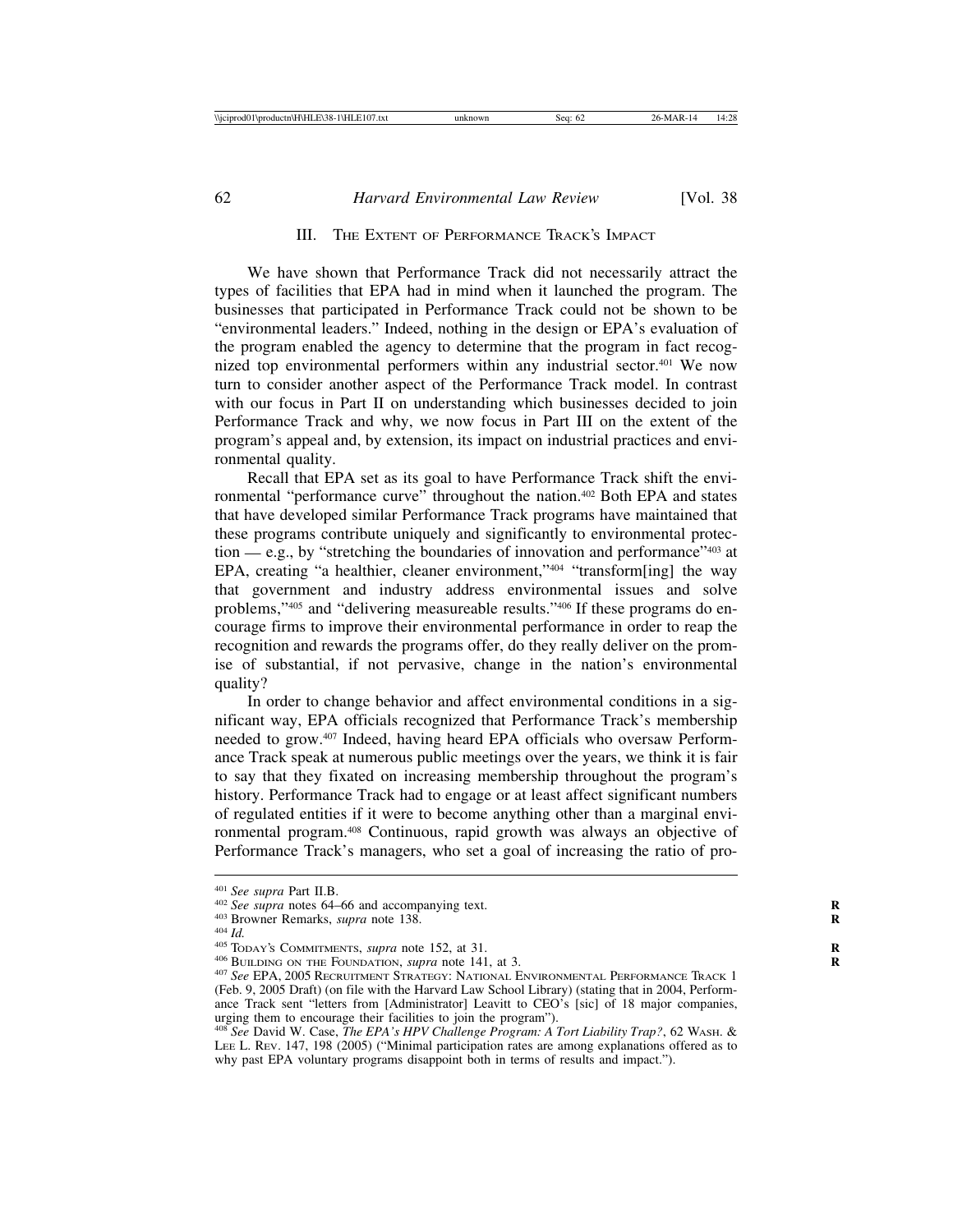gram applicants to program members by 25% each year — all while increasing overall membership.409 Membership growth was essential, they claimed, because "[t]he more organizations that are engaged in the search for continuous improvement, the more [that can be achieved] in terms of environmental results and effective partnerships."<sup>410</sup> Indeed, consistently low participation rates in similar initiatives are a fundamental concern about voluntary environmental programs more generally, because they contribute to a "perception that EPA voluntary programs are largely insignificant and ultimately ineffectual."411 Voluntary initiatives with few members are viewed as "suspect" and "likely [to] have no more than a marginal impact on basic environmental problems."<sup>412</sup>

It is difficult to imagine a program like Performance Track leading to a new generation of environmental protection with only about 500 participating members at any given time, particularly since a surprising number of these members were either federal post offices or facilities within just a few major companies like Johnson  $\&$  Johnson.<sup>413</sup> Compared with all of the facilities generating pollution in the country, Performance Track members represented just the tiniest fraction of the nation's environmental footprint.414 Only half of Performance Track's members were subject to environmental permitting requirements,415 but treating the roughly 700,000 facilities in the United States that *are* subject to such permit requirements as an approximate universe of potential members, Performance Track attracted less than 0.1% of its membership pool.416 Obviously, the fraction of the true universe of potential members — all facilities impacting the environment including those without any permits would be even smaller.

Even among businesses that took a systematically proactive environmental posture, Performance Track facilities still constituted only a small percentage. For example, in 2007 about 5,460 facilities in the United States were certified to ISO 14001's EMS standards.<sup>417</sup> Performance Track membership amounted to less than 10% of that group, notwithstanding the fact that Performance Track's

<sup>409</sup> RAND CORP. ASSESSMENT, *supra* note 23, at 20. Rapid growth has also been a fixation of **R** those responsible for running OSHA's VPP. GAO reported in 2004 that OSHA planned to increase the program eight-fold, from 1,000 to 8,000 worksites. U.S. GOV'T ACCOUNTABILITY OFFICE, *supra* note 344, at 3. In 2003, the Assistant Secretary of Labor for OSHA gave each OSHA region **R** a target for new VPP approvals. Membership subsequently doubled in the period from 2003 to 2008. U.S. Gov'r ACCOUNTABILITY OFFICE, *supra* note 265, at  $10-11$ .

<sup>&</sup>lt;sup>410</sup> Today's Commitments, *supra* note 152, at 31.<br><sup>411</sup> Case, *supra* note 408, at 198.<br><sup>412</sup> Eric W. Orts, *Reflexive Environmental Law*, 89 Nw. U. L. Rev. 1227, 1286 (1995).<br><sup>413</sup> PTrack Member Data, *supra* note 10; tinues to grow, the programs still enroll only a tiny percentage of regulated organizations."). <sup>415</sup> See supra note 293 and accompanying text.

<sup>&</sup>lt;sup>416</sup> See Enforcement & Compliance History Online (ECHO), EPA.Gov, http://perma.law.harvard. edu/0g6AUdPUjs5. As a point of comparison, OSHA's VPP membership of approximately 2,300 worksites represents only about 0.03% of the more than eight million worksites in the United States. Commonly Used Statistics, OSHA.Gov, http://perma.law.harvard.edu/0DZwiq1L2V2. <sup>417</sup> INTL ORG. OF STANDARDIZATION, THE ISO SURVEY – 2007 25 (2008), *available at http://* perma.cc/D994-LBKW.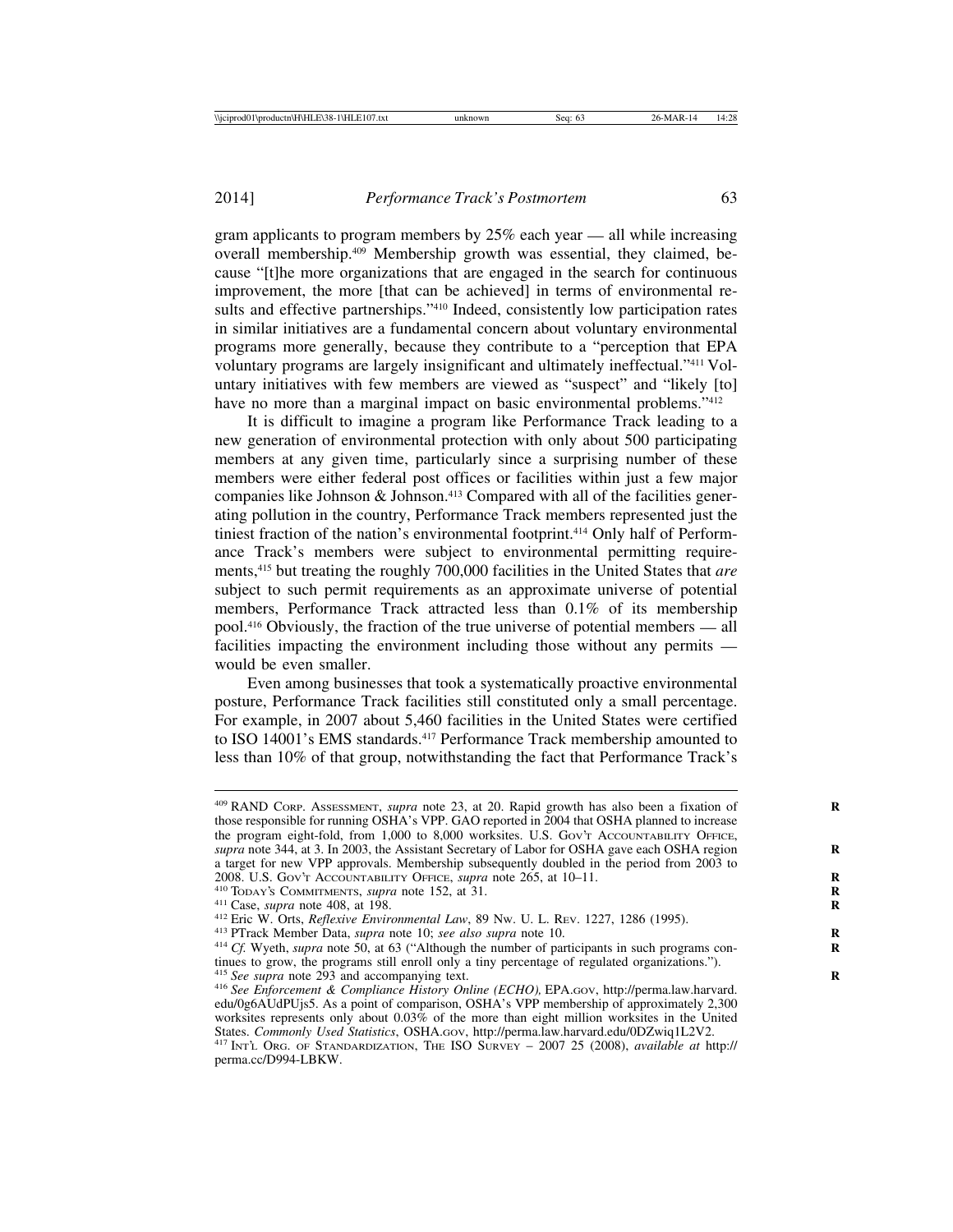membership requirements overlapped substantially with the ISO 14001's standards.<sup>418</sup>

Despite extensive efforts by EPA officials to recruit new members throughout the program's history, membership growth was generally quite slow. In the next Section, we document that slow growth and explain — by comparing membership in Performance Track with membership in other federal and state voluntary environmental programs — why Performance Track was destined to attract only the most modest level of participation and, by extension, to have only the most modest overall impact on the nation's environmental quality.

#### *A. Performance Track Membership*

Performance Track started off with a burst of interest, by comparison with later years: 227 facilities joined Performance Track in the initial "Charter Round" in December 2000.<sup>419</sup> Subsequently, however, membership grew by less than forty facilities annually through 2009,<sup>420</sup> notwithstanding an active recruitment process on EPA's part.

When EPA launched Performance Track in 2000, agency officials contacted firms that already participated in other EPA voluntary programs and encouraged them to consider joining Performance Track.421 EPA officials used a "two-pronged" approach to recruitment: contacting facilities that were already likely to qualify for membership, and working through various professional associations to identify facilities that might have an interest in participating.422 They also worked with facilities that expressed interest in joining but did not meet entry criteria in an effort to understand what these facilities would need to do to qualify in the future. The program accepted applicants twice yearly, in the spring and fall.<sup>423</sup>

Since environmental management systems were a key prerequisite of membership in Performance Track, EPA staff looked for potential applicants that had those systems in place.<sup>424</sup> Officials routinely contacted facilities that met ISO 14001 standards for environmental management systems.425 Before

<sup>418</sup> *See* PERFORMANCE TRACK FINAL PROGRESS REPORT, *supra* note 21, at 3 (listing 539 Perform- **R** ance Track members in 2007); QMI-SAI GLOBAL, ISO 14001 AND U.S. EPA PERFORMANCE TRACK PROGRAM, *available at* http://perma.cc/4C6G-HNHH (comparing ISO 14001 and Performance Track membership).<br><sup>419</sup> PTrack Member Data, *supra* note 10.

<sup>&</sup>lt;sup>420</sup> See PERFORMANCE TRACK FINAL PROGRESS REPORT, *supra* note 21, at 3 (charting Performance Track's membership statistics from 2000–2008).

<sup>&</sup>lt;sup>421</sup> Interview with John Foster, Manager of Performance Track Recruiting, EPA (Aug. 14, 2007).<br><sup>422</sup> EPA, RECRUITER'S HANDBOOK 12 (2001) (on file with the Harvard Law School Library).<br><sup>423</sup> EPA, AIMING HIGH HAS ITS REWAR

OGNIZED? 5 (2008). <sup>424</sup> Interview with John Foster, *supra* note 421. **<sup>R</sup>** <sup>425</sup> *Id.*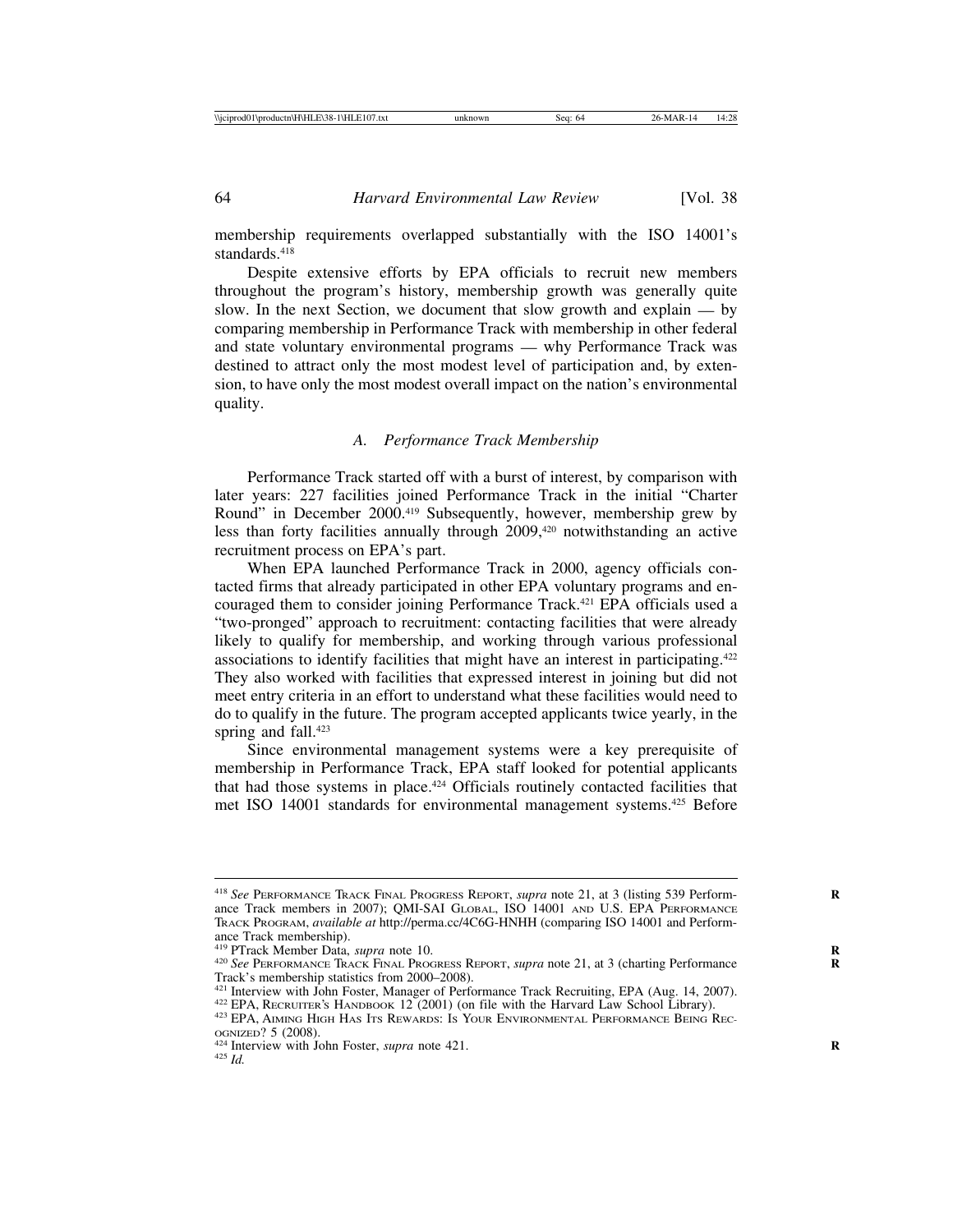each application round, EPA staff sent each such facility a postcard announcing the open enrollment period and followed up with a telephone call.<sup>426</sup>

EPA staff also engaged in outreach through trade associations and visits to trade shows and conventions, often at the invitation of trade associations seeking to encourage member companies to improve their EMSs.<sup>427</sup> For example, Performance Track managers attended conferences for various groups, such as: the Air and Waste Management Association; the National Association of Environmental Engineers; the Semiconductor Environment, Safety, and Health Association; and the American Society for Quality.<sup>428</sup> They distributed information about Performance Track at these meetings and subsequently followed up with contacts they met.<sup>429</sup>

EPA officials offered assistance to potential applicants through several programs and information sources. For instance, facilities that were interested in developing and implementing EMSs could also obtain guidance from state programs listed in EPA's National Directory of EMS Technical Assistance Providers.430 Similar technical assistance resources were made available on an industry-sector basis.431 Finally, several states — such as Colorado, North Carolina, South Carolina, Texas, and Virginia — developed programs and initiatives similar to Performance Track through which facilities could obtain assistance in improving their environmental performance and EMSs.432 EPA saw many of these state programs as "feeders" for the federal Performance Track program.

Once admitted into Performance Track, a facility's membership under normal circumstances lasted three years, at which time it had to reapply to remain in the program.433 Over 200 facilities left the program over the years, whether as a result of closure or sale, failure to meet program requirements, or voluntary reasons.434 Table 11 and Figure 2, below, show movement in and out of the program during the years of its existence.

<sup>&</sup>lt;sup>426</sup> *Id.*<br><sup>426</sup> *Id.*<br><sup>438</sup> *Id.*<br><sup>430</sup> *Ichnical Assistance*, EPA.Gov, http://perma.cc/U6KU-WV29.<br><sup>430</sup> *Ienvironmental Management Systems*, EPA.Gov, http://perma.cc/3FTL-5RKZ.<br><sup>431</sup> Environmental Management Systems, E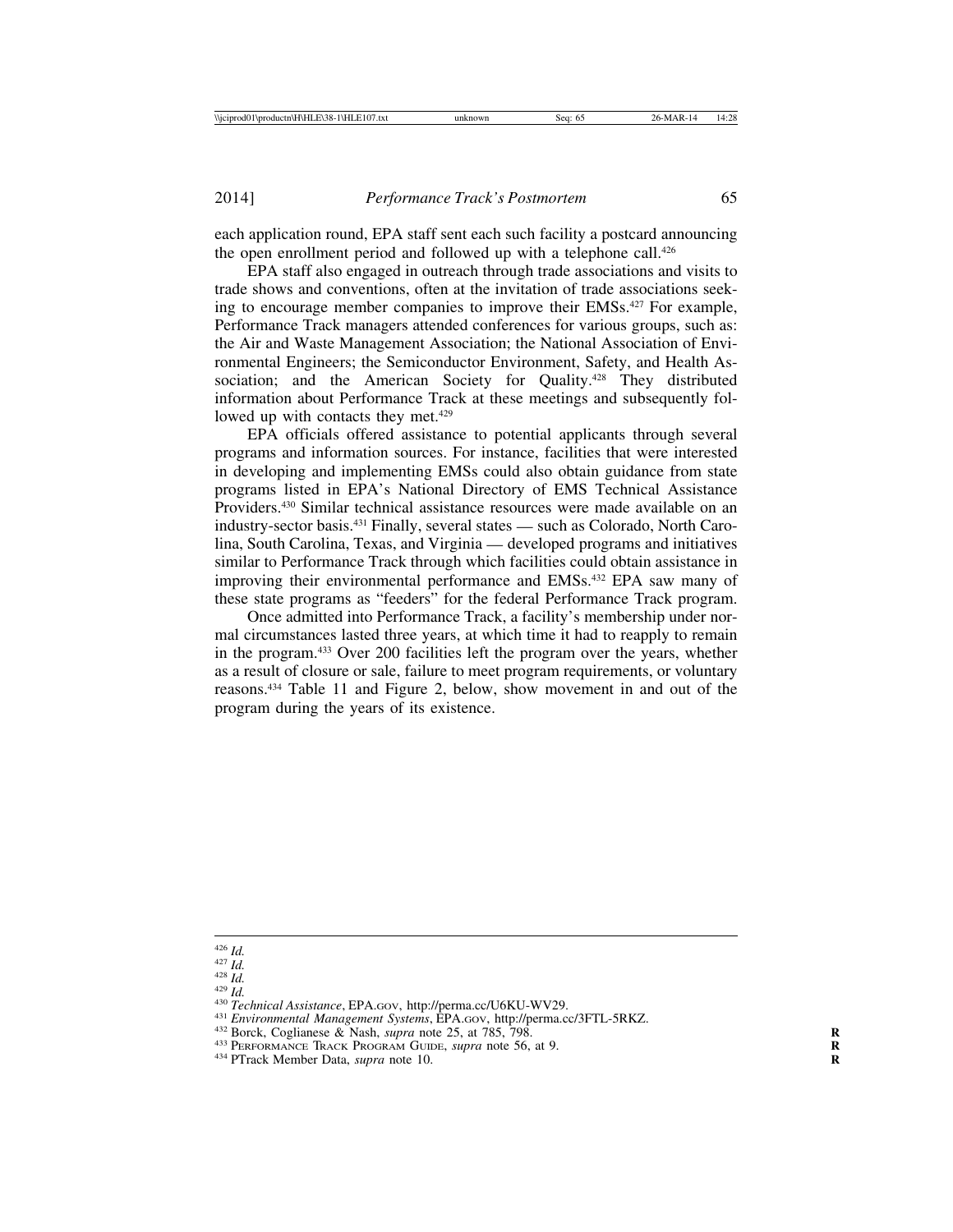| Year   | Applied | Admitted | EPA<br>Asked to<br>Leave/Did<br><b>Not</b><br>Accept<br>Renewal | Voluntarily<br>Left | Total<br>Membership | Annual<br>Membership<br>Change |
|--------|---------|----------|-----------------------------------------------------------------|---------------------|---------------------|--------------------------------|
| 2000   | 254     | 227      | $\overline{0}$                                                  | $\overline{0}$      | 227                 |                                |
| 2001   | 33      | 25       | 1                                                               | $\overline{0}$      | 251                 | $10\%$                         |
| 2002   | 78      | 55       | 13                                                              | 11                  | 282                 | 11%                            |
| 2003   | 94      | 62       | 15                                                              | 18                  | 311                 | $9\%$                          |
| 2004   | 95      | 58       | 15                                                              | 56                  | 298                 | $-4\%$                         |
| 2005   | 115     | 93       | 7                                                               | 14                  | 370                 | 19%                            |
| 2006   | 115     | 69       | 8                                                               | 14                  | 417                 | $11\%$                         |
| 2007   | 201     | 152      | $\overline{7}$                                                  | 24                  | 538                 | 22%                            |
| 2008   | 52      | 42       | 16                                                              | 17                  | 547                 | $2\%$                          |
| Totals | 1044    | 783      | 82                                                              | 154                 | 547                 |                                |

TABLE 11. PERFORMANCE TRACK MEMBERSHIP TRENDS<sup>435</sup>

FIGURE 2. FACILITIES APPLYING, ADMITTED, AND LEAVING



<sup>435</sup> *Id.* Note that no application date was given for seven applications.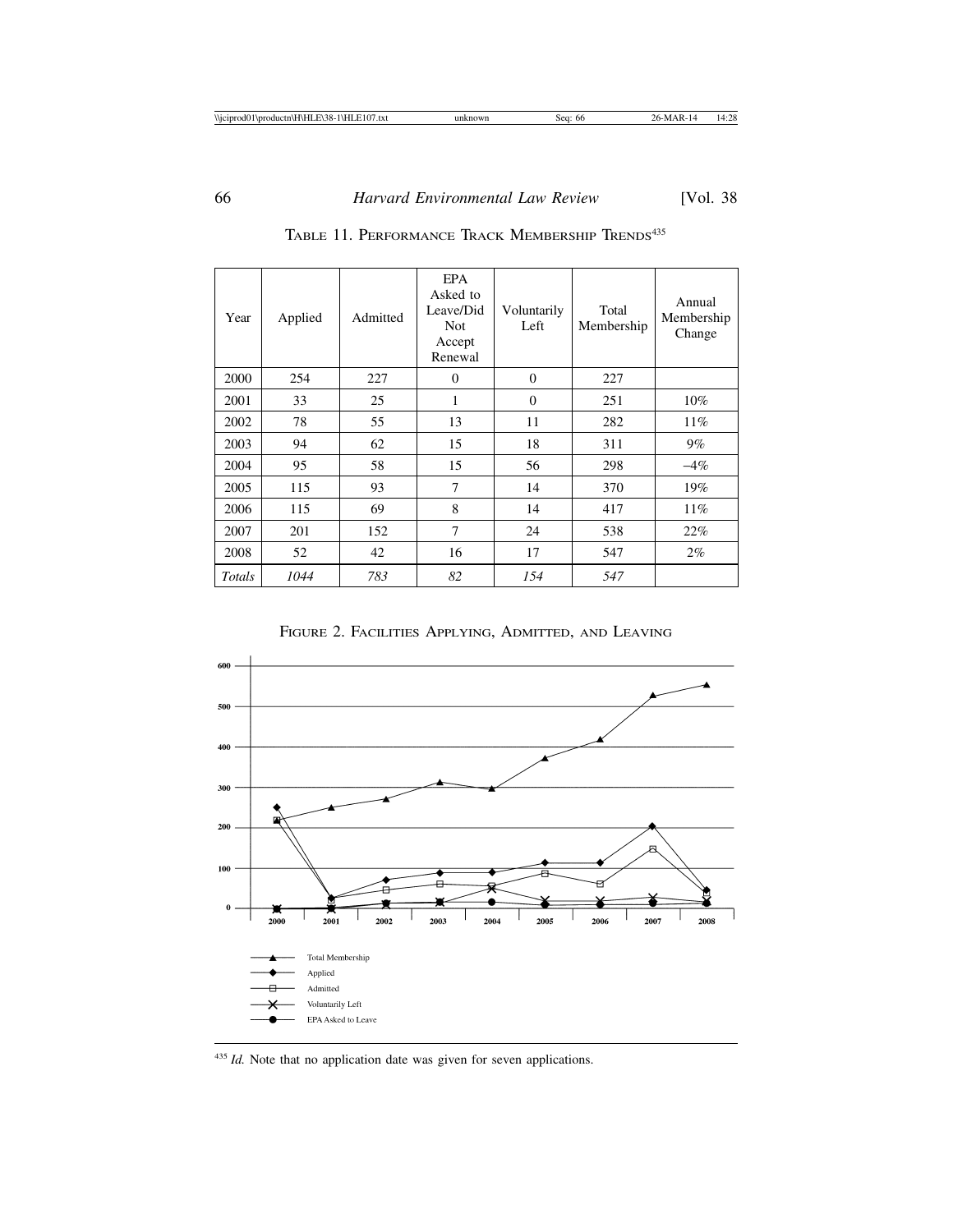The largest membership loss occurred in 2004, when membership terms expired for the facilities that had joined Performance Track in the initial Charter Round.436 Of the over 200 charter members, approximately 25% chose not to reapply.437 While 2004 was the year when the greatest membership loss occurred, the program suffered significant attrition in every year after 2001.<sup>438</sup> Although net membership increased in every year except 2004, steady membership loss impeded the program's overall growth.

The reason cited most frequently by managers for withdrawing from the program (or simply not renewing) was the closure, sale, or reorganization of their facility.439 A significant number of departing members also found the program's reporting requirements burdensome or failed to find that the program delivered meaningful value to the business.440 Figure 3, below, illustrates the main reasons facilities gave EPA for leaving Performance Track.



FIGURE 3. REASONS FACILITIES GAVE FOR LEAVING OR NOT RE-ENROLLING<sup>441</sup>

- <sup>439</sup> Nash & Coglianese, *supra* note 10, at 19*.* **<sup>R</sup>** <sup>440</sup> *Id.* at 19–20. <sup>441</sup> *Id.* at 20.
- 
- 

<sup>&</sup>lt;sup>436</sup> Nash & Coglianese, *supra* note 10, at 19.<br><sup>437</sup> *Id.* As a point of comparison, 979 worksites have voluntarily left VPP since its inception. OSHA, *Voluntary Withdrawals* – *CY 1982*–*2013* (last visited Feb. 28, 2013) (on file with the Harvard Law School Library).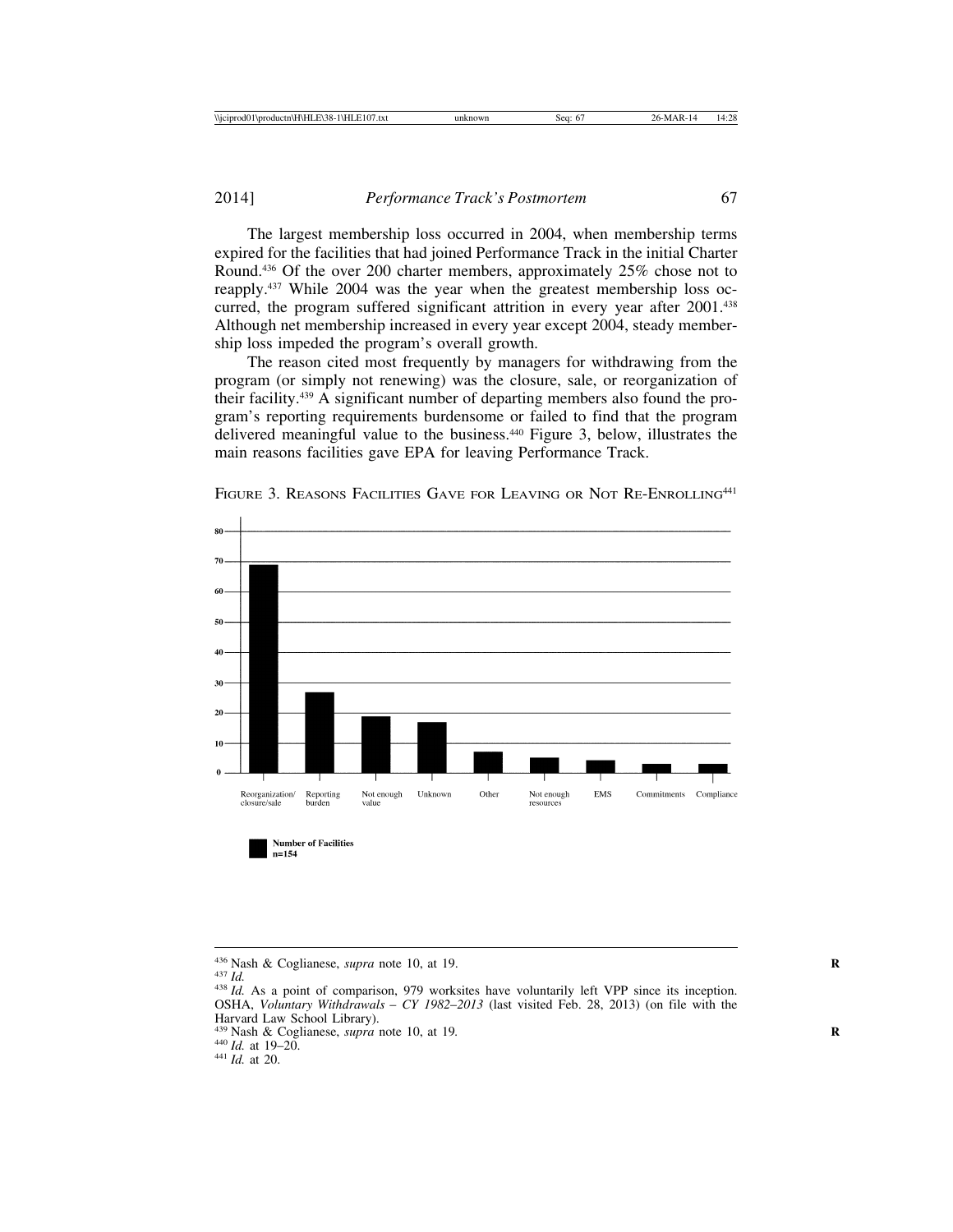EPA asked forty-nine facilities either to leave or not re-enroll in Performance Track.442 Most often, EPA's reason for asking a facility to leave or not continue had to do with the facility manager's failure to submit an annual report, a program requirement. Deficiency in a facility's environmental management system was the second most common reason EPA ended a facility's membership.443 EPA also asked facilities to leave because they were found in non-compliance with environmental regulations or had problems with their commitments.444 Figure 4, below, summarizes the reasons EPA asked facilities not to continue.



FIGURE 4. REASONS CITED BY EPA FOR ASKING FACILITIES TO LEAVE OR NOT RE-ENROLL<sup>445</sup>

**Number of Facilities** 

 $n=82$ 

<sup>&</sup>lt;sup>442</sup> *Id.* at 19. Again, for a point of comparison, we note that over its history OSHA has asked only twenty-two worksites to leave its VPP. *See* OSHA, *Number of Sites Asked to Leave (Terminated)*

<sup>&</sup>lt;sup>443</sup> See OSHA, *supra* note 442.<br><sup>444</sup> Nash & Coglianese, *supra* note 10, at 19, 21.<br><sup>445</sup> Id. at 21.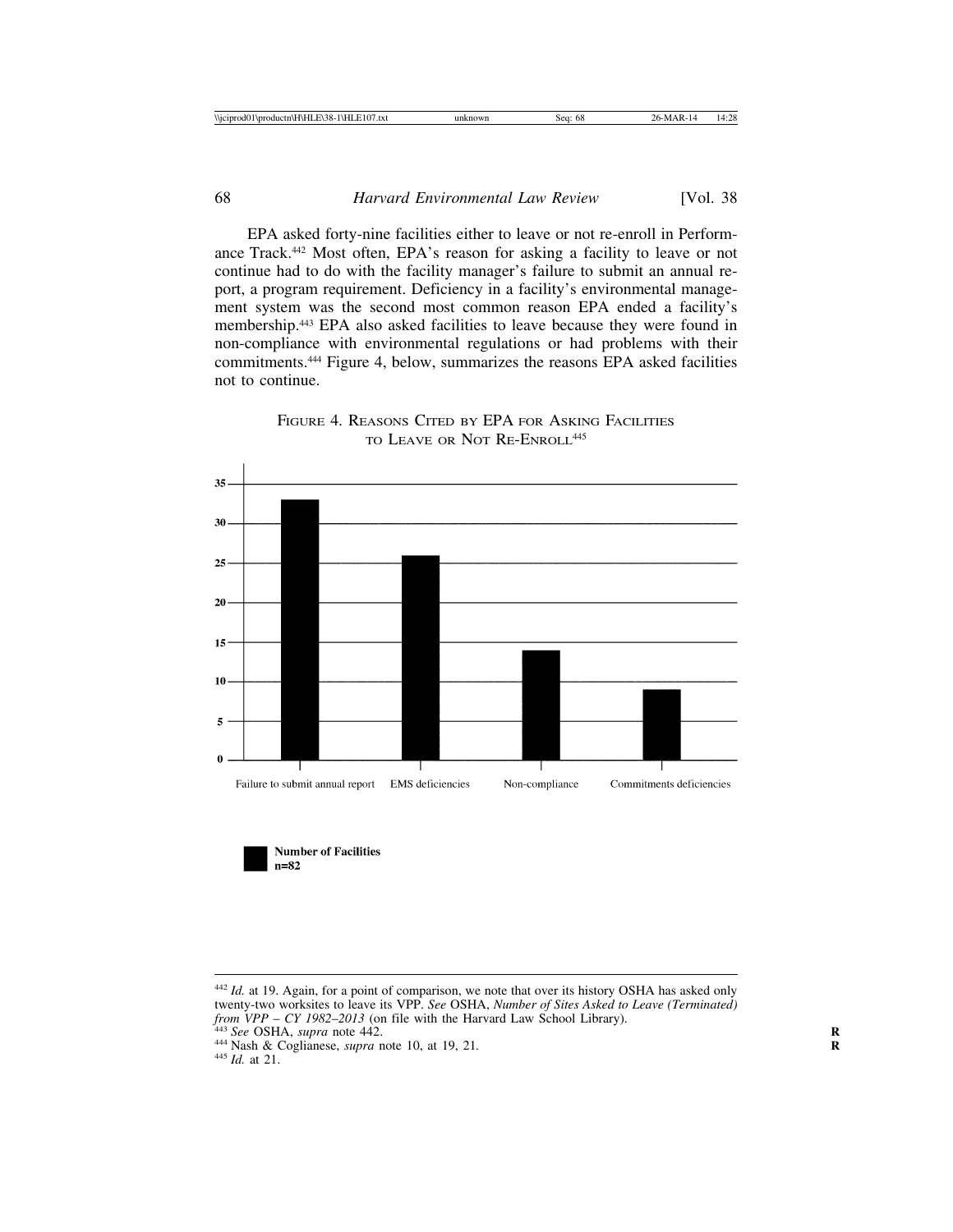EPA surveyed Performance Track members in 2004 and 2006 to gauge members' satisfaction with the program.446 In both cases, the survey received strong response rates: 73% and 76%, respectively.447 In the 2004 survey, members' most important reason for joining and staying in the program was to enjoy "a collaborative/amicable relationship with EPA and State agencies."448 While members wanted to see the program's regulatory incentives expanded, those incentives were not their primary reason for joining.449 Overall, members said that they wanted EPA to publicize their Performance Track memberships more robustly so that local communities were more aware of their status as environmental leaders.<sup>450</sup>

The 2006 survey found that most members were "generally satisfied" with Performance Track, believing that they "receive[d] as much or more business value than the costs of the program."451 According to the respondents, the program's greatest value derived from "public awareness, opportunities to improve environmental performance, and an improved, more collaborative relationship" with EPA.452 In 2006, as in 2004, survey respondents generally said that they did not join Performance Track on account of the incentives EPA offered.453 However, members indicated that they would have liked in the future to see membership benefits increase and the transaction costs associated with membership decrease.454

#### *B. Why Performance Track Membership Was Destined to Remain Small*

As noted, Performance Track's membership represented only a small fraction of eligible facilities.455 In this respect, Performance Track was little different from many of EPA's voluntary programs. However, participation levels across different programs have varied, with some garnering higher membership levels than Performance Track and some garnering lower levels. Although the total number of EPA voluntary programs is too small for econometric analysis, we can still take a closer look at the variation in membership across programs to see what might explain different membership levels. In this Section, we explore the relationships between the design of voluntary environmental programs and levels of participation, with the aim of developing an explanation for why EPA struggled to make Performance Track larger. We first consider how Performance Track membership compared with participation in the 33/50 Pro-

- 
- 

<sup>446</sup> ABT ASSOC. INC., RESULTS OF 2004 PERFORMANCE TRACK CUSTOMER SATISFACTION SURVEY (2005) [hereinafter 2004 SURVEY] (on file with the Harvard Law School Library); 2006 SURVEY, supra note 209. supra note 209.<br>
<sup>447</sup> See 2004 SURVEY, supra note 446, at 1; 2006 SURVEY, supra note 209, at 5.<br>
<sup>448</sup> 2004 SURVEY, supra note 446, at 1.<br>
<sup>449</sup> Id.<br>
<sup>449</sup> Id.<br>
<sup>451</sup> 2006 SURVEY, supra note 209, at 2.<br>
<sup>452</sup> Id.<br>
<sup>453</sup> I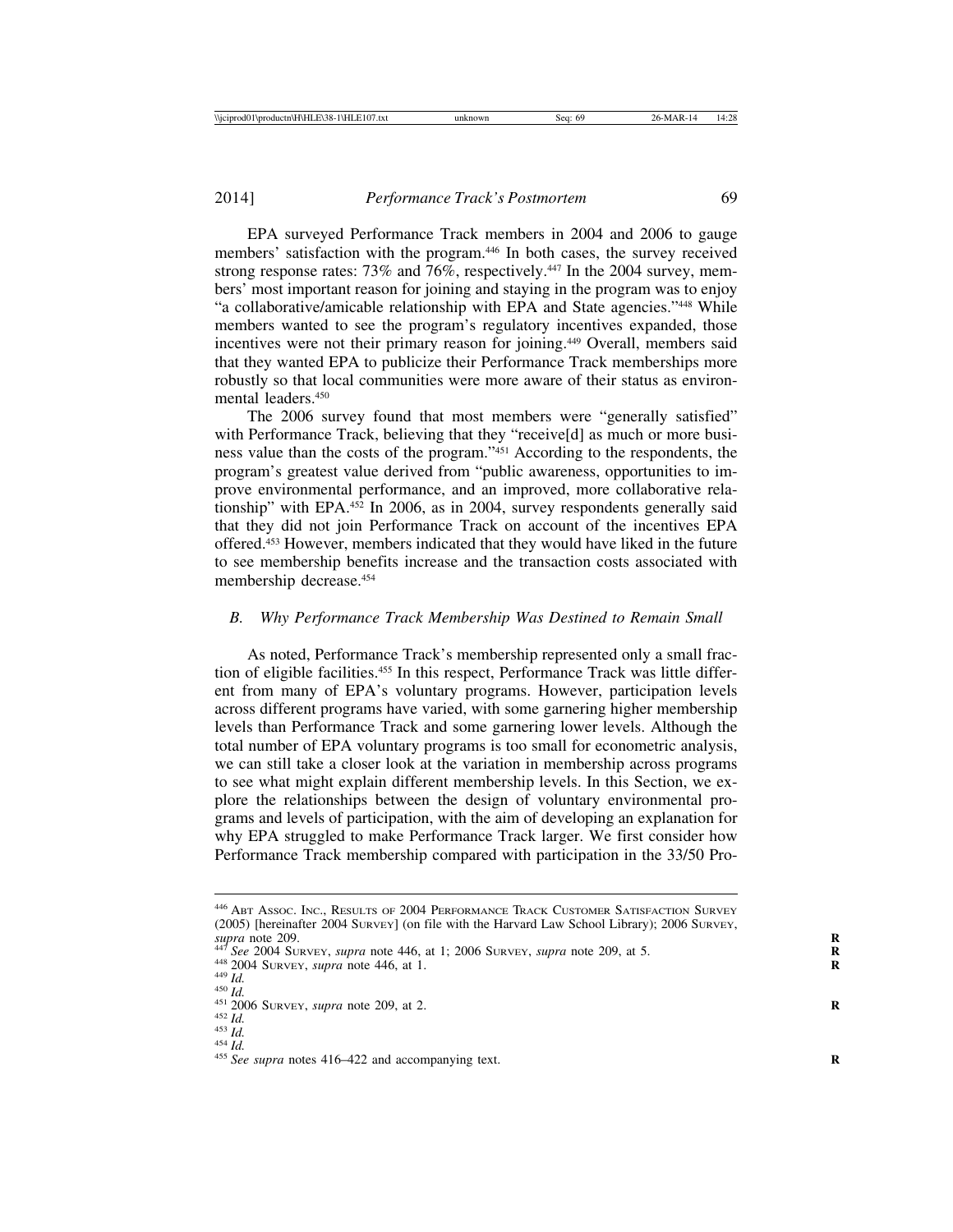gram and Project XL, EPA's most-studied voluntary environmental programs. We then compare the design of twenty-nine additional voluntary partnership programs run by EPA with their corresponding rates of participation. Finally, we consider the relationship between program design and participation levels by reviewing state programs similar to Performance Track.

#### *1. The Participation Paradox: The Inverse Relationship Between Rewards and Participation*

Like Performance Track, all the programs we examine in this Section were voluntary partnership programs, a distinct type of voluntary environmental program. In a voluntary partnership program, the regulatory agency develops membership criteria and a process for firms to apply to be members.<sup>456</sup> Members receive some benefit in exchange for committing to a certain course of action.457 Across all of the voluntary partnership programs of which we are aware, we find a clear, inverse relationship between participation and program rewards. That is, membership levels decline as program rewards increase. Why would this be so? After all, should not greater rewards induce still greater levels of participation?

The inverse relationship between rewards and participation may seem paradoxical at first glance. However, the explanation for this relationship is actually quite simple. As agencies move to increase rewards they also increase the stringency of entry criteria and membership requirements, effectively chilling facilities' interest in participating. The evidence we present in this Section suggests that businesses are much more sensitive to the costs of participation in voluntary environmental partnerships, and even modest increases in the transaction costs associated with becoming a member will more than offset any increased incentive that additional rewards might provide.

Moreover, the incentives facing government officials lead them to match any increase in rewards with increases in membership stringency and scrutiny. When government officials grant a facility a reward, especially when that reward amounts to a "seal of approval" from the government, the relationship between government and business becomes similar to that between any principal and its agent. Just as principals worry that agents will shirk or otherwise abuse the authority that principals have granted them, government officials also must worry that the businesses they reward will come to shirk or otherwise retreat from their commitment to act in an environmentally responsible manner. They must worry because government officials work in a political environment in which they face pressures both from Congress and from interest group representatives who stand ready, in turn, to pressure members of Congress.

In the context of environmental policy, the existence of a cadre of wellorganized environmental groups in Washington, D.C. means that government

<sup>456</sup> Cary Coglianese & Jennifer Nash, *The Paradox of Voluntary Environmental Partnerships: Information and Incentives for Participation*, *in* BEYOND COMPLIANCE, *supra* note 10, at 107. **<sup>R</sup>** <sup>457</sup> *Id.*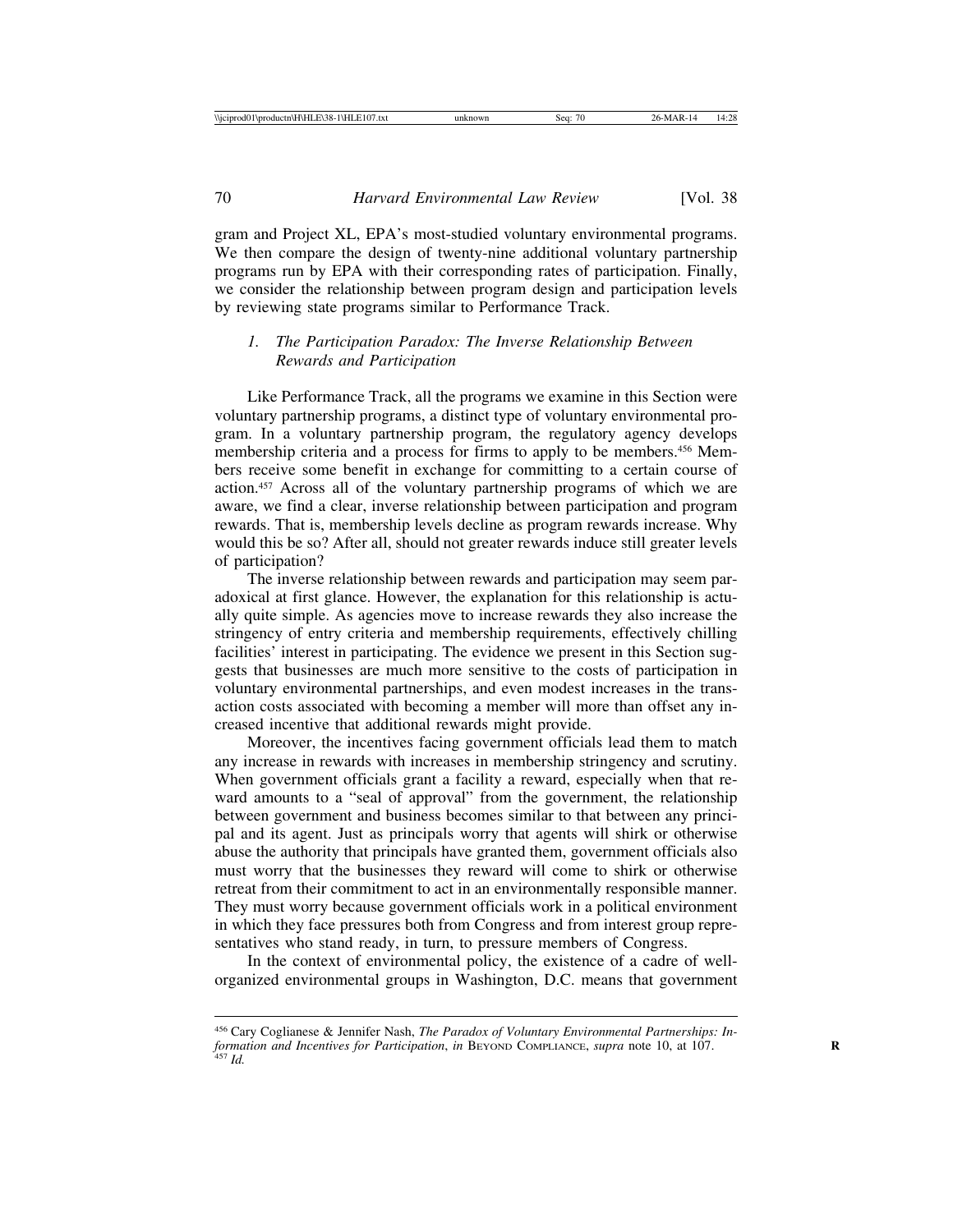officials who seek to "reward" the businesses they are charged with regulating can expect to be watched carefully. An example from Performance Track reveals the kind of interest group scrutiny government officials can and do expect in developing voluntary programs. In 2005, EPA published a notice in the *Federal Register* requesting public comment on its proposal to expand the benefits offered to Performance Track members.<sup>458</sup> In comments to EPA, an attorney from the NRDC objected to proposed benefits that would reduce monitoring, recordkeeping, and reporting for Performance Track members and shrink the level of EPA and state environmental agency oversight.459 The Environmental Integrity Project ("EIP"), a non-profit organization dedicated to stronger enforcement of federal and state environmental laws, similarly called on EPA to step back from "ever more ambitious regulatory breaks" for Performance Track members.460 Both NRDC and EIP raised the concern that Performance Track entry criteria failed to ensure that members demonstrated sufficiently superior environmental performance to warrant regulatory benefits.461 In short, EPA's attempt to increase benefits was met by calls from environmental advocacy groups to tighten program entry criteria.

The environmental groups largely succeeded in dissuading EPA from increasing Performance Track's benefits. Before the program's termination in 2009, EPA had finalized only modest changes in the benefits for Performance Track members. Its most notable such effort occurred in April 2006, when the agency published a rule allowing Performance Track facilities with secondary containment facilities to apply for permission to self-inspect their hazardous waste tanks only once a month, compared with mandatory daily or weekly inspections for non-Performance Track facilities.<sup>462</sup> This benefit was relatively meager, however, compared to those EPA originally outlined in its August 2005 request for comments.

# *2. Design and Participation in 33/50 and Project XL*

To see how the participation paradox plays out, it is instructive to compare Performance Track's membership with the levels of participation in the agency's two widely studied voluntary initiatives: the 33/50 Program and Project XL. Nearly 1,300 firms participated in 33/50 in the 1990s,<sup>463</sup> while only about fifty

<sup>458</sup> Description of Collaboration with the Environmental Council of the States Regarding National Environmental Performance Track and State Performance-Based Environmental Leadership Programs, 70 Fed. Reg. 44,921 (Aug. 4, 2005).<br><sup>459</sup> Letter from John Walke, *supra* note 27, at 3, 12.

<sup>&</sup>lt;sup>460</sup> Patricia Ware, *Enforcement: Benefits of 'Performance Track' Program in Question, <i>Environ-mental Group Says*, 37 Env't Rep. (BNA) No. 6, at 309 (Feb. 10, 2006).

<sup>&</sup>lt;sup>461</sup> Letter from John Walke, *supra* note 27, at 8–9; Letter from Eric Schaeffer, *supra* note 27, at 1–2.

<sup>&</sup>lt;sup>462</sup> Resource Conservation and Recovery Act Burden Reduction Initiative, 71 Fed. Reg. 16,862, 16,881 (Apr. 4, 2006) (codified at 40 C.F.R. pts. 260, 261, 264, 265, 266, 268, 270, and 271). <sup>463</sup> EPA, 33/50 PROGRAM: THE FINAL RECORD 4 (1999) [hereinafter 33/50 PROGRAM: THE FINAL

RECORD], *available at* http://perma.cc/8E6V-V4ZH.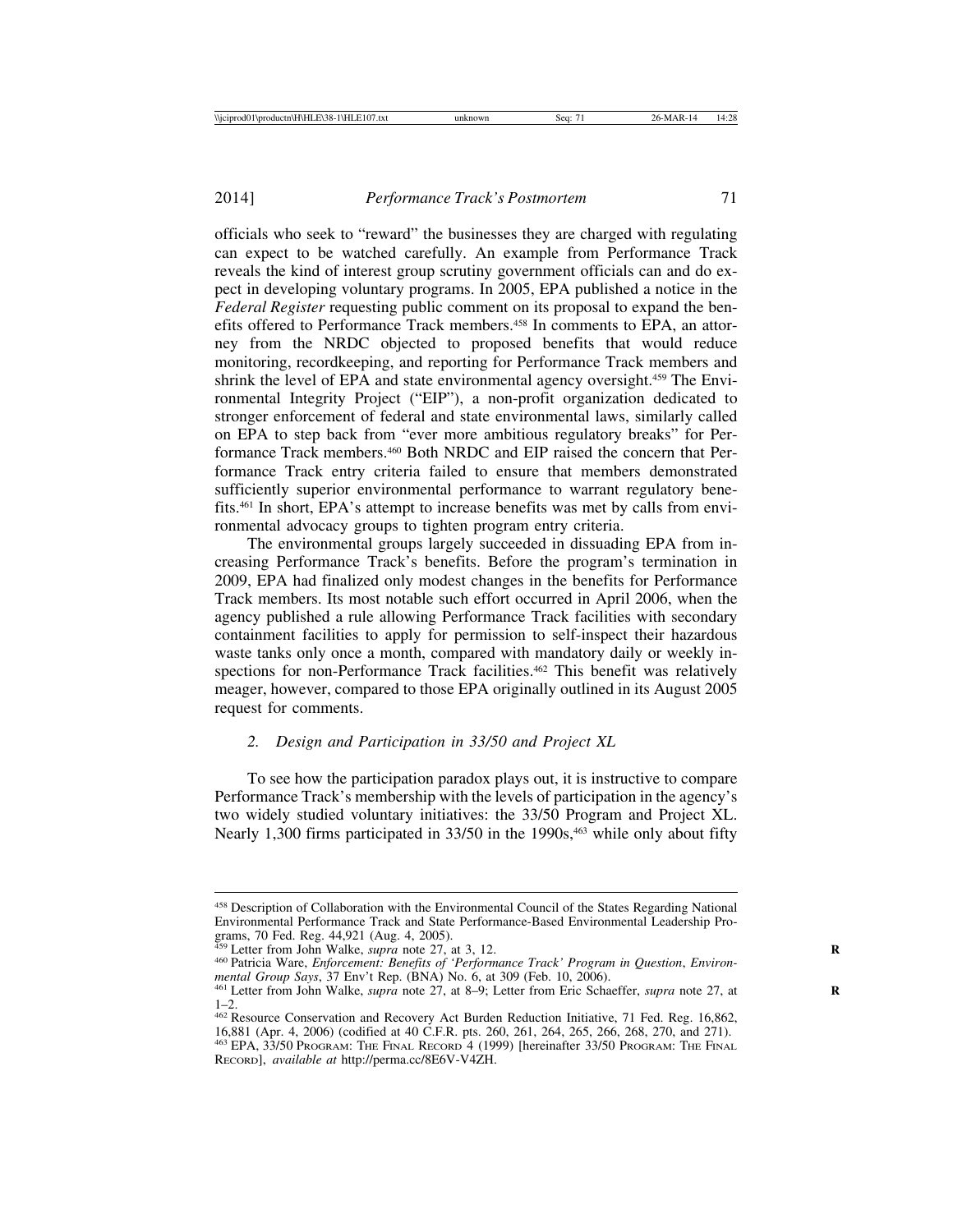facilities joined Project XL.<sup>464</sup> Performance Track's membership size falls between these two numbers. What might explain these different levels of participation? All three programs exhibited striking differences in their design that had important implications for levels of participation.

EPA launched the 33/50 Program in early 1991.465 The program challenged industry to achieve a 33% reduction in overall releases of seventeen toxic chemicals by the end of 1992 and a 50% reduction by 1995 (compared to 1988 levels).466 To participate in the program, companies simply had to write EPA a letter committing to reduce any amount of one or all of the seventeen targeted chemicals against companies' 1988 level of releases.<sup>467</sup> Upon receipt of such a letter, EPA sent the company a certificate of appreciation signed by the Administrator.<sup>468</sup>

Commitments were in no way legally binding, and EPA encouraged companies to set their own goals and timeframes. Indeed, a notable proportion of companies — up to 40% according to a 1995 evaluation commissioned by EPA — received certificates even though EPA could not quantify *any* specific level of reductions stated in their commitment letters.469 Furthermore, EPA made no effort to ascertain whether individual companies followed through on the commitments they made. EPA actively invited companies to join the program, and nearly 1,300 companies "participated" by sending in a commitment letter.<sup>470</sup>

In 1995, the Clinton Administration's EPA launched a "reinventing regulation" initiative that went beyond the 33/50 program to create other voluntary initiatives, such as Project XL, which sought to encourage "eXcellence and Leadership" in environmental management.<sup>471</sup> Through Project XL, EPA would consider waiving virtually any regulatory requirement if a company could demonstrate that doing so would enable it to achieve superior environmental performance.472A team from EPA's regional offices and headquarters was set up to review proposals for such waivers. Successful proposals were required to demonstrate improvements in environmental performance, reduce paperwork and cost, involve outside constituencies, prevent pollution in multiple media, establish measurable objectives, and broadly disseminate information.<sup>473</sup> If EPA deemed that a proposal met these criteria, then the applicant, regulators, and participating community groups would negotiate a Final Project Agreement

<sup>464</sup> EPA, PROJECT XL 2000 COMPREHENSIVE REPORT VOL. 2: DIRECTORY OF PROJECT EXPERI-MENTS AND RESULTS 2 (2000), *available at* http://perma.cc/VVQ6-SDYS (noting that by the year 2000, a total of fifty-three projects were at various stages of development).

<sup>&</sup>lt;sup>466</sup> Id. at 1.<br><sup>467</sup> EPA, The 33/50 Program: Forging an Alliance for Pollution Prevention 1 (1992), *available at* http://perma.cc/C6J-BKS4.

<sup>&</sup>lt;sup>468</sup> *Id.* at 4.<br><sup>469</sup> EPA, 33/50 Program: The Final Record, *supra* note 463, at 7.<br><sup>470</sup> *Id.* at 4.<br><sup>471</sup> EPA, Project XL 1999 COMPREHENSIVE REPORT 1 (1999).<br><sup>472</sup> See EPA, Project XL: From Pilot to Practice, A JOURNE (1999), *available at* http://perma.cc/R6P5-35G9. <sup>473</sup> Coglianese & Nash, *supra* note 456, at 105. **<sup>R</sup>**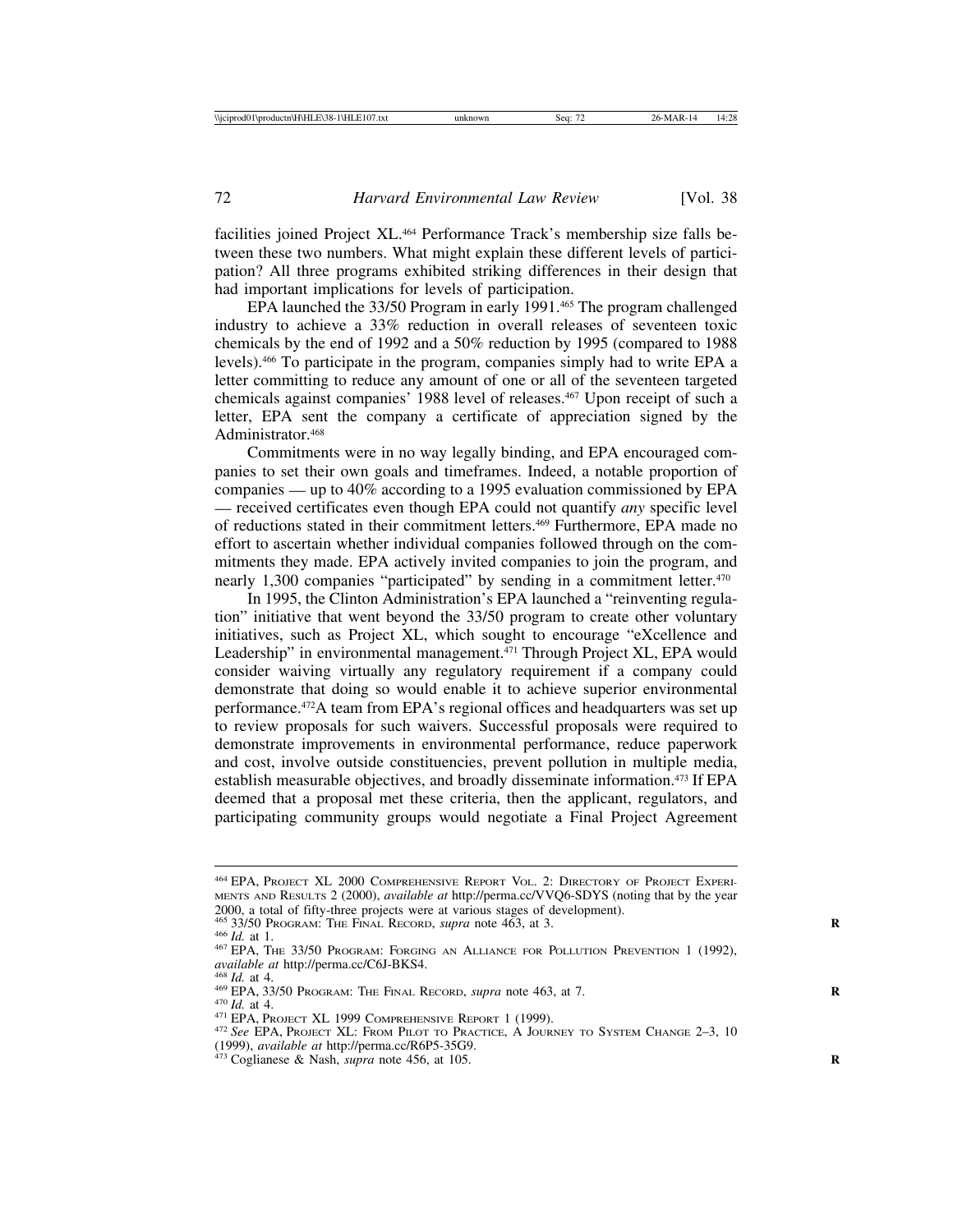("FPA"). EPA reserved the right to reject any agreement, even after all the parties had agreed to the terms.474

Negotiation of final agreements often required thousands of hours.<sup>475</sup> Developing Intel's XL agreement, for example, required 100 meetings each lasting four to six hours. EPA insisted that an essential component of any XL agreement was active engagement of community and environmental advocacy groups, but involving these groups often raised new issues that required more time to resolve. Only after EPA obtained approval of the agreement from a long list of community and environmental groups would it begin the formal process of waiving requirements: that is, issuing a site-specific rulemaking following normal notice-and-comment procedures, including publication in the *Federal Register*. 476 EPA stopped receiving applications for XL projects in 2003. By that time, only about fifty regulated entities were fully participating in Project XL,477 considerably fewer than anticipated when the program was announced eight years earlier.

Comparing the stringency of the requirements for entry into 33/50 and Project XL with those for Performance Track suggests how the level of participation responds to the costs of entry. The entry requirements for all three programs varied considerably. They ranged from the minimal letter of general commitment for 33/50, to the twenty-nine page application for Performance Track,478 to an application process followed by an intensive multi-party negotiation followed by a site-specific rulemaking for Project XL. As the entry costs increased across these programs, participation levels declined from over 1,300 companies in 33/50 to about 550 facilities in Performance Track to only about fifty companies in Project XL.

## *3. Evidence from Other EPA Voluntary Partnership Programs*

Although they are among the most prominent of EPA's voluntary programs, the 33/50 Program, Project XL, and Performance Track are only three such programs. EPA has run over sixty voluntary programs, ranging from educational programs, grants, competitive awards, product certifications, and voluntary partnerships.479 To investigate further the relationship between program design and participation, we focused on EPA's twenty-nine voluntary partnership programs. As described earlier, a partnership program involves some element of exchange or agreement between the applicant and the government. When the applying member meets specified standards, the agency will provide something in return. A full list of EPA's voluntary partnership programs we examined is provided in Table 12, below. Notwithstanding the actual names EPA gave to these programs, each is a partnership program in the sense we

<sup>&</sup>lt;sup>474</sup> *Id.*<br><sup>475</sup> *See* Caballero, *supra* note 44, at 404–05.<br><sup>476</sup> *See* Caballero, *supra* note 44, at 404–05.<br><sup>477</sup> Coglianese & Nash, *supra* note 456, at 105; MARCUS ET AL., *supra* note 44, at 195.<br><sup>478</sup> *See sup*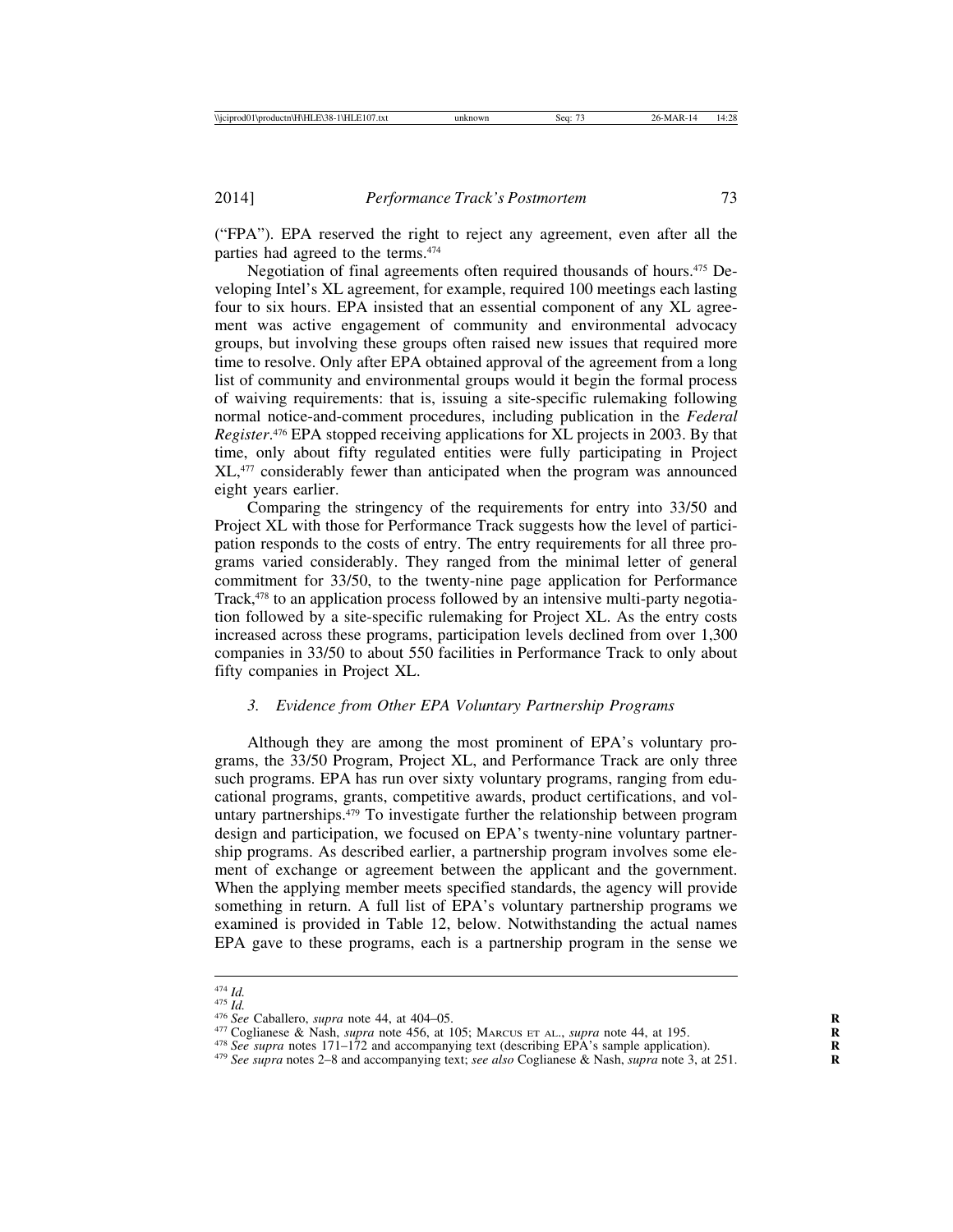mean. Even the two programs in Table 12 labeled as "awards" programs were also partnership programs as the "awards" were available to any qualified applicant and not limited or competitive.480

In late 2005, at the midpoint of Performance Track's history, we gathered official program documentation for each of the programs listed in Table 12. Using these materials, we coded each program in terms of three characteristics: stringency, benefits, and number of members. For the first two characteristics, we separately coded every program and had a research assistant do the same. On those occasions where we had differences in coding, we resolved them by gathering more information and, in some cases, by contacting an EPA staff person responsible for running that program.

The programs were coded on a three-point scale according to their entry stringency. A rating of "1" (low stringency) only required submitting a brief application and committing generally to voluntary action. A rating of "2" (medium stringency) required more of the applicant, such as submitting a description of a project or otherwise demonstrating a commitment. Programs rated "3" (high stringency) also required such commitments and demonstrations, but also involved EPA or a third party in screening and sometimes training applicants. An example of a level "3" program is Performance Track.<sup>481</sup>

TABLE 12. NATIONAL EPA VOLUNTARY PARTNERSHIP PROGRAMS<sup>482</sup>

<sup>480</sup> Coglianese & Nash, *supra* note 3, at 251.<br><sup>481</sup> *Id.* at 251, 253. <br><sup>482</sup> *Id.* at 252; Coglianese & Nash, *supra* note 456, at 109; *see also List of Partnership Programs*, EPA.GOV, http://perma.law.harvard.edu/0Ns1sBATeuU (including links for the Combined Health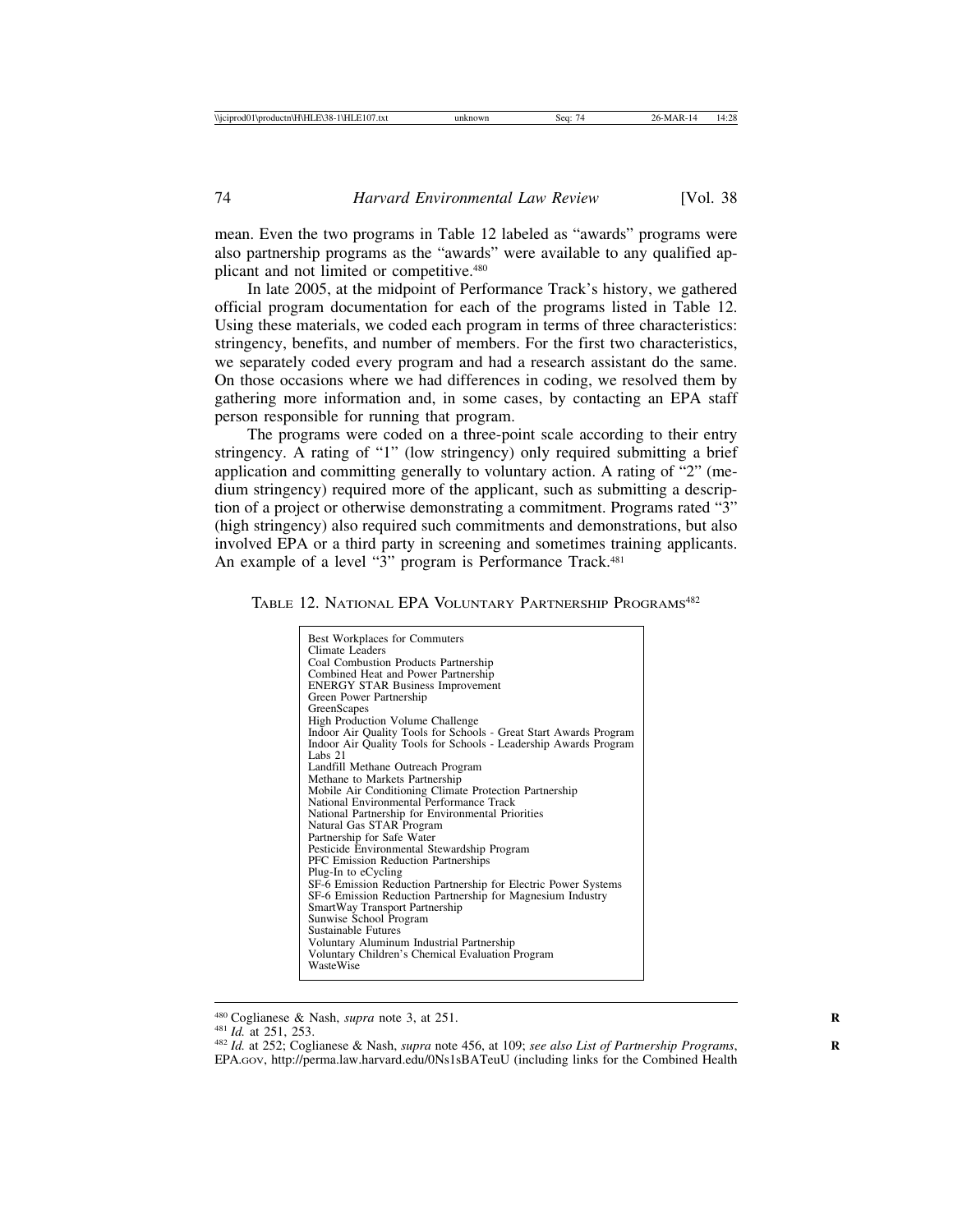In addition to coding the programs based on their membership stringency, we also coded them based on their benefits, again using the "1" (low), "2" (medium), or "3" (high) rating system. Most voluntary programs have as their primary benefit some type of public recognition. EPA lists members' names on its website, provides them with a plaque, logo, or certificate, grants them access to technical assistance or educational materials, or offers a point of contact with EPA. Since public recognition is the most common form of benefit, programs that offered only public recognition were coded at the level of "2" or "medium." Only one program offered no public recognition — the SunWise program, which does not even list participants on EPA's website — so we rated it a "1" or "low" for its level of benefits. A handful of programs (including Performance Track and Sustainable Futures) offered benefits exceeding the basic package, in particular offering some form of regulatory relief. These programs we rated a "3" (high) for the level of benefits.

Finally, we collected information on how many members participated in each of these partnership programs. EPA's website provided a list of participating members for most programs as of the end of October 2005.483 For those programs that distinguished members based on their organization or sector type, we aggregated members from across all categories and used the total membership numbers.

We found, not surprisingly, a rough correlation between program stringency and benefits. A program like SunWise, for example, only required prospective members to complete a form indicating a desire to learn more about protection from the sun's ultraviolet rays. That completed form in turn entitled the member to the most minimal of benefits: a packet of information from EPA.484 By contrast, a program such as Sustainable Futures required days of training and a significant commitment from product engineers to deviate from familiar methods of product development. In return, it provided members with expedited regulatory relief from testing protocols called for under the Toxic Substances Control Act ("TSCA").<sup>485</sup> As Figure 5 shows, below, a few programs that appeared only to require a statement of commitment (low entry stringency) offered medium benefits, but none offered a high level of benefits. Similarly, the programs with high stringency also provided high levels of benefits.

and Power Partnership program; ENERGY STAR Business Improvement program; Green Power Partnership program; Indoor Air Quality Tools for Schools programs; Labs 21 program; Landfill Methane Outreach Program; Mobile Air Conditioning Climate Protection Partnership program; Natural Gas STAR program; SmartWay Transport Partnership program; Sunwise School Program; and the Voluntary Aluminum Industrial Partnership program).<br><sup>483</sup> Coglianese & Nash, *supra* note 3, at 254.

<sup>&</sup>lt;sup>484</sup> See Join Sunwise, EPA.GOV, http://perma.law.harvard.edu/0URE4GVKtnN.<br><sup>485</sup> Sustainable Futures: Voluntary Pilot Project Under the TSCA New Chemicals Program, 67 Fed. Reg. 76,284–90 (Dec. 11, 2002). Of course, as Figure 5 shows, the variation between entryrequirement stringency and program benefits was not great. More than half of the programs provided the "standard" package of program benefits and also provided a typical level of entry stringency (requiring both a commitment and some action on the part of members).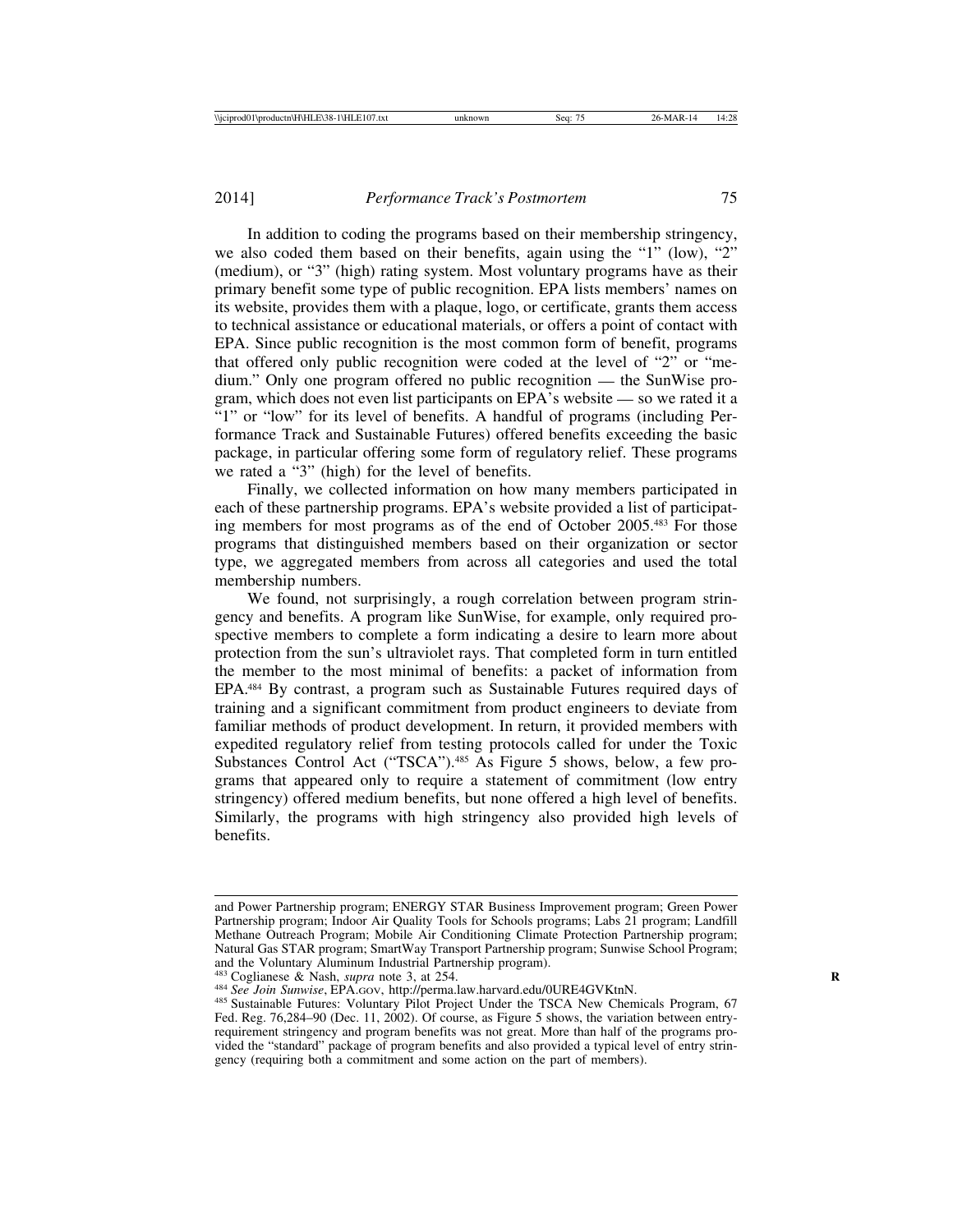|                         |                               | Low | $\operatorname{\mathsf{Med}}$ | High             |
|-------------------------|-------------------------------|-----|-------------------------------|------------------|
| <b>Entry Stringency</b> | Low                           |     |                               | $\boldsymbol{0}$ |
|                         | $\operatorname{\mathsf{Med}}$ | 0   | 18                            |                  |
|                         | High                          | 0   | 0                             | 3                |

# FIGURE 5. MATCHING ENTRY STRINGENCY TO PROGRAM BENEFITS<sup>486</sup>

**Program Benefits** 

In addition to the correspondence between entry stringency and program benefits, we found that the degree of entry stringency appeared to be inversely related to the number of members (see Figure 6, below).<sup>487</sup> This finding was not surprising given that one would expect fewer facilities to join a program that imposed substantial requirements upon members. Even taking into account the fact that some programs were older than others, we found a slightly downward trend in the number of members in programs with greater entry stringency (see Figure  $6$ ).<sup>488</sup>

Programs with high levels of benefits had few members, illustrating the participation paradox described in Part III.B.1. SunWise, which offered virtually no benefits to members, boasted about 13,000 members.<sup>489</sup> At the other extreme, the Sustainable Futures program offered the potential for substantial regulatory relief to qualifying firms, yet only eight firms had joined at the time of our study.490

Between these extremes, the bulk of the programs were mostly middle of the road in terms of both entry stringency and benefits. Program membership also appeared to be mediocre. The median program had only about thirty-four members per year (mean  $= 157$ , standard deviation  $= 495$ ). Putting programs with the largest and smallest memberships aside, the average program attracted seventy-two members per year (standard deviation  $= 96$ ).<sup>491</sup>

Admittedly, our measures of entry stringency and program benefits are not very precise and, given the small sample size, we cannot control for other fac-

<sup>&</sup>lt;sup>486</sup> Coglianese & Nash, *supra* note 456, at 109.<br><sup>487</sup> Coglianese & Nash, *supra* note 3, at 254–55.<br><sup>488</sup> Id. at 255.<br><sup>490</sup> Benefits to Sustainable Futures Graduates, EPA.GOV, http://perma.law.harvard.edu/0PMesxp T3MD. EPA considers two additional firms as graduates based on their participation in Project XL. *See also* Coglianese & Nash, *supra* note 456, at 109–10 (describing the status of program **R** participation at the three-year mark). <sup>491</sup> Coglianese & Nash, *supra* note 3, at 255; *see also* Coglianese & Nash, *supra* note 456, at 110. **R**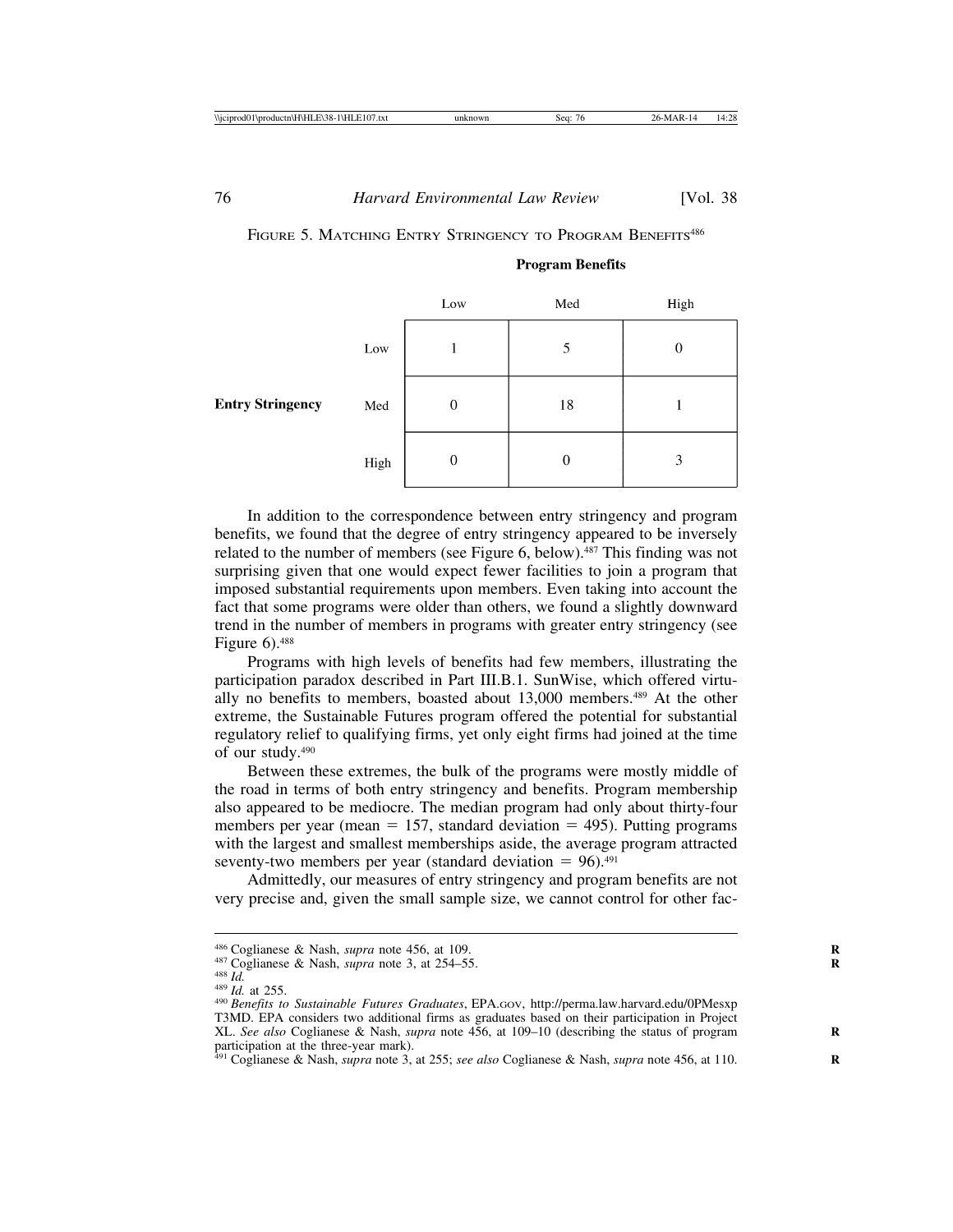

FIGURE 6. AVERAGE MEMBERSHIP BY ENTRY STRINGENCY GROUP



tors that seem likely to affect variation in membership levels across partnership programs. These factors include the size of the population of facilities that could potentially meet membership criteria, potential members' perceptions of how federal or state regulatory actions might make participation more or less advantageous, the degree to which other drivers such as liability might encourage (or discourage) the activities required by the program, the costs and benefits of the actions required to join the program, and the degree to which EPA has promoted the program and recruited members.<sup>492</sup> However, the evidence collected appears consistent with the survey responses discussed in the previous Part, which indicate that businesses are sensitive to the costs of entry in voluntary programs — perhaps because they do not see the benefits of these programs as being significant.493

## *4. State "Performance Track" Programs*

We also looked to state environmental partnership programs for additional evidence about the connection between program design features and membership. Over the past two decades, approximately twenty states have developed

<sup>&</sup>lt;sup>492</sup> Coglianese & Nash, *supra* note 3, at 256. *A93 See supra* notes 449–453 and accompanying text.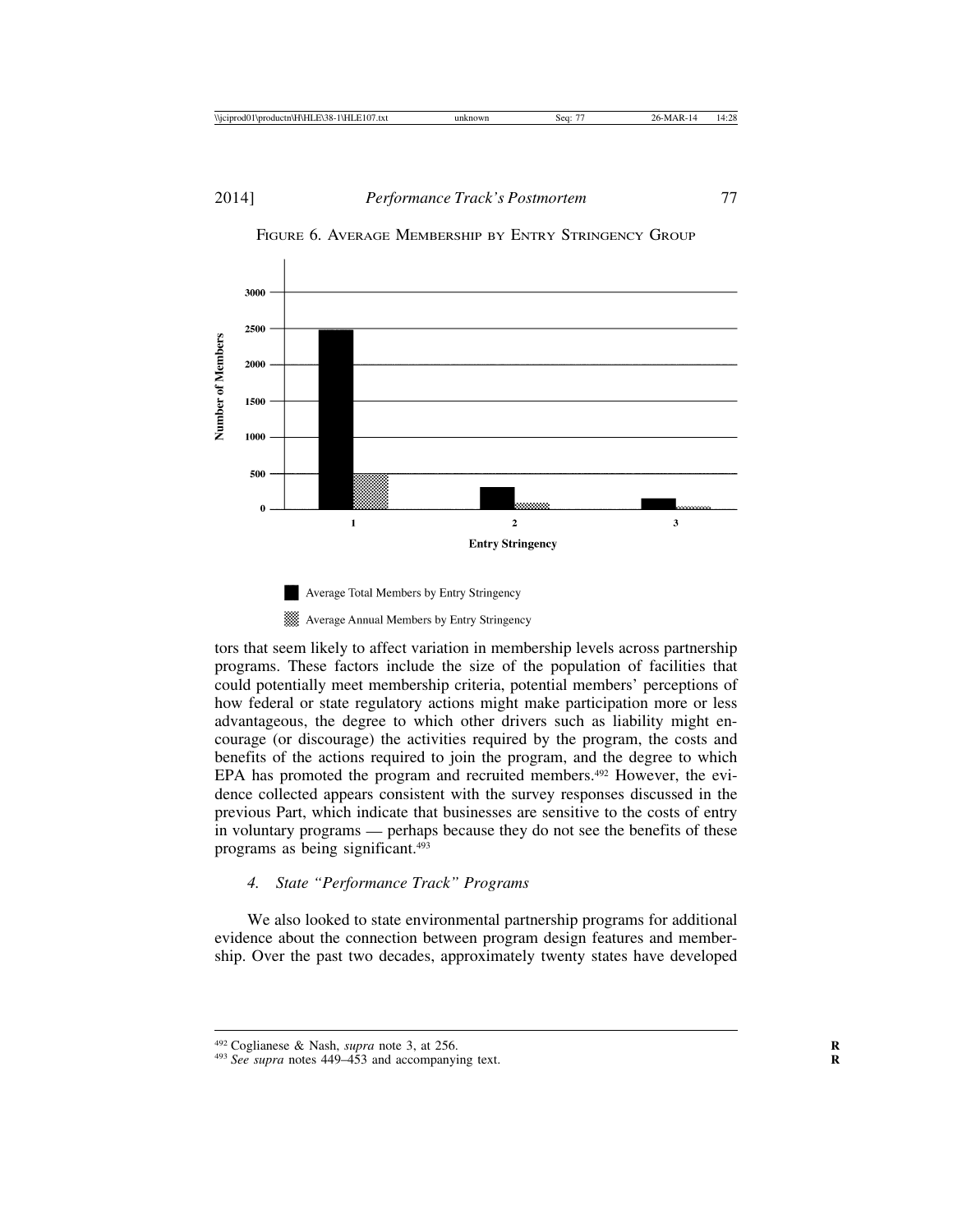programs with features very similar to Performance Track.494 We considered what the patterns of membership across these programs could tell us about the underlying prospects for making a program like Performance Track attractive to many facilities nationwide.

Even though EPA terminated Performance Track, at least fifteen state programs remain currently active.<sup>495</sup> These state programs offer a variety of benefits to facilities that meet explicit entry requirements, such as public recognition, limited regulatory flexibility, or less frequent inspections.496 In order to qualify for these benefits, facilities typically must demonstrate compliance with environmental regulations, implement some form of an EMS, set environmental performance goals that go beyond compliance, and agree to report progress toward those goals to agencies.<sup>497</sup> In some cases, facilities must also share performance information with surrounding communities.<sup>498</sup>

In eight states, these partnership programs consist of multiple "tiers" or levels of participation, each with its own separate requirements and rewards.<sup>499</sup> These state programs exhibit a membership pattern similar to what we have observed across EPA's voluntary programs. Program tiers that are the easiest to join and offer minimal levels of benefits generally have the most members, while program tiers that require the most action by facilities and offer the greatest rewards have the fewest members. For example, North Carolina's Environmental Stewardship Initiative has three program tiers: Environmental Partner, Rising Environmental Steward, and Environmental Steward.500

To join the Environmental Partner tier, a facility must establish environmental goals and commit to implementing an EMS. It must also agree to report its progress in achieving its environmental goals to North Carolina's Department of Environment and Natural Resources ("NCDENR"). In return, North Carolina offers its Environmental Partners various kinds of recognition, networking opportunities, help developing their EMSs, a single point of contact within NCDENR, and the opportunity to be paired with an Environmental Steward facility as a mentor.<sup>501</sup>

Requirements for joining the Rising Environmental Steward tier are more demanding. These facilities must establish environmental performance targets, make annual improvements in their environmental performance, and have an

<sup>494</sup> *See* CARY COGLIANESE, JENNIFER NASH & JONATHAN BORCK, STATE AND FEDERAL PERFORM-ANCE-BASED ENVIRONMENTAL PROGRAMS: ASSESSING GOALS, ACTIVITIES, COMMUNICATION, AND DATA COLLECTION 1 (2008).<br><sup>495</sup> See supra note 34.<br><sup>496</sup> COGLIANESE, NASH & BORCK, *supra* note 494, at 11.<br><sup>497</sup> Id.<br><sup>499</sup> States with active tiered programs are: Colorado, New Mexico, North Carolina, Tennessee,

Texas, Vermont, Virginia, and Wisconsin. *See id.* at 73, 76, 78. Several of these tiered programs pre-date EPA's Performance Track — e.g., Colorado, New Mexico, Texas, and Vermont initiated their programs in 1998. For sources of further information about these programs, see *supra* note 34.

 $^{500}\,$  North Carolina Environmental Stewardship Initiative, Environmental Stewardship ANNUAL REPORT 16–17 (2012), *available at* http://perma.cc/S3AV-94EP. <sup>501</sup> *Id.* at 17.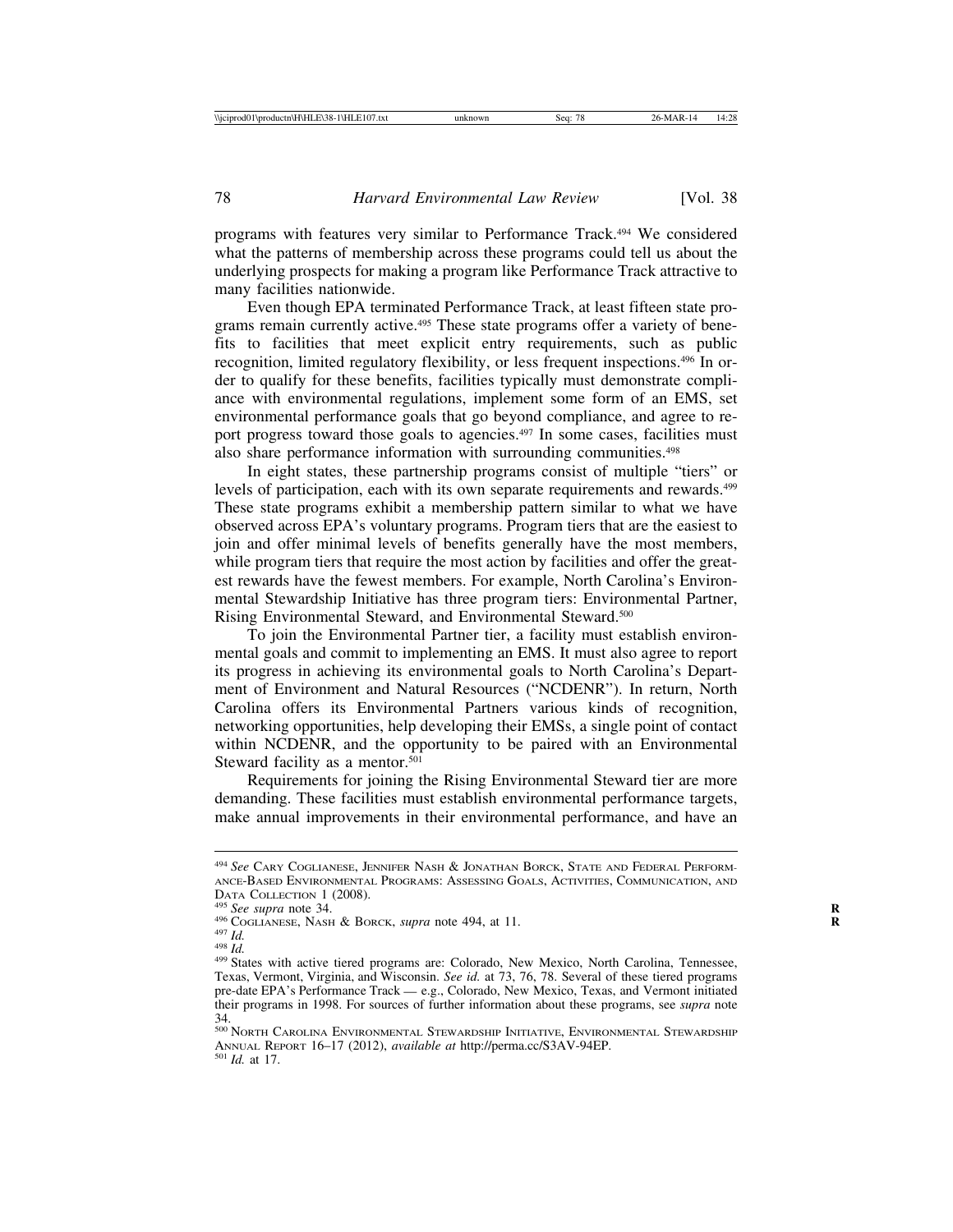EMS already in place that has been certified by a third party or member of the NCDENR staff. In addition to all of the benefits of Environmental Partners, NCDENR provides Rising Environmental Stewards with further recognition.

The third program tier is the most challenging and most rewarding. Environmental Stewards must put in place a mature EMS that "is integrated into core business functions," sets "aggressive environmental performance goals," and communicates "with the local community" about "progress toward performance goals."502 North Carolina rewards Environmental Stewards with recognition from the Secretary of the NCDENR and offers the opportunity to participate in two high-level groups: a stewardship forum chaired by the Secretary and an Environmental Stewardship Initiative advisory board.503 But these greater rewards do not necessarily lead to greater levels of participation. In 2011, ninety-seven facilities participated in the Environmental Partner tier, while only a little more than a dozen facilities participated in each of the Rising Environmental Steward and the Environmental Steward tiers.504

This paradox of participation — where fewer facilities tend to join tiers that offer greater benefits — is found in almost every tiered state program. For example, in fiscal year 2012, Virginia's least demanding (and least rewarding) tier had 150 members (including two facilities with multiple offices),<sup>505</sup> while its most demanding (and most rewarding) tier had thirty-eight.506 Similarly, Wisconsin's least demanding (and least rewarding) tier had eighty-two members while its most demanding (and most rewarding) tier had six.507 The general pattern observed with EPA's voluntary partnership programs is consistent with the general pattern across state voluntary partnership programs.

## *5. Summary*

This review of EPA and state voluntary partnership programs confirms how the design of a voluntary program like Performance Track can affect businesses' willingness to join. As agencies offer more significant rewards for participation in their voluntary programs, they also raise the stringency of the programs' entry requirements.508 Of course, agencies' propensity to link heightened program benefits to heightened entry requirements may well be entirely appropriate, both normatively and politically. As we have seen, government

<sup>502</sup> *Id*. <sup>503</sup> *Id.* <sup>504</sup> *Id.* at 3. <sup>505</sup> *Environmental Enterprise (E2) Members*, VA. DEP'T OF ENVTL. QUALITY, http://perma.law. harvard.edu/0Bo9dQbLrrC.

<sup>506</sup> *Extraordinary Environmental Enterprise (E4) Members*, VA. DEP'T OF ENVTL. QUALITY, http:// perma.law.harvard.edu/03iXk74aGZG?type=image. <sup>507</sup> *Green Tier Charters, Tiers, and Applicants*, WIS. DEP'T OF NATURAL RES., http://perma.law.

harvard.edu/032FaY7BATA?type=image.

<sup>508</sup> *See supra* Part III.B.1 (detailing the inverse relationship between the rewards from and participation in agency programs). Of course, it is also possible that agencies first decide to impose stringent entry requirements and then seek to offer greater rewards to compensate. These additional rewards, though, do not appear to be sufficient to induce high levels of participation.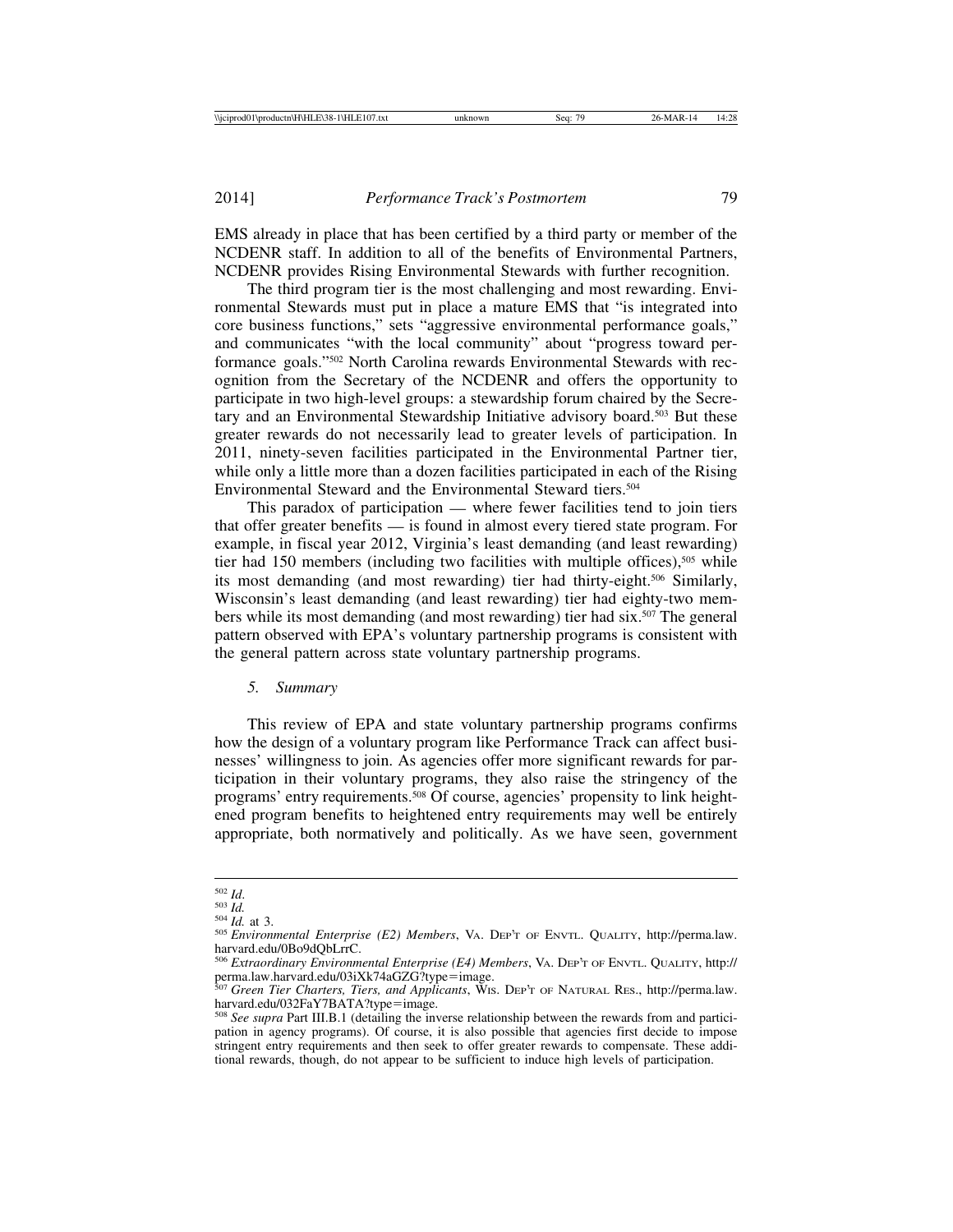agencies face the prospect of criticism and controversy if businesses they are rewarding turn out to be undeserving of those rewards.<sup>509</sup>

The problem is that businesses do not find the additional rewards sufficient to offset the additional entry requirements that accompany these rewards. In practice, this linkage has created a paradox of participation.510 Because the level of business participation varies inversely with the stringency of entry requirements, at the same time that an agency increases rewards in order to boost participation in a program, it paradoxically decreases participation by increasing the costs of business participation. Fewer firms are willing to assume the increased costs associated with gaining entry to programs with higher stringency, even when they promise greater rewards.

Rather than increasing benefits, as Performance Track's managers repeatedly tried to do, the most effective way to have increased participation in Performance Track would have been to reduce program stringency. But a program with weak requirements will demand weak environmental performance improvements from its members. Despite lofty aspirations at the outset, Performance Track eventually found itself confronting an inescapable impediment to becoming a major driver of environmental improvement in the United States. Even when the program offered rewards that included relief from the kind of regulatory requirements that many businesses often complain about, businesses were simply not interested in jumping through the agency's hoops to receive the promised relief.

Such a trap lies in store for other voluntary programs. If "[p]oorly subscribed voluntary programs are suspect," as Professor Eric Orts has noted,<sup>511</sup> then programs like Performance Track appear destined to be suspect. When they demand more of each member, they can expect to see fewer members. Promising greater rewards simply does not help. Governments that reward private companies become vulnerable to criticism if those companies turn out not to be worthy<sup> $512$ </sup> — hence, officials can be expected to screen entry into their programs even more stringently when rewards are greater, thereby further discouraging participation.513

<sup>&</sup>lt;sup>509</sup> See supra Part II.A.<br><sup>510</sup> See supra Part III.B.1.<br><sup>511</sup> Orts, *supra* note 412, at 1286.<br><sup>512</sup> See supra Part III.B.1.<br><sup>513</sup> OSHA's experience with VPP does not diminish our conclusions. Although EPA modeled Performance Track on VPP and the two programs bore many similarities, we do not take the fact that OSHA currently has more members in VPP than EPA had in Performance Track to undercut in any way the core constraints we have explained. Despite their similarities, OSHA's VPP and EPA's Performance Track did have some differences in entry requirements and rewards that make direct comparison challenging. The most striking difference between the two programs lies in their age: VPP is over thirty years old, while Performance Track came to an end after nine years. When OSHA's VPP was nine years old, it had only seventy-one worksites in the federal VPP — vastly fewer members than Performance Track when it ended. *Growth of VPP* – *Federal Only* – *As of 01/ 31/04*, OSHA.GOV, http://perma.law.harvard.edu/0L1dhrj4eey. Even ignoring differences in program longevity, the ratio of program members to the total population of potential members is incredibly small in both the EPA and OSHA programs. *See supra* notes 416–418 and accompanying text. Moreover, when rough estimates of the combined membership in the federal Performance Track and state-based environmental leadership programs (2,389) are compared with the total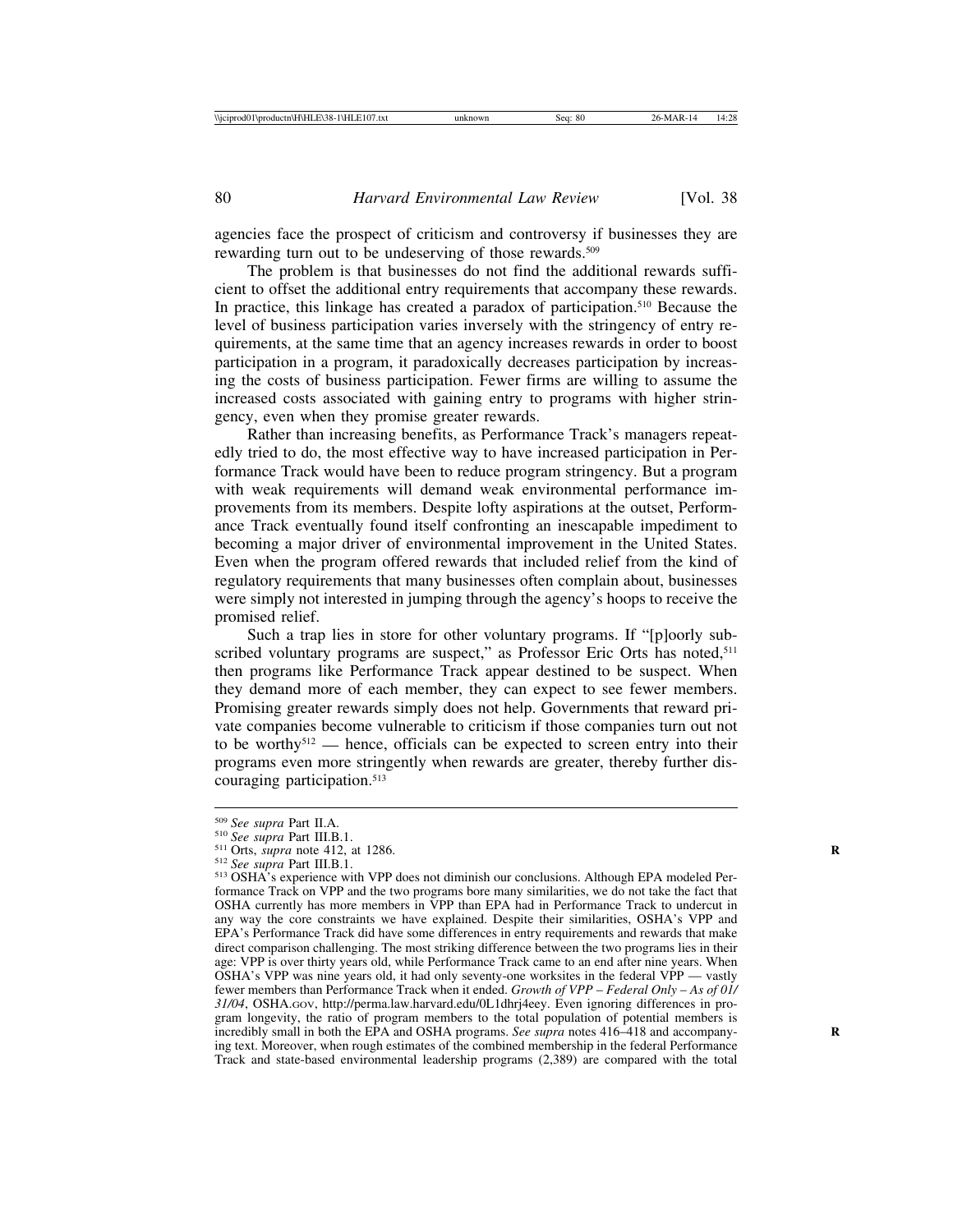#### IV. LESSONS LEARNED

Our study of Performance Track has been based on a variety of research methods: a review of publicly available information about Performance Track and other voluntary programs, semi-structured interviews with managers of participating and non-participating facilities, and a large-scale survey of facility managers in several industry sectors. By using such a multifaceted research approach, we have been able to test our analyses against one another, comparing findings from interviews with findings from survey research. Moreover, in contrast with other research on voluntary environmental programs more generally, we approached our inquiry not only by collecting data on the joiners but also by considering the views of non-participants. Our three major findings, summarized here, not only speak to Performance Track and what it achieved, but they also contribute to an improved understanding of voluntary programs more generally.

## *A. Claims About Recognizing "Top Performers" Should Be Verifiable*

EPA called Performance Track members the best of the best.514 Yet EPA's entry criteria for Performance Track never addressed performance directly, and it never compared facilities that applied with facilities that did not apply. Although the Performance Track application asked for a large amount of information about a facility's characteristics — its EMS, past achievements, future commitments, and public outreach initiatives $515$  — EPA never gathered information about other facilities' environmental practices. Thus, it had no way of knowing where applicants fell along the performance spectrum.

Those who have examined the environmental performance of Performance Track members have concluded that at least some members failed to perform better than their peers.<sup>516</sup> A 2007 study by EPA's Office of Inspector General found that some Performance Track facilities emitted more toxic pollutants than the average for their sectors and that some had non-trivial compliance

number of worksites in both the federal VPP and similar state-based programs (2,339), the differences between the two types of programs seem to disappear altogether. Borck et al., *supra* note 25, at 817–18 (reporting Performance Track and state environmental leadership program data as of **R** July 2007, although this may include some unknown double-counting of facilities in both federal and state programs); *Current Federal and State-Plan Sites As of 10/31/2013*, OSHA.GOV, http:// perma.law.harvard.edu/09gYZhUA6uJ. It is also worth noting that EPA has had more than sixty voluntary programs in operation compared with OSHA's five programs; to some degree, EPA's other programs may have diverted interest away from Performance Track. *See* Coglianese & Nash, *supra* note 456, at 107 (noting more than sixty voluntary programs listed on EPA's website in **R** 2005); *OSHA's Cooperative Programs*, OSHA.GOV, http://perma.law.harvard.edu/0Smka58qvBP (describing OSHA's five "cooperative programs").<br>
<sup>514</sup> See Growth & RENEWAL, *supra* note 142, at 3; *see also supra* Part II.A.

<sup>&</sup>lt;sup>515</sup> EPA, EPA Doc. No. 240B01006, PERFORMANCE TRACK APPLICATION INSTRUCTIONS 2 (2002) (on file with the Harvard Law School Library). <sup>516</sup> *See* P-TRACK TO IMPROVE DESIGN & MANAGEMENT, *supra* note 29, at 24, 26; PERFORMANCE **R**

TRACK DATABASE OVERVIEW, *supra* note 282, at 17–18. **R**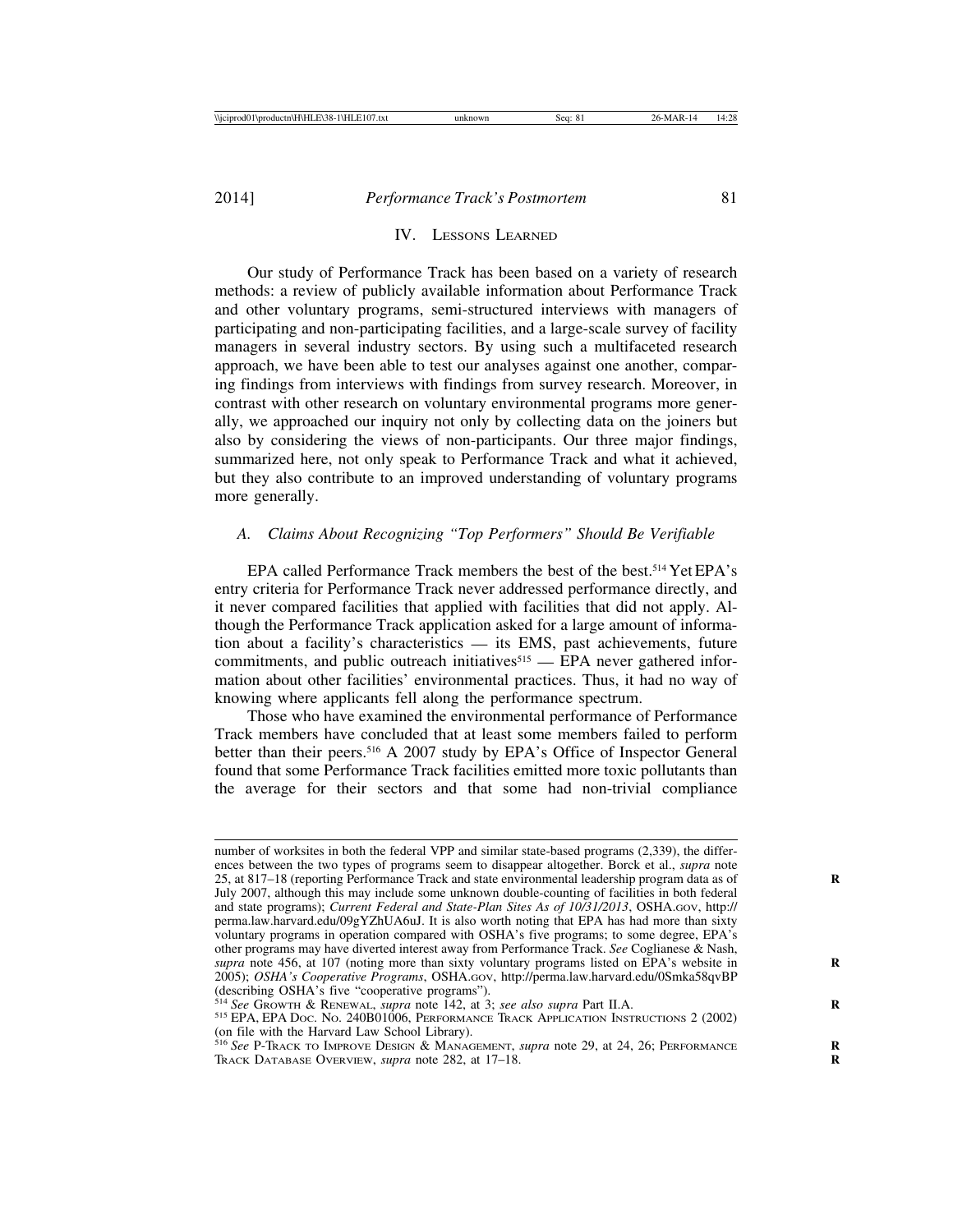problems.517 An analysis undertaken by consulting firm Booz Allen Hamilton at our request found that Performance Track facilities presented slightly higherthan-average risk to public health compared to all facilities subject to EPA toxic reporting requirements.518

In addition to calling Performance Track members "top performers," EPA frequently spoke of the program as "delivering results."519 EPA required members to track progress toward their goals and report improvements to EPA on an annual basis.520 But at least some of the facilities that joined Performance Track undertook those activities and made those improvements without any regard to the program. Managers we interviewed did not speak of Performance Track as a vehicle for inducing them to improve their environmental performance; they largely saw it as "easy" to join because they were already doing many of the things that the program required.521 Recall that EMS implementation was a prerequisite to program admission. It would not be appropriate, therefore, for EPA to claim credit for the environmental benefits that were pursued as part of the EMSs that managers put into place before they joined. Nevertheless, EPA routinely claimed such improvements as Performance Track "results."

#### *B. Voluntary Programs Attract "Extroverts"* — *Not Necessarily "Leaders"*

What made Performance Track facilities stand out was the value they placed on external engagement as opposed to any measurable tendency toward environmental excellence.<sup>522</sup> Performance Track facility managers cultivated an image of environmental responsibility and environmental leadership.<sup>523</sup> They valued recognition and actively sought to engage regulators and communities, and their corporate and facility bosses voiced strong support for such efforts.<sup>524</sup> A large number of facility managers working at Performance Track facilities also reported that they more frequently sought out the opinions of community members and environmental advocacy organizations.525

The managers we spoke with at facilities that did not participate in Performance Track, in contrast, preferred to keep a low profile and achieve environmental results without fanfare.526 Our research indicated that facilities differed markedly in their degree of organizational extroversion. Some sought to call attention to their accomplishments, while others preferred to stay out of the spotlight. This extroversion, rather than superior environmental performance, was the chief characteristic distinguishing joiners from others.<sup>527</sup>

<sup>&</sup>lt;sup>517</sup> See P-Track To IMPROVE DESIGN & MANAGEMENT, supra note 29, at 24–25.<br><sup>518</sup> See PERFORMANCE TRACK DATABASE OVERVIEW, supra note 282, at 17–18.<br><sup>519</sup> See, e.g., FY2006 NATIONAL PROGRAM GUIDANCE, supra note 9, at 1.<br><sup>5</sup>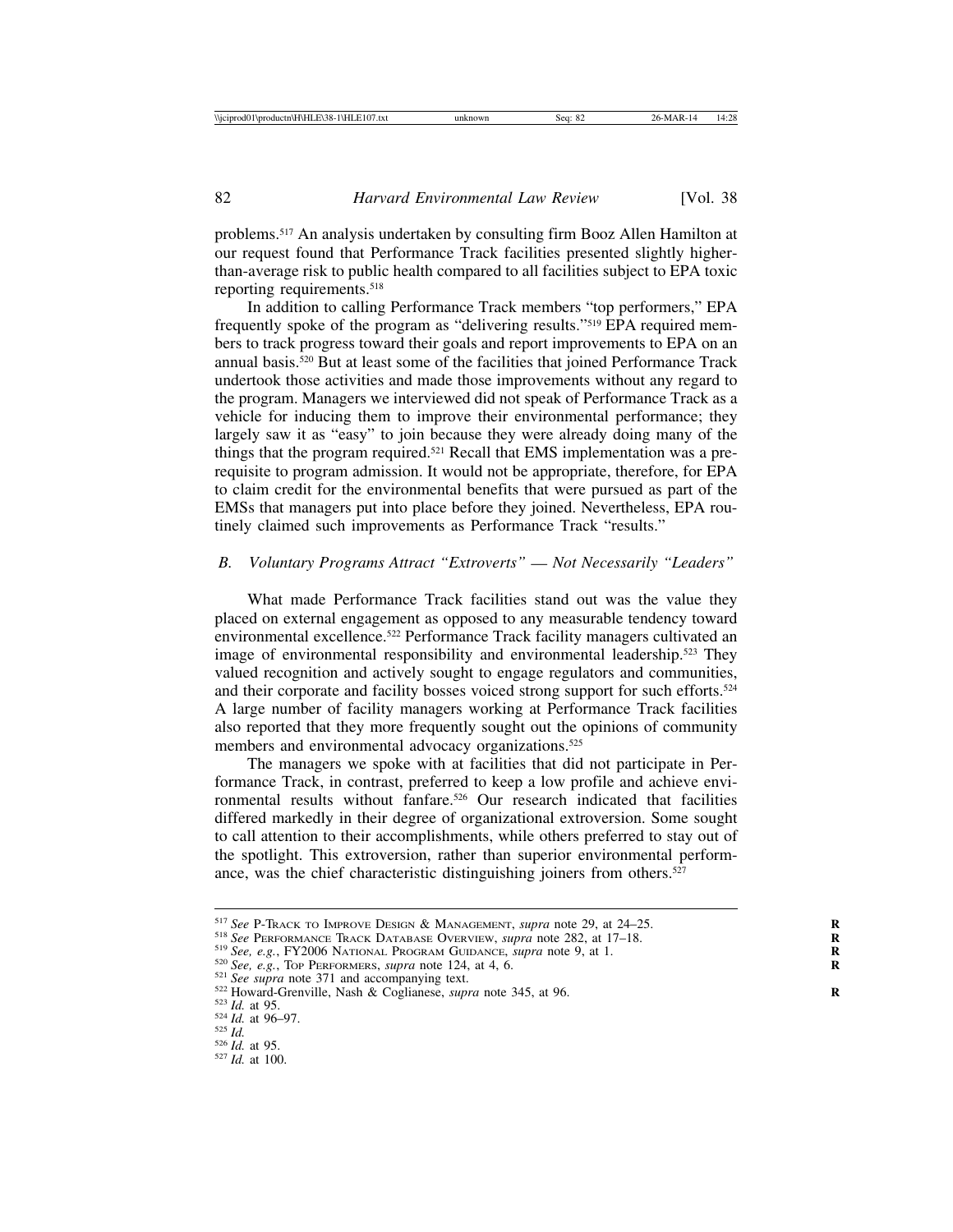### *C. Voluntary Partnership Programs Face Limits to Growth*

When Performance Track ended in 2009, it had 547 members. While that number was significantly more than the number that participated in Project XL and StarTrack, it still represented only a tiny fraction of regulated facilities. From the perspective of facility managers, the cost of applying for and maintaining their Performance Track membership was significant, while the benefits EPA provided were modest. EPA initially promised regulatory relief to firms participating in Performance Track, but it took several years before the agency was even able to offer a short extension of the time period for on-site hazardous waste storage. From EPA's perspective, however, the benefits it offered were still quite significant — they were, after all, exemptions from *law*. Relinquishing even a very small degree of regulatory authority was a major concession and political risk for EPA.

The different ways that EPA and facility managers value the costs and benefits of voluntary programs necessarily limits the potential of voluntary partnership programs to impose meaningful incentives on a large number of businesses. Programs that are easy to join and offer small benefits can attract relatively large numbers of members, but ambitious programs that set stringent entrance requirements and offer more significant rewards attract relatively few members. Ironically, fewer firms want to join the programs that offer the greater benefits. This paradox of participation generally holds true across EPA partnership programs as well as those offered by states. For most facilities, joining a relatively inconsequential voluntary program may be attractive, but joining a voluntary program that sets high goals and standards is simply not worth the cost.

#### **CONCLUSION**

Although Performance Track, EPA's "flagship" voluntary program, has now been disbanded, government agencies, including EPA, continue to operate a significant number of voluntary programs like it. With little prospect for ending gridlock in Congress, voluntary programs like Performance Track are likely to become increasingly attractive avenues for seeking environmental improvement in the absence of new legislative authority. Yet public officials should take heed of the lessons from EPA's experience with Performance Track.

Public leaders should keep the contributions of voluntary programs in perspective. These efforts will likely always be modest additions to core regulatory activities. For those who seek to encourage businesses to undertake greater pollution prevention and control efforts, voluntary programs may well be the only available option in the face of the "logjam" that has impeded environmental lawmaking in recent decades — but they are also likely to prove very unsatisfying alternatives. These programs tend to be gap-fillers, not inducers of a paradigm shift or an "alternative path" toward new environmental regulation.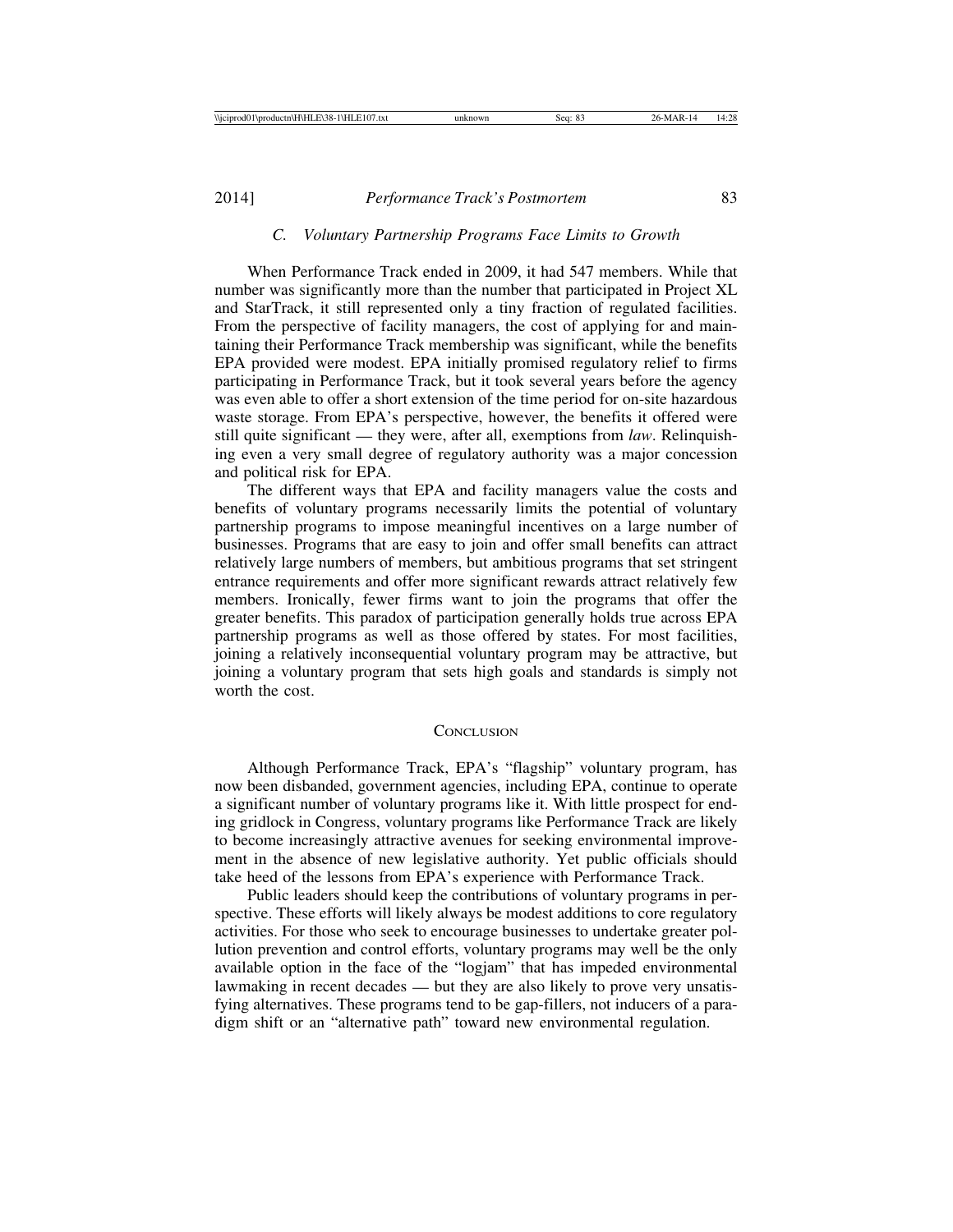We recognize, of course, that traditional regulation is hardly perfect. Substantial rates of non-compliance with traditional regulation have persisted even after decades of regulatory control.528 Yet even rules that experience some of the lowest-known compliance rates still encompass and affect many more facilities than Performance Track ever reached.529

In crafting voluntary programs, government officials should refrain from calling program participants "top performers" — especially if the agency collects no data with which to compare member facilities to non-member facilities. Our research suggests that those who shun the spotlight of recognition by a federal or state regulatory agency do not always have something to hide. Instead, the organizational introversion that characterizes these facilities leads their managers to emphasize getting work done without fanfare.

As a result, environmental officials should not equate the participation in a voluntary program, even one that requires adoption of a management system and the setting of improvement goals, as the achievement of a superior level of performance. After all, goals may be ambitious or modest. They may address problems that are important or trivial. They may reflect plans made earlier or may be implemented for reasons having nothing to do with the voluntary program, and once managers set environmental performance goals, they may strive to meet them with varying degrees of determination. Simply having goals or having a management system in place says relatively little about a facility's environmental impacts, now or in the future.

We have seen that facilities that participate in voluntary programs are indeed different from their non-participating peers. The crux of that difference

<sup>528</sup> *See, e.g.*, Daniel A. Farber, *Taking Slippage Seriously: Noncompliance and Creative Compliance in Environmental Law*, 23 HARV. ENVTL. L. REV. 297, 304–05 (1999) (describing significant noncompliance rates even twenty years after the passage of the Clean Water Act); Mary E. Deily & Wayne B. Gray, *Agency Structure and Firm Culture: OSHA, EPA, and the Steel Industry*, 23

<sup>529</sup> For a similar conclusion about EPA's Strategic Goals Program ("SGP"), which was part of the agency's Common Sense Initiative in the 1990s, see Cary Coglianese & Laurie Allen, *Building Sector-Based Consensus: A Review of the US EPA's Common Sense Initiative*, *in* INDUSTRIAL TRANSFORMATION 65, 84 (Theo de Bruijn & Vicki Norberg-Bohm eds., 2005) ("If the limited voluntary efforts associated with SGP are compared with the likely impact of a new environmental regulation that would have covered all 3,000 firms, instead of just the small fraction who participated in SGP, the environmental impacts of SGP can hardly seem all that significant."). Of course, we do recognize the theoretical possibility that voluntary programs like Performance Track might have "spillover" effects, potentially inducing some changes in the management of facilities that do not participate in the program, either by enticing these non-members to improve their performance so as to position themselves to join the voluntary program in the future or by somehow engendering the diffusion of best environmental practices. Borck & Coglianese, *supra* note 45, at 317. Neither our research nor anything EPA reported has identified any significant spillover **R** effects from Performance Track. We surmise that if there were any such effects, they would probably not be large. Our survey of facilities described in Part II.C.2 included a question designed to gauge managers' awareness of Performance Track. After taking out those who responded as members of Performance Track, 52% of the respondents indicated that they had never even heard of Performance Track, while another 26% only knew a little about it. If the environmental managers of so many non-member facilities had so little awareness of Performance Track, it is hard to imagine that the program exerted any substantial indirect effects on their businesses' environmental performance.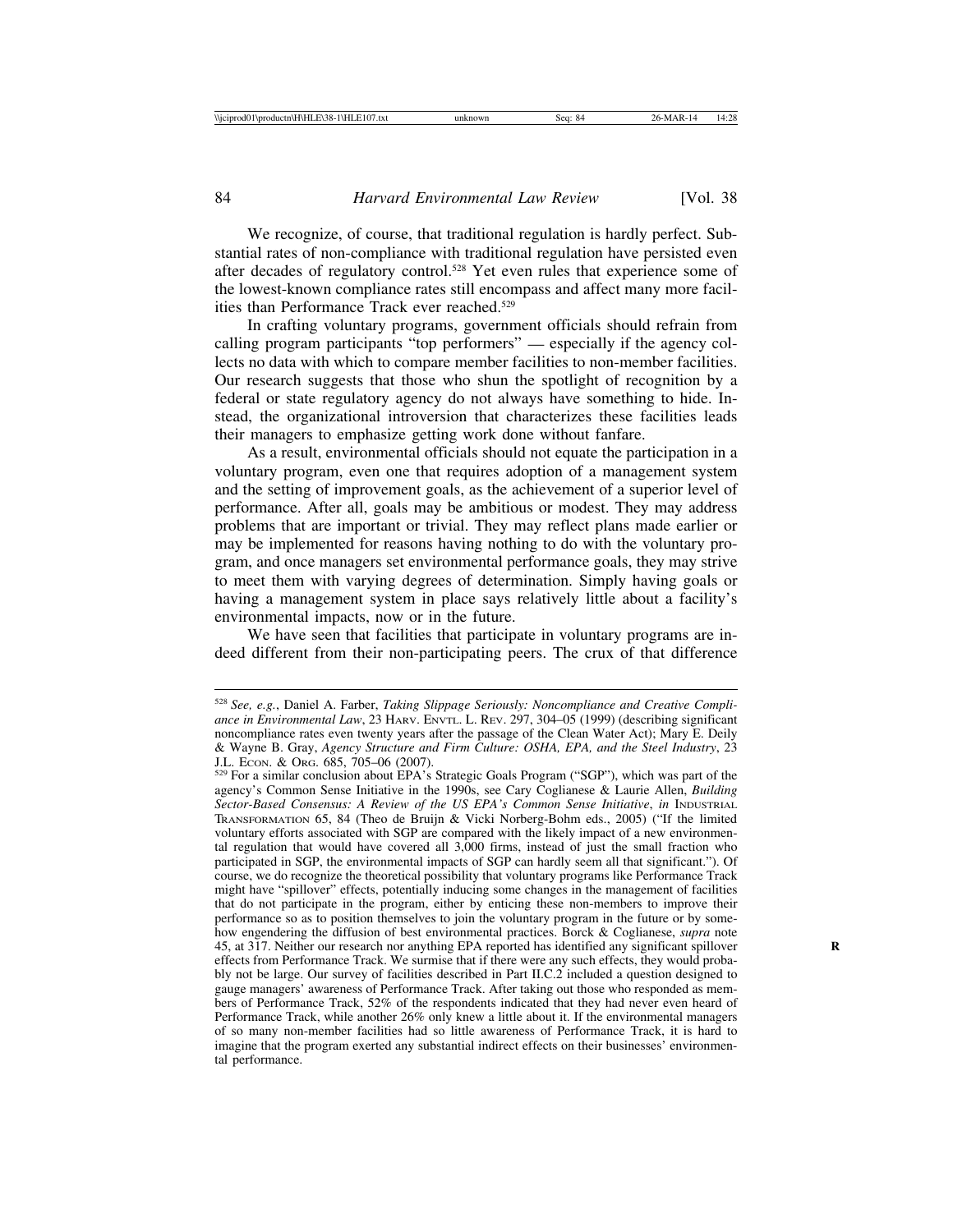lies in their organizational extroversion — the value their managers place on engaging with external constituencies and seeking government recognition. We have explained that these characteristics are not the same as top environmental performance, but we should conclude by duly noting that such characteristics could be valuable, at least to some degree, to EPA when acting in its role as a traditional regulator.

In other words, there might actually be a meaningful contribution that can be reasonably expected from a program like Performance Track because facilities that engage with EPA and state environmental officials might prove to be useful sources of information for regulatory decision-making.<sup>530</sup> Facilities that participate in these programs make themselves open to regulators to learn about their industrial operations and how they can be made cleaner and safer. Members give access to regulators, offering windows into what goes on inside industrial facilities that presumably can only help inform future regulatory decision-making. When the time is ripe for statutory change or new regulations, what EPA learns from its engagement with extroverted facilities could prove useful.

In this way, Performance Track might help by acting as a magnet, drawing out managers from more extroverted facilities to engage with EPA. To at least some degree, Performance Track apparently did help EPA officials better understand the role of environmental management systems in environmental protection. After visiting Performance Track facilities and observing how EMSs worked in practice, EPA learned that EMSs that were not externally certified tended to diminish in quality. Hence, the agency added a requirement for facilities participating in Performance Track to have their EMSs certified by a third party.531 Performance Track also provided an opportunity for EPA to learn about performance reporting. As the agency gathered information from members about their progress toward achieving their goals, it learned much more about the challenges of performance measurement, normalization, and communication. The models for community engagement that EPA officials thought would help to ensure that facilities met their goals were also tested through experience — although in light of the sharp criticisms of the program from environmental organizations, these can probably be said to have fallen short.

Ultimately, agency officials learned — or should have learned — that the "alternative path" articulated in its visionary *Aiming for Excellence* report was much more difficult to achieve than many environmental policy innovators had anticipated at that time. Indeed, the biggest lesson for government officials to take away from Performance Track is almost certainly not the one that the program's founders had in mind when they emphasized that they were seeking "measurable results."532 We have indicated that EPA never implemented Per-

<sup>530</sup> Cary Coglianese, Richard Zeckhauser & Edward Parson, *Seeking Truth for Power: Informa-*

 $531$  See supra Part I.C.<br> $532$  See Top PERFORMERS, supra note 124, at 3 ("Through these early initiatives, EPA learned the importance of keeping program design simple, keeping transaction costs low, and delivering measurable results."). *See also* Jonathan C. Borck, Cary Coglianese & Jennifer Nash, *Evaluating the*